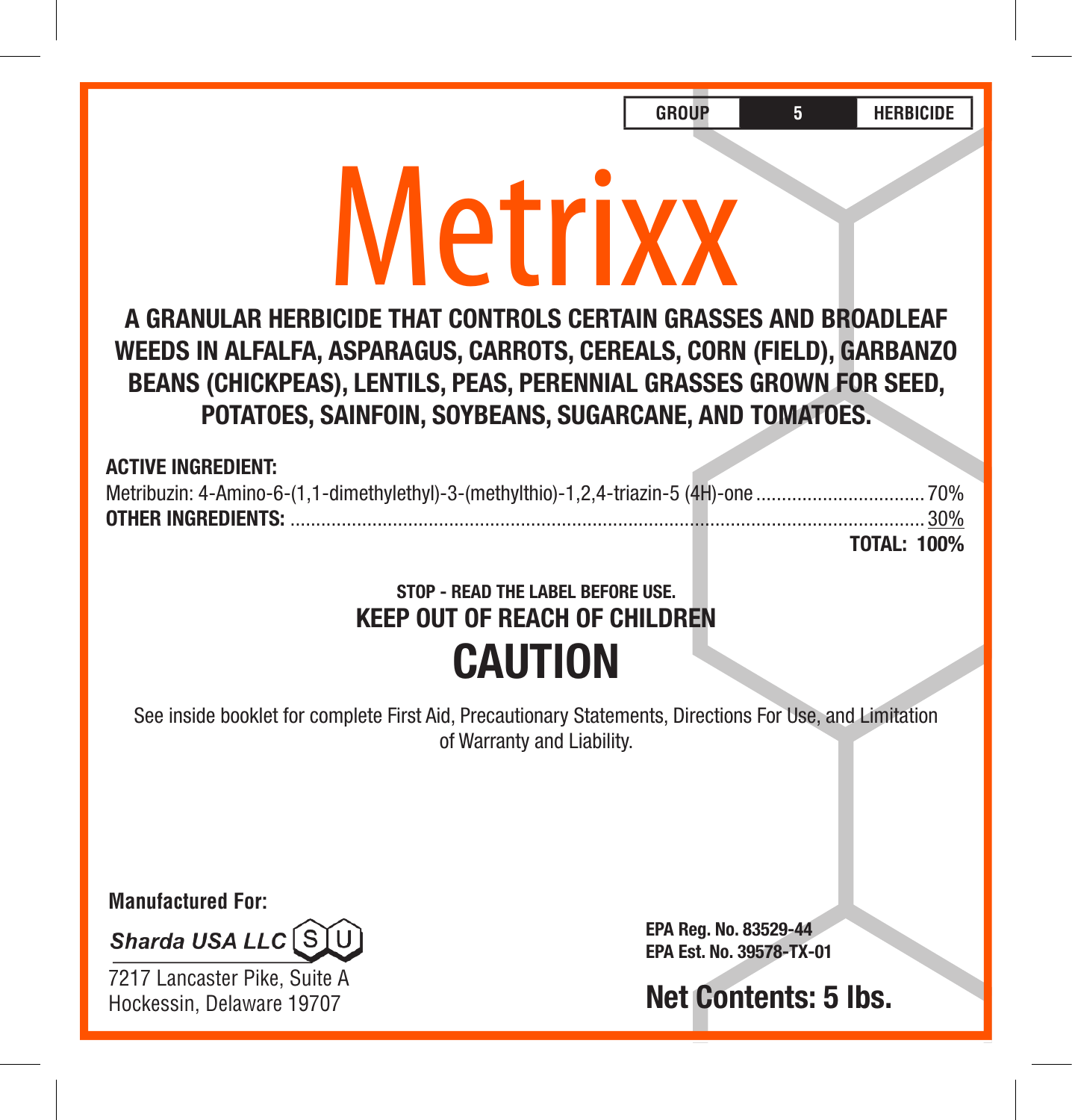| <b>FIRST AID</b>                                                                                                     |                                                                                                                                                                                                                                |  |  |  |  |  |  |
|----------------------------------------------------------------------------------------------------------------------|--------------------------------------------------------------------------------------------------------------------------------------------------------------------------------------------------------------------------------|--|--|--|--|--|--|
| If Swallowed:                                                                                                        | • Call a poison control center or doctor immediately for treatment advice.                                                                                                                                                     |  |  |  |  |  |  |
|                                                                                                                      | • Have person sip a glass of water if able to swallow.                                                                                                                                                                         |  |  |  |  |  |  |
|                                                                                                                      | • Do not induce vomiting unless told to do so by a poison control center or doctor.                                                                                                                                            |  |  |  |  |  |  |
|                                                                                                                      | • Do not give anything by mouth to an unconscious person.                                                                                                                                                                      |  |  |  |  |  |  |
| If On Skin or                                                                                                        | • Take off contaminated clothing.                                                                                                                                                                                              |  |  |  |  |  |  |
| Clothina:                                                                                                            | • Rinse skin immediately with plenty of water for 15 to 20 minutes.                                                                                                                                                            |  |  |  |  |  |  |
|                                                                                                                      | • Call a poison control center or doctor for treatment advice.                                                                                                                                                                 |  |  |  |  |  |  |
| Have the product container or label with you when calling a poison control center or doctor, or going for treatment. |                                                                                                                                                                                                                                |  |  |  |  |  |  |
| Note To Physician: Treat patient symptomatically. Obtain prompt medical aid if poisoning should occur.               |                                                                                                                                                                                                                                |  |  |  |  |  |  |
|                                                                                                                      | <b>Symptoms of Poisoning:</b> The compound does not cause any definite symptoms that would be diagnostic. Poisoning is accompanied by                                                                                          |  |  |  |  |  |  |
|                                                                                                                      | bacables differenties and colories. For 0.4 becaused included concernations of the content of subset of the content of the content of the content of the content of the content of the content of the content of the content o |  |  |  |  |  |  |

breathing difficulties and sedation. For 24-hour medical emergency assistance (human or animal) call **1-800-222-1222**. For chemical emergency assistance (spill, leak, fire, or accident) call: CHEMTREC **1-800-424-9300**.

### **PRECAUTIONARY STATEMENTS HAZARDS TO HUMANS AND DOMESTIC ANIMALS CAUTION**

Harmful if swallowed. Harmful if absorbed through skin. Avoid contact with skin, eyes or clothing. Wash thoroughly with soap and water after handling and before eating, drinking, chewing gum, using tobacco or using the toilet. Remove and wash contaminated clothing before reuse.

### **PERSONAL PROTECTIVE EQUIPMENT (PPE)**

### **Applicators and other handlers must wear:**

- Long-sleeved shirt and long pants
- Waterproof gloves
- Shoes plus socks

Follow manufacturer's instructions for cleaning/maintaining PPE. If no such instructions for washables exist, use detergent and hot water. Keep and wash PPE separately from other laundry. When handlers use closed systems, enclosed cabs, or aircraft in a manner that meets the requirements listed in the Worker Protection Standard (WPS) for agricultural pesticides [40 CFR 170.240 (d)(4-6)], the handler PPE requirements may be reduced or modified as specified in the WPS.

### **ENGINEERING CONTROL STATEMENTS**

When handlers use closed systems, enclosed cabs or aircraft in a manner that meets the requirements listed in the Worker Protection Standard (WPS) for agricultural pesticides [40 CFR Part 170 Section 170.240 (d)(4-6)], the handler PPE requirements may be reduced or modified as specified in the WPS.

### **USER SAFETY RECOMMENDATIONS**

### **Users should:**

- Wash hands before eating, drinking, chewing gum, using tobacco or using the toilet.
- Remove clothing/PPE immediately if pesticide gets inside. Then wash thoroughly and put on clean clothing.
- Remove PPE immediately after handling this product. Wash the outside of gloves before removing. As soon as possible, wash thoroughly and change into clean clothing.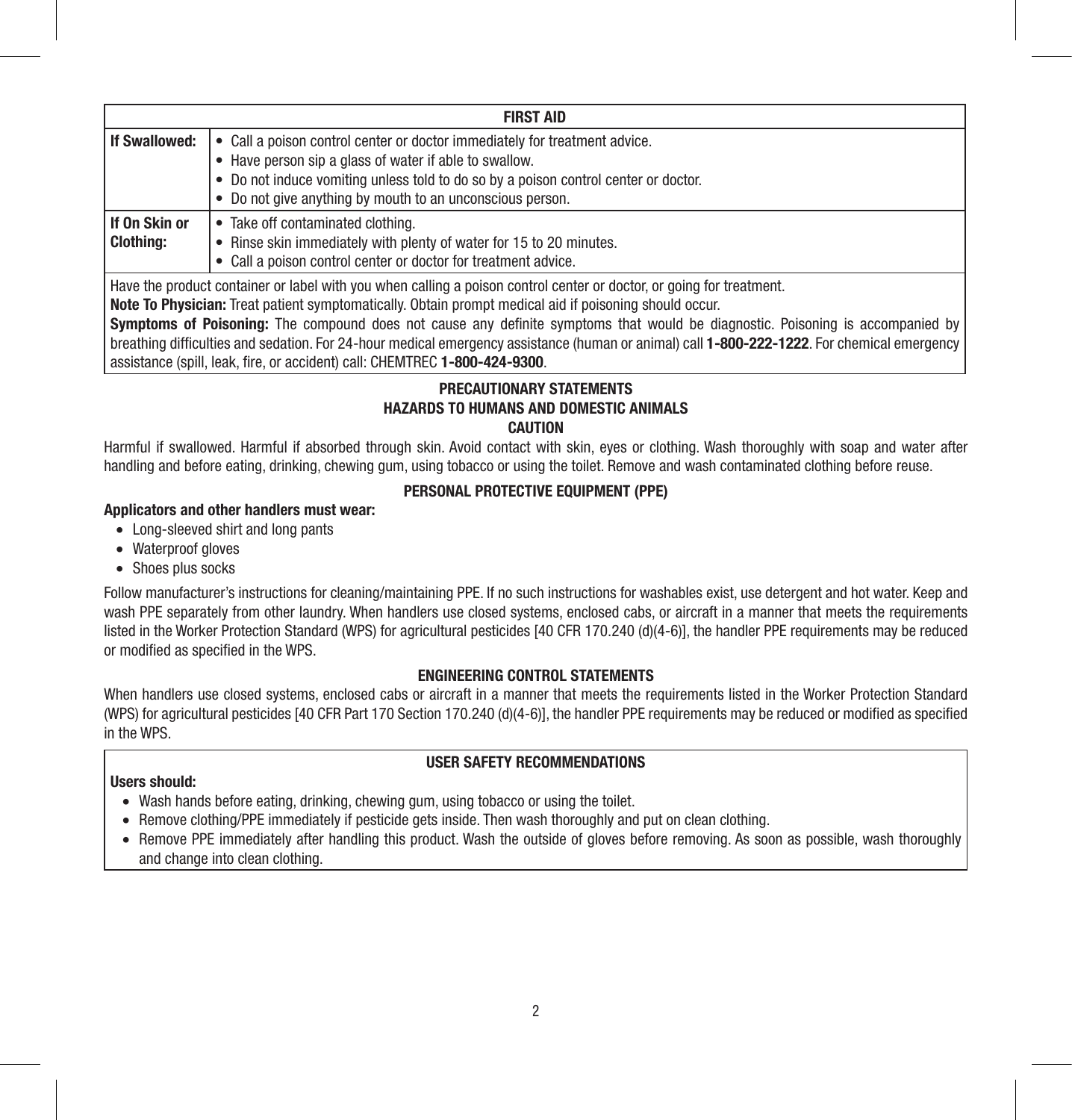### **ENVIRONMENTAL HAZARDS**

Do not apply directly to water, or to areas where surface water is present or to intertidal areas below the mean high water mark. Do not apply when weather conditions favor drift from areas treated. Do not contaminate water when disposing of equipment washwaters or rinsate.

**Groundwater Advisory:** Metribuzin is a chemical which can travel (seep or leach) through soil and can contaminate groundwater which may be used as drinking water. Metribuzin has been found in groundwater as a result of agricultural use. Users are advised not to apply metribuzin where the water table (groundwater) is close to the surface, and where the soils are very permeable, i.e., well-drained soils such as loamy sands. Your local agricultural agencies can provide further information on the type of soil in your area and the location of groundwater.

### **DIRECTIONS FOR USE**

It is a violation of Federal law to use this product in a manner inconsistent with its labeling.

Do not apply this product in a way that will contact workers or other persons, either directly or through drift. Only protected handlers may be in the area during application. For any requirements specific to your State or Tribe, consult the agency responsible for pesticide regulation.

### **AGRICULTURAL USE REQUIREMENTS**

Use this product only in accordance with its labeling and with the Worker Protection Standard, 40 CFR Part 170. This Standard contains requirements for the protection of agricultural workers on farms, forests, nurseries, and greenhouses, and handlers of agricultural pesticides, It contains requirements for training, decontamination, notification and emergency assistance. It also contains specific instructions and exceptions pertaining to the statements on this label about personal protective equipment (PPE) and restricted-entry interval. The requirements in this box only apply to uses of this product that are covered by the Worker Protection Standard.

### **Do not enter or allow worker entry into treated areas during the restricted entry interval (REI) of 12 hours.**

**Exception:** If the product is soil-injected or soil-incorporated, the Worker Protection Standard, under certain circumstances, allows workers to enter the treated area if there will be no contact with anything that has been treated.

PPE required for early entry to treated areas that is permitted under the Worker Protections Standard and that involves contact with anything that has been treated, such as plants, soil, or water, is:

- • Coveralls
- • Waterproof gloves
- Shoes plus socks

### **PRODUCT INFORMATION**

**Mixing:** When using this product, make sure the sprayer is completely clean, free of rust or corrosion which occurs from winter storage. Examine strainers and screens to be sure the sprayer is clean from previously used pesticides.

Any tank mix containing this product should be kept agitated and sprayed out immediately. Do not allow tank mixes to stand for prolonged periods of time.

The proper mixing procedure for Metrixx alone or in tank mix combinations with other herbicides is:

- 1. Fill the spray tank 1/4 1/3 full with clean water.
- 2. Add specified rate of this product while recirculating and with agitator running.
- 3. Follow the triple rinse procedure described under "**STORAGE AND DISPOSAL**" to insure that all product is removed from the container.
- 4. Mix thoroughly and add clean water to fill spray tank to desired level.
- 5. Add the other herbicide to tank last and agitate thoroughly.
- 6. Continue agitation during application and until sprayer tank is empty.

Soil Texture: As used on this label, "Coarse soils" are loamy sand or sandy loam soils. "Medium soils" are loam, silt loam, silt, sandy clay, or sandy clay loam. "Fine soils" are silty clay, silty clay loam, clay, or clay loam. Silty clay loam soils are transitional soils and may be classified as medium textured soils in some regions of the U.S.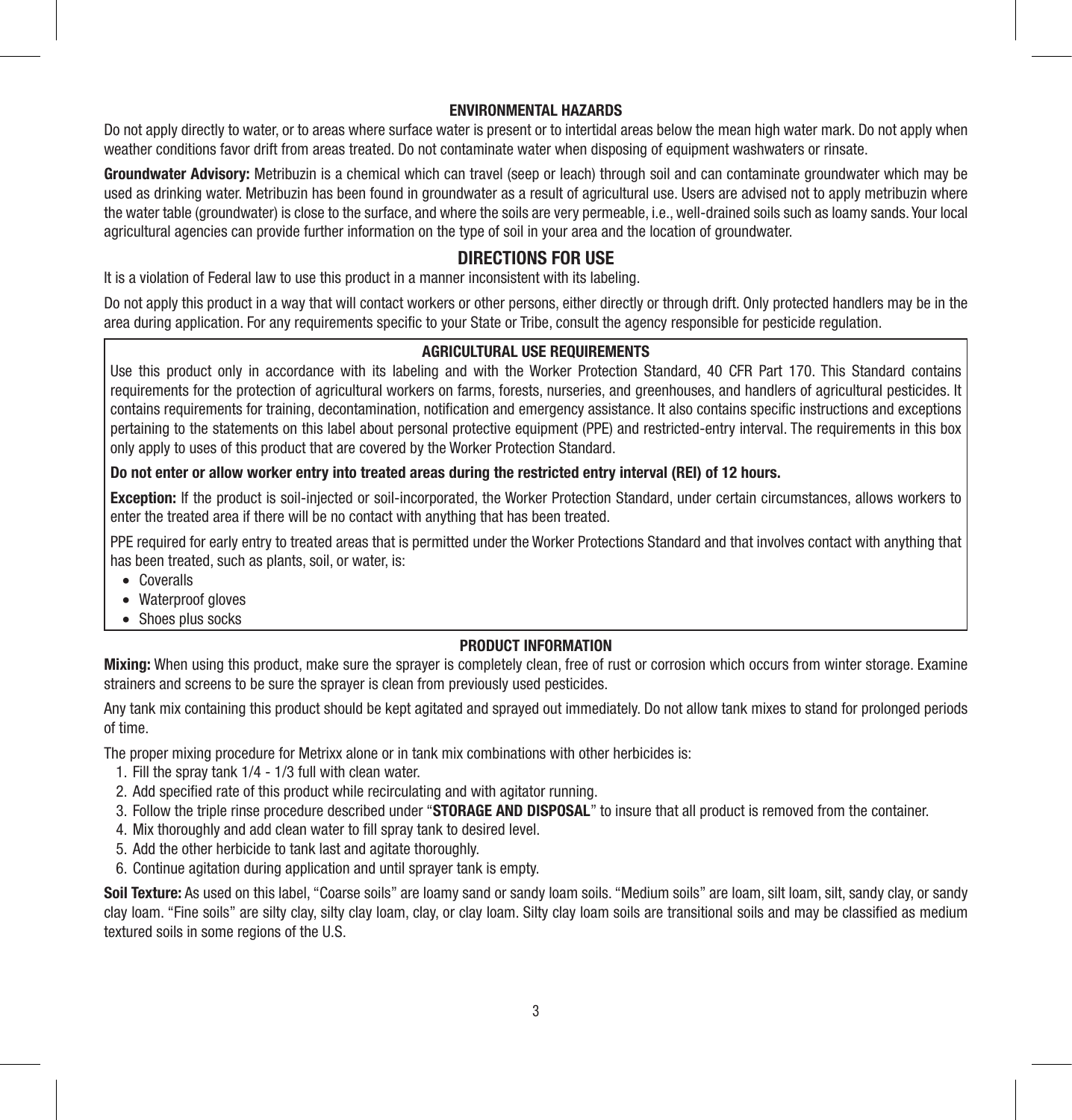### **USE RESTRICTIONS FOR ALL USES**

- Do not rotate any crop not listed on this label for 18 months following application.
- Do not allow sprays to drift on to adjacent desirable plants.
- Do not use on other crops grown for food or forage.
- For all uses: Low-pressure, high-volume hand-wand equipment is prohibited.
- Apply this product only as specified on this label.
- Observe all precautions and restrictions on labeling of all products used in mixtures.

### **CHEMIGATION**

This product may be used for application through sprinkler irrigation equipment to potatoes, soybeans, tomatoes, and asparagus as directed on this label. Refer to the crop sections of this label for rates, weeds controlled or suppressed, restrictions and special precautions.

Apply this product only through sprinkler (including center pivot, lateral move, or solid set) irrigation systems. Do not apply this product through any other type of irrigation system.

Crop injury, lack of effectiveness, or illegal pesticide residues in the crop can result from nonuniform distribution of treated water.

**Calibration (Center Pivot and Self-Propelled Lateral Move Systems):** Sprinkler irrigation systems must be accurately calibrated for application of this product. Greater accuracy in calibration (and distribution) will be achieved by injecting a larger volume of a more dilute mixture of product and water per hour. Follow the steps below to calibrate center pivot and lateral move systems:

- 1. Determine number of minutes required to make 1 complete revolution while applying 1/4 3/4 inch of water per acre.
- 2. With the system at operating pressure determine the exact number of minutes required to inject 1.0 gallon of water.
- 3. Divide the time required for 1 revolution (step 1) by the time required to inject 1.0 gallon (step 2). This gives total gallons of product-water mixture to be added to nurse tank.
- 4. Add required amount of water to nurse tank and start the agitation system. Then add this product at the appropriate rate (see **Broadcast Applications**) to the nurse tank.

**Example:** If 20 hours (1,200 minutes) were required for 1 revolution and if 2 minutes were required to inject 1 gallon, then a total of 600 gallons of product-water mixture are required (1,200/2=600); to treat 135 acres at 0.6 pound per acre, 90.5 pounds of this product are required.

If you have questions about calibration, you should contact State Extension Service Specialists, equipment manufacturers or other experts.

Do not connect an irrigation system (including greenhouse systems) used for pesticide application to a public water system unless the pesticide label-prescribed safety devices for public water systems are in place.

A person knowledgeable of the chemigation system and responsible for its operation, or under the supervision of the responsible person, shall shut the system down and make necessary adjustments should the need arise.

The system must contain a functional check valve, vacuum relief valve, and low pressure drain appropriately located on the irrigation pipeline to prevent water source contamination from backflow.

The pesticide injection pipeline must contain a functional, automatic, quick-closing check valve to prevent the flow of fluid back toward the injection pump.

The pesticide injection pipeline must also contain a functional, normally closed, solenoid-operated valve located on the intake side of the injection pump and connected to the system interlock to prevent fluid from being withdrawn from the supply tank when the irrigation system is either automatically or manually shut down.

The system must contain functional interlocking controls to automatically shut off the pesticide injection pump when the water pump motor stops.

The irrigation line or water pump must include a functional pressure switch which will stop the water pump motor when the water pressure decreases to the point where pesticide distribution is adversely affected.

Systems must use a metering pump, such as a positive displacement injection pump (e.g., diaphragm pump) effectively designed and constructed of materials that are compatible with pesticides and capable of being fitted with a system interlock.

Do not apply when wind speed favors drift beyond the area intended for treatment.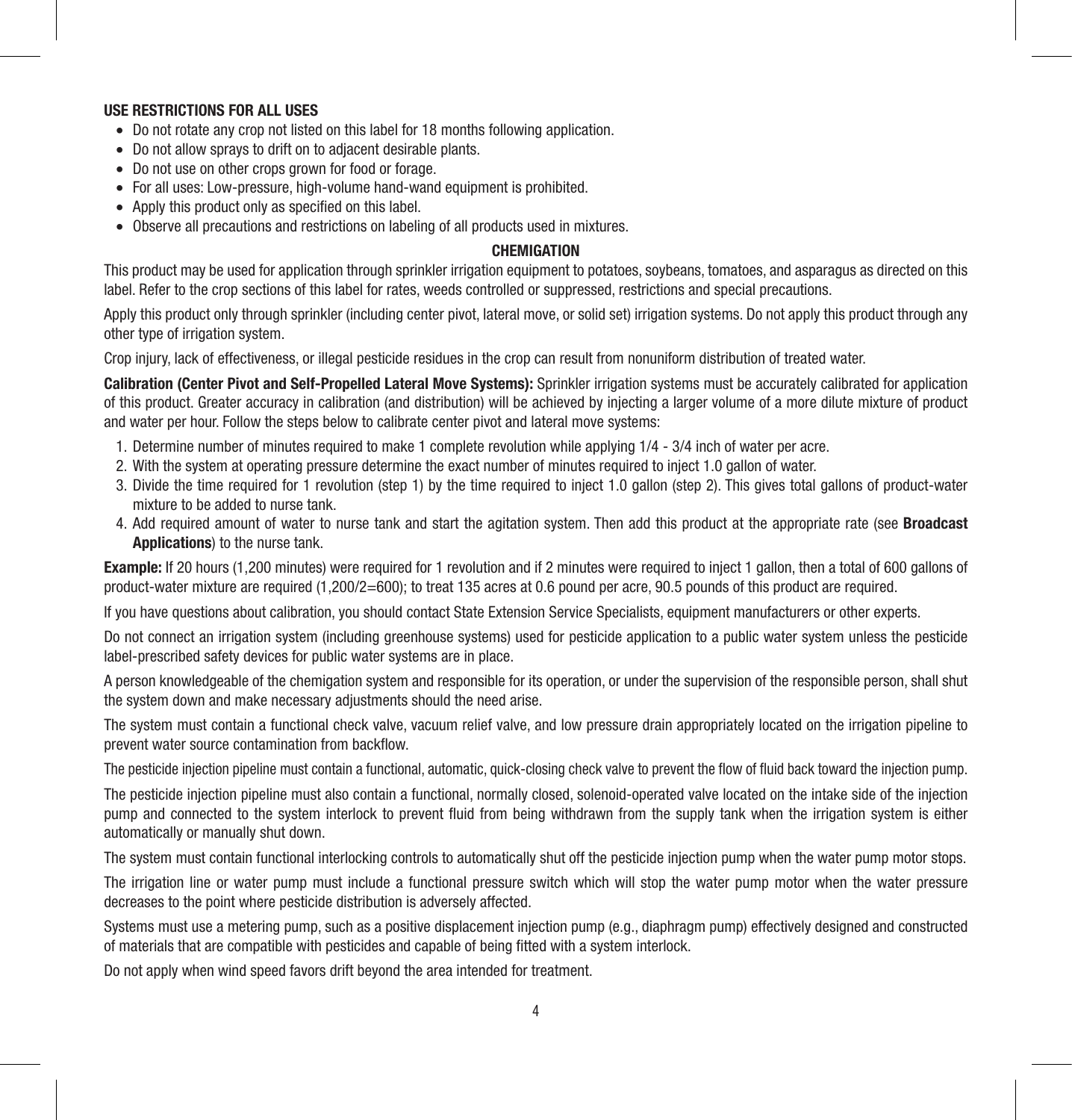Maintain continuous agitation in the injection nurse tanks during the herbicide application, sufficient to keep herbicide in suspension.

Apply specified dosage in 1/4 - 3/4 inch of water (1/4 - 1/2 inch of water on sandy soils) per acre as a continuous injection in center pivot and lateral move systems or in the last 15 - 30 minutes of set in permanent solid set sprinkler systems. Application of more than the quantity of irrigation water listed on this label may result in decreased product performance by removing the chemical from the zone of effectiveness. Where sprinkler distribution patterns do not overlap sufficiently, unacceptable weed control may result. Where sprinkler distribution patterns overlap excessively, crop injury may result. Allow sufficient time for pesticide to be flushed through all lines and all nozzles before turning off irrigation water. To ensure that lines are flushed and free of remaining pesticide, an indicator dye may be injected into the lines to mark the end of the application period.

Use a minimum of 1 part water to 1 part herbicide for injection. The use of a larger volume of water will insure greater accuracy and more uniform distribution.

### **Aerial Drift Reduction Advisory Information**

Avoiding spray drift at the application site is the responsibility of the applicator. The interaction of many equipment- and weather-related factors determine the potential for spray drift. The applicator and the grower are responsible for considering all these factors when making decisions.

The following drift management requirements must be followed to avoid off-target drift movement from aerial applications to agricultural field crops. These requirements do not apply to forestry applications, public health uses or to applications using dry formulations.

- 1. The distance of the outer most nozzles on the boom must not exceed 3/4 the length of the wingspan or rotor.
- 2. Nozzles must always point backward parallel with the air stream and never be pointed downwards more than 45 degrees.
- 3. Where states have more stringent regulations, they must be observed.
- 4. The applicator must be familiar with and take into account the information covered in the **Aerial Drift Reduction Advisory Information**.

**Information on Droplet Size:** The most effective way to reduce drift potential is to apply large droplets. The best drift management strategy is to apply the largest droplets that provide sufficient coverage and control. Applying larger droplets reduces drift potential, but will not prevent drift if applications are made improperly, or under unfavorable environmental conditions (see **Wind**, **Temperature and Humidity**, and **Temperature Inversions**).

### **Controlling Droplet Size**

- • **Volume**  Use high flow rate nozzles to apply the highest practical spray volume. Nozzles with higher rated flows produce larger droplets.
- • **Pressure** Do not exceed the nozzle manufacturer's recommended pressures. For many nozzle types, lower pressure produces larger droplets. When higher flow rates are needed, use higher flow rate nozzles instead of increasing pressure.
- • **Number of nozzles** Use the minimum number of nozzles that provide uniform coverage.
- • **Nozzle orientation** Orienting nozzles so that the spray is released parallel to the airstream produces larger droplets than other orientations and is the recommended practice. Significant deflection from horizontal will reduce droplet size and increase drift potential.
- **Nozzle type** use a nozzle type that is designed for the intended application. With most nozzle types, narrower spray angles produce larger droplets. Consider using low-drift nozzles. Solid stream nozzles oriented straight back produce the largest droplets and the lowest drift.

**Boom Length:** For some use patterns, reducing the effective boom length to less than 3/4 of the wingspan or rotor length may further reduce drift without reducing swath width.

**Application Height:** Applications should not be made at a height greater than 10 feet above the top of the largest plants unless a greater height is required for aircraft safety. Making applications at the lowest height that is safe reduces exposure of droplets to evaporation and wind.

**Swath Adjustment:** When applications are made with a crosswind, the swath will be displaced downwind. Therefore, on the up and downwind edges of the field, the applicator must compensate for this displacement by adjusting the path of the aircraft upwind. Swath adjustment distance should increase with increasing drift potential (higher wind, smaller drops, etc.).

Wind: Drift potential is lowest between wind speeds of 2 to 10 mph. However, many factors, including droplet size and equipment type determine drift potential at any given speed. Application should be avoided below 2 mph due to variable wind directions and high inversion potential. Note: Local terrain can influence wind patterns. Every applicator should be familiar with local wind patterns and how they affect spray drift.

**Temperature and Humidity:** When making applications in low relative humidity, set up equipment to produce larger droplets to compensate for evaporation. Droplet evaporation is most severe when conditions are both hot and dry.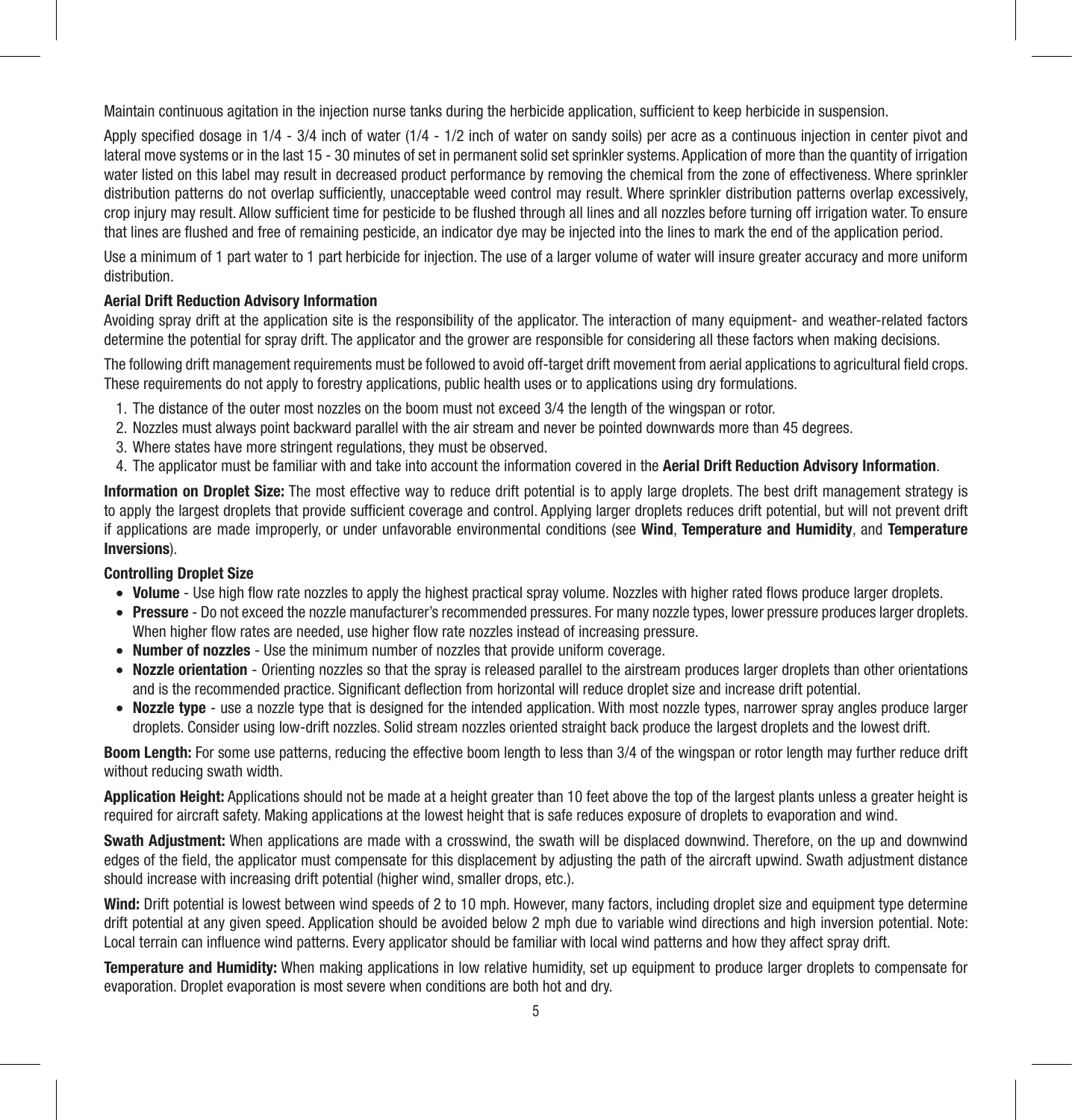**Temperature Inversions:** Applications should not occur during a temperature inversion because drift potential is high. Temperature inversions restrict vertical air mixing, which causes small, suspended droplets to remain in a concentrated cloud. This cloud can move in unpredictable directions due to the light variable winds common during inversions. Temperature inversions are characterized by increasing temperatures with altitude and are common on nights with limited cloud cover and light to no wind. They begin to form as the sun sets and often continue into the morning. Their presence can be indicated by ground fog; however, if fog is not present, inversions can also be identified by the movement of smoke from a ground source or an aircraft smoke generator. Smoke that layers and moves laterally in a concentrated cloud (under low wind conditions) indicates an inversion, while smoke that moves upward and rapidly dissipates indicates good vertical air mixing.

Sensitive Areas: This product should only be applied when the potential for drift to adjacent sensitive areas (e.g., residential areas, bodies of water, known habitat for threatened or endangered species, non-target crops) is minimal (e.g., when wind is blowing away from the sensitive areas).

### **Application of This Product with Herbicide Spray Equipment**

Use a standard low-pressure (20 to 40 psi) herbicide boom sprayer equipped with suitable nozzles and screens no finer than 50-mesh in nozzle and in-line strainers. Agitate thoroughly before and during application with bypass agitation. Low pressure and high volume hand wand equipment is prohibited.

**Ground Application:** Apply the proper rate of this product in a minimum of 10 - 40 gallons of spray mixture per acre broadcast.

**Banded Application:** Use proportionally less of this product per acre in a band versus a broadcast application. For band application use 0.25 - 1 gallon of spray mix per inch of band width regardless of row spacing.

**Examples:** (1) To treat a 15-inch band on rows 30 inches apart, use 1/2 of the broadcast rate of this product. (2) To treat a 14-inch band on rows 42 inches apart, use 1/3 of the broadcast rate of this product.

Aerial Application: Where permitted, apply specified rate in a minimum of 2 - 10 gallons of spray mixture per acre. Do not apply aerially when wind speed is greater than 10 mph.

**Note:** Do not apply aerially when this product is tank mixed with Intrro®.

**For All Applications of Metrixx:** Sprayer must be accurately calibrated before applying this product. Check sprayer during application to be sure it is working properly and delivering a uniform spray pattern. As the volume of spray mixture decreases per acre, the importance of accurate calibration and uniform application increases. Avoid over-application, misapplication, and boom and spray swath overlapping that will increase spray dosage. (Crop injury may occur as a result.) Avoid spray skips and gaps which allow weeds to grow in untreated soil. Do not apply when weather conditions favor spray drift and/or when sensitive or cool season crops, such as cole crops, onions, peas, or strawberries are present in adjacent fields or in areas where wheat is growing in coarse textured soils.

**Sprayer Cleanup:** Spray equipment must be thoroughly cleaned to remove remaining traces of herbicide that might injure other crops to be sprayed. Drain any remaining spray solution of this product from the spray tank and dispose of according to label disposal instructions. Rinse the spray tank and refill with water, adding a heavy-duty detergent at the rate of 1 cup per 20 gallons of water. Recycle this mixture through the equipment for 5 minutes and spray out. Repeat this procedure twice. Fill the spray tank with clean water, recycle for 5 minutes, and spray out. Clean pump and nozzle screens thoroughly. Wash away any spray mixture from the outside of spray tank, nozzles or spray rig. All rinse water must be disposed of in compliance with local, state, and Federal guidelines.

### **Application of Metrixx in Fluid Fertilizers**

This product may be applied in fluid fertilizer solutions to alfalfa and soybeans by following the appropriate mixing procedures and compatibility check. When using tank mix combinations, be sure all components are compatible.

Compatibility checks of this product and tank mix combinations which include this product should be made for each batch of fluid fertilizer because of the variability of these fertilizers.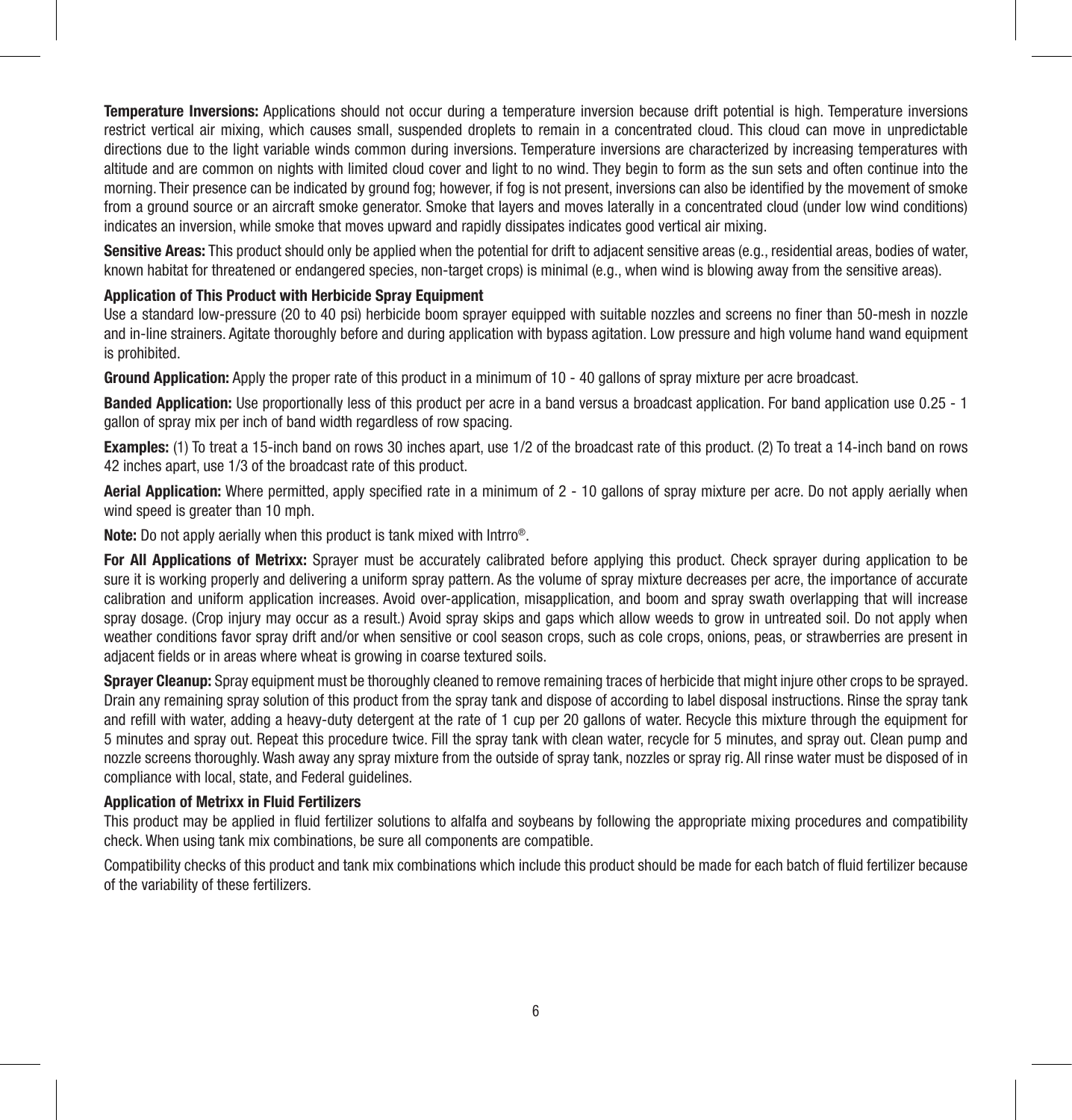### **Compatibility Check:**

- 1. Pre-mix 2 tsps. of this product with 8 tsps. of water (1:4 ratio) in a quart jar by adding the water first and follow with this product. Mix thoroughly. If a second herbicide is to be used, double the amount of water (1:8 ratio) and add the second herbicide after mixing this product first.
- 2. Then pour 1 pint of fluid fertilizer into the quart jar and shake well.
- 3. Allow to stand for 5 minutes.

### **ONLY USE THIS COMPATIBILITY CHECK WHEN MIXING WITH FLUID FERTILIZERS.**

**Interpretation of Results:** If the solution in the jar appears to be uniform, without signs of agglomeration, or without a separation of an oily film on top of the fertilizer, the mixture may be used. If not, repeat the compatibility check using twice the amount of water or add a compatibility agent to the water. If separation occurs, but the mixture can be resuspended by shaking, then application is possible with good agitation in the spray tank.

### **Tank Mixing Guidelines:**

- 1. It is the pesticide user's responsibility to ensure that all products in the listed mixtures are registered for the intended use. Users must follow the most restrictive directions and precautionary language of the products in the mixture (for example, first aid from one product, spray drift management from another).
- 2. Add the required amount of water and compatibility agent (if required) to the tank. Start agitation system while adding this product and follow by adding the fluid fertilizer and agitate.
- 3. If a second herbicide is to be used, follow as above in 1, but use twice the amount of water. Start agitation, add Metrixx and follow by adding the second herbicide, and then continue filling the tank with fluid fertilizer.
- 4. Maintain continuous agitation to assure uniform spray mixture until the tank is emptied.

### **Commercial Impregnation and Application of Metrixx on Dry Bulk Fertilizer**

Dry bulk fertilizer may be impregnated or coated with this product for application to established alfalfa and to soybeans. All directions, cautions, and special precautions on this label must be followed along with state regulations relating to dry bulk fertilizer blending, impregnating and labeling.

**Impregnation:** To impregnate, use a system consisting of a belt, conveyor, or closed drum which is used for dry bulk fertilizer blending. Any commonly used fertilizer can be impregnated with this product except ammonium nitrate, or fertilizers containing ammonium nitrate, potassium nitrate, or sodium nitrate. Do not use on powder limestone.

Apply using a minimum of 200 pounds dry bulk fertilizer per acre and up to a maximum of 450 pounds per acre. To impregnate or coat dry bulk fertilizer, mix this product with sufficient water to form a sprayable slurry. The delivery nozzles must be directed to deliver a fine spray toward the fertilizer for thorough coverage while avoiding spray contact with mixing equipment. Uniform impregnation of this product to dry bulk fertilizer will vary and if the absorptivity is not adequate, an absorptive powder may be added to produce a dry, free-flowing mixture. Micro-Cel® E is the recommended absorbent powder. When another herbicide is used with this product, mix and impregnate immediately.

Apply immediately after impregnation unless experience has shown that impregnated fertilizer can be stored without becoming lumpy and difficult to spread.

**Rates:** Select the specified rate of this product per acre from the appropriate section of this label and refer to the formula below to determine the amount of this product which is to be impregnated on a ton of dry bulk fertilizer based on the amount of fertilizer which will be distributed on 1 acre.

| Lb. Metrixx | 2.000 lbs. Fertilizer | - | Metrixx           |
|-------------|-----------------------|---|-------------------|
| Acre        | Acre                  |   | Ton of Fertilizer |

**Application:** Uniform application is essential for satisfactory weed control. Accurate calibration of fertilizer application equipment is essential for uniform distribution to the soil surface. Apply 1/2 the specified rate and overlap 50% or double apply by splitting the middles to obtain the best distribution pattern.

If fertilizer materials are excessively dusty, use diesel oil or other suitable additive to reduce dust prior to impregnation, as dusty fertilizer will result in poor distribution during application. Crop injury and/or poor weed control may occur where the impregnated fertilizer is not uniformly applied.

**Incorporation and Combination Uses:** When this product is to be used in combination with another herbicide, follow directions on this label for combinations, rates, crops, incorporation, and special precautions.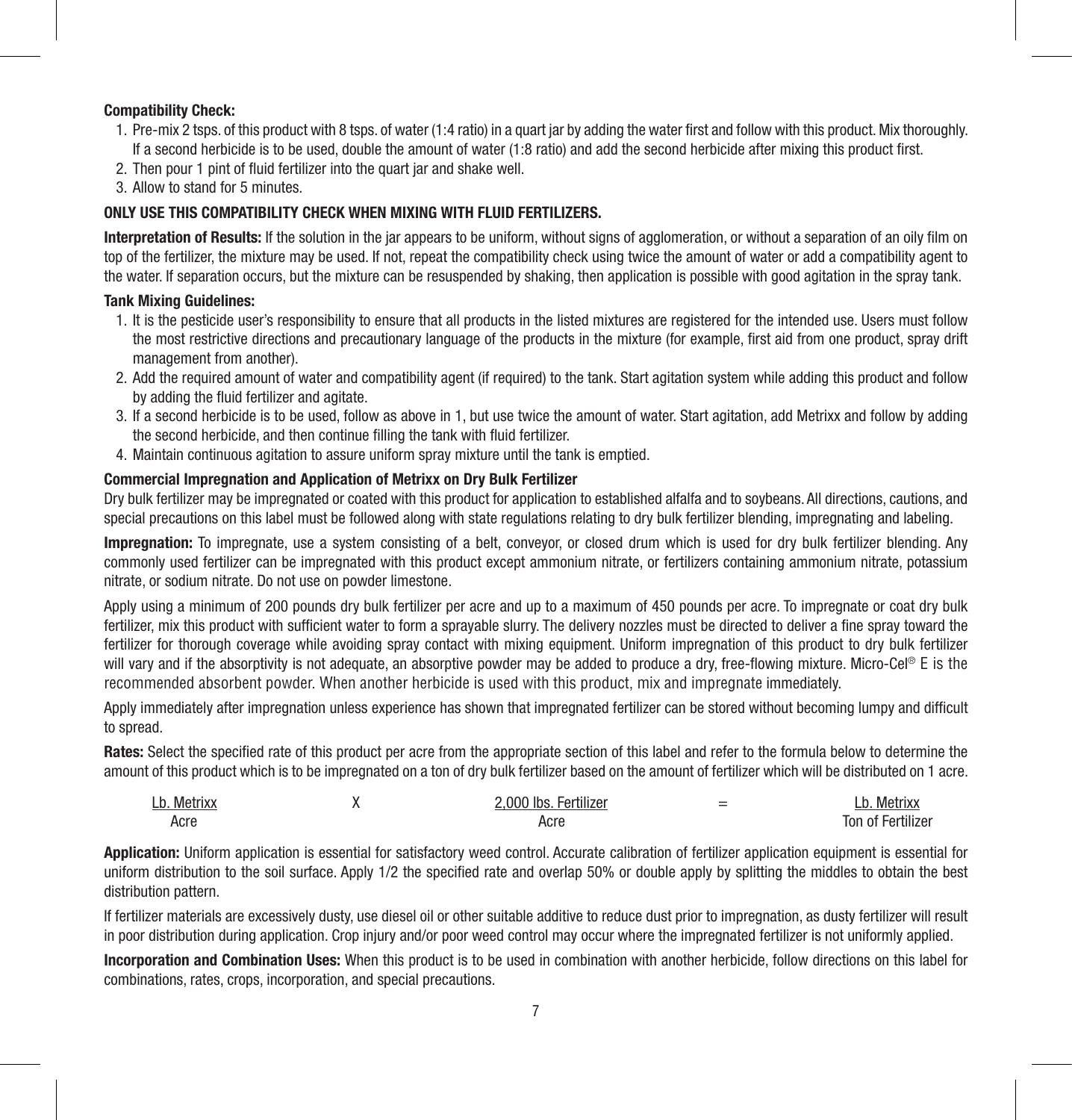### **SOYBEANS**

### **(Except California)**

Metrixx tank mix combinations may be used for preplant incorporated applications, pre-emergence surface applications, Split-Shot application and Extended Split-Shot application. It is the pesticide user's responsibility to ensure that all products in the listed mixtures are registered for the intended use. Users must follow the most restrictive directions and precautionary language of the products in the mixture (for example, first aid from one product, spray drift management from another). This product may also be used as an overlay application following a preplant incorporated application of a grass herbicide registered for this same use and alone as a pre-emergence surface application. All these applications can be applied with ground equipment, and some can be applied with aerial spray equipment. In addition, this product can be applied as a post-emergence directed spray to soybeans in Alabama, Arkansas, Florida, Georgia, Kentucky, Louisiana, Mississippi, Missouri, North Carolina, Oklahoma, South Carolina, Tennessee, and Texas (see **Metrixx Post-Emergence Directed Spray page 35.)**

**Special Precautions (Soybeans):** Injury to soybeans may occur when this product is used under the following conditions:

- 1. Due to the sensitivity of certain soybean varieties, this product is not recommended for use on Altona, AP 55, AP 71, Asgrow 6520, Burlison, Coker 102, Coker 156, Dassel, GL 3202, Govan, Maple Amber, NB 3665, NKS 1884, Paloma 350, Portage, Regal, Semmes, Terra-Vig 505, Terra-Vig 606, Tracy, Vansoy, and Vinton 81. Consult your Sharda USA LLC representative or your seed supplier for more information on the tolerance to Metrixx of newly released soybean varieties, prior to use of this product.
- 2. When soils have a calcareous surface area or a pH of 7.5 or higher.
- 3. When applied in conjunction with soil-applied organic phosphate pesticides.
- 4. Over application or boom overlapping may result in stand loss and soil residues.
- 5. Uneven application or improper incorporation can decrease the level of weed control and/or increase the level of injury.
- 6. When applied to any soil with less than 0.5% organic matter.
- 7. Soil incorporation deeper than recommended.
- 8. When sprayers are not calibrated accurately.
- 9. When heavy rains occur soon after application, especially in poorly drained areas where water may stand for several days.
- 10. When soybeans are planted less than 1-1/2 inches deep, particularly in pre-emergence application.

**Activation:** A minimum amount of soil moisture is required to activate this product. In areas of low rainfall, pre-emergence applications to dry soil should be followed with light irrigation of 1/4 acre-inch of water. Do not apply heavy irrigation immediately after application. As with many surfaceapplied herbicides, weed control and crop tolerance may vary with rainfall and/or soil texture.

Grazing and Feeding Treated Vines: Treated vines may be grazed or fed to livestock 40 days after application when this product is applied alone or with Trifluralin HF, Dual, Stealth®, or Intrro®.

Do not use treated vines for feed or forage when this product is applied with Sonalan®, Linuron plus Intrro, or Linuron plus Dual.

**Rate Ranges:** Where a rate range is shown, use a lower rate on soils that are coarse-textured or low in organic matter. Use a higher rate on soils that are relatively fine-textured or high in organic matter.

**Replanting:** If replanting is necessary in fields treated with this product as directed on this label, the field may be replanted to soybeans. When replanting, use a minimum of tillage. Do not apply a second treatment as injury to soybeans may occur.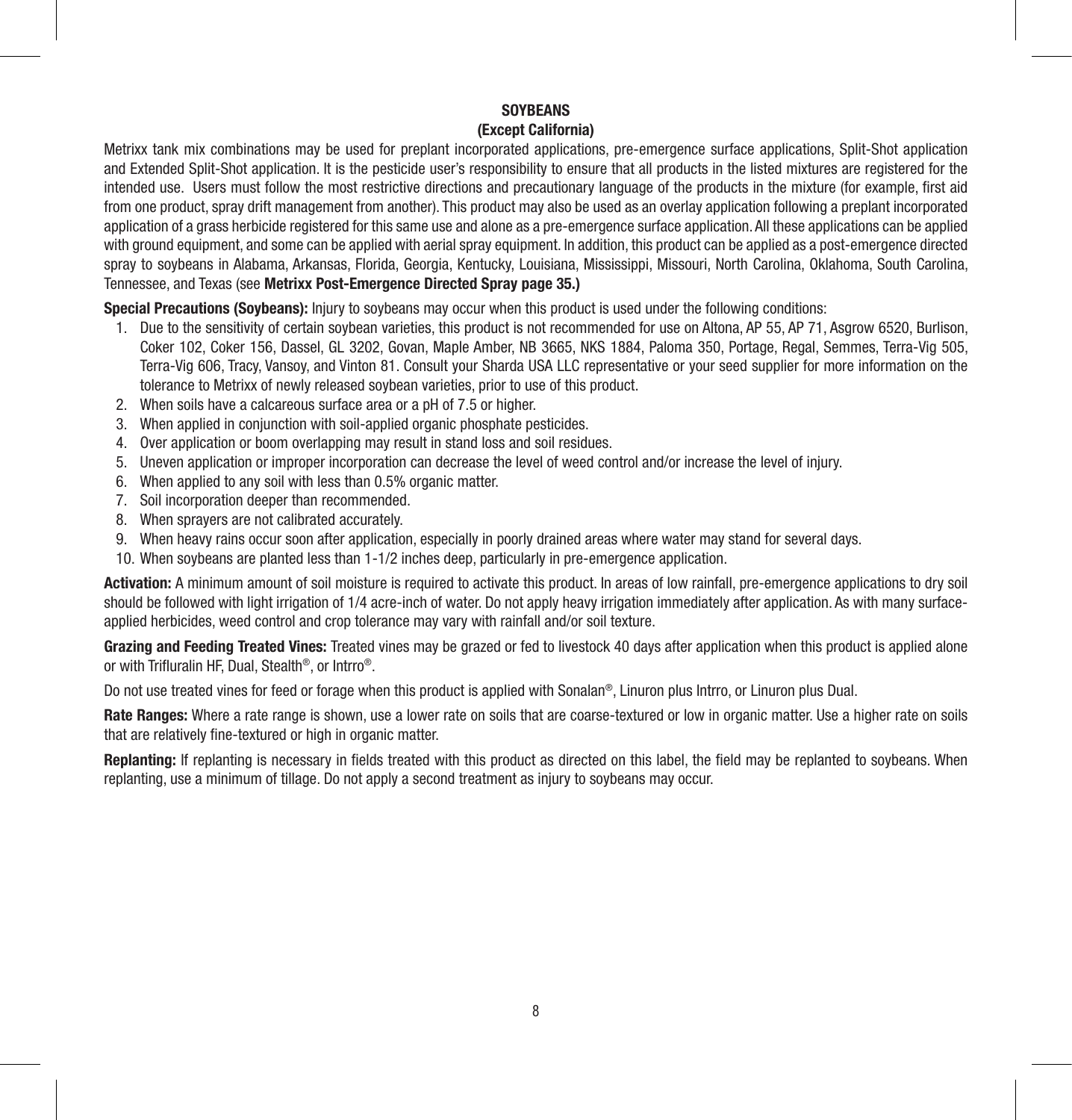| $C =$ Control<br>$S =$ Suppression or Erratic Control | $P =$ Poor or No Control<br>$\mathbf{0}$ = No information (Control may range from poor to excellent) |                            |                         |                |                |                           |                |                                                |                |
|-------------------------------------------------------|------------------------------------------------------------------------------------------------------|----------------------------|-------------------------|----------------|----------------|---------------------------|----------------|------------------------------------------------|----------------|
| $1 =$ Metrixx Alone                                   |                                                                                                      | $4 =$ Metrixx plus Dual    |                         |                |                | $7 =$ Extended Split-Shot |                |                                                |                |
| 2 = Metrixx Split-Shot                                |                                                                                                      | $5$ = Metrixx plus Stealth |                         |                |                | 8 = Metrixx plus Sonalan  |                |                                                |                |
| 3 = Metrixx plus Trifluralin HF                       |                                                                                                      | $6 =$ Metrixx plus Intrro  |                         |                |                |                           |                | 9 = Metrixx plus Linuron plus (Intrro or Dual) |                |
| <b>Annual Broadleaf Weeds</b>                         | 1                                                                                                    | $\overline{2}$             | 3                       | 4              | 5              | 6                         | 7              | 8                                              | 9              |
| Black nightshade (Solanum nigrum)                     | P                                                                                                    | P                          | P                       | C              | P              | C                         | C              | P                                              | S              |
| Bristly starbur (Acanthospermum hispidum)             | C                                                                                                    | C                          | C                       | C              | C              | C                         | C              | C                                              | C              |
| Buffalobur (Solanum rostratum)                        | C                                                                                                    | C                          | P                       | P              | P              | P                         | C              | P                                              | 0              |
| Carpetweed (Mollugo verticillata)                     | C                                                                                                    | C                          | C                       | C              | C              | C                         | C              | C                                              | C              |
| Cocklebur (Xanthium pensylvanicum)                    | S                                                                                                    | C                          | $\overline{s}$          | S              | S              | S                         | C              | S                                              | S              |
| Copperleaf, Hophornbeam (Acalypha ostryaefolia)       | C                                                                                                    | $\overline{c}$             | $\overline{c}$          | $\overline{c}$ | $\overline{c}$ | $\overline{c}$            | $\overline{c}$ | $\overline{C}$                                 | $\overline{c}$ |
| Florida beggarweed (Desmodium tortuosum)              | C                                                                                                    | Ć                          | $\overline{c}$          | C              | C              | C                         | C              | C                                              | C              |
| Florida pusley (Richardia scabra)                     | C                                                                                                    | Ċ                          | C                       | C              | Ċ              | C                         | C              | Ċ                                              | C              |
| Galinsoga (Galinsoga spp.)                            | C                                                                                                    | C                          | C                       | C              | C              | C                         | C              | C                                              | C              |
| Horseweed marestail (Conyza canadensis)               | $\mathbf{0}$                                                                                         | $\mathbf{0}$               | $\mathbf{0}$            | $\mathbf 0$    | 0              | 0                         | C              | 0                                              | $\mathbf 0$    |
| Jimsonweed (Datura stramonium)                        | C                                                                                                    | C                          | C                       | C              | C              | C                         | C              | C                                              | S              |
| Knotweed (Polygonum spp.)                             | C                                                                                                    | C                          | C                       | C              | Ċ              | C                         | C              | C                                              | C              |
| Kochia (Kochia scoparia)                              | $\overline{c}$                                                                                       | C                          | C                       | C              | C              | C                         | C              | C                                              | $\overline{c}$ |
| Lambsquarters (Chenopodium spp.)                      | C                                                                                                    | C                          | C                       | C              | C              | C                         | C              | C                                              | C              |
| Morningglory, ivyleaf (Ipomoea hederacea)             | P                                                                                                    | P                          | S                       | P              | P              | P                         | P              | P                                              | P              |
| Morningglory, pitted (Ipomoea lacunosa)               | $\overline{P}$                                                                                       | $\overline{P}$             | $\overline{\mathbf{s}}$ | P              | $\overline{P}$ | P                         | P              | P                                              | $\overline{P}$ |
| Morningglory, smallflower (Jacquemontia tamnifolia)   | P                                                                                                    | $\overline{P}$             | $\overline{c}$          | $\overline{P}$ | $\overline{P}$ | P                         | P              | $\overline{P}$                                 | $\overline{P}$ |
| Morningglory, tall (Ipomoea purpurea)                 | P                                                                                                    | P                          | S                       | P              | P              | P                         | P              | P                                              | P              |
| Pigweeds (Amaranthus spp.)                            | C                                                                                                    | C                          | C                       | C              | C              | C                         | C              | C                                              | C              |
| Prickly sida/teaweed (Sida spinosa)                   | C                                                                                                    | C                          | $\overline{c}$          | C              | C              | C                         | C              | C                                              | C              |
| Purslane (Portulaca oleracea)                         | C                                                                                                    | C                          | C                       | C              | C              | C                         | C              | C                                              | C              |
| Ragweed, common (Ambrosia artemisiifolia)             | C                                                                                                    | C                          | C                       | C              | C              | C                         | C              | C                                              | C              |
| Redweed (Melochia corchorifolia)                      | $\overline{c}$                                                                                       | C                          | C                       | C              | $\overline{c}$ | C                         | C              | C                                              | $\overline{c}$ |
| Russian thistle (Salsola kali)                        | $\overline{c}$                                                                                       | C                          | $\overline{c}$          | C              | $\overline{c}$ | C                         | $\overline{c}$ | C                                              | $\overline{c}$ |
| Sesbania (Sesbania spp.)                              | C                                                                                                    | C                          | C                       | C              | C              | C                         | C              | C                                              | C              |
| Shepherd's purse (Capsella bursa-pastoris)            | C                                                                                                    | Ċ                          | C                       | C              | Ċ              | C                         | C              | C                                              | C              |
| Sicklepod (Cassia obtusifolia)                        | $\overline{c}$                                                                                       | $\overline{C}$             | $\overline{\mathbf{s}}$ | $\overline{c}$ | $\overline{s}$ | $\overline{c}$            | $\overline{C}$ | $\overline{s}$                                 | $\overline{s}$ |
| Smartweeds (Polygonum spp.)                           | C                                                                                                    | C                          | C                       | C              | C              | C                         | C              | Ć                                              | S              |
| Spotted spurge (Euphorbia maculate)                   | C                                                                                                    | C                          | P                       | C              | P              | C                         | C              | P                                              | 0              |
| Spurred anoda (Anoda cristata)                        | C                                                                                                    | C                          | $\overline{c}$          | C              | C              | C                         | C              | C                                              | 0              |
| Sunflower (Helianthus spp.)                           | $\overline{c}$                                                                                       | C                          | S                       | S              | S              | S                         | C              | S                                              | $\overline{P}$ |
| Velvetleaf (Abutilon theophrasti)                     | C                                                                                                    | C                          | C                       | C              | C              | C                         | C              | C                                              | C              |
| Venice mallow (Hibiscus trionum)                      | C                                                                                                    | C                          | C                       | C              | C              | C                         | C              | C                                              | C              |
| Wild mustards (Brassica spp.)                         | $\overline{c}$                                                                                       | $\overline{C}$             | $\overline{c}$          | $\overline{C}$ | $\overline{C}$ | $\overline{C}$            | $\overline{C}$ | $\overline{C}$                                 | $\overline{c}$ |

### **WEEDS CONTROLLED BY METRIXX AND METRIXX HERBICIDE TANK-MIX COMBINATIONS**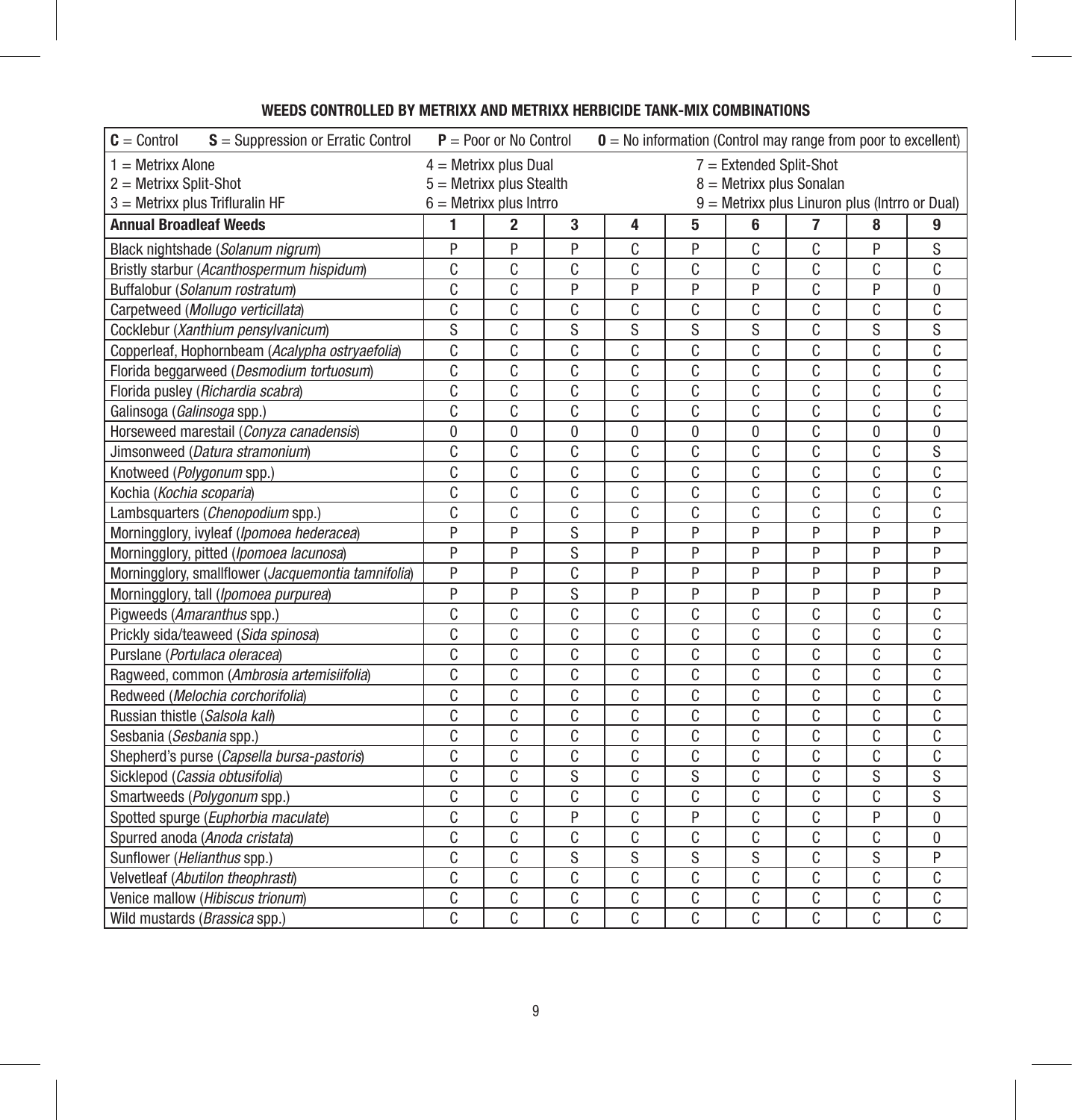| $S =$ Suppression or Erratic Control<br>$C =$ Control | $P =$ Poor or No Control<br>$0 = No$ information (Control may range from poor to excellent) |                           |   |                          |                |                           |                                                |          |          |
|-------------------------------------------------------|---------------------------------------------------------------------------------------------|---------------------------|---|--------------------------|----------------|---------------------------|------------------------------------------------|----------|----------|
| $1 =$ Metrixx Alone                                   | $4 =$ Metrixx plus Dual                                                                     |                           |   |                          |                | $7 =$ Extended Split-Shot |                                                |          |          |
| $2 =$ Metrixx Split-Shot                              | $5 =$ Metrixx plus Stealth                                                                  |                           |   | 8 = Metrixx plus Sonalan |                |                           |                                                |          |          |
| 3 = Metrixx plus Trifluralin HF                       |                                                                                             | $6 =$ Metrixx plus Intrro |   |                          |                |                           | 9 = Metrixx plus Linuron plus (Intrro or Dual) |          |          |
| <b>Annual Grasses</b>                                 |                                                                                             | 2                         | 3 | 4                        | 5              | 6                         |                                                | 8        | 9        |
| Barnyardgrass (Echinochloa crus-galli)                | S                                                                                           | C                         | C | C                        | C              | C                         | C                                              | C        | C        |
| Bluegrass (Poa annua)                                 | C                                                                                           | C                         | C | C                        | C              | C                         | C                                              | C        | C        |
| Broadleaf signalgrass (Brachiaria platyphylla)        | C                                                                                           | C                         | C | C                        | C              | C                         | C                                              | C        | 0        |
| Browntop millet (Panicum ramosum)                     | C                                                                                           | C                         | C | P                        | C              | S                         | C                                              | $\Omega$ | 0        |
| Crabgrass (Digitaria spp.)                            | C                                                                                           | C                         | C | C                        | C              | C                         | C                                              | C        | C        |
| Crowfootgrass (Dactyloctenium aegyptium)              | C                                                                                           | C                         | C | C                        | C              | C                         | C                                              | $\Omega$ | 0        |
| Cupgrass (Eriochloa gracilis)                         | P                                                                                           | C                         | P | P                        | P              | P                         | C                                              | $\Omega$ | 0        |
| Foxtails (Setaria spp.)                               | S                                                                                           | C                         | C | C                        | C              | C                         | C                                              | C        | C        |
| Goosegrass (Eleusine indica)                          | C                                                                                           | C                         | C | C                        | C              | C                         | C                                              | C        | C        |
| Johnsongrass, Seedling (Sorghum halepense)            | C                                                                                           | C                         | C | C                        | C              | C                         | C                                              | C        | $\Omega$ |
| Junglerice (Echinochloa colonum)                      | C                                                                                           | C                         | C | C                        | C              | C                         | C                                              | C        | $\Omega$ |
| Nutsedge, yellow (Cyperus esculentus)                 | P                                                                                           | P                         | P | C                        | $\overline{P}$ | C                         | C                                              | P        | $\Omega$ |
| Panicum, fall (Panicum dichotomiflorum)               | P                                                                                           | C                         | C | C                        | C              | C                         | C                                              | C        | C        |
| Panicum, Texas (Panicum, texanum)                     | P                                                                                           | C                         | C | P                        | C              | S                         | S                                              | C        | 0        |
| Red rice (Oryza sativa)                               | P                                                                                           | C                         | C | C                        | P              | C                         | C                                              | $\Omega$ | 0        |
| Sandbur (Cenchrus spp.)                               | P                                                                                           | C                         | C | P                        | P              | P                         | P                                              | C        | $\Omega$ |
| Shattercane (Sorghum bicolor)                         | P                                                                                           | C                         | C | P                        | P              | P                         | P                                              | C        | 0        |
| Sorghum, volunteer (Sorghum spp.)                     | P                                                                                           | C                         | C | P                        | P              | P                         | P                                              | $\Omega$ | P        |
| Sprangletop (Leptochloa spp.)                         | P                                                                                           | C                         | C | P                        | P              | P                         | P                                              | $\Omega$ | P        |
| Stinkgrass (Eragrostis spp.)                          | P                                                                                           | C                         | C | P                        | P              | P                         | P                                              | $\Omega$ | P        |
| Wheat, volunteer (Triticum spp.)                      | P                                                                                           | P                         | P | P                        | P              | P                         | P                                              | $\Omega$ | P        |
| Witchgrass (Panicum capillare)                        | P                                                                                           | C                         | C | C                        | C              | C                         | C                                              | C        | 0        |

### **WEEDS CONTROLLED BY METRIXX AND METRIXX HERBICIDE TANK-MIX COMBINATIONS**

### **Metrixx Alone**

**Metrixx (Alone) Pre-Emergence Application:** The following rates of this product may be applied pre-emergence to soybeans through center pivot or lateral move sprinkler irrigation systems that apply water in a uniform manner. Refer to "**Chemigation**" section of this label for directions.

This product can be applied broadcast or banded. This application may be made during planting or as a separate operation after planting but before crop emergence. See the "**Product Information**" section in the front of this label.

Do not apply to sand soils, or to sandy loam or loamy sand soils containing less than 2% organic matter. Do not incorporate into soil or apply more than once per season.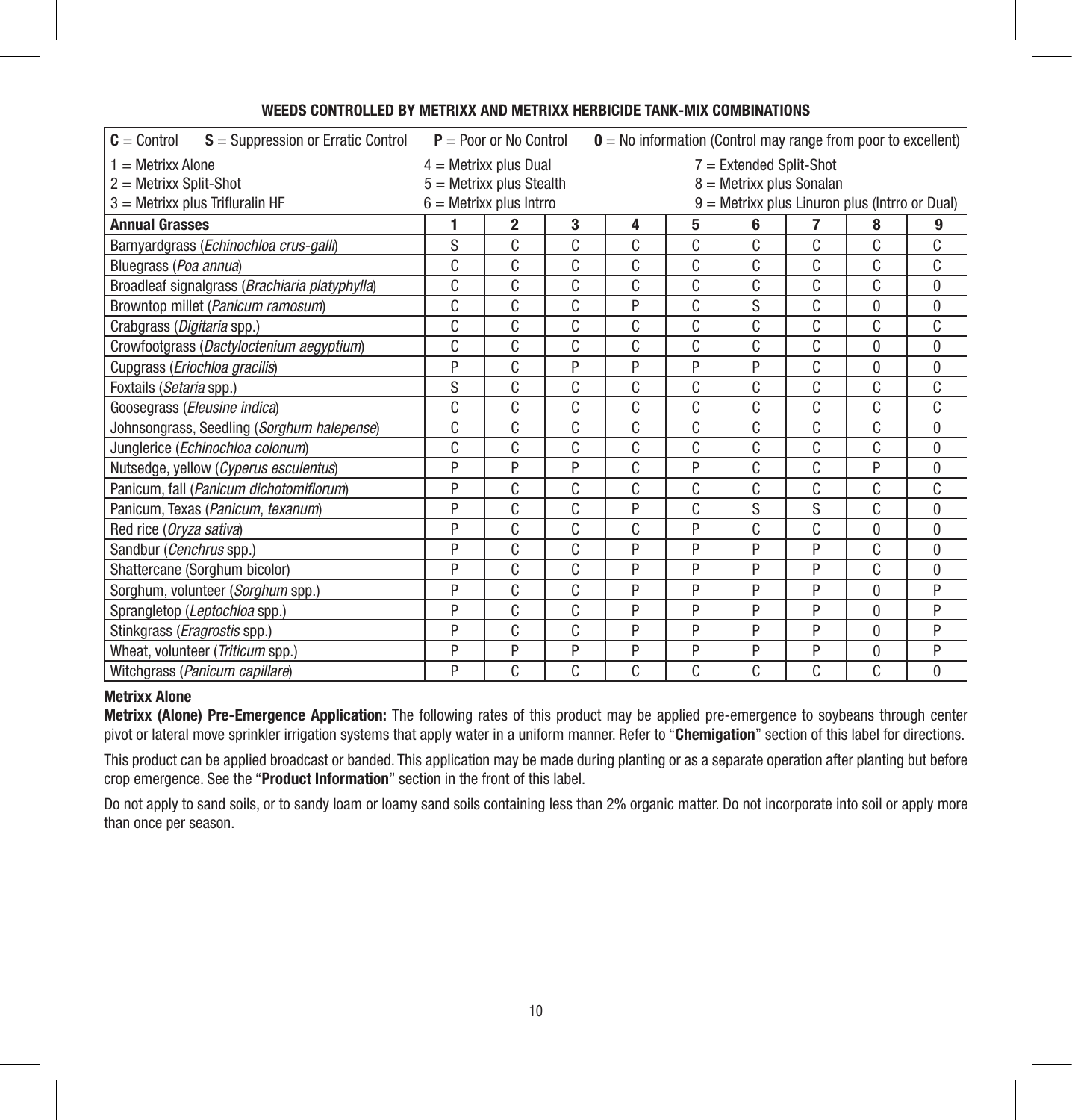| <b>Soil Texture</b>                                                                     | <b>Organic Matter</b>   |               |                |  |  |  |
|-----------------------------------------------------------------------------------------|-------------------------|---------------|----------------|--|--|--|
|                                                                                         | Less than 2%            | 2 to 4%       | <b>Over 4%</b> |  |  |  |
| <b>Coarse Soils<sup>3</sup></b><br>(Sandy Ioam, Ioamy sand)                             | DO NOT USE <sup>3</sup> | 0.54          | 0.64           |  |  |  |
| Medium Soils <sup>1,2</sup><br>(Loam, silt loam, silt, sandy clay, sandy clay loam)     | $0.54 - 0.64$           | $0.64 - 0.89$ | $0.89 - 1.07$  |  |  |  |
| Fine Soils <sup>1</sup><br>(Silty clay, silty clay loam <sup>2</sup> , clay, clay loam) | $0.64 - 0.89$           | $0.89 - 1.07$ | $1.07 - 1.24$  |  |  |  |
| <b>Mississippi Delta Only</b>                                                           | 1.07                    | 1.24          | 1.39           |  |  |  |

### **Pounds of Metrixx/Acre**

1 For control of Lambsquarters, Redroot pigweed and Wild mustard, and for suppression of Green, Yellow and Giant foxtails on alkaline (calcareous) soils in Nebraska, Minnesota, South Dakota, and North Dakota only, apply this product at rates of 0.32 pound per acre on medium soils and 0.32 - 0.54 pound per acre on fine soils regardless of soil organic matter percentage (use 0.54 pound only where soil pH is less than 7.5 and weed pressure is heavy). The 0.32 pound per acre rate of this product alone can be applied regardless of soil pH. For control of other weeds listed on this label use this product at full rates specified in the table above, but note that crop injury may occur on soils having a calcareous surface area or a pH of 7.5 or higher.

2 Silty clay loam soils are transitional soils and may be classified as medium textured soils in some regions of the U.S.

3 Refer to the appropriate section of this label for use of this product on soybeans in coarse soils with 0.5% or more organic matter in certain states.

### **Uses of Metrixx in Combination with Other Herbicides**

It is the pesticide user's responsibility to ensure that all products in the listed mixtures are registered for the intended use. Users must follow the most restrictive directions and precautionary language of the products in the mixture (for example, first aid from one product, spray drift management from another).

### **Sequential Application of Scepter® Following Metrixx**

If needed, application of this product alone or in a registered tank mix according to directions on this label, may be followed by an early postemergence application of Scepter herbicide (1.5 pounds per gallon liquid or Scepter 70 DG) for control of Cocklebur. Apply 0.16 - 0.3 pint of Scepter (0.7 - 1.4 ounces of Scepter 70 DG) in a minimum of 20 gallons of water per acre. Use 0.16 pint of Scepter (0.7 ounce of Scepter 70 DG) if Cockleburs are less than 3 inches tall or have fewer than 3 leaves and are actively growing. For Cockleburs less than 6 inches tall and actively growing, use 0.3 pint of Scepter (1.4 ounces of Scepter 70 DG) per acre. Do not use Scepter when soybeans or Cockleburs have been subjected to stress conditions such as temperature or moisture extremes. Do not exceed a total of 0.6 pint of Scepter (2.8 ounces of Scepter 70 DG) per acre in 1 season. Wait at least 10 days after application of Scepter before cultivating.

When preparing the spray mixture with Scepter, add 2 pints of nonionic surfactant approved for use on growing crops and containing at least 80% active ingredient per 100 gallons of mixture. Apply crop oil concentrate (COC) at the rate specified on the COC label.

Use Scepter only in the states where it is registered as listed on the product label.

Pre-Harvest Intervals (PHI): Apply Scepter at least 90 days before harvest of soybeans. Do not graze or feed soybean forage, hay, or straw to livestock.

Refer to the Scepter label for additional cautions and precautions, directions, limitations, and information on environmental hazards and planting of rotational crops.

### **Split-Shot Application**

A preplant incorporated application of this product tank mixed with either Trifluralin HF, Intrro, Dual Magnum®, Stealth, or Sonalan and followed by a pre-emergence surface application of this product alone after planting but prior to soybean emergence, will control more broadleaf and grass weeds in soybeans than when either herbicide is used alone.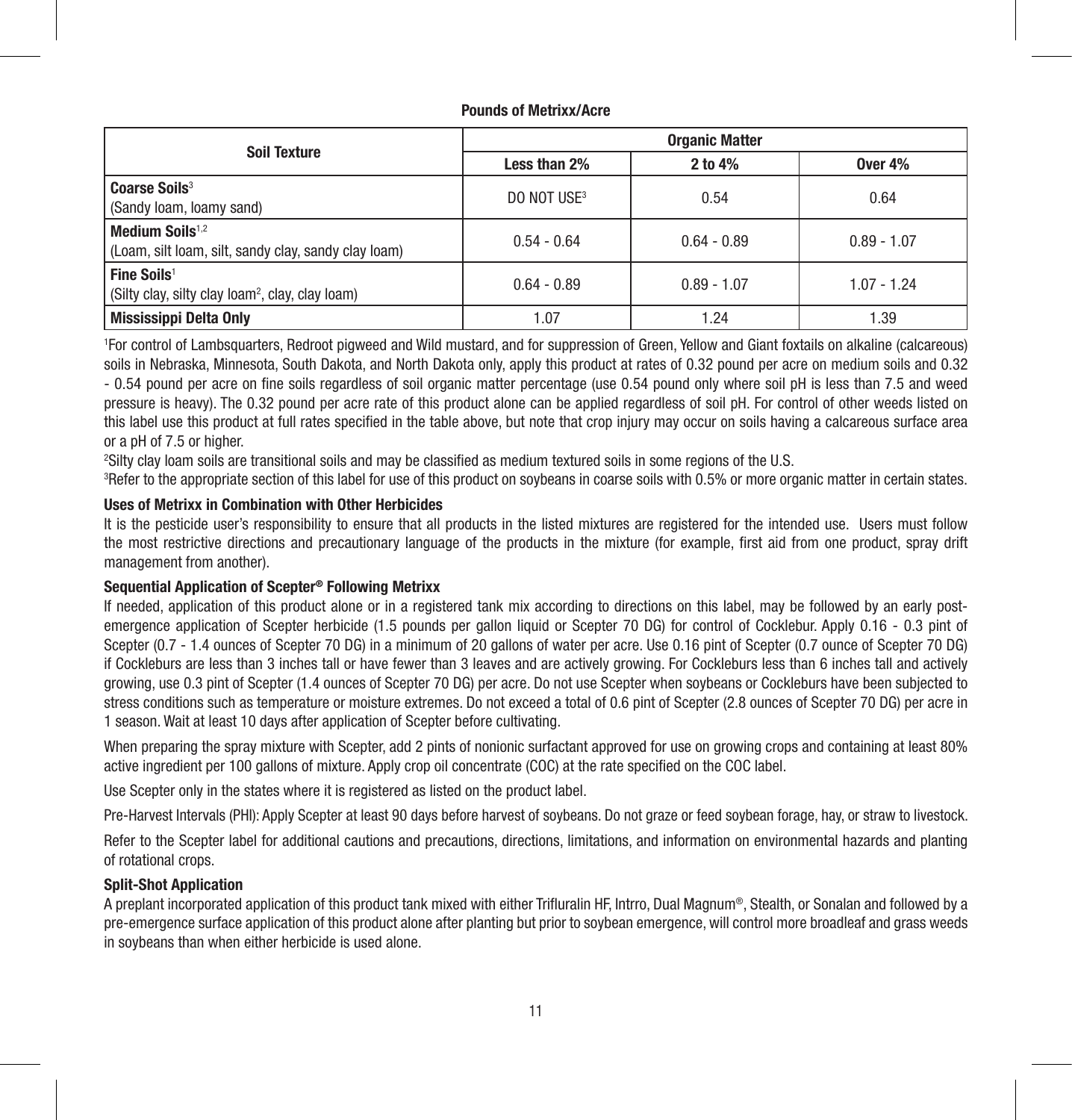Refer to the Trifluralin HF, Intrro, Dual Magnum, Stealth or Sonalan labels, and to appropriate sections of this label for directions on soil preparation, herbicide application, incorporation techniques, herbicide rates, weed species controlled, and restrictions for using tank mix combinations of this product. Carefully observe the "**Special Precautions**" section concerning the use of this product in tank mix combinations on soybeans.

When a Split-Shot application of this product with Stealth, Trifluralin HF, or Sonalan is used, the preplant incorporated tank mix may be applied up to 21 days prior to planting soybeans; with Dual Magnum or Intrro, the preplant incorporated tank mix may be applied up to 14 days prior to planting.

On medium and fine textured soils with greater than 2% organic matter, a rate range is provided for the pre-emergence overlay application of this product. The higher rate should be used (a) in fields with a history of severe broadleaf weed pressure, (b) when the time between preplant incorporated tank mix and pre-emergence overlay applications approaches the maximum stated above, and/or (c) when the organic matter content of the soil is at the upper end of the indicated range.

For Black nightshade control, refer to the appropriate sections of the Intrro, Dual Magnum or Sonalan labels for specific instructions.

| Soil Texture <sup>1</sup>                                                      | <b>Rate of Combination</b>                                                                                                                                           | Plus | Rate of                                                     | <b>Rate of Metrixx Ib./Acre</b><br><b>Organic Matter</b> |                                |                                    |  |
|--------------------------------------------------------------------------------|----------------------------------------------------------------------------------------------------------------------------------------------------------------------|------|-------------------------------------------------------------|----------------------------------------------------------|--------------------------------|------------------------------------|--|
|                                                                                | <b>Product/Acre</b>                                                                                                                                                  |      | <b>Metrixx Ib./Acre</b>                                     |                                                          | 2% to 4%                       | <b>Over 4%</b>                     |  |
| Coarse (light) <sup>1,2,3</sup><br>Sand, loamy sand, sandy<br>loam             | Trifluralin HF 1.0 pt.<br><b>OR</b> Intrro 2.0 - 2.5 gts.<br><b>OR</b> Dual Magnum 0.83 - 1.0 pt.<br>OR Stealth 1.5 pts.<br><b>OR</b> Sonalan 1.25 - 2.0 pts.        | plus | 0.32 - Followed By                                          | 0.17                                                     | 0.17                           | $0.17 - 0.32$                      |  |
| Medium <sup>2,3</sup><br>Loam, silt loam, sandy<br>clay loam, silt, sandy clay | Trifluralin HF 1.5 pts.<br><b>OR</b> Intrro 2.5 - 3.0 ats.<br>OR Dual Magnum 1.0 pt.<br>OR Stealth 1.5 pts.<br><b>OR</b> Sonalan 1.70 - 2.5 pts.                     | plus | 0.54 - Followed By<br>0R<br>$0.32^2$ - Followed By          | 0.17<br>0.32                                             | $0.17 - 0.32$<br>$0.32 - 0.5$  | $0.32 - 0.54$<br>$(0.54 - 0.64)^3$ |  |
| Fine (heavy) $2,3$<br>Silty clay loam*, clay<br>loam, silty clay, clay         | Trifluralin HF 2.0 pts.<br><b>OR</b> Intrro 2.5 - 3.0 gts.<br>OR Dual Magnum 1.3 - 1.6 pts.<br><b>OR</b> Stealth 1.5 - 2.0 pts.<br><b>OR</b> Sonalan 2.25 - 3.0 pts. | plus | 0.64 - Followed By<br>0R<br>0.54 <sup>2</sup> - Followed By | 0.17<br>0.32                                             | $0.17 - 0.32$<br>$0.32 - 0.54$ | $0.32 - 0.54$<br>$(0.54 - 0.64)^3$ |  |

### **SPLIT-SHOT APPLICATION Preplant Incorporated Tank-Mix Application - Followed By - Pre-Emergence Overlay Application**

\*Silty clay loam soils are transitional soils and may be classified as medium textured soils in some regions of the U.S.

<sup>1</sup>On coarse textured soils, do not use on sand soils with less than 1% organic matter, or on loamy sand or sandy loam soils with less than 0.5% organic matter. However, on coarse textured soils **with calcareous surface area or a pH of 7.5 or higher,** do not use on sand soils with less than 2% organic matter, or on loamy soils with less than 1% organic matter.

2 Use this lower rate of this product in the preplant incorporated tank mix **on soils having a calcareous surface area or a pH of 7.5 or higher,** and in those situations where soils within a field vary extremely in texture or organic matter content.

3 Reduce this pre-emergence overlay rate of this product by 0.16 pound per acre when using Split-Shot application **on soils with over 4% organic matter and which have a calcareous surface area or a pH of 7.5 or higher.**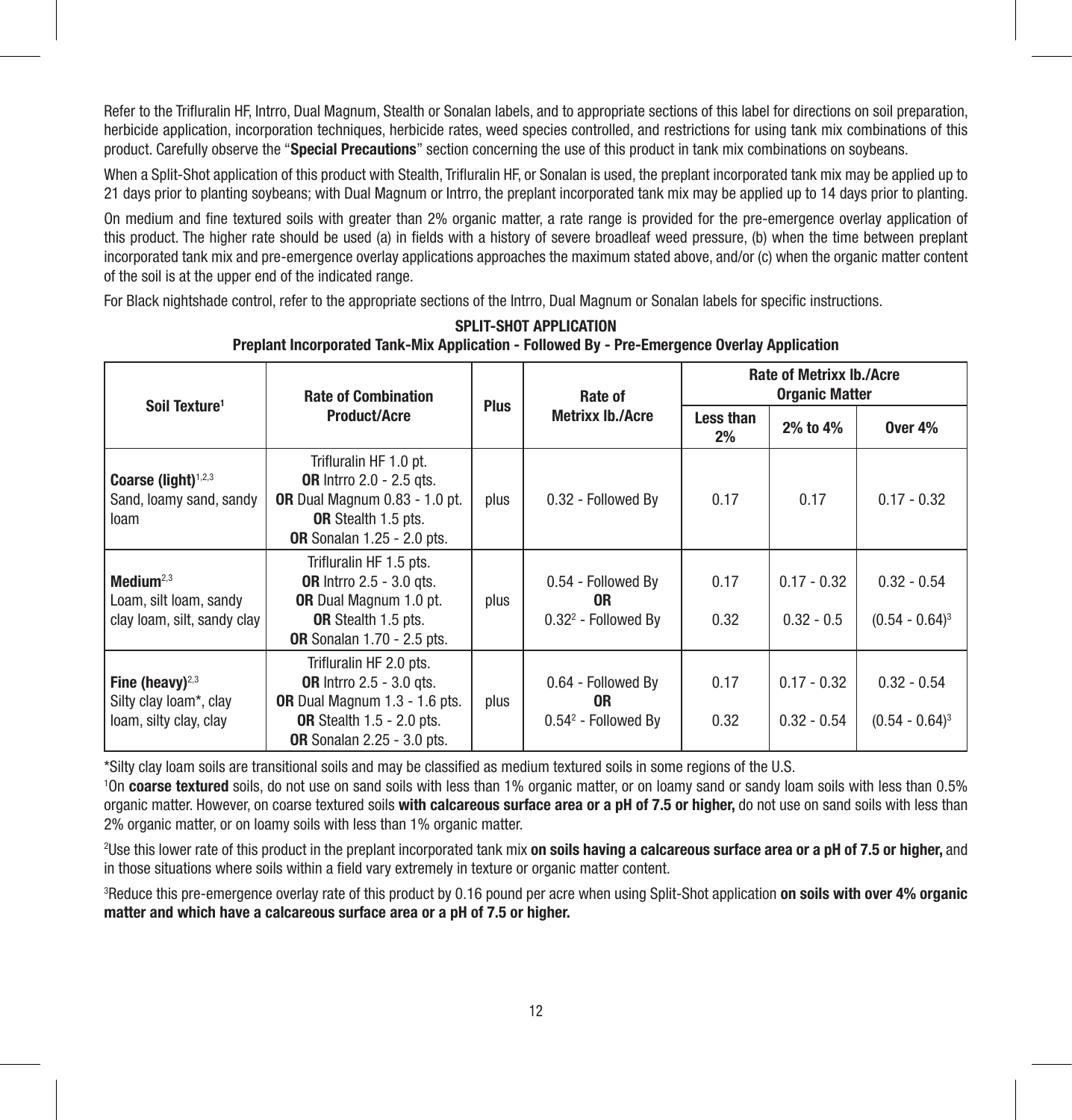### **Extended Split-Shot Application**

(Includes No-till, Reduced-till, Ridge-till, Strip-till, Mulch-till)

An early preplant (surface-applied or shallow incorporated) application of this product tank mixed with either Dual Magnum or Intrro, followed by a pre-emergence surface application of this product tank mixed with Dual Magnum or Intrro after planting but prior to soybean emergence, will control more broadleaf and grass weeds in soybeans than either herbicide used alone.

An Extended Split-Shot application will decrease the need for tillage and/or contact herbicides for the control of existing vegetation prior to planting, while providing residual control of weeds after planting.

When an Extended Split-Shot application of this product with Dual Magnum or Intrro is used, the preplant tank mix combination may be applied 15 - 30 days prior to planting soybeans. Follow directions on the label accompanying the product for Split-Shot applications from 0 - 14 days before planting.

Where a rate range is specified, the higher rates should be used (a) in fields with a history of severe weed pressure, (b) when the time between early preplant tank mix and pre-emergence overlay applications approaches the maximum 30 days, (c) when the organic matter content of the soil is at the upper end of the indicated range, (d) when heavy crop residues are present on the soil surface, and/or (e) when the early preplant tank mix application is shallow incorporated (e.g., use 2.0 - 2.5 gts. Intrro in the early preplant tank mix when surface applied and use 2.5 - 3.0 gts. Intrro when the tank mix is to be lightly incorporated).

When weeds exceed 1 to 1-1/2 inches in height or diameter at application, use a contact herbicide, such as glyphosate (Makaze®) or Gramoxone Inteon™.

Refer to the Dual Magnum or Intrro label, and to appropriate sections of this label for additional information on soil preparation, herbicide application, weeds controlled, precautions, restrictions, limitations, and sprayer clean-up.

|                                                                                     | <b>Early Preplant Tank Mix Application</b><br>(Surface-Applied or Shallow Incorporated) |      |                               | <b>Pre-Emergence Overlay Application</b> |                               |      |                                                          |               |                |
|-------------------------------------------------------------------------------------|-----------------------------------------------------------------------------------------|------|-------------------------------|------------------------------------------|-------------------------------|------|----------------------------------------------------------|---------------|----------------|
| Soil Texture <sup>1</sup>                                                           | <b>Rate of Combination</b><br><b>Product/Acre</b>                                       | Plus | Rate of<br><b>Metrixx</b>     | <b>Followed</b><br>By                    | Rate of<br>Combination        |      | <b>Rate of Metrixx Ib./Acre</b><br><b>Organic Matter</b> |               |                |
|                                                                                     |                                                                                         |      | lb./Acre                      |                                          | <b>Product/Acre</b>           |      | 0.5 to 2%                                                | 2 to 4%       | <b>Over 4%</b> |
| Coarse<br>$(light)^{1}$<br>Sand, Ioamy<br>sand, sandy<br>loam                       | Dual Magnum 0.88 pt.<br>0R<br>Intrro 1.5 - 2.0 ats.                                     | plus | $0.32 -$<br>0.54              | Dual<br>Magnum<br>0R<br>Intrro           | $0.44$ pt.<br>$1.5$ gts.      | plus | 0.17                                                     | $0.17 - 0.32$ | 0.32           |
| Medium <sup>2</sup><br>Loam, silt<br>loam, sandy<br>clay loam, silt,<br>sandy clay  | Dual Magnum 1.16<br>pts.<br>0R<br>Intrro 2.0 - 3.0 ats.                                 | plus | $0.54 -$<br>0.64 <sup>2</sup> | Dual<br>Magnum<br>0R<br>Intrro           | $0.5$ pt.<br>$1.0 - 2.0$ ats. | plus | 0.32                                                     | $0.32 - 0.54$ | $0.54 - 0.64$  |
| Fine (heavy) <sup>2</sup><br>Silty clay<br>loam*, clay<br>loam, silty<br>clay, clay | Dual Magnum 1.3 pts.<br>0R<br>Intrro 2.0 - 3.0 gts.                                     | plus | $0.64 -$<br>0.89 <sup>2</sup> | Dual<br>Magnum<br>0R<br>Intrro           | $0.6$ pt.<br>$1.0 - 2.0$ gts. | plus | 0.32                                                     | $0.32 - 0.54$ | $0.54 - 0.64$  |

### **EXTENDED SPLIT-SHOT APPLICATION**

\*Silty clay loam soils are transitional soils and may be classified as medium textured soils in some regions of the U.S.

1 On **coarse textured** soils, do not use on sand soil with less than 1% organic matter. However, on coarse textured soils **with a calcareous surface area or a pH of 7.5 or higher,** do not use on sand soils with less than 2% organic matter, or on loamy sand or sandy loam soils with less than 1% organic matter. 2 Use the lower rate of this product in the early preplant tank mix on **soils having a calcareous surface area or a pH of 7.5 or higher, and in those rare situations where soils within a field vary extremely in texture or organic matter content.**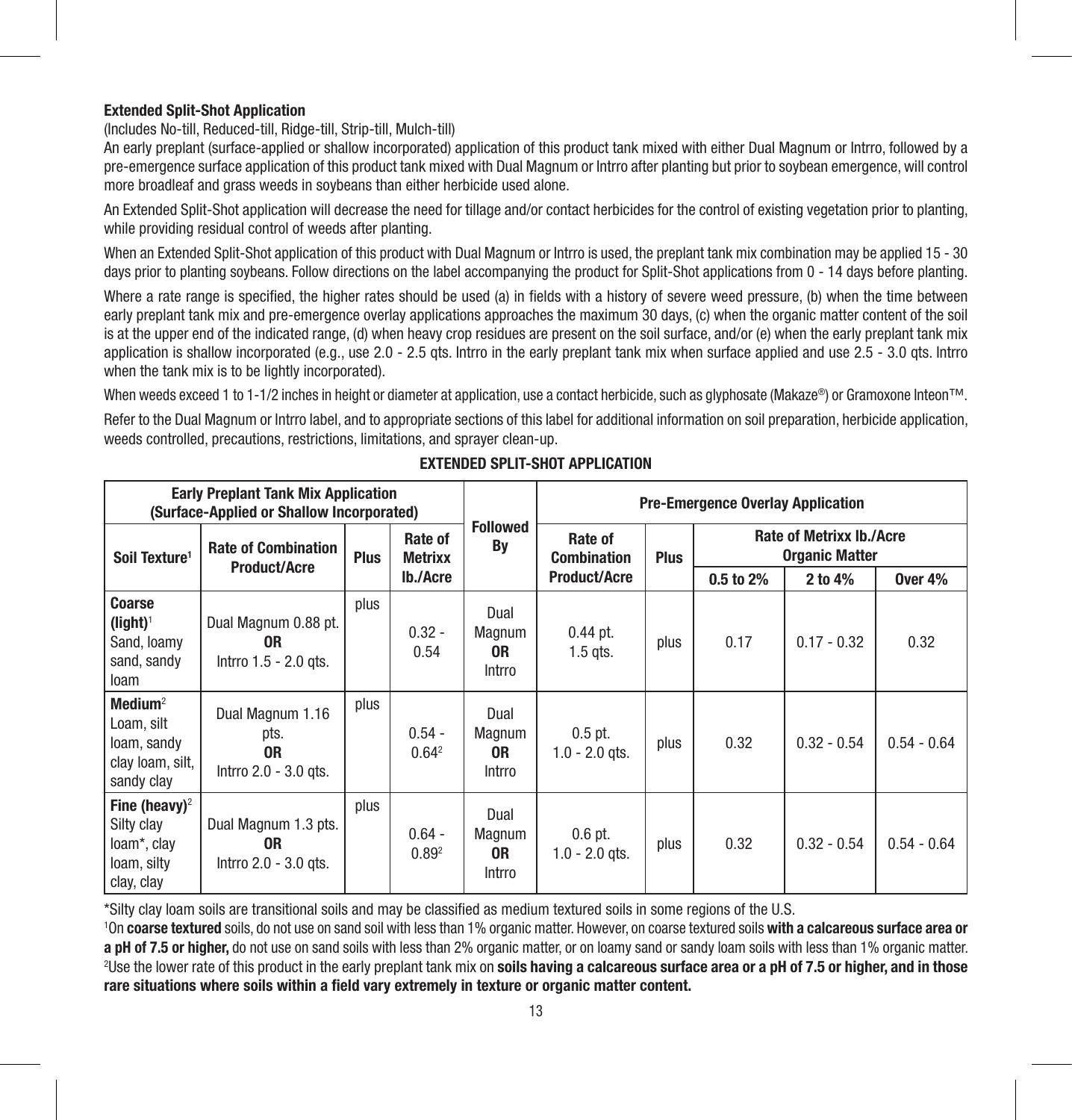### **Metrixx plus Sonalan**

It is the pesticide user's responsibility to ensure that all products in the listed mixtures are registered for the intended use. Users must follow the most restrictive directions and precautionary language of the products in the mixture (for example, first aid from one product, spray drift management from another).

**Metrixx plus Sonalan Overlay Application:** This product may be applied as a pre-emergence overlay application following a preplant incorporated application of Sonalan 3 EC. Consult the Sonalan label for specific directions on use, recommendations, restrictions and any additional weeds not specified on this label.

**Metrixx plus Sonalan Tank Mix Application:** Incorporate the tank mixture into the top 1 - 2 inches of soil within 21 days before planting according to label directions for Sonalan.

Apply Metrixx plus Sonalan preplant incorporated if furrow irrigation is used or when a period of dry weather after application is expected. If soybeans are planted on beds, apply and incorporate the tank mixture after bed formation.

**Mixing:** Refer to the "**Product Information**" section in the front of this label.

**Application:** Sonalan should be uniformly applied and thoroughly mixed into the soil within 2 days after application. For specific application information, refer to the "**Application**" under "**Product Information**" section in the front of this label.

**Special Precautions (Metrixx plus Sonalan):** For additional precautions, restrictions, limitations, incorporation, and sprayer clean up information, refer to the appropriate sections of this label and the Sonalan label.

For Black nightshade control, refer to the Sonalan label for specific rates and application instructions.

### **Broadcast Rates**

| <b>Soil Texture</b>                                                                     | Metrixx Ib./Acre | Sonalan 3EC pt./Acre |
|-----------------------------------------------------------------------------------------|------------------|----------------------|
| Coarse Soils <sup>1</sup><br>(Sandy Ioam, Ioamy sand)                                   | 0.32             | $1.25 - 2.0$         |
| Medium Soils <sup>2,3</sup><br>(Loam, silt loam, silt, sandy clay, sandy clay loam)     | 0.54             | $1.75 - 2.5$         |
| Fine Soils <sup>3</sup><br>(Silty clay, silty clay loam <sup>2</sup> , clay, clay loam) | 0.64             | $2.25 - 3.0$         |

1 Do not use on coarse soils with less than 1% organic matter.

2 Silty clay loam soils are transitional soils and may be classified as medium textured soils in some regions of the U.S.

3 For control of Lambsquarters, Redroot pigweed, Wild mustard, and Green and Yellow foxtails on alkaline (calcareous) soils in Minnesota, Nebraska, South Dakota, and North Dakota only, apply this product at rates of 0.32 pound per acre on medium soils and 0.32 - 0.54 pound per acre on fine soils regardless of soil organic matter percentage (use 0.54 pound only where soil pH is less than 7.5 and weed pressure is heavy). The 0.32 rate of this product in tank mix combination with Sonalan can be applied regardless of soil pH. For control of other weeds not listed on the label, use this product at full rates specified in the table above, **but note that crop injury may occur on soils having a calcareous surface area or a pH of 7.5 or higher.**

### **Metrixx plus Trifluralin HF**

It is the pesticide user's responsibility to ensure that all products in the listed mixtures are registered for the intended use. Users must follow the most restrictive directions and precautionary language of the products in the mixture (for example, first aid from one product, spray drift management from another).

**Metrixx and Trifluralin HF Overlay Application:** This product may be applied as a pre-emergence broadcast or band overlay application following a preplant incorporated treatment of Trifluralin HF. Consult the Trifluralin HF label for specific directions for use, recommendations, restrictions and any additional weeds not specified on this label.

**Metrixx plus Trifluralin HF Tank Mix Application:** A single application of a tank mix combination of Metrixx and Trifluralin HF EC will control more broadleaf and grass weeds in soybeans than when either herbicide is used alone.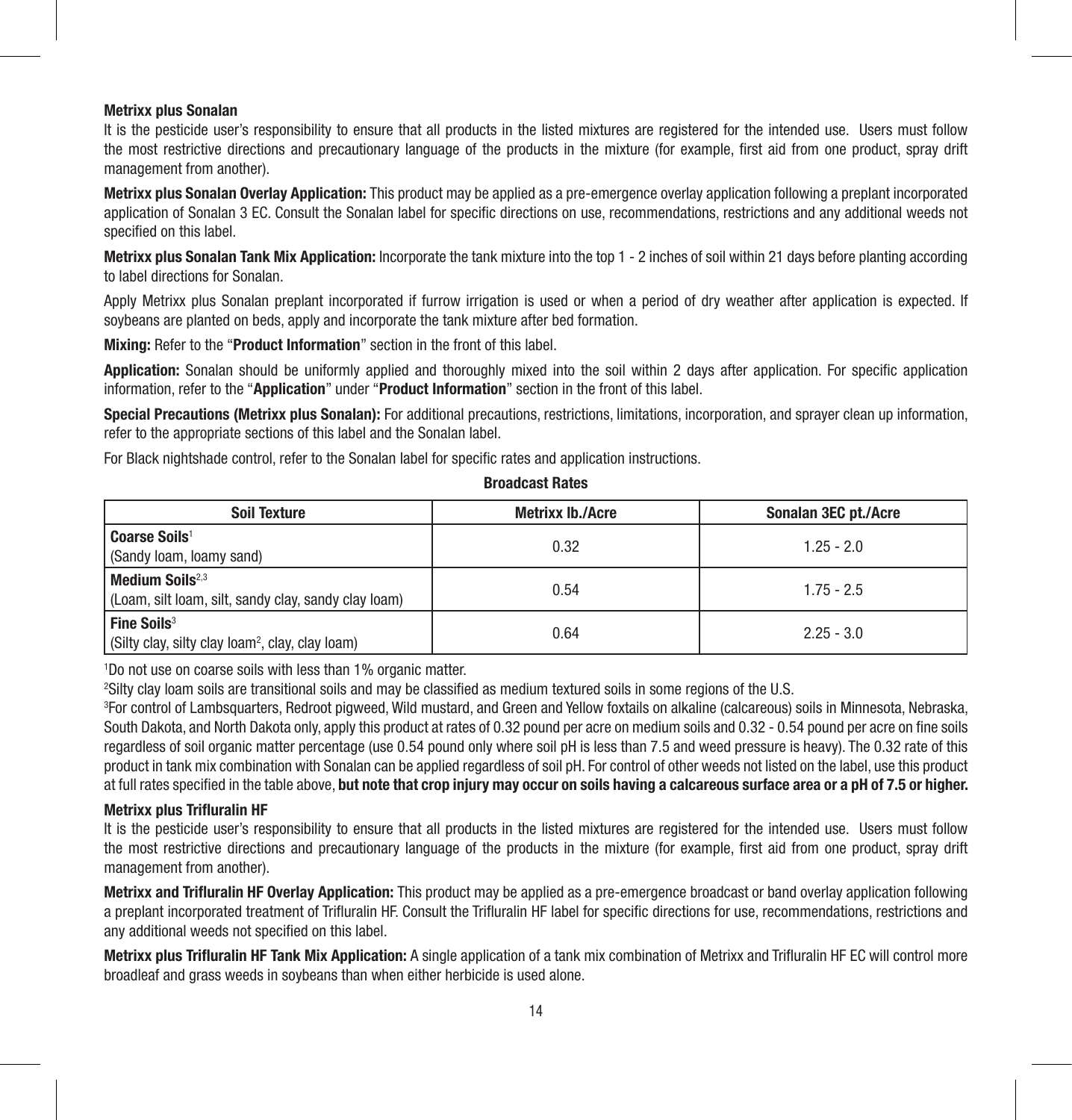Prepare the soil surface by deep plowing, offset disking or tandem disking prior to the application of the herbicide combination. The soil surface should be well prepared and free of clods and trash.

This product plus Trifluralin HF tank mix combination may be applied and incorporated into the soil up to 10 days before planting.

**Mixing:** Refer to the "**Product Information**" section in the front of this label.

**Application:** For specific application information refer to the "**Product Information**" section in the front of this label.

Apply Metrixx plus Trifluralin HF to the soil surface and incorporate in the same operation, if possible. Variable weed control may result from delayed incorporation if Metrixx plus Trifluralin HF are applied to a wet, warm soil surface or if the wind velocity is 10 mph or higher. Use machinery that mixes Metrixx plus Trifluralin HF thoroughly with the soil. Incorporation may be delayed up to 24 hours after application. Shallow incorporation with implements set to cut less than 2 inches deep may result in erratic weed control. Do not use spike or spring-tooth harrow alone or incorporation.

### **Incorporation Equipment:**

- 1. Set PTO-driven equipment (tillers, cultivators, hoes) to cut 2 3 inches deep and space rotors to provide a clean sweep of the soil. Do not operate PTO equipment at a speed greater than 4 mph.
- 2. Set disk to cut 4 6 inches deep and operate twice in different directions at 4 to 6 mph.
- 3. Set mulch treader and other similar disk-type implements to cut 3 4 inches deep and operate twice in different directions at 5 to 8 mph.

### **For coarse and medium textured soils only:**

4. Set rolling cultivator to cut 2 - 4 inches deep and operate twice at 6 to 8 mph. Set bed conditioner (Do-all) to cut 2 - 4 inches deep and operate at 4 to 6 mph.

### **Broadcast Rates**

| <b>Soil Texture</b>                                                                     | <b>Metrixx Ib./Acre</b> | <b>Trifluralin HF EC pt./Acre</b> |
|-----------------------------------------------------------------------------------------|-------------------------|-----------------------------------|
| Coarse Soils <sup>1</sup><br>(Sandy loam, loamy sand)                                   | 0.32                    | 0. ا                              |
| <b>Medium Soils</b><br>(Loam, silt loam, silt, sandy clay, sandy clay loam)             | 0.54                    | .5                                |
| Fine Soils <sup>3</sup><br>(Silty clay, silty clay loam <sup>2</sup> , clay, clay loam) | 0.64                    | 2.0                               |

1 Do not use on coarse soils with less than 1% organic matter.

2 Silty clay loam soils are transitional soils and may be classified as medium textured soils in some regions of the U.S.

3 For control of Lambsquarters, Redroot pigweed, Wild mustard, and Green and Yellow foxtails on alkaline (calcareous) soils in Minnesota, Nebraska, South Dakota, and North Dakota only, apply this product at rates of 0.32 pound per acre on medium soils and 0.32 - 0.54 pound per acre on fine soils regardless of soil organic matter percentage (use 0.54 pound only where soil pH is less than 7.5 and weed pressure is heavy). The 0.32 rate of this product in tank mix combination with Sonalan can be applied regardless of soil pH. For control of other weeds not listed on the label, use this product at full rates specified in the table above, **but note that crop injury may occur on soils having a calcareous surface area or a pH of 7.5 or higher.**

### **Soybean Precautions (Metrixx plus Trifluralin HF):**

• Seedling disease, cold weather, excessive moisture, high salt concentration or drought may weaken soybean seedlings and increase possibility of damage from tank mix.

### **Soybean Restrictions (Metrixx plus Trifluralin HF):**

- Do not plant soybeans deeper than 2 inches.
- Do not rotate any crop not listed on this label for 18 months following application.

In the Central United States, do not plant sorghum or oats for 12 months where the tank mix has been applied unless 20 inches or more of irrigation and/or rainfall (total) was used to produce the crop. If less than 20 inches total water was used to produce the crop during the year, do not plant either crop for 18 months after the tank mix application. Cool, wet weather conditions during the early stage of growth may increase the possibility of injury to sorghum.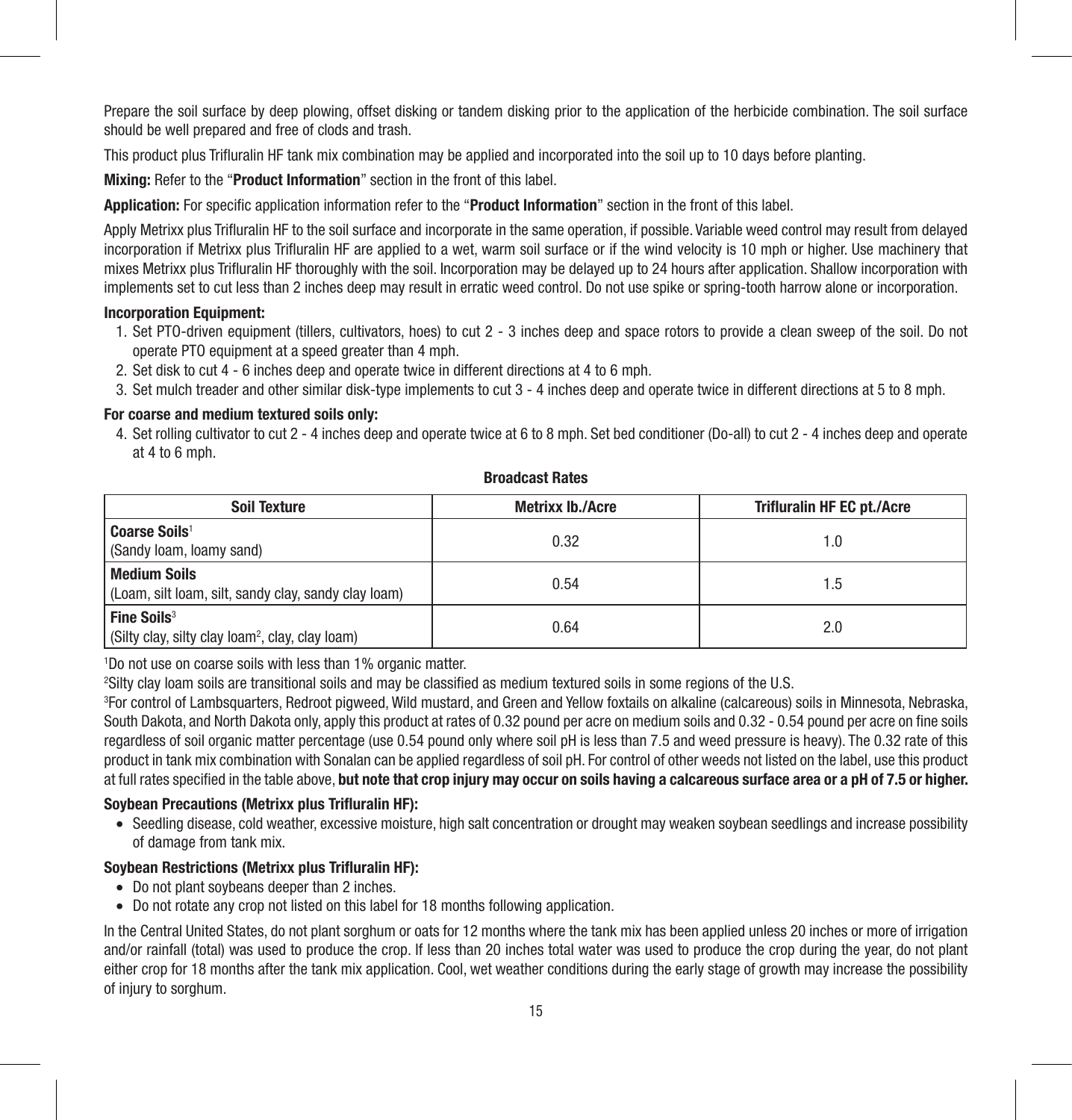For additional precautions, restrictions, limitations, and sprayer clean-up information refer to the appropriate section of this label. Do not use this tank mix combination on soils containing charcoal in Arkansas, Louisiana, and Mississippi.

### **Metrixx plus Dual Magnum**

It is the pesticide user's responsibility to ensure that all products in the listed mixtures are registered for the intended use. Users must follow the most restrictive directions and precautionary language of the products in the mixture (for example, first aid from one product, spray drift management from another).

**Metrixx plus Dual Magnum Overlay Application:** Apply a preplant incorporated treatment of Dual Magnum as directed on that product label for use on soybeans. Follow with a pre-emergence treatment of this product as directed on this label for use on soybeans.

### **Metrixx plus Dual Magnum Tank Mix Applications**

**Preplant Incorporated Application:** Incorporate the tank mixture into the top 2 inches of soil within 14 days before planting using a disk, harrow, rolling cultivator, or similar implement.

Apply Metrixx plus Dual Magnum preplant incorporated if furrow irrigation is used or when a period of dry weather after application is expected. If soybeans are planted on beds, apply and incorporate the tank mixture after bed formation.

**Pre-Emergence Application:** Dry weather following pre-emergence application of this product plus Dual Magnum tank mixture may reduce effectiveness. If weeds develop, cultivate uniformly with shallow tillage equipment such as rotary hoe that will not damage soybeans.

**Mixing Instructions:** Refer to the "**Product Information**" section in the front of this label.

### **Broadcast Rates Metrixx plus Dual Magnum Tank Mix Pre-Emergence Applications**

| <b>Soil Texture</b>                                                                                            | <b>Metrixx Ib./Acre</b>       | Dual Magnum pt./Acre |  |  |
|----------------------------------------------------------------------------------------------------------------|-------------------------------|----------------------|--|--|
|                                                                                                                | 0.5% to 3% Organic Matter     |                      |  |  |
| Coarse Soils <sup>1</sup><br>(Sandy Ioam, Ioamy sand)                                                          | 0.32                          | 0.83                 |  |  |
| <b>Medium Soils</b><br>(Loam, silt loam, silt)                                                                 | 0.54                          | 1.0                  |  |  |
| <b>Fine Soils</b><br>(Silty clay loam <sup>2</sup> , sandy clay loam, silty clay, sandy clay, clay loam, clay) | 0.64                          | 1.3                  |  |  |
| <b>Mississippi Delta Only</b><br>(Silty clay, clay)                                                            | 1.07                          | 1.3                  |  |  |
|                                                                                                                | <b>Over 3% Organic Matter</b> |                      |  |  |
| Coarse Soils <sup>1</sup><br>(Sandy Ioam, Ioamy sand)                                                          | 0.54                          | 1.0                  |  |  |
| <b>Medium Soils</b><br>(Loam, silt loam, silt)                                                                 | 0.64                          | 1.3                  |  |  |
| <b>Fine Soils</b><br>(Silty clay loam <sup>2</sup> , sandy clay loam, silty clay, sandy clay, clay loam, clay) | $0.64 - 0.89$                 | $1.3 - 1.6$          |  |  |
| <b>Mississippi Delta Only</b><br>(Silty clay, clay)                                                            | 1.07                          | $1.3 - 1.6$          |  |  |

1 Do not use on sand soils. Do not apply this product and Dual Magnum overlay or tank mix pre-emergence on loamy sand with less than 2% organic matter.

2 Silty clay loam soils are transitional soils and may be classified as medium textured soils in some regions of the U.S.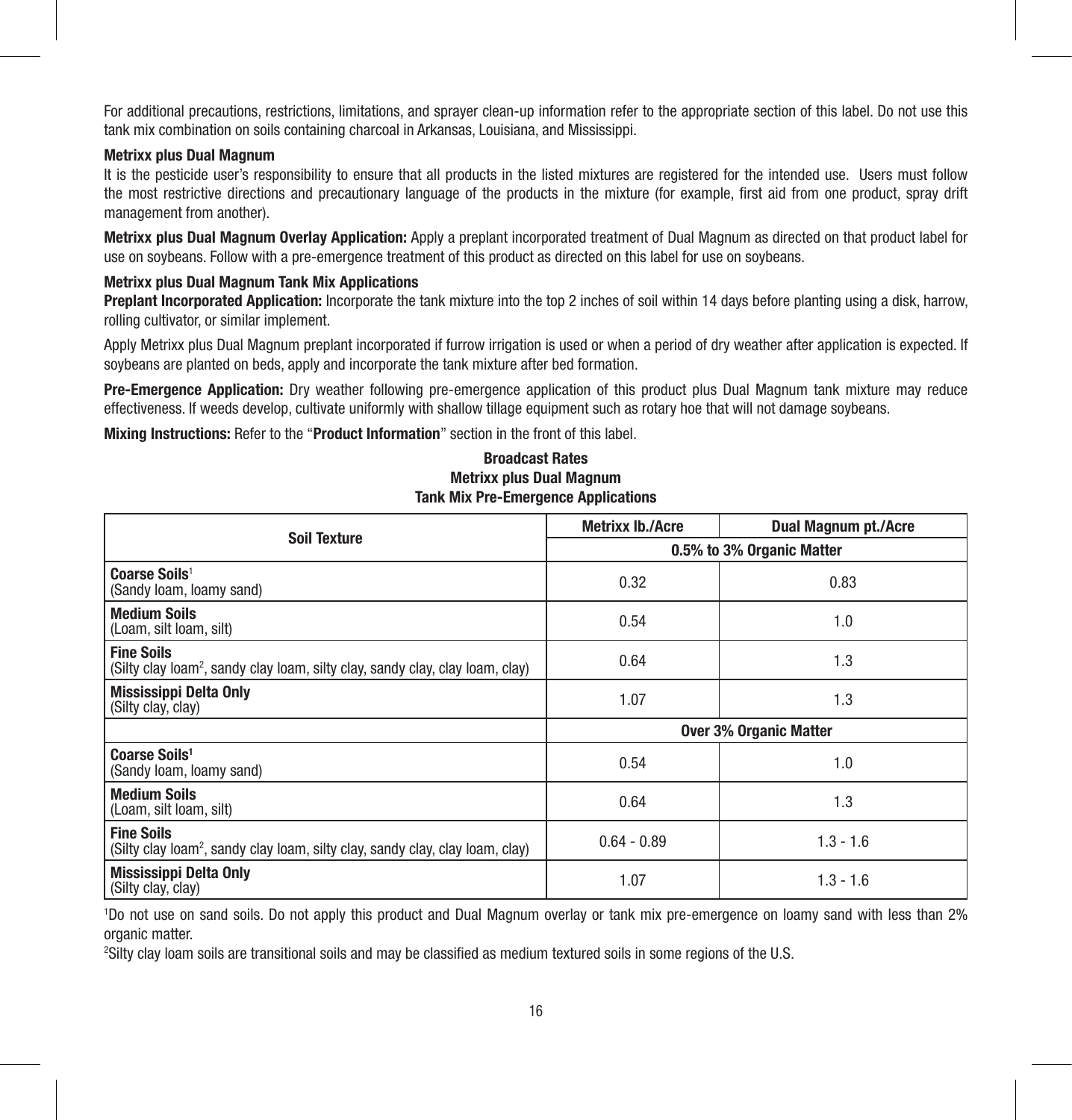### **Broadcast Rates Metrixx plus Dual Magnum Tank Mix Preplant Incorporated Applications**

| <b>Soil Texture</b>                                                                                            | <b>Metrixx Ib./Acre</b>       | Dual Magnum pt./Acre |  |  |
|----------------------------------------------------------------------------------------------------------------|-------------------------------|----------------------|--|--|
|                                                                                                                | 0.5% to 3% Organic Matter     |                      |  |  |
| Coarse Soils <sup>1</sup><br>(Sandy Ioam, Ioamy sand)                                                          | 0.32                          | 0.83                 |  |  |
| <b>Medium Soils</b><br>(Loam, silt loam, silt)                                                                 | 0.54                          | 1.0                  |  |  |
| <b>Fine Soils</b><br>(Silty clay loam <sup>2</sup> , sandy clay loam, silty clay, sandy clay, clay loam, clay) | 0.64                          | 1.3                  |  |  |
| <b>Mississippi Delta Only</b><br>(Silty clay, clay)                                                            | $0.64 - 0.89$                 | 1.3                  |  |  |
|                                                                                                                | <b>Over 3% Organic Matter</b> |                      |  |  |
| Coarse Soils <sup>1</sup><br>(Sandy Ioam, Ioamy sand)                                                          | 0.32                          | 1.0                  |  |  |
| <b>Medium Soils</b><br>(Loam, silt loam, silt)                                                                 | 0.54                          | 1.3                  |  |  |
| <b>Fine Soils</b><br>(Silty clay loam <sup>2</sup> , sandy clay loam, silty clay, sandy clay, clay loam, clay) | 0.64                          | $1.3 - 1.6$          |  |  |
| Mississippi Delta Only<br>(Silty clay, clay)                                                                   | $0.64 - 0.89$                 | $1.3 - 1.6$          |  |  |

1 Do not use on sand soils. Do not apply this product and Dual Magnum overlay or tank mix pre-emergence on loamy sand with less than 2% organic matter.

2 Silty clay loam soils are transitional soils and may be classified as medium textured soils in some regions of the U.S.

**Special Precautions (Metrixx and Dual Magnum):** For additional precautions, restrictions, limitations, and sprayer clean-up information refer to the appropriate sections of this label and the Dual Magnum label.

### **Metrixx plus Stealth**

It is the pesticide user's responsibility to ensure that all products in the listed mixtures are registered for the intended use. Users must follow the most restrictive directions and precautionary language of the products in the mixture (for example, first aid from one product, spray drift management from another).

**Metrixx plus Stealth Overlay Application:** Apply a preplant incorporated treatment of Stealth as directed on that product label for use on soybeans. Follow with a pre-emergence treatment of this product as directed on this label for use on soybeans.

### **Metrixx plus Stealth Tank Mix Application**

**Preplant Incorporated Application:** Prepare the soil by plowing or disking to mix previous crop residues into the soil to a depth of 4 - 6 inches.

For specific application information refer to the "**Product Information**" section in the front of this label.

Incorporate the tank mixture into the top 1 or 2 inches of soil within 7 days after application according to label directions for Stealth.

Mechanical incorporation is not required if a rain of 1/4 inch or more occurs within 7 days after application. Soybeans must be planted no later than 7 days after application of the tank mixture.

**Pre-Emergence Application:** Except for minimum and no-tillage systems, the seed bed should be firm and free of trash and clods.

For specific application information refer to the "**Product Information**" section in the front of this label. Do not apply Stealth pre-emergence north of Interstate 80. This application must be made after planting and before crop emergence. Do not incorporate.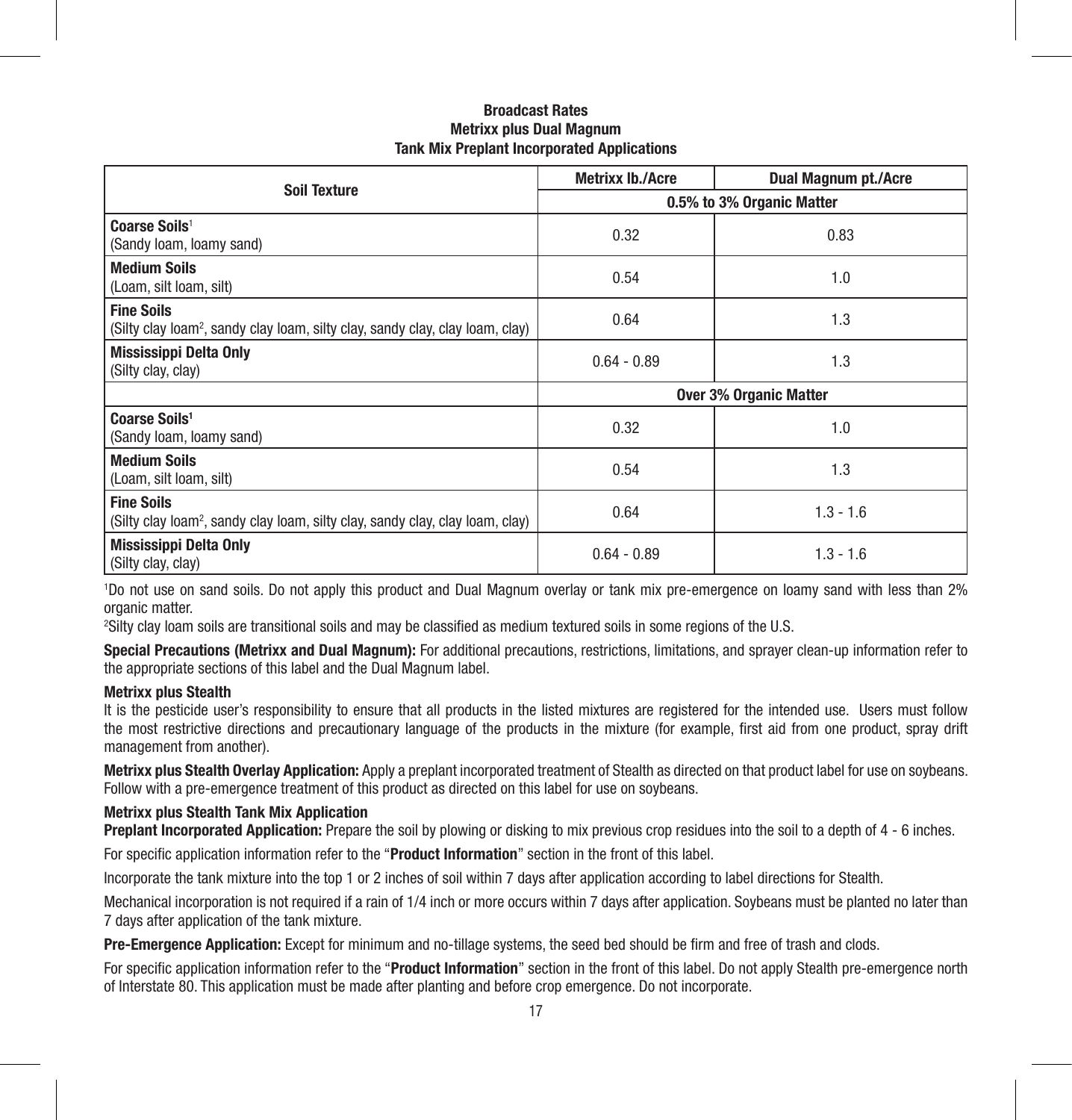If cultivation is necessary because of soil crusting, soil compaction or weed germination before rain or irrigation, use shallow tilling equipment such as a rotary hoe that does not damage soybeans.

### **Mixing Instructions:** Refer to the "**Product Information**" section in the front of this label.

For information on applying this product in fluid or dry fertilizer refer to the "**Application of Metrixx in Fluid Fertilizers**" or "**Commercial Impregnation and Applications of Metrixx on Dry Bulk Fertilizer**" under the "**Product Information**" section in the front of this label.

### **Southern States and Eastern Coastal Plains**

For use only in Alabama, Arkansas, Florida, Georgia, Louisiana, Mississippi, North Carolina, Oklahoma, Southeastern Missouri "Bootheel" Region and Coastal Plains of Delaware**\***, Maryland**\***, New Jersey**\***, and Virginia**\***.

**\*DO NOT** use Metrixx plus Stealth on soils with less than 2% organic matter in the coastal plain of New Jersey or the Delmarva Peninsula.

| <b>Broadcast Rates</b>                            |  |  |  |
|---------------------------------------------------|--|--|--|
| <b>Metrixx plus Stealth Tank Mix Applications</b> |  |  |  |

| <b>Soil Texture</b>                                                               | <b>Metrixx Ib./Acre</b> | <b>Stealth pt./Acre</b> |
|-----------------------------------------------------------------------------------|-------------------------|-------------------------|
| Coarse Soils <sup>1</sup><br>(Sandy Ioam, Ioamy sand)                             | 0.32                    | 1.5                     |
| <b>Medium Soils</b><br>(Loam, silt loam, silt, sandy clay, sandy clay loam)       | 0.54                    | 1.5                     |
| <b>Fine Soils</b><br>(Silty clay, silty clay loam <sup>2</sup> , clay, clay loam) | 0.64                    | $1.5 - 2.0$             |

1 Do not use on sand soils. Do not use on loamy sand or sandy loam containing less than 1% organic matter.

2 Silty clay loam soils are transitional soils and may be classified as medium textured soils in certain regions of the U.S. Do not use on muck or peat soils.

# **Northeastern and North Central States**

For use only in Illinois, Indiana, Iowa, Kansas, Kentucky, Michigan, Minnesota, Nebraska, New York, North Dakota, Ohio, Pennsylvania, South Dakota, Wisconsin, and Missouri (except the "Bootheel" region).

### **Broadcast Rates Metrixx plus Stealth Tank Mix Applications**

| <b>Soil Texture</b>                                                               | <b>Metrixx Ib./Acre</b>       | <b>Stealth pt./Acre</b>  |  |
|-----------------------------------------------------------------------------------|-------------------------------|--------------------------|--|
|                                                                                   |                               | 0.5 to 3% Organic Matter |  |
| Coarse Soils <sup>1</sup><br>(Sandy Joam, Joamy sand)                             | 0.32                          | 1.0                      |  |
| <b>Medium Soils</b><br>(Loam, silt loam, silt, sandy clay, sandy clay loam)       | 0.54                          | $1.5 - 2.0$              |  |
| <b>Fine Soils</b><br>(Silty clay, silty clay loam <sup>2</sup> , clay, clay loam) | $0.54 - 0.64$                 | $1.5 - 2.0$              |  |
|                                                                                   | <b>Over 3% Organic Matter</b> |                          |  |
| Coarse Soils <sup>1</sup><br>(Sandy Ioam, Ioamy sand)                             | 0.54                          | 1.5                      |  |
| <b>Medium Soils</b><br>(Loam, silt loam, silt, sandy clay, sandy clay loam)       | $0.54 - 0.64$                 | $1.5 - 2.0$              |  |
| <b>Fine Soils</b><br>(Silty clay, silty clay loam <sup>2</sup> , clay, clay loam) | $0.64 - 0.89$                 | $2.0 - 2.5$              |  |

1 Do not use on sand soils. Do not use on loamy sand or sandy loam containing less than 1% organic matter. Where a range of rates is shown for medium and fine soils, use the higher rate if heavy weed infestations are anticipated.

18 2 Silty clay loam soils are transitional soils and may be classified as medium textured soils in certain regions of the U.S. Do not use on muck or peat soils.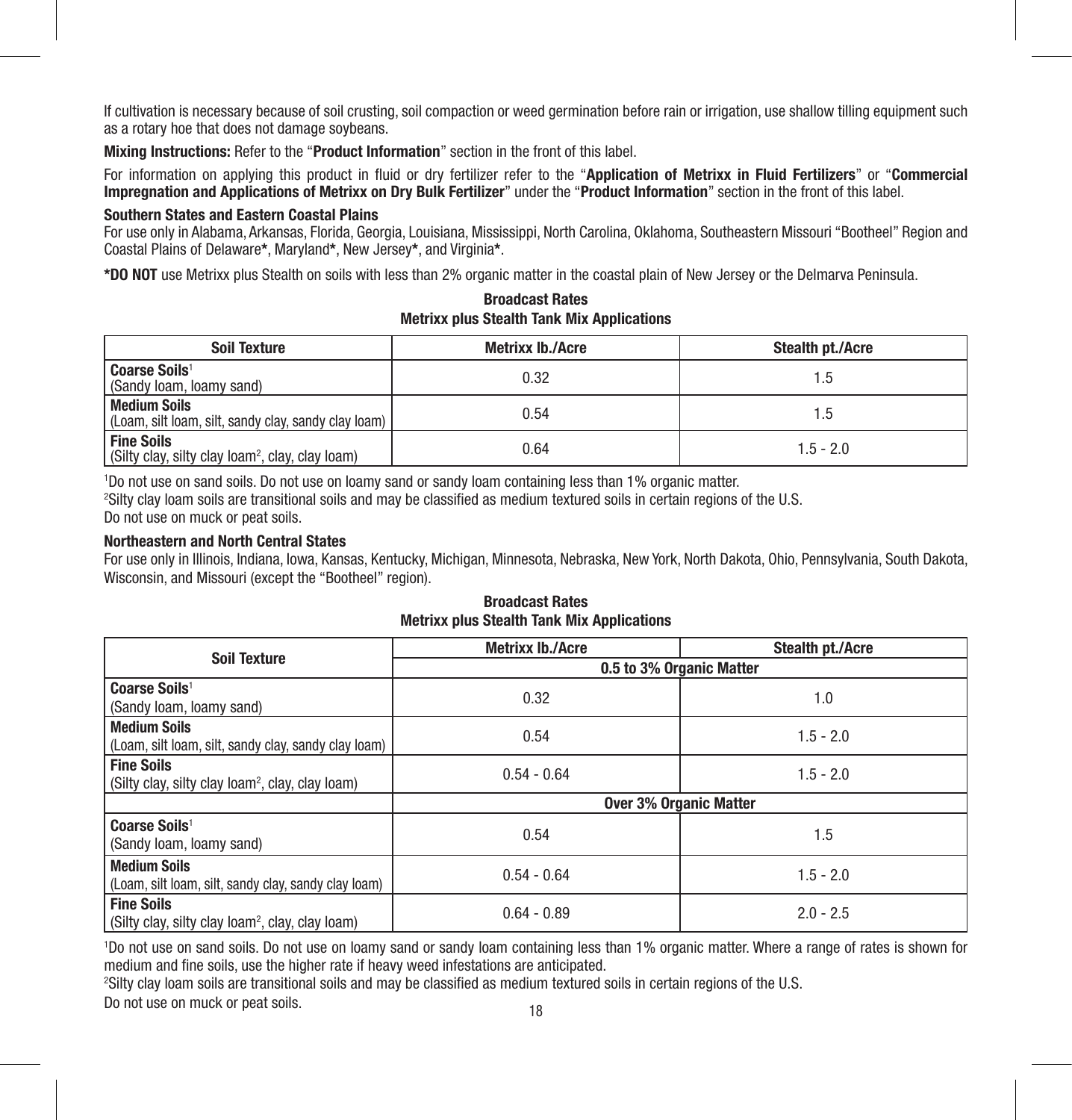Special Precautions (Metrixx plus Stealth): Soil incorporation deeper than recommended will reduce weed control and can result in crop injury.

For additional precautions, restrictions, limitations, and sprayer clean-up information, refer to the appropriate sections of this label and the Stealth label.

### **Metrixx plus Intrro**

It is the pesticide user's responsibility to ensure that all products in the listed mixtures are registered for the intended use. Users must follow the most restrictive directions and precautionary language of the products in the mixture (for example, first aid from one product, spray drift management from another).

**Metrixx plus Intrro Tank Mix Application:** Metrixx may be used in a tank mix combination with Intrro as a pre-emergence band or broadcast application to soybeans in accordance with the specified soil types and dosages specified.

For specific information regarding spray equipment, dilution rates, mixing, directions for use, methods of application, limitations and restrictions refer to the appropriate section of this label.

Refer to the Intrro label for pertinent recommendations, directions for use, restrictions and any additional weeds not specified on this label. Do not use on muck soils.

| <b>Soil Texture</b>                                                                     | <b>Metrixx Ib./Acre</b>       | Plus                     | Intrro gt./Acre |
|-----------------------------------------------------------------------------------------|-------------------------------|--------------------------|-----------------|
|                                                                                         |                               | 0.5 to 3% Organic Matter |                 |
| Coarse Soils <sup>1</sup><br>(Sandy loam)                                               | 0.32                          | plus                     | $1.5 - 2.0$     |
| <b>Medium Soils</b><br>(Loam, silt loam, silt, sandy clay, sandy<br>clay loam)          | 0.54                          | plus                     | $1.5 - 2.0$     |
| Fine Soils $2$<br>(Silty clay, silty clay loam <sup>3</sup> , clay, clay loam)          | 0.64                          | plus                     | 2.0             |
| <b>Mississippi Delta Only</b><br>(Silty clay to heavy clay)                             | 1.39                          | plus                     | $2.0 - 2.5$     |
|                                                                                         | <b>Over 3% Organic Matter</b> |                          |                 |
| Coarse Soils <sup>1</sup><br>(Sandy Ioam, Ioamy sand)                                   | 0.54                          | plus                     | $1.5 - 2.0$     |
| <b>Medium Soils</b><br>(Loam, silt loam, silt, sandy clay, sandy<br>clay loam)          | 0.64                          | plus                     | $1.5 - 2.0$     |
| Fine Soils <sup>2</sup><br>(Silty clay, silty clay loam <sup>3</sup> , clay, clay loam) | $0.64 - 0.89$                 | plus                     | $2.0 - 2.5$     |
| <b>Mississippi Delta Only</b><br>(Silty clay to heavy clay)                             | 1.39                          | plus                     | $2.0 - 2.5$     |

**Applications Metrixx plus Intrro Tank Mix Pre-Emergence Application (Broadcast Rates)**

1 Do not use Metrixx plus Intrro on sand or loamy sand soils with less than 2% organic matter.

2 For control of Lambsquarters, Redroot pigweed, Wild mustard, and Green and Yellow foxtails on alkaline (calcareous) soils in Minnesota, Nebraska, South Dakota, and North Dakota only, apply Metrixx at rates of 0.32 pound per acre on medium soils and 0.32 - 0.54 pound per acre on fine soils regardless of soil organic matter percentage (use 0.54 pound only where soil pH is less than 7.5 and weed pressure is heavy). The 0.32 pound per acre rate of Metrixx in tank mix combination with Intrro can be applied regardless of soil pH. For control of other weeds use this product at full rates specified in the table above, but note that crop injury may occur on soils having a calcareous surface area or a pH of 7.5 or higher. 3 Silty clay loam soils are transitional soils and may be classified as medium textured soils in some regions of the U.S.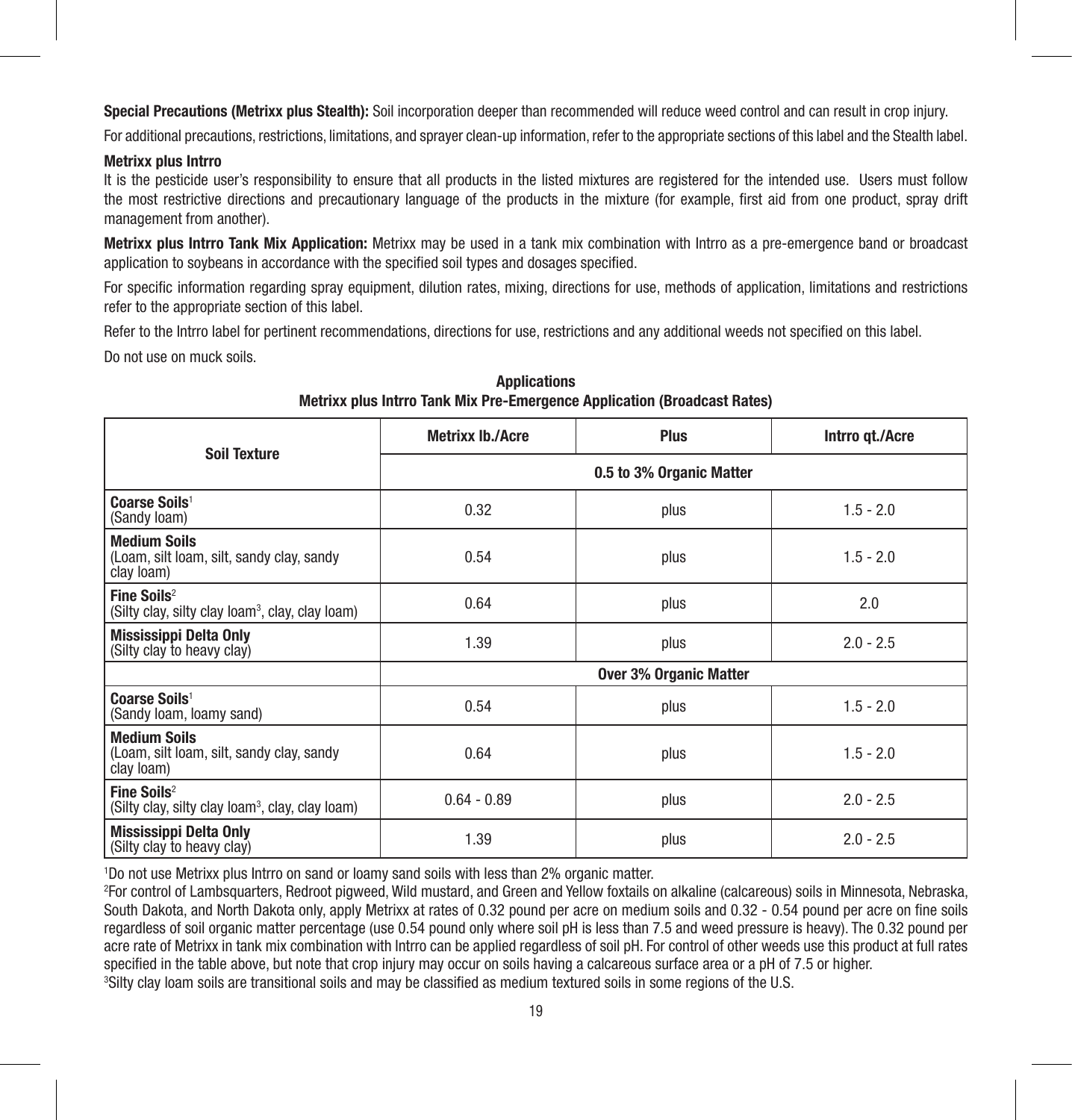**Preplant Incorporated:** For specific application information refer to the "**Product Information**" section in the front of this label.

Apply Metrixx plus Intrro preplant incorporated if furrow irrigation is used or when a period of dry weather after application is expected. If soybeans are planted on beds, apply and incorporate the tank mixture after bed formation. Apply within 7 days prior to planting and shallowly incorporate into the upper 1 - 2 inches of soil.

Do not use on muck soils.

| <b>Applications</b>                                                               |  |  |
|-----------------------------------------------------------------------------------|--|--|
| Metrixx plus Intrro Tank Mix Preplant Incorporated Applications (Broadcast Rates) |  |  |

| <b>Soil Texture</b>                                                                                            | <b>Metrixx Ib./Acre</b> | Intrro at./Acre |
|----------------------------------------------------------------------------------------------------------------|-------------------------|-----------------|
| Coarse Soils <sup>1</sup><br>(Sandy loam, loamy sand <i>fover 2% organic mattert</i> )                         | 0.32                    | $2.0 - 2.5$     |
| Medium Soils<br>(Loam, silt loam, silt)                                                                        | 0.54                    | $2.5 - 3.0$     |
| <b>Fine Soils</b><br>(Silty clay loam <sup>2</sup> , sandy clay loam, silty clay, sandy clay, clay loam, clay) | 0.64                    | $2.5 - 3.0$     |
| Mississippi Delta Only<br>(Silty clay, clay)                                                                   | $0.64 - 0.89$           | $2.5 - 3.0$     |

1 Do not use Metrixx plus Intrro on sand or loamy sand soils with less than 2% organic matter.

2 Silty clay loam soils are transitional soils and may be classified as a medium textured soils in some regions of the U.S.

**Special Precautions (Metrixx plus Intrro):** For additional precautions, restrictions, limitations, and sprayer clean-up information, refer to the appropriate sections of this label and the Intrro label.

### **Metrixx plus Command®**

It is the pesticide user's responsibility to ensure that all products in the listed mixtures are registered for the intended use. Users must follow the most restrictive directions and precautionary language of the products in the mixture (for example, first aid from one product, spray drift management from another).

Metrixx may be applied in combination with Command 4EC as a preplant or shallow incorporated application for the control of certain weeds in soybeans. Consult the Command 4EC label for specific directions on use, recommendations, restrictions and any additional weeds not specified on this label.

**Mixing:** Refer to the "**Product Information**" section in the front of this label.

**Applications:** Metrixx plus Command 4EC may only be applied with ground equipment as a preplant or shallow incorporated application. Immediately incorporate Metrixx plus Command 4EC into the top 1 - 3 inches after application unless surface is dry. On dry soils, incorporate into the top 1 - 3 inches within 3 hours of tank mix application.

Do not apply this tank mix within 1,000 feet of towns and subdivisions, commercial vegetable, fruit, nurseries, or greenhouse operations.

Apply in a minimum of 15 gallons spray volume per acre with appropriate nozzle types and sizes to produce a coarse spray droplet. The use of an approved agricultural drift reducing additive should be used for application volumes of 15 - 40 gallons per acre. The use of an approved agricultural drift reducing additive is required at spray volumes of 10 - 15 gallons per acre.

**NOTE:** Off-site movement of Command spray drift or vapors can cause foliar whitening or yellowing of some vegetation. Prior to application of Command, read and strictly follow all precautions and application instructions as set forth in that label.

For additional information on application, refer to the "**Product Information**" section in the front of this label and the Command label.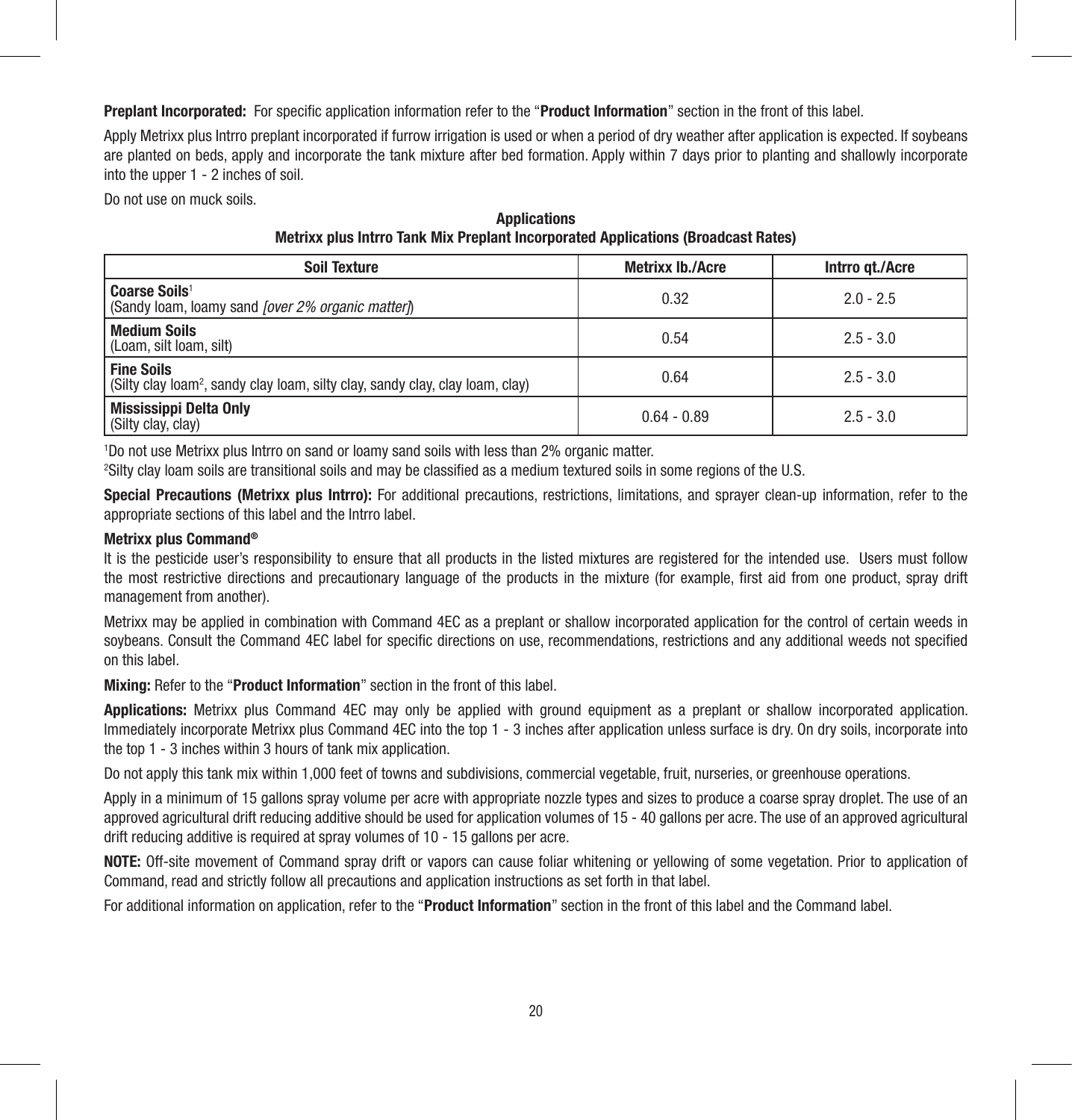| <b>Weeds Controlled:</b>     |                         |                          |               |
|------------------------------|-------------------------|--------------------------|---------------|
| <b>Annual Broadleaves</b>    |                         |                          |               |
| <b>Bristly starbur</b>       | Florida pusley          | Piaweeds                 | Smartweeds    |
| Carpetweed                   | Galinsoga               | Prickly sida/Teaweed     | Spurred anoda |
| Common ragweed               | Jimsonweed              | Purslane                 | Velvetleaf    |
| Copperleaf                   | Knotweed                | Redweed                  | Venice mallow |
| Florida beggarweed           | Lambsquarters           | Sesbania                 | Wild mustards |
| <b>Annual Grasses</b>        |                         |                          |               |
| Barnyardgrass*               | Fall Panicum*           | Johnsongrass (seedling)* |               |
| <b>Bluegrass</b>             | Foxtails (Green, Giant, | <b>Texas Panicum</b>     |               |
| <b>Broadleaf signalgrass</b> | Yellow*, Robust purple) | Witchgrass               |               |
| Crabgrass*                   | Goosegrass              |                          |               |

\*Use 2.0 pints per acre Command 4EC on coarse and medium textured soils with high populations of these weeds.

| <b>Applications</b>                                                                   |  |  |  |
|---------------------------------------------------------------------------------------|--|--|--|
| Metrixx plus Command 4EC Tank Mix Preplant Incorporated Application (Broadcast Rates) |  |  |  |

| Soil Texture <sup>1</sup>                                                         | <b>Metrixx Ib./Acre</b>       | <b>Command 4EC pt./Acre</b> |
|-----------------------------------------------------------------------------------|-------------------------------|-----------------------------|
|                                                                                   | 0.5% to 3% Organic Matter     |                             |
| Coarse Soils <sup>2</sup><br>(Sandy Ioam, Ioamy sand)                             | 0.32                          | $1.5 - 2.0$                 |
| <b>Medium Soils</b><br>(Loam, silt loam, silt, sandy clay, sandy clay loam)       | $0.32 - 0.54$                 | $1.5 - 2.0$                 |
| <b>Fine Soils</b><br>(Silty clay, silty clay loam <sup>3</sup> , clay, clay loam) | $0.32 - 0.54$                 | $1.5 - 2.0$                 |
|                                                                                   | <b>Over 3% Organic Matter</b> |                             |
| Coarse Soils <sup>2</sup><br>(Sandy Ioam, Ioamy sand)                             | 0.32                          | $1.5 - 2.0$                 |
| <b>Medium Soils</b><br>(Loam, silt loam, silt, sandy clay, sandy clay loam)       | $0.32 - 0.54$                 | $1.5 - 2.0$                 |
| <b>Fine Soils</b><br>(Silty clay, silty clay loam <sup>3</sup> , clay, clay loam) | $0.54 - 0.64$                 | $1.5 - 2.0$                 |

1 Crop injury may occur on soils having a calcareous surface area or a pH of 7.1 or higher.

2 Do not use on coarse soils with less than 1% organic matter.

3 Silty clay loam soils are transitional soils and may be classified as medium textured soils in some regions of the U.S.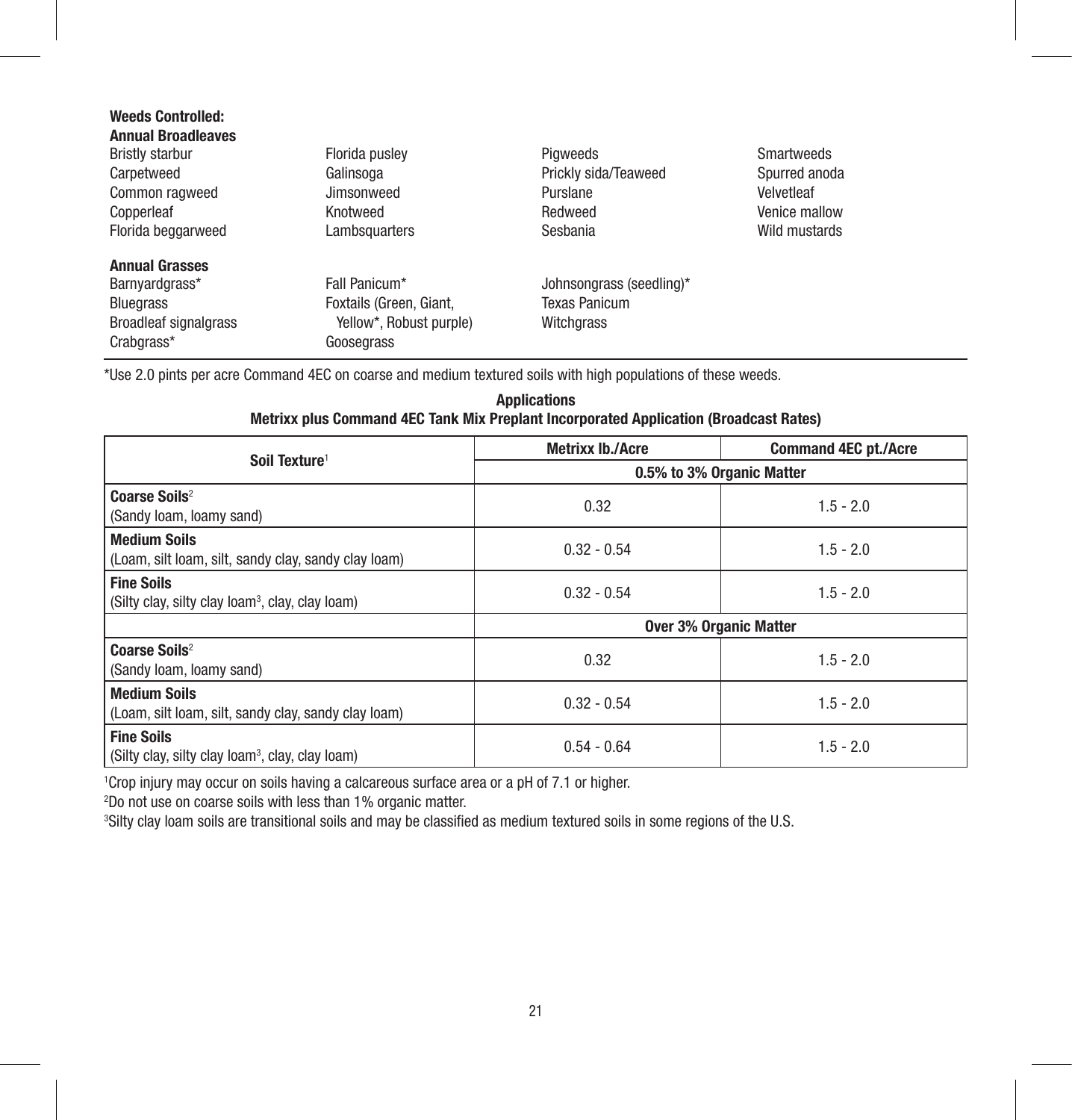### **Use Restrictions (Metrixx plus Command):**

- Do not rotate to wheat, barley, alfalfa, or seed corn in the fall of the year of application or in the spring of the following year as crop injury may occur.
- Do not rotate any crop not listed on this label for 18 months following application.
- Do not apply when weather conditions favor drift.
- Do not use treated vines for feed or forage.
- Observe all cautions and limitations on labeling of all products used in mixtures.
- Do not apply aerially or through irrigation equipment.

### **Metrixx plus Commence®**

It is the pesticide user's responsibility to ensure that all products in the listed mixtures are registered for the intended use. Users must follow the most restrictive directions and precautionary language of the products in the mixture (for example, first aid from one product, spray drift management from another).

**Metrixx plus Commence Tank Mix Early Preplant Incorporated Application:** Metrixx in a tank mix with Commence 5.25 EC may be applied broadcast preplant incorporated up to 30 days before planting soybeans for the control of certain broadleaf weeds and grasses. Refer to the Commence herbicide label for additional directions for use, weeds controlled, recommendations, restrictions and limitations not specified on this label.

### **Mixing:** Refer to the "**Product Information**" section on this label.

**Application:** For information on applying Metrixx, refer to the "**Product Information**" section on this label.

### **Applications Metrixx plus Commence 5.25 EC Tank Mix Early Preplant Incorporated Application1**

| <b>Soil Texture</b>       | <b>Metrixx Ib./Acre</b>       | <b>Command 4EC pt./Acre</b> |  |
|---------------------------|-------------------------------|-----------------------------|--|
|                           | 0.5% to 3% Organic Matter     |                             |  |
| Coarse Soils <sup>2</sup> | 0.54                          | $1.3 - 2.0$                 |  |
| <b>Medium Soils</b>       | 0.64                          | $2.0 - 2.25$                |  |
| <b>Fine Soils</b>         | 0.64                          | 2.6                         |  |
|                           | <b>Over 3% Organic Matter</b> |                             |  |
| Coarse Soils <sup>2</sup> | 0.54                          | $1.3 - 2.0$                 |  |
| <b>Medium Soils</b>       | 0.64                          | $2.0 - 2.25$                |  |
| <b>Fine Soils</b>         | 1.07                          | 2.6                         |  |

1 For use on soils with a pH of 7.5 or lower.

2 Do not use on coarse soils with less than 1% organic matter.

### **Use Restrictions:**

- Do not apply aerially or through irrigation equipment.
- • Do not apply when weather conditions favor drift. Do not allow sprays to drift onto adjacent desirable plants.
- • Do not use treated vines for feed or forage.
- Do not rotate to wheat, barley, alfalfa, or seed corn in the fall of the year of application or in the spring of the following year as crop injury may occur.
- Do not rotate any crop not listed on this label for 18 months following application.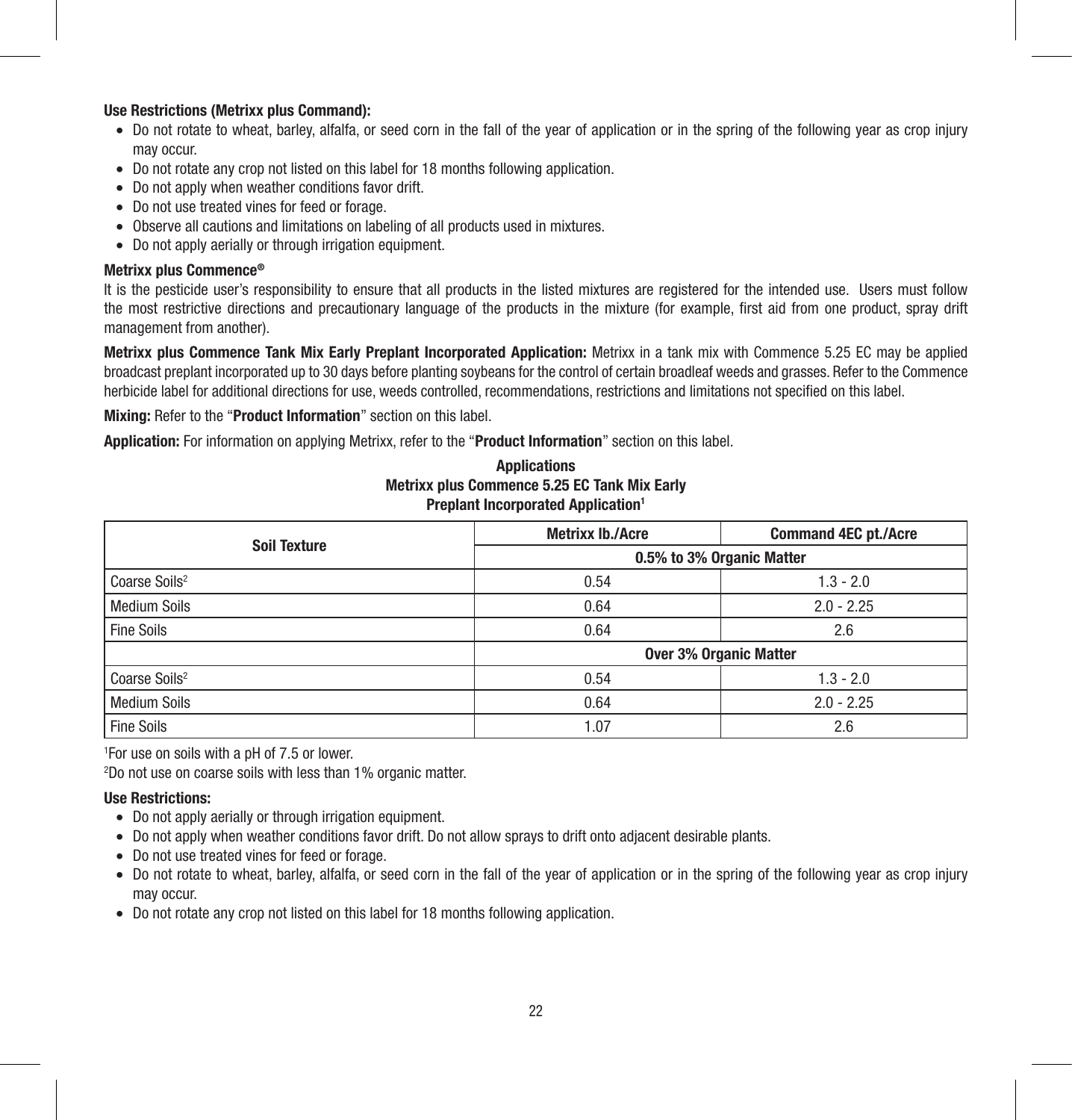**Metrixx plus Commence Tank Mix Preplant Incorporated:** Metrixx may be tank mixed with Commence 5.25 EC for preplant incorporated application to control certain weeds in soybeans. Refer to the "**Product Information**" section of this label for information on mixing, application, restrictions, special precautions and weeds controlled by this product. See appropriate sections of the Commence 5.25 EC herbicide label for additional precautionary statements, directions for use, restrictions and additional weeds controlled.

| Soil Texture <sup>1</sup>                                                         | <b>Metrixx Ib./Acre</b>       | Commence 5.25 EC pt./Acre |
|-----------------------------------------------------------------------------------|-------------------------------|---------------------------|
|                                                                                   |                               | 0.5% to 3% Organic Matter |
| Coarse Soils <sup>2</sup><br>(Sandy Ioam, Ioamy sand)                             | 0.32                          | $1.3 - 2.0$               |
| <b>Medium Soils</b><br>(Loam, silt loam, silt, sandy clay, sandy clay loam)       | $0.32 - 0.54$                 | $2.0 - 2.25$              |
| <b>Fine Soils</b><br>(Silty clay, silty clay loam <sup>3</sup> , clay, clay loam) | $0.32 - 0.54$                 | 2.6                       |
|                                                                                   | <b>Over 3% Organic Matter</b> |                           |
| Coarse Soils <sup>2</sup><br>(Sandy Ioam, Ioamy sand)                             | 0.32                          | $1.3 - 2.0$               |
| <b>Medium Soils</b><br>(Loam, silt loam, silt, sandy clay, sandy clay loam)       | $0.32 - 0.54$                 | $2.0 - 2.25$              |
| <b>Fine Soils</b><br>(Silty clay, silty clay loam <sup>3</sup> , clay, clay loam) | $0.54 - 0.64$                 | 2.60                      |

**Applications Metrixx plus Commence Tank Mix Preplant Incorporated Application (Broadcast Rates)**

1 Crop injury may occur on soils having a calcareous surface area or a pH of 7.1 or higher.

2 Do not use on coarse soils with less than 1% organic matter.

3 Silty clay loam soils are transitional soils and may be classified as medium textured soils in some regions of the U.S.

### **Use Restrictions (Metrixx plus Commence):**

- Do not rotate to wheat, barley, alfalfa, or seed corn in the fall of the year of application or in the spring of the following year as crop injury may occur.
- Do not rotate any crop not listed on this label for 18 months following application.
- Do not apply when weather conditions favor drift.
- • Do not use treated vines for feed or forage.
- Do not apply aerially or through irrigation equipment.
- • Do not allow sprays to drift onto adjacent desirable plants.

### **Metrixx plus Metrixx Plus or Canopy® plus a Grass Herbicide**

It is the pesticide user's responsibility to ensure that all products in the listed mixtures are registered for the intended use. Users must follow the most restrictive directions and precautionary language of the products in the mixture (for example, first aid from one product, spray drift management from another).

A tank mix combination of Metrixx plus Metrixx Plus or Canopy 70 DF plus a registered and recommended grass herbicide (Dual Magnum, Intrro, Stealth, Sonalan or Trifluralin HF) labeled for this use may be used for control of the following weeds in soybeans: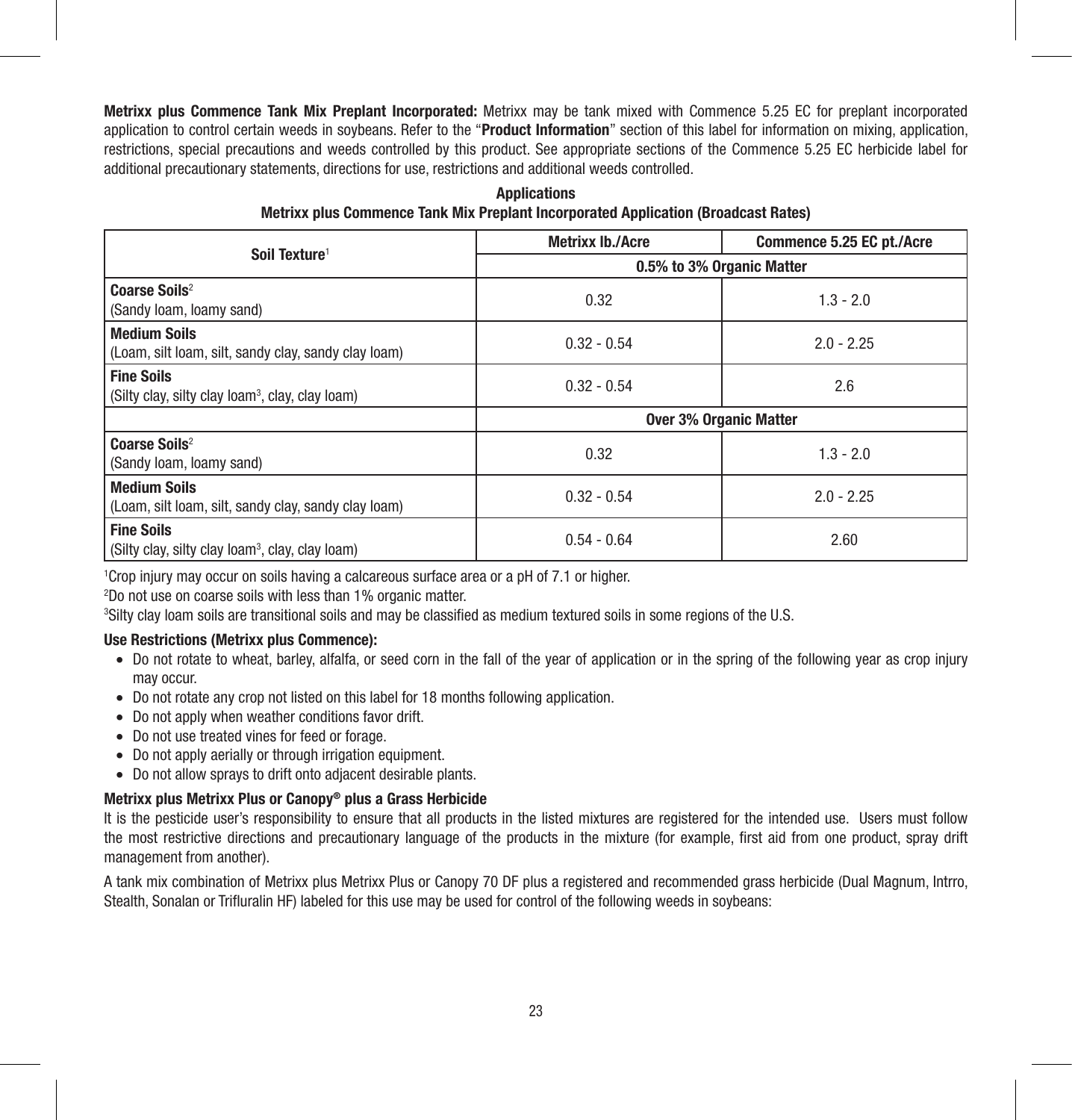| <b>Annual Broadleaves</b>    |                 |                         |                  |
|------------------------------|-----------------|-------------------------|------------------|
| <b>Bristly starbur</b>       | Galinsoga       | Prickly sida/Teaweed    | Shepherd's purse |
| Carpetweed                   | Jimsonweed      | Purslane                | Smartweed        |
| Cocklebur                    | Knotweed        | Ragweed, common         | Spurred Anoda    |
| Copperleaf, Hophornbeam      | Kochia          | Redweed                 | Velvetleaf       |
| Florida beggarweed           | Lambsquarters   | <b>Russian thistle</b>  | Venice mallow    |
| Florida pusley               | Piaweed         | Sesbania                | Wild mustard     |
| <b>Annual Grasses</b>        |                 |                         |                  |
| Barnyardgrass                | Crabgrass       | Johnsongrass (seedling) | Sandbur          |
| <b>Bluegrass</b>             | Crowfootgrass   | Junalerice              | Sprangletop      |
| <b>Broadleaf signalgrass</b> | <b>Foxtails</b> | Panicum, fall           | Stinkgrass       |
| Browntop millet              | Goosegrass      | Panicum. Texas          |                  |

Tank mix combinations which include Dual Magnum, Intrro or Stealth can be applied pre-emergence broadcast or preplant incorporated broadcast. When Sonalan or Trifluralin HF are used in the tank mix, apply preplant incorporated broadcast. Refer to the table below for specified rates of each product to be used in tank mix combinations:

| <b>Product</b>                       | Soil Texture <sup>1</sup> |                            |                            |
|--------------------------------------|---------------------------|----------------------------|----------------------------|
|                                      | $\text{Coarse}^2$         | Medium                     | <b>Fine</b>                |
| Metrixx (lb./Acre)                   | 0.32                      | $0.32 - 0.54$ <sup>3</sup> | $0.54 - 0.64$ <sup>3</sup> |
| Metrixx Plus or Canopy DF (oz./Acre) | 3.0                       | 3.0                        | $3.0 - 4.0$                |
| Trifluralin HF (pt./Acre)            | 1.0                       | 1.5                        | 2.0                        |
| Dual Magnum (pt./Acre)               | $0.83 - 1.0$              | $1.0 - 1.3$                | $1.3 - 1.6$                |
| Stealth (pt./Acre)                   | 1.5                       | $1.5 - 2.0$                | $1.5 - 2.5$                |
| Intrro (gt./Acre)                    | $2.0 - 2.5$               | $2.25 - 3.0$               | $2.5 - 3.0$                |
| Sonalan (pt./Acre)                   | $1.25 - 2.0$              | $1.25 - 2.5$               | $2.25 - 3.0$               |

**Applications Metrixx plus Metrixx Plus or Canopy 70 DF plus a Grass Herbicide (Broadcast Rates)**

1 Do not use on soils with a pH greater than 7.0.

2 Refer to **"Soil Texture"** paragraph on this label for specific soil classification.

3 Use the lower rate of Metrixx in preplant incorporated tank mix as in those situations where soils within a field vary extremely in texture or organic matter content.

**Important:** If weeds escape in fields treated with these tank mix combinations, post-emergence application of a registered and recommended herbicide will be needed for control.

Refer to the "**Product Information**" section of this label for mixing and application directions.

### **Use Restriction:**

**Weeds Controlled:**

• Do not use treated vines for feed or forage.

For additional precautions, restrictions, limitations and sprayer clean-up information, refer to the appropriate sections of the labels for Metrixx and Canopy 75 DF.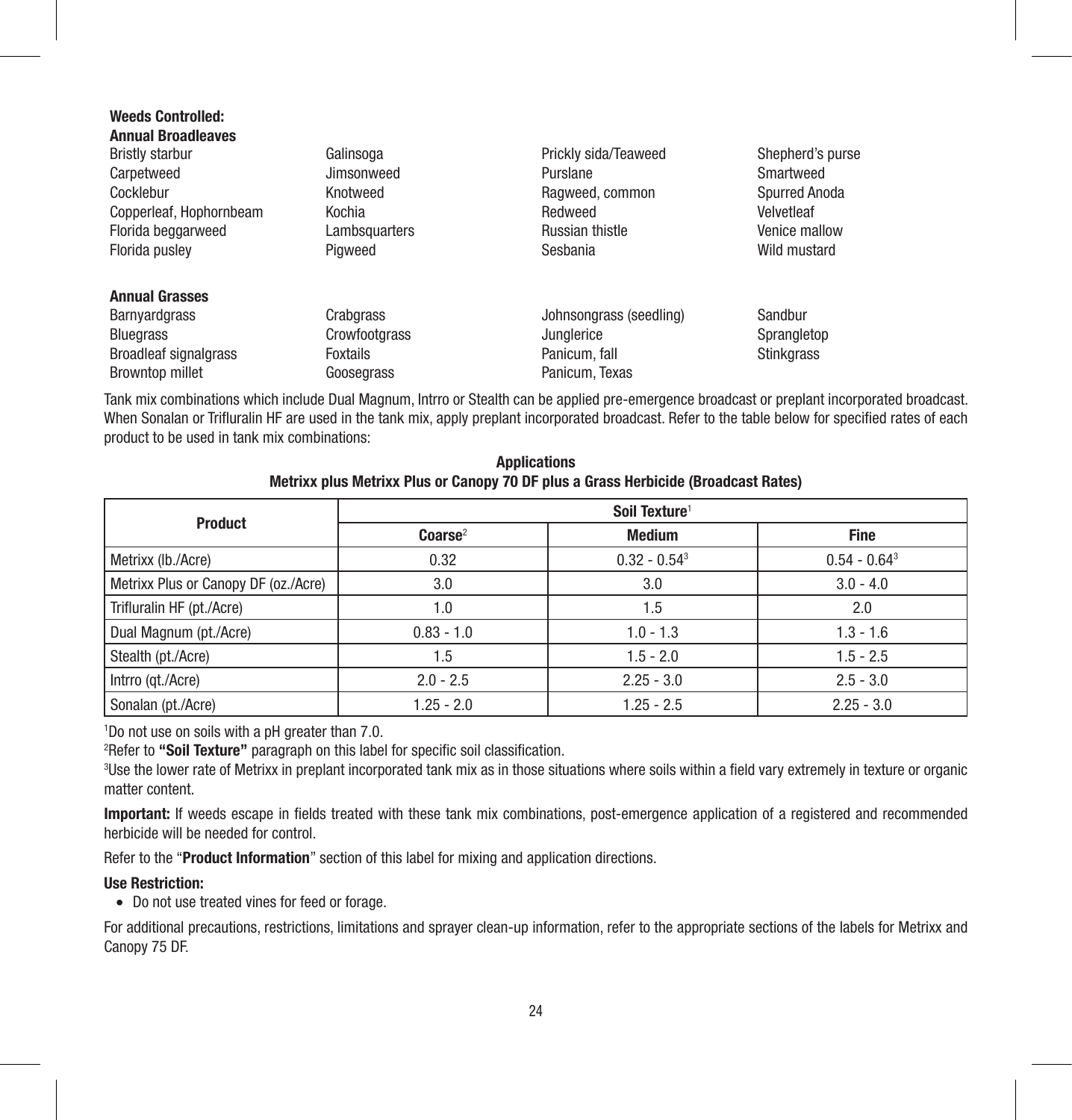### **Metrixx plus Command plus a Grass Herbicide**

It is the pesticide user's responsibility to ensure that all products in the listed mixtures are registered for the intended use. Users must follow the most restrictive directions and precautionary language of the products in the mixture (for example, first aid from one product, spray drift management from another).

Metrixx may be applied with Command 4EC and a grass herbicide (Trifluralin HF, Intrro, Dual Magnum, Stealth, or Sonalan) for the control of certain broadleaf weeds and grasses in soybeans. This combination will provide improved control of heavy infestations of Velvetleaf, Jimsonweed, and common ragweed. Metrixx and Command 4EC plus a grass herbicide may be applied preplant incorporated broadcast. Consult the Command, Trifluralin HF, Intrro, Dual Magnum, Stealth, or Sonalan labels for specific directions for use, recommendations, restrictions and additional weeds controlled not specified on this label.

**Mixing:** Refer to the "**Product Information**" section in the front of this label.

**Application:** For specific application information, refer to the "**Product Information**" section in the front of this label.

| <b>Weeds Controlled:</b><br><b>Annual Broadleaves</b>                                                                             |                                                                                                 |                                                                                                              |                                                                             |
|-----------------------------------------------------------------------------------------------------------------------------------|-------------------------------------------------------------------------------------------------|--------------------------------------------------------------------------------------------------------------|-----------------------------------------------------------------------------|
| <b>Bristly starbur</b><br>Carpetweed<br>Cocklebur<br>Copperleaf, Hophornbeam<br>Florida beggarweed<br>Florida pusley<br>Galinsoga | Jimsonweed<br>Knotweed<br>Kochia<br>Lambsquarters<br>Mustard<br>Piaweed<br>Prickly sida/Teaweed | Purslane<br>Ragweed, common<br>Redweed<br>Russian thistle<br>Sesbania<br>Shepherd's purse<br>Sicklepod, wild | Smartweed<br>Spotted spurge<br>Spurred anoda<br>Velvetleaf<br>Venice mallow |
| <b>Annual Grasses</b><br><b>Barnvardgrass</b><br><b>Bluegrass</b><br><b>Broadleaf signalgrass</b>                                 | <b>Browntop millet</b><br>Crabarass<br>Crowfootgrass                                            | Foxtails<br>Goosegrass<br>Johnsongrass (seedling)                                                            | Panicum, fall<br>Witcharass                                                 |

Metrixx and Command plus Trifluralin HF, Intrro, Dual Magnum, Stealth, or Sonalan will provide suppression (reduce the competition) of Cocklebur and Sunflower.

### **Applications Metrixx plus Command plus a Grass Herbicide (Broadcast Rates)**

| Product                             | Soil Texture <sup>1</sup> |                 |                 |
|-------------------------------------|---------------------------|-----------------|-----------------|
|                                     | Coarse <sup>2</sup>       | <b>Medium</b>   | <b>Fine</b>     |
| Metrixx (lb./Acre)                  | 0.32                      | $0.32 - 0.54^2$ | $0.54 - 0.64^2$ |
| Command 4EC <sup>3</sup> (pt./Acre) | $0.5 - 0.75$              | $0.5 - 0.75$    | $0.5 - 0.75$    |
| Trifluralin HF (pt./Acre)           | 1.0                       | 1.5             | 2.0             |
| Dual Magnum (pt./Acre)              | $0.83 - 1.0$              | $1.0 - 1.3$     | $1.3 - 1.6$     |
| Stealth (pt./Acre)                  | 1.5                       | $1.5 - 2.0$     | $1.5 - 2.5$     |
| Intrro (qt./Acre)                   | $2.0 - 2.5$               | $2.25 - 3.0$    | $2.5 - 3.0$     |
| Sonalan (pt./Acre)                  | $1.25 - 2.0$              | $1.75 - 2.5$    | $2.25 - 3.0$    |

1 Refer to "**Soil Texture**" paragraph on this label for specific soil classification. On coarse textured soils **with a calcareous surface area or a pH of 7.5 or higher,** do not use on loamy sand or sandy loam soils with less than 1% organic matter.

2 The higher rate of Metrixx may be used for the control of Sicklepod and Hemp sesbania. Use lower rate of Metrixx in the preplant incorporated tank mix on **soils having a calcareous surface area or a pH of 7.5 or higher** and in those situations where soils within a field vary extremely in texture or organic matter content.

<sup>3</sup>Use the higher rate specified under moderate to heavy weed infestations.

**Metrixx plus Scepter plus a Grass Herbicide**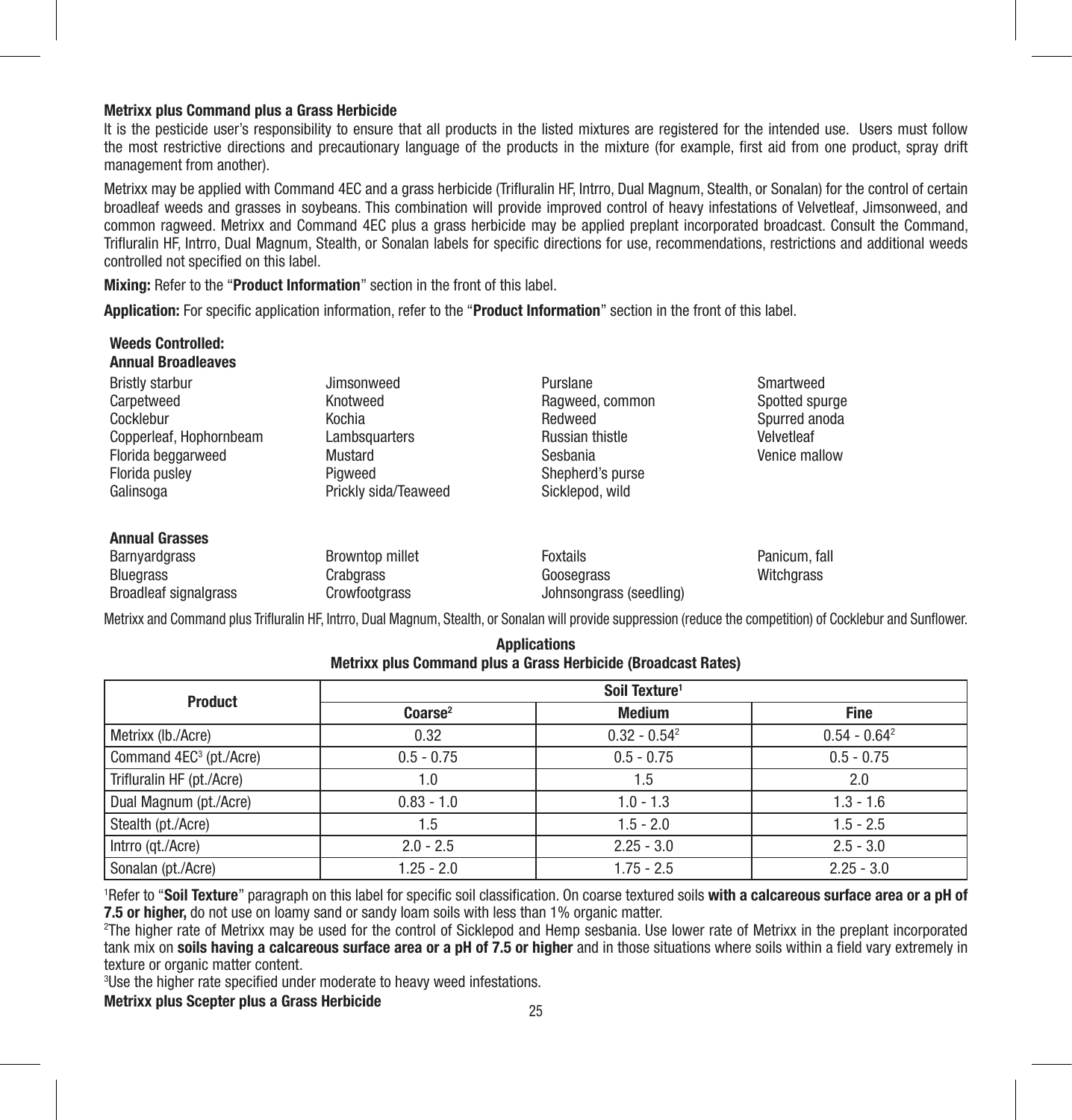It is the pesticide user's responsibility to ensure that all products in the listed mixtures are registered for the intended use. Users must follow the most restrictive directions and precautionary language of the products in the mixture (for example, first aid from one product, spray drift management from another).

Metrixx may be applied with Scepter herbicide and a grass herbicide (Trifluralin HF, Intrro, Dual Magnum, Stealth or Sonalan) for the control of certain broadleaf weeds and grasses in soybeans. Metrixx and Scepter plus Trifluralin HF or Sonalan may be applied preplant incorporated broadcast. Metrixx and Scepter plus Intrro, Dual Magnum or Stealth may be applied preplant incorporated, pre-emergence broadcast or in a band application. Consult the Scepter, Trifluralin HF, Intrro, Dual Magnum, Stealth, or Sonalan labels for specific directions for use, recommendations, restrictions, and additional weeds controlled not specified on this label.

**Mixing:** Refer to the "**Product Information**" section in the front of this label.

**Application:** For specific application information, refer to the "**Product Information**" section in the front of this label.

**Weeds Controlled:** Metrixx plus Scepter plus Trifluralin HF, Intrro, Dual Magnum, Stealth or Sonalan will control the following broadleaf weeds and grasses:

### **Annual Broadleaves**

| <b>Bristly starbur</b>       | Galinsoga                 | Prickly sida/Teaweed    | Smartweed      |
|------------------------------|---------------------------|-------------------------|----------------|
| Buffalobur                   | Jimsonweed                | Purslane                | Spotted spurge |
| Carpetweed                   | Knotweed                  | Ragweed, common         | Spurred anoda  |
| Cocklebur                    | Kochia                    | Redweed                 | Velvetleaf     |
| Coffee senna                 | Lambsquarters             | <b>Russian thistle</b>  | Venice mallow  |
| Copperleaf, Hophornbeam      | Morningglory, pitted      | Sesbania                | Wild mustard   |
| Florida beggarweed           | Morningglory, smallflower | Shepherd's purse        |                |
| Florida puslev               | Piaweed                   | Sicklepod               |                |
| <b>Annual Grasses</b>        |                           |                         |                |
| Barnyardgrass                | Browntop millet           | Foxtails                | Panicum, fall  |
| Bluegrass                    | Crabgrass                 | Goosegrass              | Witchgrass     |
| <b>Broadleaf signalgrass</b> | Crowfootgrass             | Johnsongrass (seedling) |                |

Metrixx and Scepter plus Trifluralin HF, Intrro, Dual Magnum, Stealth or Sonalan will suppress (reduce the competition of) Ivyleaf and Tall Morningglory and Red rice.

| <b>Product</b>                                               | Soil Texture <sup>1</sup> |                 |                 |
|--------------------------------------------------------------|---------------------------|-----------------|-----------------|
|                                                              | Coarse                    | Medium          | <b>Fine</b>     |
| Metrixx (lb./Acre)                                           | 0.32                      | $0.32 - 0.54^2$ | $0.54 - 0.64^2$ |
| Scepter (1.5 lbs./gal. liquid <sup>3</sup> pt./Acre)<br>-or- | $0.3 - 0.5$               | $0.3 - 0.5$     | $0.3 - 0.5$     |
| Scepter 70 DG <sup>3</sup> (oz./Acre)                        | $1.4 - 2.1$               | $1.4 - 2.1$     | $1.4 - 2.1$     |
| Trifluralin HF (pt./Acre)                                    | 1.0                       | 1.5             | 2.0             |
| Dual Magnum (pt./Acre)                                       | $0.83 - 1.0$              | $1.0 - 1.3$     | $1.3 - 1.6$     |
| Stealth (pt./Acre)                                           | 1.5                       | $1.5 - 2.0$     | $1.5 - 2.5$     |
| Intrro (gt./Acre)                                            | $2.0 - 2.5$               | $2.25 - 3.0$    | $2.5 - 3.0$     |
| Sonalan (pt./Acre)                                           | $1.25 - 2.0$              | $1.75 - 2.5$    | $2.25 - 3.0$    |

### **Metrixx plus Scepter plus a Grass Herbicide (Broadcast Rates)**

<sup>1</sup>Refer to "Soil Texture" paragraph on this label for specific soil classification. On coarse textured soils with a calcareous surface area or a pH of 7.5 or higher, do not use on loamy sand or sandy loam soils with less than 1% organic matter.

*(footnotes continued)*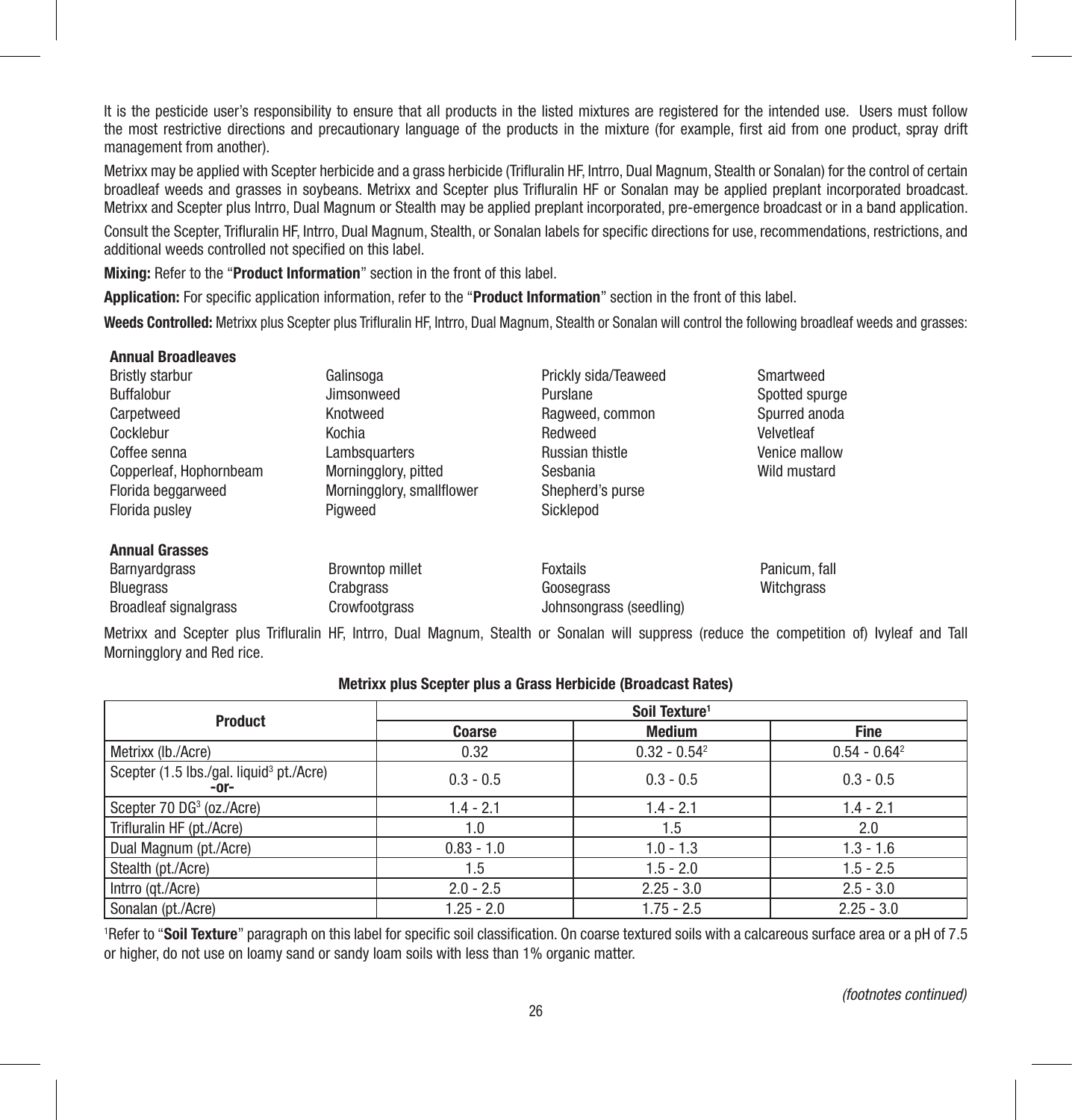2 Use the higher rate of Metrixx for pre-emergence tank mix application and for the control of Sicklepod and Hemp sesbania. Use the lower rate of Metrixx in the preplant incorporated tank mix on soils having a calcareous surface area or a pH of 7.5 or higher, and in those situations where soils within a field vary extremely in texture or organic matter content.

3 Use the higher rate specified under moderate to heavy weed infestations.

### **Metrixx plus Pursuit® and a Grass Herbicide**

It is the pesticide user's responsibility to ensure that all products in the listed mixtures are registered for the intended use. Users must follow the most restrictive directions and precautionary language of the products in the mixture (for example, first aid from one product, spray drift management from another).

Metrixx may be tank mixed with Pursuit herbicide and a registered and recommended grass herbicide (Dual Magnum, Intrro, Stealth, Sonalan or Trifluralin HF) for control of certain broadleaf and grass weeds in soybeans. Refer to the product labels for Pursuit, Dual Magnum, Intrro, Stealth, Sonalan, or Trifluralin HF for additional directions for use, recommendations, restrictions and limitations not included on this label.

Tank mix combinations of Metrixx, Pursuit and Dual Magnum, Intrro, or Stealth can be applied broadcast pre-emergence or preplant incorporated. When the grass herbicide used is Sonalan or Trifluralin HF, apply the tank mix broadcast preplant incorporated.

**Mixing and Application:** Refer to the "**Product Information**" section of this label for directions on mixing and application of Metrixx.

| <b>Soil Texture</b> | <b>Metrixx Ib./Acre</b> | Pursuit oz./Acre |
|---------------------|-------------------------|------------------|
| Coarse Soils        | 0.32                    | 4.0              |
| Medium Soils        | $0.43 - 0.54$           | 4.0              |
| Fine Soils          | $0.54 - 0.64$           | 4.0              |

### **Applications Metrixx plus Pursuit and a Grass Herbicide\***

\*For control of grass weeds, include Dual Magnum, Intrro, Stealth, Sonalan or Trifluralin HF at label rates in the tank mix with Metrixx and Pursuit herbicides.

### **Restrictions:**

- Do not apply this tank mix with aerial or irrigation equipment.
- Do not apply when weather conditions favor drift, or allow sprays to drift onto adjacent desirable plants.
- • Do not use treated vines for feed or forage. Refer to appropriate sections of the Pursuit herbicide label for restrictions on use area and rotational crops.

Observe all cautions and limitations on the labeling of all products used in mixtures.

### **Metrixx plus Pursuit Plus Herbicide**

It is the pesticide user's responsibility to ensure that all products in the listed mixtures are registered for the intended use. Users must follow the most restrictive directions and precautionary language of the products in the mixture (for example, first aid from one product, spray drift management from another).

Metrixx may be tank mixed with Pursuit Plus herbicide for broadcast pre-emergence or preplant incorporated application to soybeans for control of certain broadleaf and grass weeds. Refer to the Pursuit Plus herbicide label for additional directions for use, recommendations, restrictions, and limitations not included on this label.

**Mixing and Application:** Refer to the "**Product Information**" section of this label for directions on mixing and application of Metrixx.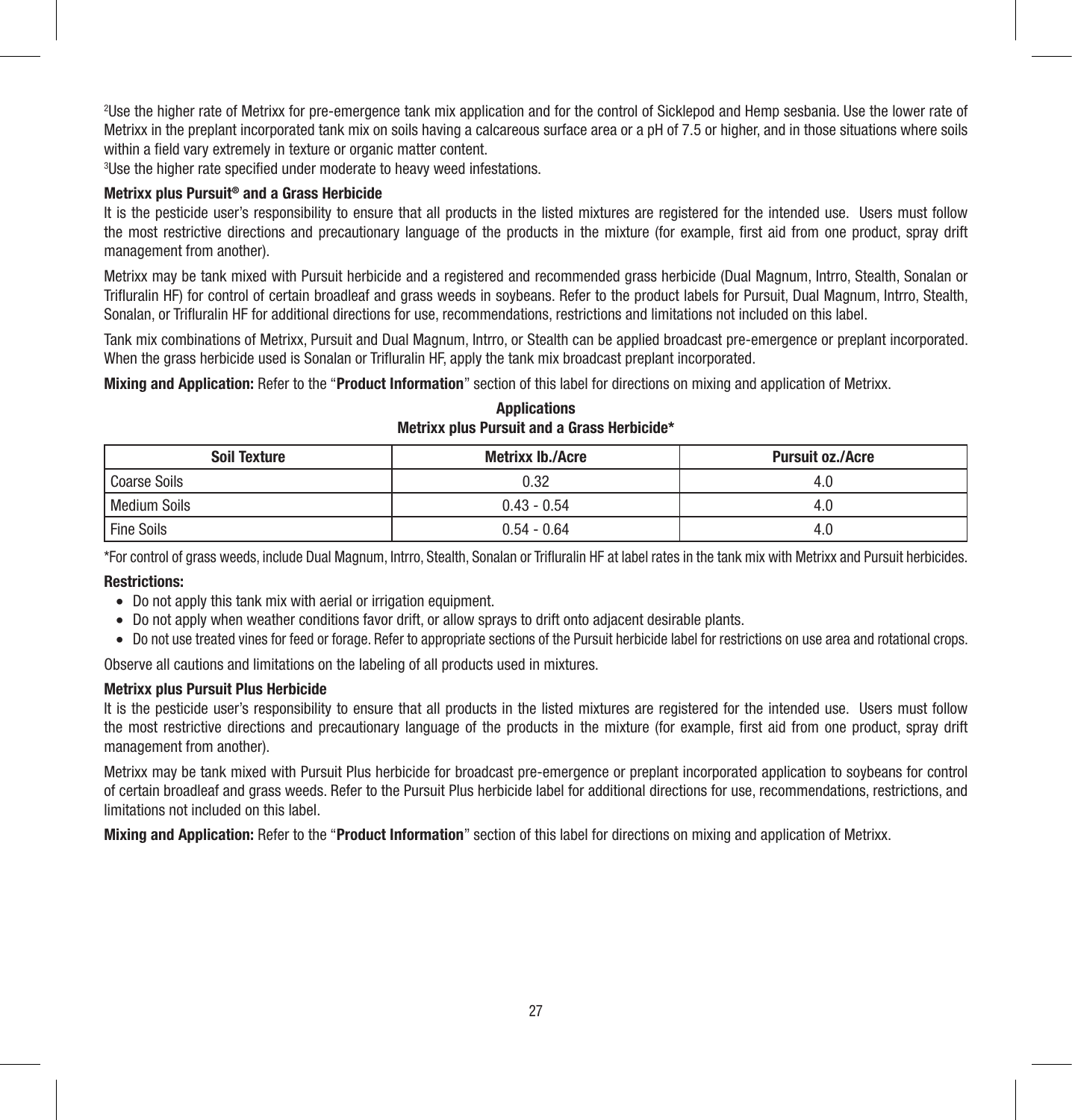### **Applications Metrixx plus Pursuit Plus Herbicide (Broadcast Rates)**

| <b>Soil Texture</b> | <b>Metrixx Ib./Acre</b> | <b>Pursuit Plus pt./Acre</b> |
|---------------------|-------------------------|------------------------------|
| Coarse Soils        | 0.32                    | 2.5                          |
| Medium Soils        | $0.43 - 0.54$           | 2.5                          |
| Fine Soils          | $0.54 - 0.64$           | 2.5                          |

### **Restrictions:**

- Do not apply this tank mix with aerial or irrigation equipment.
- Do not apply when weather conditions favor drift, or allow sprays to drift onto desirable plants.
- Do not use treated vines for feed or forage.

Refer to appropriate sections of the Pursuit Plus herbicide label for restrictions on use area and rotational crops.

### **Metrixx plus Linuron plus (Intrro or Dual Magnum)**

It is the pesticide user's responsibility to ensure that all products in the listed mixtures are registered for the intended use. Users must follow the most restrictive directions and precautionary language of the products in the mixture (for example, first aid from one product, spray drift management from another).

**Metrixx plus Linuron plus (Intrro or Dual Magnum) Tank Mix Application:** Metrixx may be applied in combination with Linuron 50 DF or 4L and Intrro or Dual Magnum as a pre-emergence application for the control of certain weeds in soybeans. Consult the Linuron, Intrro, or Dual Magnum labels for specific directions for use, recommendations, restrictions and any additional weeds not specified on this label.

**Mixing:** Refer to the "**Product Information**" section in the front of this label.

**Application:** Applications can be made only with ground spray equipment in accordance with specified soil types and dosage rates. For specific application information, refer to the "**Product Information**" section in the front of this label.

## **Metrixx plus Linuron plus (Intrro or Dual Magnum) Broadcast Rates (0.5 to 3% Organic Matter Only)**

| <b>Product</b>                                            | Coarse <sup>1</sup><br>(Sandy, Ioamy sand, sandy<br>loam) | <b>Medium</b><br>(Loam, silt loam, silt, sandy<br>clay, sandy clay loam) | <b>Fine</b><br>(Silty clay, silty clay loam <sup>2</sup> , clay,<br>clav loam) |
|-----------------------------------------------------------|-----------------------------------------------------------|--------------------------------------------------------------------------|--------------------------------------------------------------------------------|
| Metrixx (lb./Acre)                                        | $0.17 - 0.27$                                             | $0.27 - 0.32$                                                            | $0.32 - 0.54$                                                                  |
| Linuron 50 DF (lb./Acre)<br>-or-<br>Linuron 4L (pt./Acre) | $0.3 - 0.5$                                               | $0.5 - 0.75$                                                             | $0.75 - 1.5$                                                                   |
| Intrro (gt./Acre)                                         | $0.75 - 1.0$                                              | $1.0 - 1.5$                                                              | $1.25 - 2.0$                                                                   |
| $-0r-$                                                    |                                                           |                                                                          |                                                                                |
| Dual Magnum (pt./Acre)                                    | $0.6 - 0.83$                                              | $0.83 - 1.0$                                                             | $1.0 - 1.3$                                                                    |

1 Do not use Metrixx plus Linuron plus (Intrro or Dual Magnum) on sand soils with less than 1% organic matter.

2 Silty clay loam soils are transitional soils and may be classified as medium textured soils in some regions of the U.S.

**Special Precautions (Metrixx plus Linuron plus (Intrro or Dual Magnum):** For additional precautions, restrictions, limitations, and sprayer cleanup information, refer to the appropriate sections of this label and the Linuron label and the Intrro or Dual Magnum labels.

**For Use In Coarse (Light) Soils in Alabama, Arkansas, Florida, Georgia, Louisiana, Mississippi, Missouri, North Carolina,Oklahoma, South Carolina, Tennessee, Texas, and Virginia.**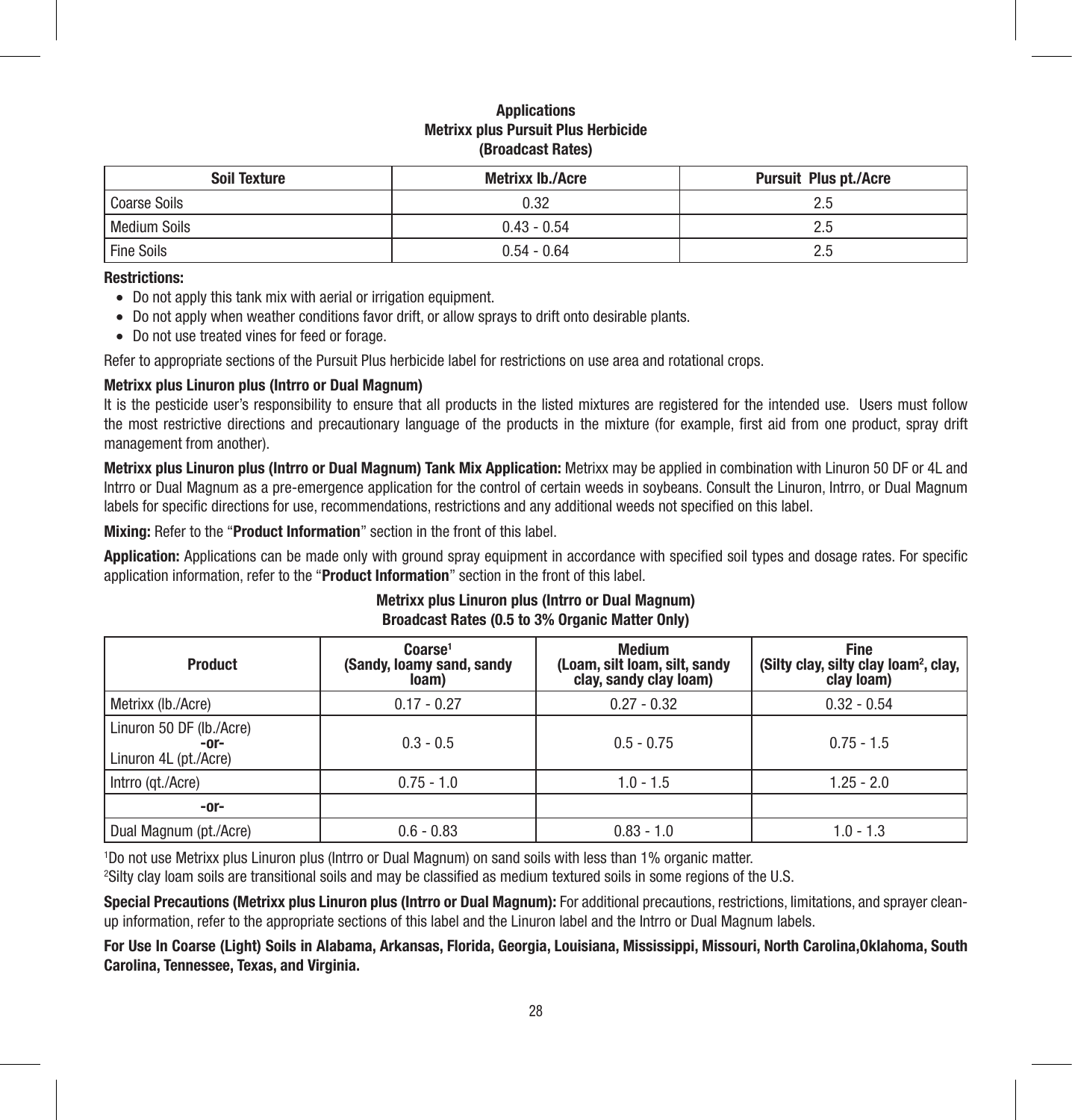Metrixx herbicide may be applied alone or in combination with Trifluralin HF, Intrro, or Dual Magnum for use in coarse-textured, low organic matter soils in the states listed above for the control of certain weeds in sovbeans. Refer to the appropriate section of this label and the Trifluralin HF, Intrro, or Dual Magnum label for specific directions for use, recommendations, restrictions and any additional weeds not specified on this label.

**Mixing:** Refer to the "**Product Information**" section in the front of this label.

**Application:** For specific application information, refer to the "**Product Information**" section in the front of this label.

### **Metrixx (Alone) Pre-Emergence Application (Broadcast Rates)**

| <b>Soil Texture</b>                                                | <b>Organic Matter</b> | Metrixx Ib./Acre |
|--------------------------------------------------------------------|-----------------------|------------------|
| Coarse (Light) Soils<br>Sand <sup>1</sup> , loamy sand, sandy loam | 0.5% or Above         | $0.32 - 0.54^2$  |

1 Do not use on use on sand with less than 1% organic matter.

2 Use the higher rate under heavy weed pressures and/or on soils higher in organic matter.

**Metrixx in Combination with Other Herbicides:** Metrixx may be applied in a tank mix combination with Trifluralin HF as a preplant incorporated application or as a pre-emergence overlay application following a preplant incorporated application of Trifluralin HF. Metrixx may also be used as a pre-emergence application in combination with Intrro or Dual Magnum.

### **For Use in Coarse (Light) Soils 0.5% or Above Organic Matter (Broadcast Rates)**

| <b>Soil Texture</b>                                                       | <b>Combination Product/Acre</b>                                             | <b>Plus</b> | Metrixx Ib./Acre |
|---------------------------------------------------------------------------|-----------------------------------------------------------------------------|-------------|------------------|
|                                                                           | <b>Preplant Incorporated</b><br>Trifluralin HF 4EC 1.0 pt.                  | plus        | $0.32 - 0.54^2$  |
| <b>Coarse (Light) Soils</b><br>Sand <sup>1</sup> , loamy sand, sandy loam | <b>Pre-Emergence</b><br>Intrro 1.5 - 2.0 ats.<br>Dual Magnum 0.83 - 1.0 pt. | plus        | $0.32 - 0.54^2$  |

1 Do not use on use on sand with less than 1% organic matter.

2 Use the higher rate under heavy weed pressures and/or on soils higher in organic matter.

### **Use Restriction:**

• Do not use on sand soils with less than 1% organic matter, or on sandy loam or loamy sand soils with less than 0.5% organic matter.

For additional precautions, restrictions, limitations, and sprayer clean-up information, refer to the appropriate sections of this label and the Trifluralin HF, Intrro, and Surflan labels.

### **Burndown Weed Control - Field Corn and Soybeans**

Metrixx can be used as part of an herbicide program for burndown of existing vegetation prior to crop emergence in conservation tillage systems. Metrixx may be tank mixed with 2,4-D low volatile ester (LVE), Gramoxone Inteon™, glyphosate (Makaze or Touchdown®) for control of emerged weeds prior to field corn or soybean emergence. Metrixx tank mixes with 2,4-DB, Fusion®, Poast Plus®, or Intensity® may also be used in soybeans for control of emerged weeds prior to crop emergence. Metrixx burndown tank mixes can be applied before planting or prior to crop emergence in the following areas:

It is the pesticide user's responsibility to ensure that all products in the listed mixtures are registered for the intended use. Users must follow the most restrictive directions and precautionary language of the products in the mixture (for example, first aid from one product, spray drift management from another).

### **Field Corn:**

Illinois, Indiana, Iowa, Kansas, Kentucky, Michigan, Minnesota, Missouri, Nebraska, Ohio, South Dakota, and Wisconsin.

### **Soybeans:**

All areas for all product except Fusion tank mixes - see Fusion section of this label for recommended states.

**Application:** Metrixx may be applied up to 30 days prior to planting or pre-emergence. Apply only by ground equipment when Metrixx is used for burndown of existing vegetation in conservation tillage systems. Metrixx and tank mix partner burndown rates are listed in the following 3 tables.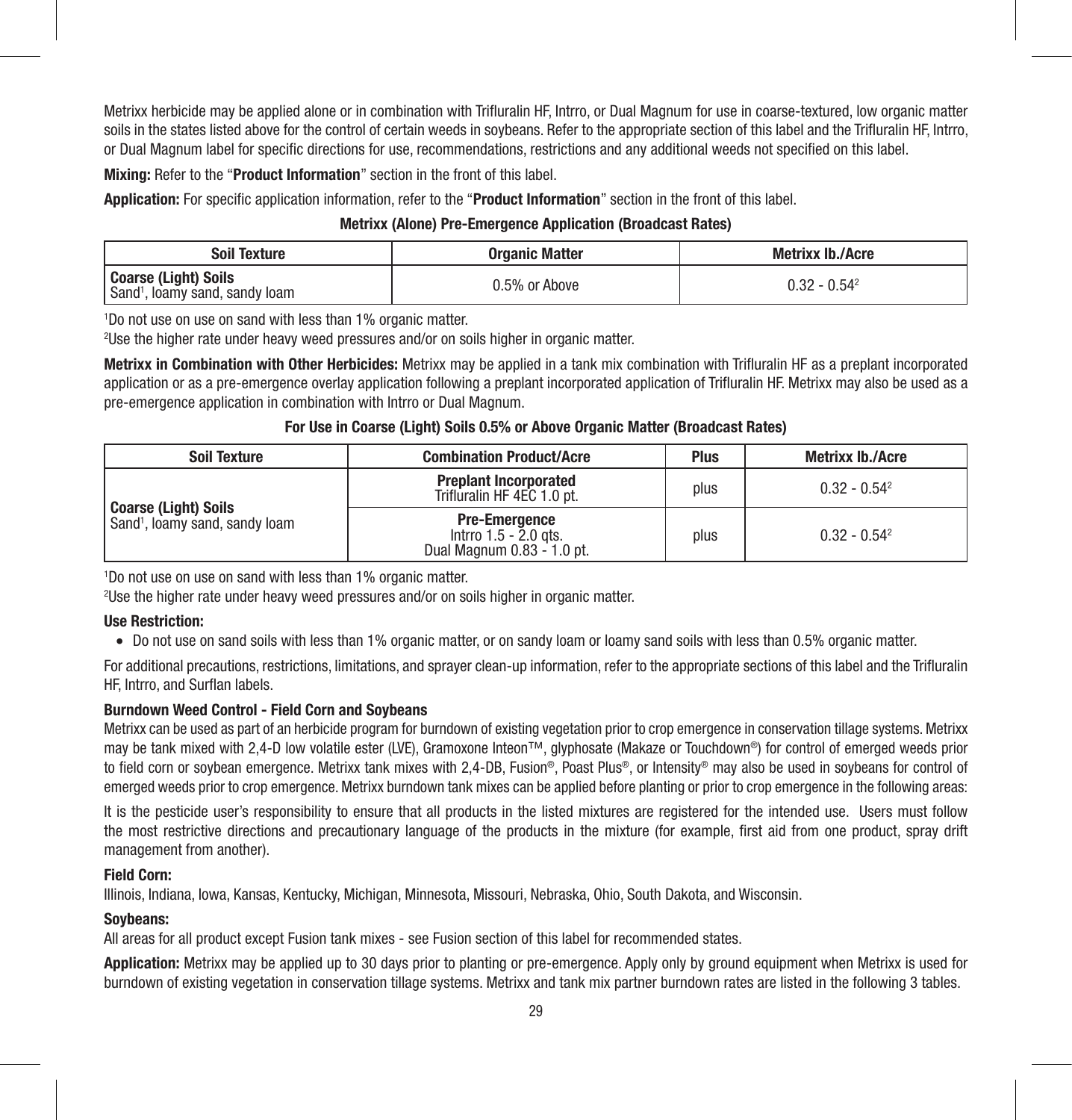### **Metrixx Burndown Rates Field Corn and Soybeans**

| Crops                                                                                                          | <b>Application Timing</b>            | Metrixx Rate (oz./Acre) |
|----------------------------------------------------------------------------------------------------------------|--------------------------------------|-------------------------|
| Field corn<br>lowa                                                                                             | Preplant<br>$(0 - 30 \text{ days})$  |                         |
| Kansas<br>Missouri<br>Nebraska<br>South Dakota                                                                 | Pre-Emergence                        | $2.14 - 5.67$           |
| Field corn<br><b>Illinois</b><br>Indiana<br>Kentucky<br>Michigan<br>Minnesota<br>Ohio<br>Wisconsin<br>Soybeans | Preplant<br>$(10 - 30 \text{ days})$ | $2.14 - 5.67$           |
|                                                                                                                | Preplant<br>$(0 - 9$ days)           |                         |
|                                                                                                                | Pre-Emergence                        | $2.14 - 4.28$           |
|                                                                                                                | Preplant<br>$(0 - 30 \text{ days})$  | $2.14 - 5.67$           |
|                                                                                                                | Pre-Emergence                        |                         |

**Special Restrictions:** Do not apply these treatments after crop emergence. Observe all precautions and limitations on the labeling of all products used in tank mixtures. Refer to the "**Product Information**" section of this label for additional information, precautions, and limitations.

### **Field Corn:**

- 1. Do not apply on coarse textured soils with less than 1.5% organic matter.
- 2. Do not apply more than 4.0 ounces of Metrixx per acre on soils with less than 2% organic matter.
- 3. Do not apply on soils having pH 7.0 or greater.
- 4. Do not apply more than 5.67 ounces Metrixx (0.25 pound active ingredient) per acre per growing season.
- 5. Plant corn seed a minimum of 1-1/2 inches deep.
- 6. Metrixx may only be used in hybrid seed corn production fields if both inbred parents are known to be tolerant to Metrixx.

### **Soybeans:**

- 1. Apply Metrixx only with 2,4-D low volatile ester formulations which are registered for preplant or burndown use in soybeans.
- 2. Do not apply tank mixtures containing 2,4-D LVE if wind is blowing toward desired susceptible plants (i.e., cotton, tobacco, tomato, etc.) or when wind speeds exceed 6 mph.

### **Feeding Restrictions:**

- Pre-Harvest Interval (PHI): Corn treated with Metrixx may be harvested for silage or grain 60 days after treatment.
- Soybean vines or hay treated with Metrixx may be grazed or fed to livestock 40 days after application.
- Do not feed hay, forage, fodder, or graze 2,4-D, Intensity, or Fusion treated vegetation.

Follow the most restrictive preharvest interval of all products used in a tank mixture.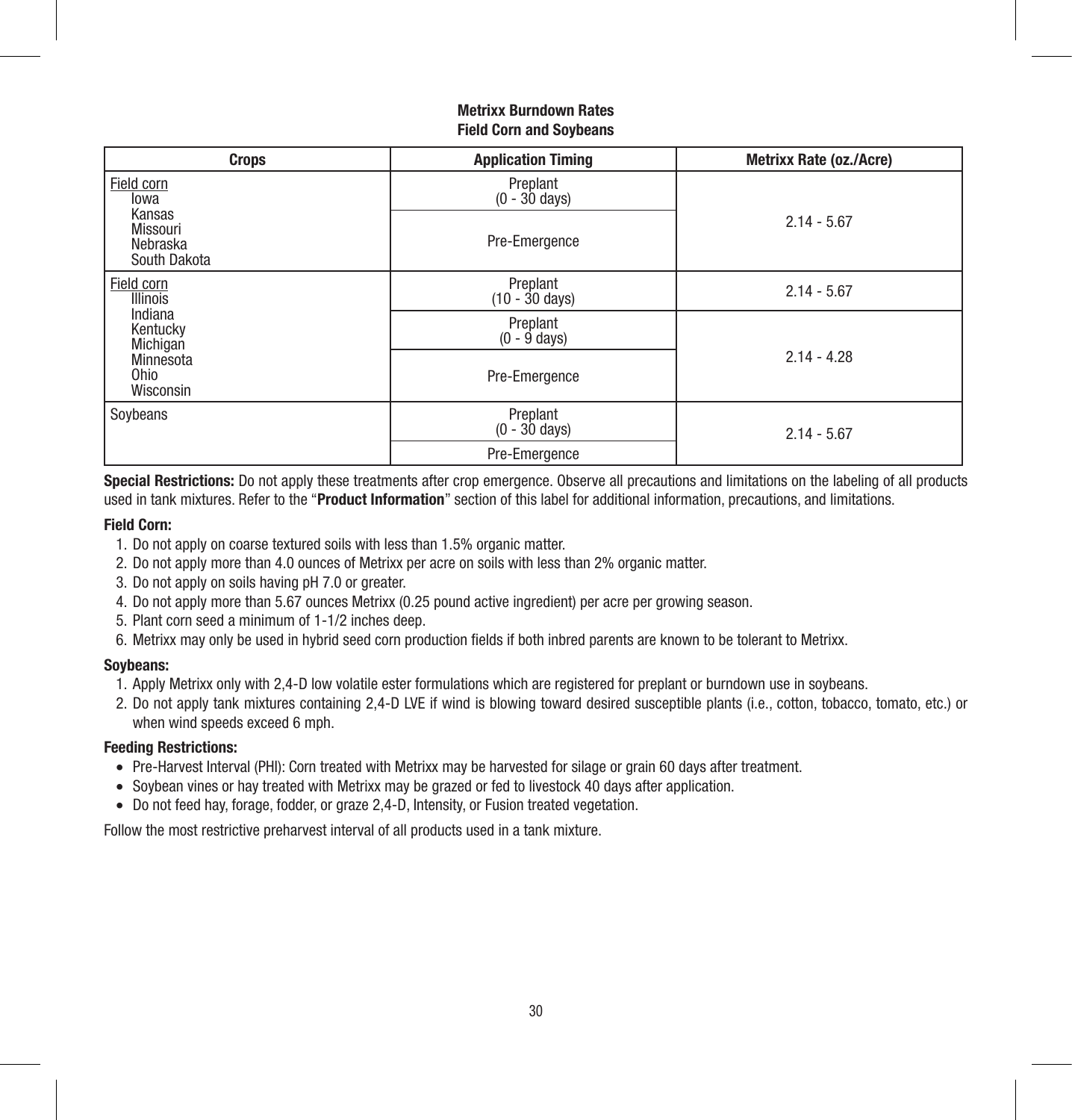### **Metrixx plus Tank Mix Partner Burndown Rates - Field Corn or Soybeans**

It is the pesticide user's responsibility to ensure that all products in the listed mixtures are registered for the intended use. Users must follow the most restrictive directions and precautionary language of the products in the mixture (for example, first aid from one product, spray drift management from another).

| <b>Product</b>      | Rate                     | <b>Directions and Remarks</b>                                                                                                                                                                                                                                                                     |
|---------------------|--------------------------|---------------------------------------------------------------------------------------------------------------------------------------------------------------------------------------------------------------------------------------------------------------------------------------------------|
| Metrixx             | 2.14 - 5.67 oz./Acre*    | In soybeans, apply at least 7 days preplant when using 2,4-D LVE at 0.25 - 0.5 lb. AI/A and at<br>least 30 days preplant with rates greater than 0.5 lb. Al/Acre. Include crop oil concentrate (COC)                                                                                              |
| 2.4-D LVE           | 0.25 - 1.0 lb. Al/Acre   | at the rate of 1 gal./100 gals. of spray solution (1% v/v). In corn, apply at least 7 days preplant or<br>at least 3 days after planting but before corn emergence.                                                                                                                               |
| Metrixx             | 2.14 - 5.67 oz./Acre*    | Must be applied prior to crop emergence. Use 24.0 - 32.0 fl. oz. of Gramoxone Inteon for weeds<br>less than 4 inches in height and $32.0 - 48.0$ fl. oz. when weeds are $4 - 6$ inches in height. Apply                                                                                           |
| Gramoxone Inteon    | 24.0 - 48.0 fl. oz./Acre | in 20 - 60 gals. of water/Acre. Include either nonionic surfactant at 1.0 gt./100 gals. $(0.25\% \text{ v/v})$<br>or crop oil concentrate at 1 gal./100 gals. (1% v/v) of spray solution.                                                                                                         |
| Metrixx             | 2.14 - 5.67 oz./Acre*    |                                                                                                                                                                                                                                                                                                   |
|                     |                          | For this tank mix, follow the "Directions and Remarks" Sections above for Metrixx $+2.4$ -D LVE                                                                                                                                                                                                   |
| Gramoxone Inteon    | 24.0 - 48.0 fl. oz./Acre | and Metrixx + Gramoxone Inteon, paying special attention to crop planting restrictions with 2,4-D                                                                                                                                                                                                 |
|                     |                          | LVE. Include either nonionic surfactant or crop oil concentrate in this tank mix.                                                                                                                                                                                                                 |
| 2.4-D LVE           | 0.25 - 1.0 lb. Al/Acre   |                                                                                                                                                                                                                                                                                                   |
| Metrixx             | 2.14 - 5.67 oz./Acre*    | Must be applied prior to crop emergence. Use the higher rates as weeds approach the maximum<br>weed heights listed in the "Weeds Controlled" section below. Apply in 10 - 20 gals. of water/A.<br>With glyphosate (Makaze) and Touchdown, include nonionic surfactant at 2.0 gts./100 gals. (0.5% |
| Glyphosate (Makaze) | 12.0 - 24.0 fl. oz./Acre | v/v) and ammonium sulfate (spray grade) at 17 lbs./100 gals. of spray solution. With glyphosate                                                                                                                                                                                                   |
| or                  | nr                       | (Makaze), include ammonium sulfate (spray grade) at 17 lbs./100 gals. of spray solution. Any                                                                                                                                                                                                      |
| Touchdown           | 8.0 - 16.0 fl. oz./Acre  | glyphosate formulation registered and labeled for use in field corn or soybeans may be tank<br>mixed with Metrixx.                                                                                                                                                                                |
| Metrixx             | 2.14 - 5.67 oz./Acre*    |                                                                                                                                                                                                                                                                                                   |
|                     |                          | For this tank mix, follow the "Directions and Remarks" Sections above for Metrix $x + 2.4 - D$ LVE                                                                                                                                                                                                |
| glyphosate (Makaze) | 12.0 - 24.0 fl. oz./Acre | and Metrixx + glyphosate (Makaze) / Touchdown, paying special attention to planting restrictions                                                                                                                                                                                                  |
| <sub>0r</sub>       | nr                       | with 2,4-D LVE. Use the adjuvant recommendations under the Metrix $x + q$ lyphosate (Makaze) /                                                                                                                                                                                                    |
| Touchdown           | 8.0 - 16.0 fl. oz./Acre  | Touchdown tank mix. Do not use crop oil concentrate.                                                                                                                                                                                                                                              |
|                     |                          |                                                                                                                                                                                                                                                                                                   |
| 2.4-D LVE           | 0.25 - 1.0 lb. Al/Acre   |                                                                                                                                                                                                                                                                                                   |

\*If applied to field corn grown in Illinois, Indiana, Kentucky, Michigan, Minnesota, Ohio and Wisconsin, refer to Table 1 for correct Metrixx rate based on application timing.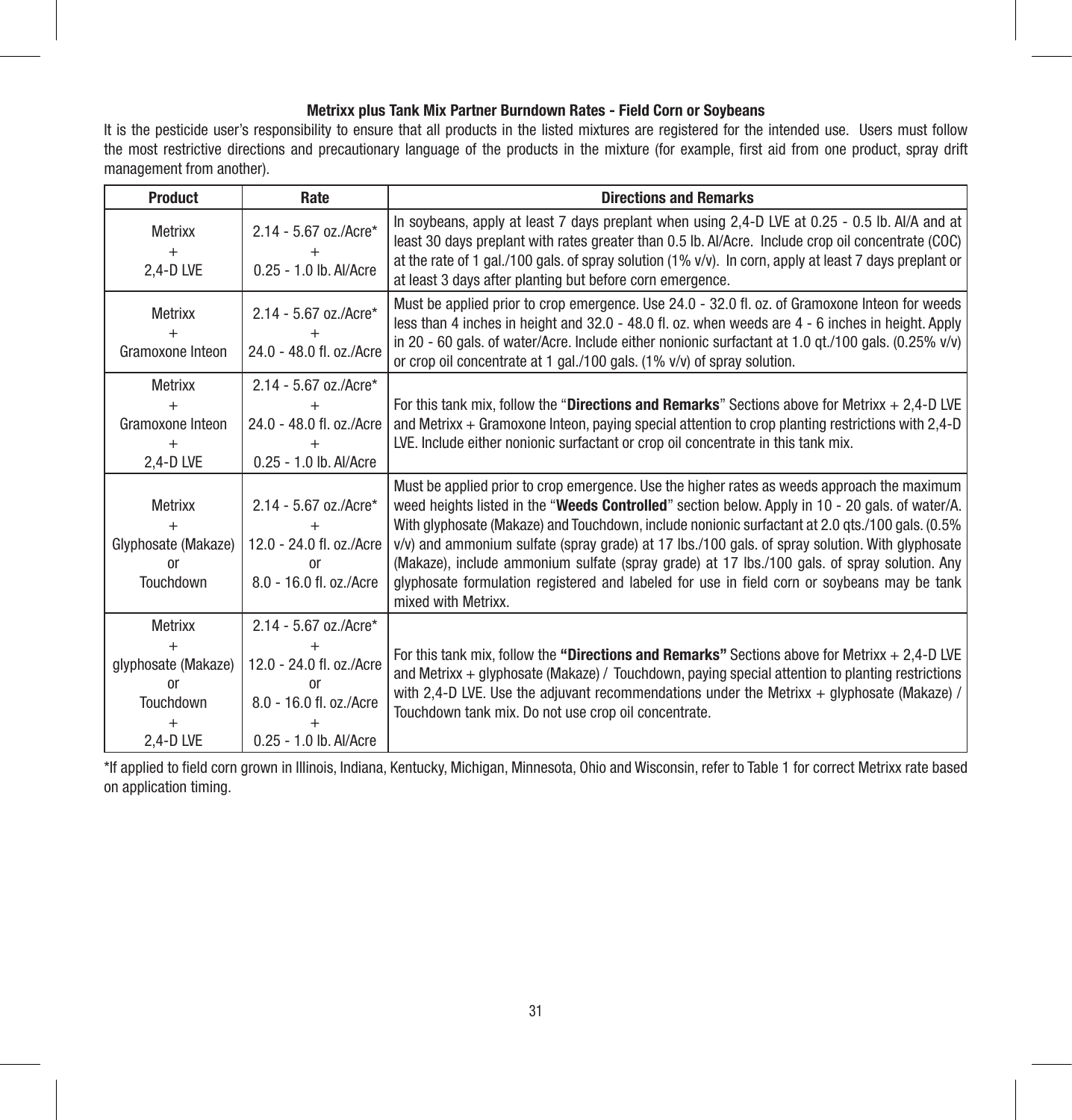|  |  | Metrixx plus Tank Mix Partner Burndown Rates - Soybeans Only |  |  |  |
|--|--|--------------------------------------------------------------|--|--|--|
|--|--|--------------------------------------------------------------|--|--|--|

| <b>Product</b>                           | Rate                                                                      | <b>Directions and Remarks</b>                                                                                                                                                                                                                                                                                                                                                                                                                                                                                                                                                                |
|------------------------------------------|---------------------------------------------------------------------------|----------------------------------------------------------------------------------------------------------------------------------------------------------------------------------------------------------------------------------------------------------------------------------------------------------------------------------------------------------------------------------------------------------------------------------------------------------------------------------------------------------------------------------------------------------------------------------------------|
| Metrixx<br>$+$<br>$2.4 - DB$             | 2.14 - 5.67 oz./Acre<br>0.125 - 0.21875 lb. AI/A                          | Apply preplant or before soybean emergence. Include nonionic surfactant at 2 gts./100 gals.<br>$(0.5\%$ v/v) of spray solution.                                                                                                                                                                                                                                                                                                                                                                                                                                                              |
| Metrixx<br>$\div$<br>Fusion<br>2.4-D LVE | 2.14 - 5.67 oz./Acre<br>4.0 - 8.0 fl. oz./Acre<br>0.25 - 1.0 lb. Al/Acre  | For use only in DE, IL, IN, IA, KS, KY, MD, MI, MN, MO, NE, ND, OH, PA, SD, VA, WV, and WI. For this<br>tank mix, follow the planting restrictions under the "Directions and Remarks" Section above for<br>Metrixx $+ 2,4$ -D LVE. Fusion rates of 4.0, 6.0, and 8.0 fl. oz. will control certain grasses up to 2, 4,<br>and 6 inches in height, respectively. Include either crop oil concentrate at 1 gal./100 gals. (1.0%)<br>$v/v$ ) or nonionic surfactant at 1.0 - 2.0 qts./100 qals. (0.25 - 0.5% $v/v$ ) of spray solution. Refer to<br>the Fusion label for additional information. |
| Metrixx<br>÷<br>Poast Plus<br>2.4-D LVE  | 2.14 - 5.67 oz./Acre<br>8.0 - 16.0 fl. oz./Acre<br>0.25 - 1.0 lb. Al/Acre | For this tank mix, follow the planting restrictions under the "Directions and Remarks" Section<br>above for Metrix $x + 2.4$ -D LVE. The 8.0 and 12.0 oz. rate of Poast Plus will control certain grasses<br>up to 2 and 3 inches in height, respectively. Include either crop oil concentrate at the rate of 1<br>gal./100 gals. of spray solution (1% v/v) or Dash <sup>™</sup> HC at 1.0 pt./Acre. Refer to the Poast Plus<br>label for additional information.                                                                                                                           |
| Metrixx<br>÷<br>Intensity<br>2.4-D LVE   | 2.14 - 5.67 oz./Acre<br>3.0 - 4.0 fl. oz./Acre<br>0.25 - 1.0 lb. Al/Acre  | For this tank mix, follow the planting restrictions under the "Directions and Remarks" Section<br>above for Metrixx $+ 2,4$ -D LVE. The 3.0 and 4.0 fl. oz. rates of Intensity will control certain grasses<br>up to 3 and 4 inches in height, respectively. Include crop oil concentrate at the rate of 1.0 gt./<br>Acre and 28% UAN (urea ammonium nitrate) at a rate of 1.0 - 2.0 gts./Acre. Refer to the Intensity<br>label for additional information.                                                                                                                                  |

**Weeds Controlled:** Metrixx in tank mixtures with the above herbicides will provide burndown control of the weeds listed on the table below.

# **Weeds Controlled By Burndown Rates of Metrixx**

### **Metrixx plus**

| Weeds<br><b>Controlled</b> | $2.4-D$<br>LVE | Poast Plus<br>÷<br>2.4-D LVE | Intensity<br>$\ddot{}$<br>2.4-D LVE | Fusion<br>$\div$<br>2.4-D LVE | Glyphosate<br>(Makaze) /<br>Touchdown | Glyphosate<br>(Makaze) /<br>Touchdown<br>÷<br>2.4-D LVE | Gramoxone<br>Inteon | Gramoxone<br>Inteon<br>$\div$<br>2.4-D LVE | $2.4-DB$       |
|----------------------------|----------------|------------------------------|-------------------------------------|-------------------------------|---------------------------------------|---------------------------------------------------------|---------------------|--------------------------------------------|----------------|
| <b>Annual Grasses</b>      |                |                              |                                     |                               |                                       | <b>Maximum Burndown Height (Inches)</b>                 |                     |                                            |                |
| Barley                     |                |                              | $\overline{\phantom{0}}$            | ۰                             |                                       | 8                                                       | $4 - 6$             |                                            |                |
| Barnyardgrass              |                | $2 - 3$                      | $3 - 4$                             |                               |                                       | 6                                                       | $4 - 6$             |                                            |                |
| Crabgrass spp.             |                | $2 - 3$                      | ٠                                   | $\overline{\phantom{0}}$      |                                       | 6                                                       | $4 - 6$             |                                            |                |
| Foxtail spp.               | Does           | $2 - 3$                      | $3 - 4$                             | $2 - 6$                       |                                       | 8                                                       | $4 - 6$             |                                            | Does           |
| Johnsongrass,<br>seedling  | not<br>control | $2 - 3$                      |                                     |                               |                                       | 8                                                       | $4 - 6$             |                                            | not<br>control |
| Panicum, fall              | these          | $2 - 3$                      | 3                                   | $2 - 6$                       |                                       | 6                                                       | $4 - 6$             |                                            | these          |
| Sandbur, field             | species        |                              | ٠                                   |                               |                                       | 8                                                       | $4 - 6$             |                                            | species        |
| Shattercane                |                | $2 - 3$                      | ٠                                   | ٠                             |                                       | 8                                                       | $4 - 6$             |                                            |                |
| Wheat, volunteer           |                |                              | ٠                                   | ٠                             |                                       | 6                                                       | $4 - 6$             |                                            |                |
| Witchgrass                 |                | $2 - 3$                      | ٠                                   |                               |                                       | 6                                                       | $4 - 6$             |                                            |                |

*(continued)*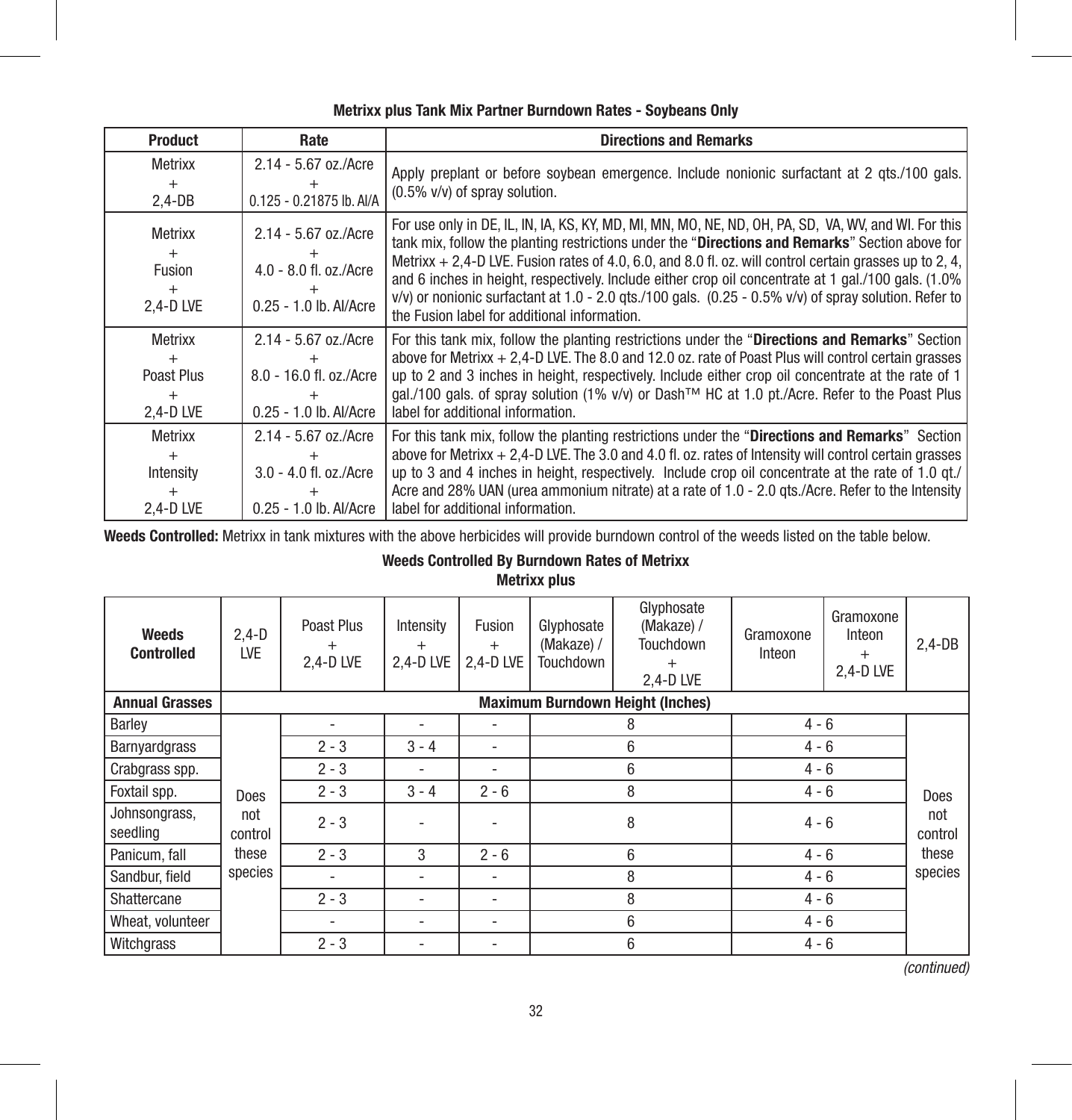### **Weeds Controlled By Burndown Rates of Metrixx Metrixx plus (cont.)**

|                            |                 |                                |                                     |                            | $\cdot$                               |                                                           |                          |                                         |                          |
|----------------------------|-----------------|--------------------------------|-------------------------------------|----------------------------|---------------------------------------|-----------------------------------------------------------|--------------------------|-----------------------------------------|--------------------------|
| Weeds<br><b>Controlled</b> | $2,4-D$<br>LVE  | Poast Plus<br>$+$<br>2.4-D LVE | Intensity<br>$\ddot{}$<br>2,4-D LVE | Fusion<br>$+$<br>2.4-D LVE | Glyphosate<br>(Makaze) /<br>Touchdown | Glyphosate<br>(Makaze) /<br>Touchdown<br>$+$<br>2,4-D LVE | Gramoxone<br>Inteon      | Gramoxone<br>Inteon<br>$+$<br>2,4-D LVE | $2,4-DB$                 |
| <b>Broadleaves</b>         |                 |                                |                                     |                            |                                       | <b>Maximum Burndown Height (Inches)</b>                   |                          |                                         |                          |
| <b>Buffalobur</b>          |                 | $\overline{\phantom{a}}$       |                                     |                            | 6                                     | 6                                                         | $4 - 6$                  | $4 - 6$                                 | ÷.                       |
| Chickweed.<br>common       |                 | 6                              |                                     |                            | 6                                     | 8                                                         | $4 - 6$                  | $4 - 6$                                 | $\overline{c}$           |
| Cocklebur, common          |                 | 6                              |                                     |                            | 6                                     | 8                                                         | $4 - 6$                  | $4 - 6$                                 | 6                        |
| Dandelion,<br>common       |                 | $6$ dia <sup>a</sup>           |                                     |                            | $2$ dia <sup>b</sup>                  | $6$ dia $a$                                               | 4 dia <sup>a</sup>       | $6$ dia $a$                             | 2 dia                    |
| Henbit                     |                 | 4                              |                                     |                            | 4                                     | $\overline{4}$                                            | $4 - 6$                  | $4 - 6$                                 | $\overline{\phantom{a}}$ |
| Horseweed/<br>marestail    |                 | $6a$ c                         |                                     |                            | 4 <sup>b</sup>                        | 6                                                         | 3                        | 6 <sup>a</sup>                          | 2 <sup>c</sup>           |
| <b>Jimsonweed</b>          |                 | 6                              |                                     |                            | 6                                     | 6                                                         | $4 - 6$                  | $4 - 6$                                 | $\overline{c}$           |
| Kochia*                    |                 | 4 <sup>ac</sup>                |                                     |                            | 4                                     | 4                                                         | $\overline{4}$           | 4                                       | $\overline{\phantom{a}}$ |
| Ladysthumb                 | 6               |                                |                                     | 6                          | 8                                     | $4 - 6$                                                   | $4 - 6$                  | 3                                       |                          |
| Lambsquarters,<br>common   | 6               |                                | 6                                   | 6                          | $4 - 6$                               | $4 - 6$                                                   | $\overline{c}$           |                                         |                          |
| Lettuce, prickly           | 6               |                                |                                     | 4                          | 6                                     | $4 - 6$                                                   | $4 - 6$                  | $\overline{c}$                          |                          |
| Mallow. Venice             | 6               |                                | 6                                   | 6                          | $4 - 6$                               | $4 - 6$                                                   | $\overline{\phantom{a}}$ |                                         |                          |
| Morningglory spp.          |                 | 6                              |                                     |                            | $\overline{2}$                        | $\overline{4}$                                            | $\overline{2}$           | 4                                       | $\overline{4}$           |
| Mustard spp.               |                 | 6                              |                                     |                            | $\overline{6}$                        | $\overline{8}$                                            | $4 - 6$                  | $4 - 6$                                 | $\overline{2}$           |
| Pennycress, field          |                 | 6                              |                                     |                            | 6                                     | 6                                                         | $4 - 6$                  | $4 - 6$                                 | $\overline{c}$           |
| Pigweed, spp.<br>(annual)  | 6               |                                | 6                                   | 8                          | $4 - 6$                               | $4 - 6$                                                   | 3                        |                                         |                          |
| Ragweed, common            |                 | 6                              |                                     |                            | 6 <sup>b</sup>                        | 8                                                         | $4 - 6$                  | $4 - 6$                                 | $\overline{2}$           |
| Ragweed, giant             |                 | 6 <sup>ac</sup>                |                                     |                            | 4 <sup>b</sup>                        | 6                                                         | 4                        | 6                                       | $\overline{c}$           |
| Shepherd's purse           | 6               |                                | 6                                   | 6                          | $4 - 6$                               | $4 - 6$                                                   |                          |                                         |                          |
| Sida, prickly              | 6               |                                | 4                                   | 4                          | 4                                     | 4                                                         | $\mathbf{1}$             |                                         |                          |
| Smartweed.<br>Pennsylvania | 6               |                                | 6                                   | 8                          | $4 - 6$                               | $4 - 6$                                                   | 3                        |                                         |                          |
| Sunflower.<br>common       | 6               |                                | 6                                   | 6                          | $4 - 6$                               | $4 - 6$                                                   | 4                        |                                         |                          |
| Thistle, Russian           | 4 <sup>ac</sup> |                                | $2 - 4$ <sub>bc</sub>               | 6                          | 4                                     | $4 - 6$                                                   | 3 <sup>c</sup>           |                                         |                          |
| Velvetleaf                 |                 | 6                              |                                     |                            | 6                                     | 8                                                         | $4 - 6$                  | $4 - 6$                                 | 3                        |
| Waterhemp spp.             |                 | 6                              |                                     |                            | 6                                     | 8                                                         | $4 - 6$                  | $4 - 6$                                 | 3                        |

a Use 2,4-D LVE at 0.5 pound active ingredient per acre.

b Use a minimum glyphosate (Makaze) rate of 16.0 fluid ounces per acre and a minimum Touchdown rate of 10.6 ounces per acre.

c Use Metrixx at 4.28 ounces per acre for optimum control.

<sup>d</sup>Suppression only.<br>\*Does not control triazine resistant biotypes.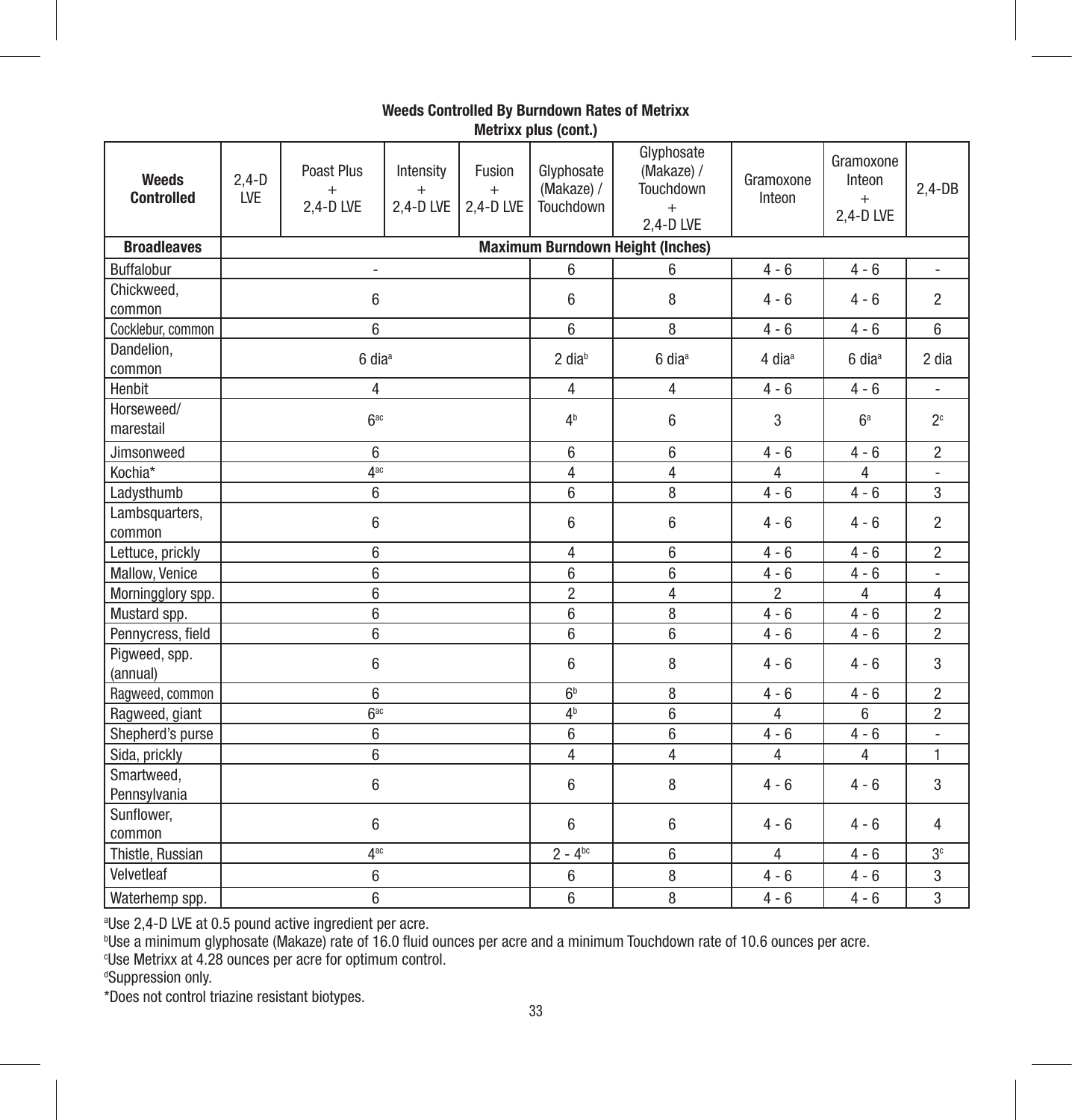### **RESIDUAL WEED CONTROL**

Metrixx burndown programs can be used as part of a full season weed control program in both field corn and soybeans when, 1) applied as a tank mixture with residual herbicides, or 2) followed with a post-emergence weed control program, which is registered for use on that crop.

For residual control, Metrixx burndown programs may include tank mixes with the following herbicides or combination of herbicides:

| <b>Field Corn</b>                 |                             |                      |                           |  |
|-----------------------------------|-----------------------------|----------------------|---------------------------|--|
| Alachlor                          | Claritv <sup>®</sup>        | Lariat®              | Pursuit Plus <sup>a</sup> |  |
| Atrazine                          | Dicamba DGA 4               | Linex <sup>®</sup>   | Rifle <sup>®</sup>        |  |
| Bicep II Magnum <sup>®</sup>      | Dual Magnum                 | Linuron              | Rifle Plus <sup>®</sup>   |  |
| Bicep Lite II Magnum <sup>®</sup> | Dual II Magnum <sup>®</sup> | Lorox®               | Simazine                  |  |
| Bullet <sup>®</sup>               | Guardsman Max <sup>®</sup>  | Outlook®             | Stealth                   |  |
| Cadence <sup>®</sup>              | Harness <sup>®</sup>        | Pursuit <sup>a</sup> | Topnotch <sup>®</sup>     |  |
|                                   | Harness Xtra                |                      |                           |  |
|                                   |                             |                      |                           |  |

a Use only Pursuit resistant/tolerant corn hybrids.

### **Soybeans**

| Alachlor            | Dual Magnum | Pursuit             | Sencor® <sup>b</sup>  |
|---------------------|-------------|---------------------|-----------------------|
| Canopy              | Linuron     | <b>Pursuit Plus</b> | Squadron <sup>®</sup> |
| <b>Metrixx Plus</b> | Lorox       | Scepter             | Stealth               |
| Command             |             |                     |                       |

b Metrixx used (alone and in tank mixes) on soybeans at higher labeled rates than those listed for burndown weed control will also provide residual control of those weeds listed in the "**Weeds Controlled by Metrixx Tank Mix Combinations**" section of the Metrixx label.

Refer to the individual product labels for additional information, precautions, and limitations.

### **Southern And Southeastern States Only**

### **Post-Emergence Directed Spray Applications**

Metrixx can be applied in post-emergence directed sprays to soybeans for control of certain weeds which escape preplant or pre-emergence herbicide applications and for control of additional flushes of weeds that may occur after soybeans have emerged.

Post-emergence directed sprays of Metrixx can be applied to soybeans in addition to a pre-emergence or preplant application of Metrixx herbicide according to label directions.

**Weeds Controlled:** Metrixx, applied post-emergence to soybeans as a directed spray according to directions on this label, will control the following at rates shown (broadcast basis) when grasses and common ragweed are less than 1 inch tall and other broadleaves are less than 3 inches tall:

| 0.32 Pound per Acre                                                               | 0.32 to 0.64 Pound per Acre                                     | 0.64 Pound per Acre                       |
|-----------------------------------------------------------------------------------|-----------------------------------------------------------------|-------------------------------------------|
| Carpetweed (Mollugo verticillata)<br>Cocklebur (Xanthium pensylvanicum)           | Prickly sida/Teaweed (Sida spinosa)<br>Sesbania (Sesbania spp.) | Ragweed, common (Ambrosia artemisiifolia) |
| Crabgrass ( <i>Digitaria</i> spp.)<br>Dayflower ( <i>Commelina</i> spp.)          |                                                                 |                                           |
| Florida beggarweed (Desmodium tortuosum)<br>Mexicanweed (Caperonia castaneifolia) |                                                                 |                                           |
| Pigweeds (Amaranthus spp.)<br>Purslane (Portulaca oleracea)                       |                                                                 |                                           |
| Sicklepod (Cassia obtusifolia)<br>Velvetleaf (Abutilon theophrasti)               |                                                                 |                                           |

At the rate of 0.6 pound per acre Morningglory species, (*Ipomoea* spp.) Horsenettle, (*Solanum* spp.) Florida pusley, (*Richardia scabra*) Spotted spurge (*Euphorbia maculate*) and Wild poinsettia (*Euphorbia heterophylla*) are suppressed when Metrixx is applied before these weeds are 3 inches tall. The 0.6 pound per acre rate will suppress broadleaf signalgrass (*Brachiaria platyphylla*) up to 1 inch tall.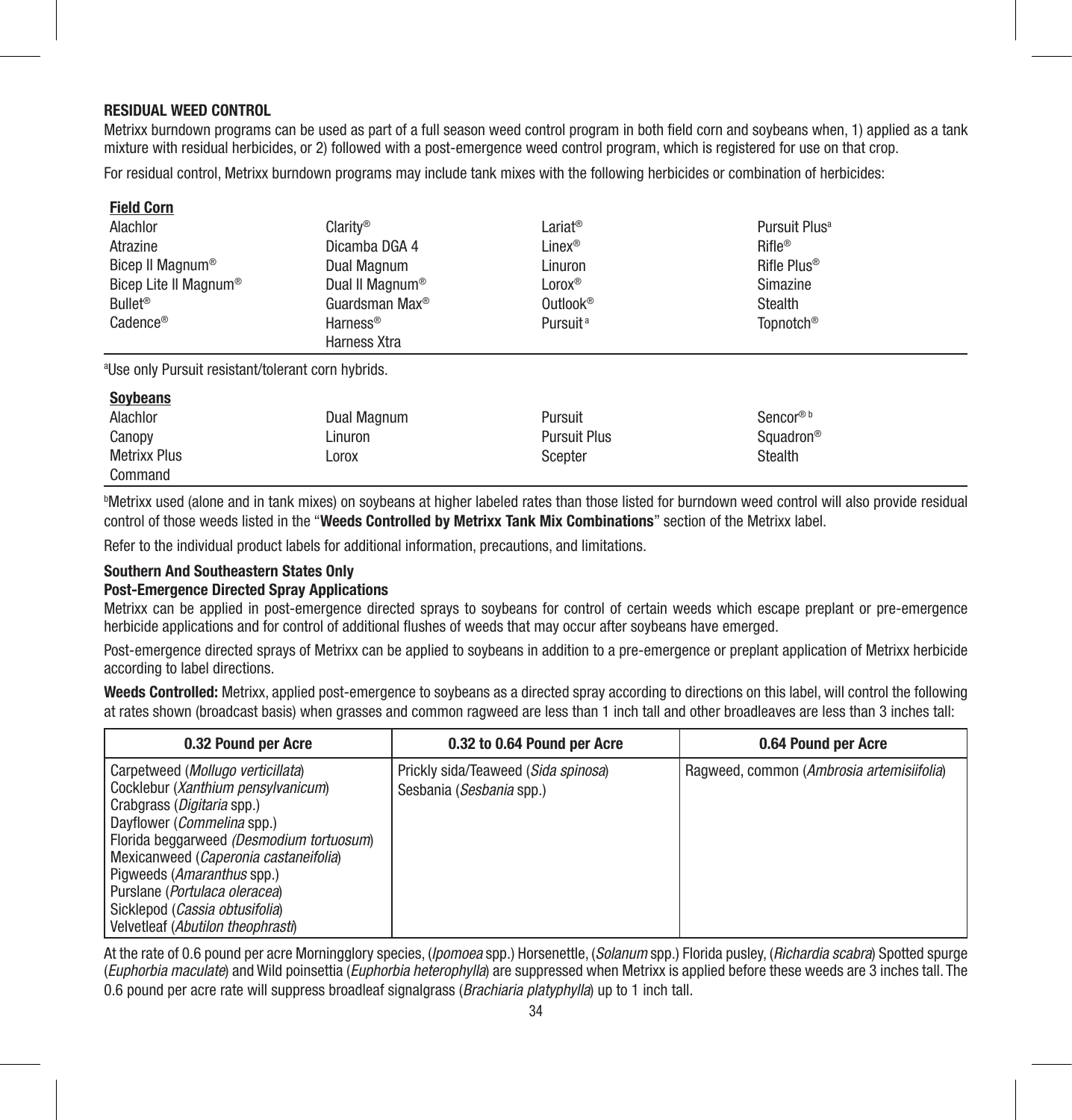### **Metrixx Post-Emergence Directed Spray**

| <b>Applications</b>                                                  |                                    |  |
|----------------------------------------------------------------------|------------------------------------|--|
| Crop                                                                 | <b>Metrixx Ib./Acre</b>            |  |
| Soybeans<br>(AL, AR, FL, GA, KY, LA, MS, MO, NC, OK, SC, TN, and TX) | $0.32 - 0.64$<br>(broadcast basis) |  |

Apply proper dosage using 10 - 40 gallons of water per acre as a directed spray in a 6- to 8-inch band on each side of the row after soybeans are 8 inches tall and before broadleaf weeds are 3 inches tall and before grasses and Common ragweed are 1 inch tall. For best results the spray must cover weed foliage with minimum or no contact with soybean foliage. Add a nonionic surfactant such as Activator 90 or Liberate® to the spray mixture to obtain better wetting of weed leaf surfaces. To determine the correct dosage of Metrixx for a band application see "**Banded Application**" under the "**Product Information**" section in the front of this label.

If necessary, a second post-emergence directed spray application can be made after 7 days.

Do not feed or graze green soybean vines.

### **Use Restrictions (Directed Post-Emergence):**

- Do not apply directly to soybeans or serious crop injury will occur. Do not allow spray to contact more than the lower 1/4 1/3 of soybean plants. Soybean leaves contacted by the spray will be killed.
- • Do not apply Metrixx post-emergence to sensitive soybean varieties. See "**Special Precautions**" in the front of this label.
- To avoid injury to other crops or desirable plants from spray drift, sprayer pressure must not exceed 30 psi and the sprayer must be fitted with nozzles no smaller than 8002 T-Jet® (or equivalent).
- Do not apply under weather conditions which favor drift.
- Pre-Harvest Interval (PHI): Do not harvest soybeans or use dry soybeans vines for feed or forage within 70 days of last application.

### **POTATOES**

Metrixx herbicide may be used in ground, aircraft or specified chemigation equipment as a pre-emergence and/or post-emergence application to potatoes. Early maturing smooth skinned white and all red skinned varieties may be injured with post-emergence applications. The varieties Atlantic, Bellchip, Centennial, Chipbelle and Shepody are sensitive to Metrixx. Avoid post-emergence applications on these varieties. Pre-emergence applications on these varieties may cause crop injury under adverse weather conditions, on coarse soils, under high soil pH, with higher rates per acre and with mechanical incorporation.

**Ground Application:** Metrixx may be used with ground spray equipment applied as a pre-emergence and/or post-emergence application for control of the listed grass and broadleaf weeds in potatoes. Apply as a uniform broadcast spray at 20 or more gallons per acre.

**Aerial Application:** Metrixx may be applied in aerial spray equipment as a pre-emergence and/or post-emergence application at 5.0 or more gallons per acre.

**Chemigation:** Metrixx may be applied pre-emergence and/or early post-emergence to potatoes using center pivot, solid set and lateral roll systems. Apply specified dosage in 1/4 - 3/4 inch of water per acre (1/4 - 1/2 inch on sandy soil) as a continuous injection in self-propelled systems or apply in the last 15 - 30 minutes of the set in other systems. Be sure all the Metrixx pounds per acre has been flushed from the lines before shutting down the system.

**Weeds Controlled:** Metrixx applied to potatoes according to directions, will provide economic control of the following weeds. For optimum control, applications should be made before weeds are 1 inch tall. (See **NOTE**)

### **Broadleaves**

| Carpetweed, common <sup>1</sup>      |
|--------------------------------------|
| Cocklebur, common <sup>1,2</sup>     |
| Jimsonweed <sup>1</sup>              |
| Kochia <sup>3</sup>                  |
| Lambsquarters, common <sup>1,2</sup> |

Mustard, Indian<sup>1</sup> Mustard, tansy<sup>1</sup> Mustard, tumble<sup>1</sup> Mustard, wild<sup>1</sup> Pennycress, field<sup>1,2</sup>

Pigweed, redroot<sup>1,2</sup> Pigweed, smooth<sup>1,2</sup> Ragweed, common $1,2$ Shepherd's purse<sup>1</sup> Sicklepod<sup>1</sup>

Smartweed, Pennsylvania<sup>1,2</sup> Sunflower, common<sup>3</sup> Thistle, Russian<sup>2</sup>

*(footnotes on next page)*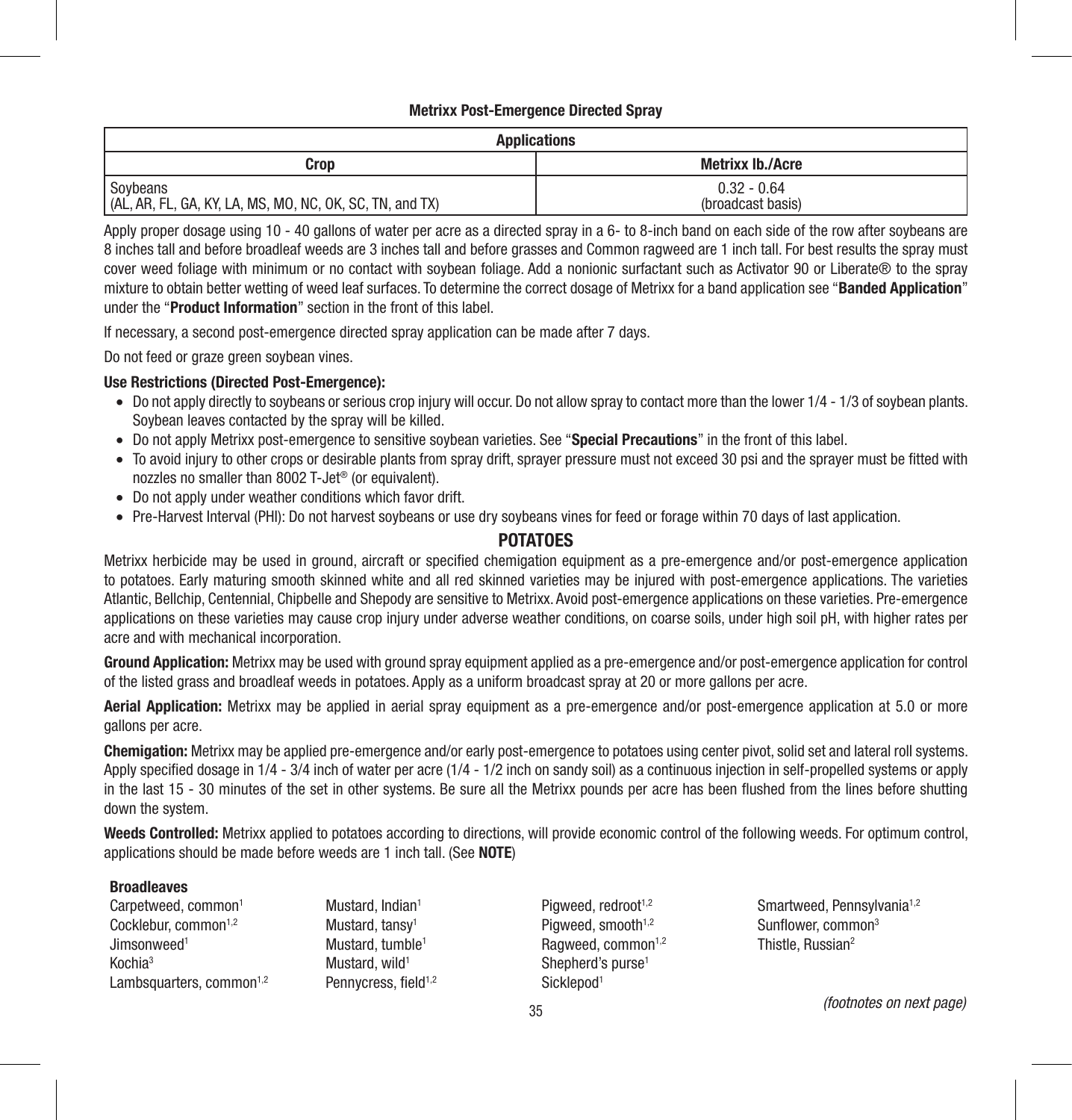| инаээсэ                        |                              |                                     |
|--------------------------------|------------------------------|-------------------------------------|
| Barnvardgrass <sup>3</sup>     | Foxtail, giant <sup>1</sup>  | Johnsongrass, seedling              |
| Crabgrass, large <sup>1</sup>  | Foxtail, green <sup>1</sup>  | Panicum, fall <sup>1</sup>          |
| Crabgrass, smooth <sup>1</sup> | Foxtail, vellow <sup>1</sup> | Signalgrass, broadleaf <sup>1</sup> |

1 Weeds controlled with pre-emergence applications.

2 Weeds controlled with post-emergence applications.

3 Weeds requiring 2 applications for control.

### **Hard To Control Weeds**

**Grasses**

Although Metrixx may not provide commercially acceptable control in every instance, it will suppress growth of the following weeds and reduce their competition with potato plants.

| Barnyardgrass | Kochia            | Nutsedge, yellow | Sunflower, common |
|---------------|-------------------|------------------|-------------------|
| Grasses       | Nightshade, hairy | Purslane, common |                   |

**NOTE**: Where triazine-resistant weeds are present, Metrixx alone may not provide adequate control.

| <b>Broadcast Applications</b>                                                                                                                                                                                                                                                                     |                         |  |  |  |
|---------------------------------------------------------------------------------------------------------------------------------------------------------------------------------------------------------------------------------------------------------------------------------------------------|-------------------------|--|--|--|
| Crop                                                                                                                                                                                                                                                                                              | <b>Metrixx Ib./Acre</b> |  |  |  |
| Potatoes                                                                                                                                                                                                                                                                                          | $0.32 - 1.39$           |  |  |  |
| Pre-Emergence: Apply specified dosage as a broadcast spray. Do not mechanically incorporate into soil. Use the 0.32 - 0.64 pound per acre rate<br>for control of Wild mustard ( <i>Brassica</i> sp.) only. On sand soils or sensitive varieties, do not exceed 0.64 pound per acre.               |                         |  |  |  |
| Potatoes<br>(Except early maturing smooth skinned, red<br>$0.32 - 0.64$<br>skinned, and other specified varieties.)                                                                                                                                                                               |                         |  |  |  |
| Post-Emergence: Apply specified dosage as a broadcast spray over the tops of potato plants [Refer to Special Precautions (Potatoes)]. Use rates  <br>of 0.32 - 0.64 pound per acre for control of Redroot pigweed and Common Lambsquarters only. Apply the 0.6 pound per acre rate for control of |                         |  |  |  |

other weeds listed on this label.

**Split Applications:** This product may be applied once pre-emergence and once post-emergence as directed above [Refer to Special Precautions (Potatoes)]. Do not exceed 1.39 pounds total per acre per season.

**Idaho, Oregon, and Washington Only:** 2 post-emergence applications can be made as broadcast sprays over the tops of potato plants if Metrixx is applied pre-emergence. Use 0.32 - 0.64 pound per acre for control of Redroot pigweed and Lambsquarters only. On coarse (sandy) soils with low organic matter do not exceed 0.54 pound per acre per application. On medium and heavy soils only, use 0.64 pound per acre per application for control of other weeds listed on this label and for suppression of Hairy nightshade. Make the first application early in the season while weeds are still small. Allow at least 14 days before the second application. Do not apply after June 30<sup>th</sup> if treated land is to be planted to crops other than potatoes.

**Tank Mixes:** Metrixx may be tank mixed with the following herbicides: Dual Magnum, Eptam®, Stealth and Matrix®. In addition, three-way tank mix combinations may be used for Metrixx plus Dual Magnum, Eptam or Stealth plus Matrix when applied pre-emergence. Refer to each product's label for precautionary statements, restrictions, application information and weeds controlled.

**Dual Magnum:** It is the pesticide user's responsibility to ensure that all products in the listed mixtures are registered for the intended use. Users must follow the most restrictive directions and precautionary language of the products in the mixture (for example, first aid from one product, spray drift management from another).

Metrixx may be applied in a tank mix combination with Dual Magnum as a pre-emergence broadcast application. Apply Metrixx at 0.54 - 1.39 pounds and Dual Magnum at 1.0 - 2.0 pints per acre according to the respective labels for use of each product alone on potatoes.

**Eptam:** Metrixx may be tank mixed with Eptam at rates and uses permitted on each product's label.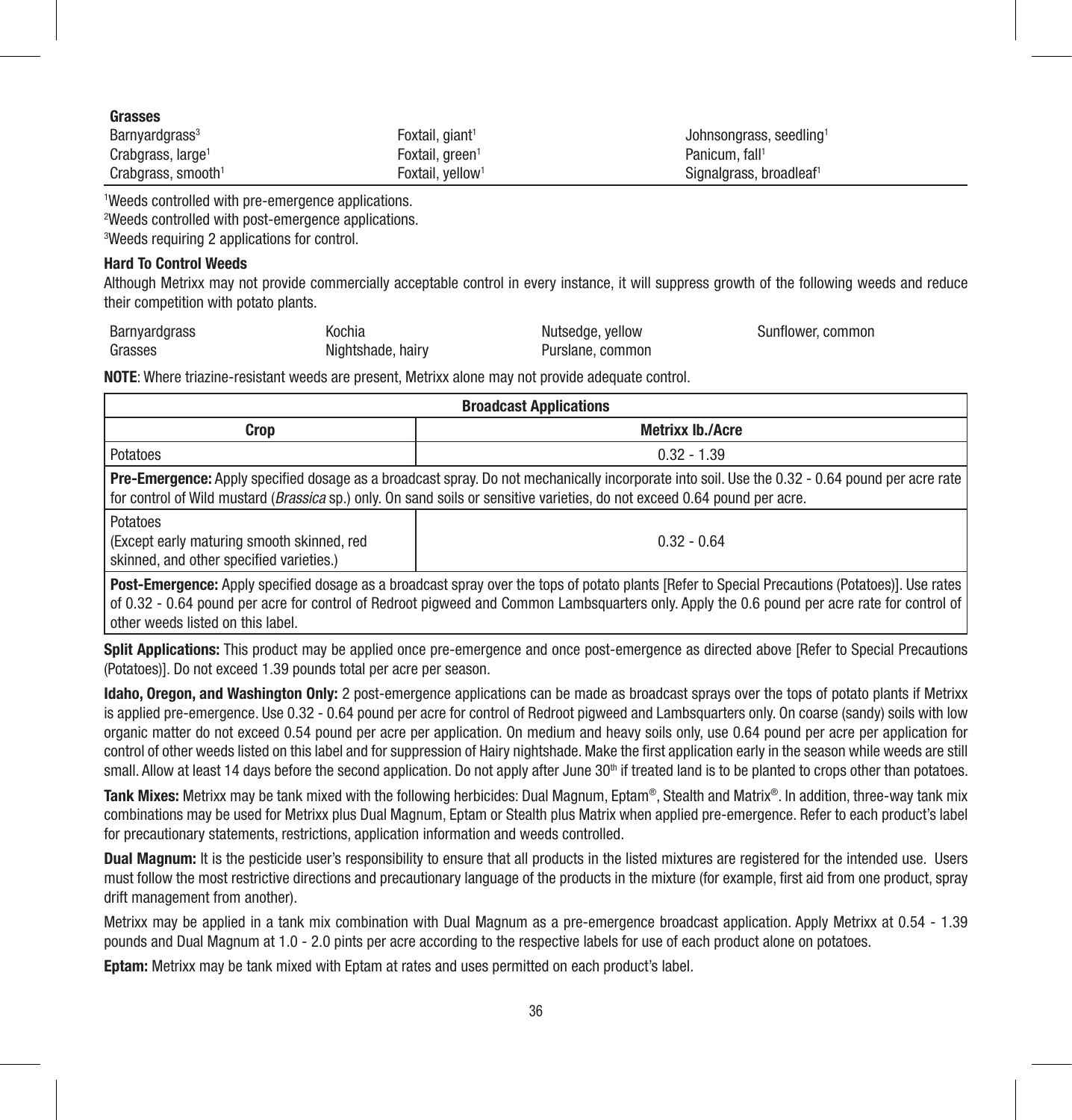Stealth: Metrixx may be applied in tank mix combination with Stealth as a pre-emergence or early post-emergence broadcast application. As a pre-emergence mix, apply Metrixx at 0.64 - 1.39 pounds and Stealth at 1.2 - 3.6 pints per acre. As an early post-emergence spray, apply Metrixx at 0.32 - 0.64 pound and Stealth at 1.2 - 3.6 pints per acre before the crop is in the 6-inch growth stage.

**Matrix (except the following counties in Colorado):** Alamosa, Conejos, Costilla, Rio Grande, and Saguache: Metrixx may be applied in tank mix combination with Matrix as a pre-emergence and/or early post-emergence application for improved control on weeds such as Russian thistle, Kochia and Common Lambsquarters. As a pre-emergence mix, apply Metrixx at 0.32 - 0.80 pound and Matrix at 1.0 - 1.5 ounces product per acre. As an early post-emergence spray, apply Metrixx at 0.32 - 0.64 pound and Matrix at 1.0 - 1.5 ounces product per acre. Use a nonionic surfactant at a rate of 0.125% v/v (1.0 pint per 100 gallons of water). Apply before the crop exceeds 14 inches in height. Make post-emergence applications of Matrix treatments prior to June  $30<sup>th</sup>$ .

### **Use Precautions (Potatoes):**

- Post-emergence applications may cause some chlorosis or minor necrosis. These symptoms may be more severe if seed-piece decay is occurring or if growing conditions favor crop stress.
- Post-emergence applications may be made only on russet or white skinned varieties that are not early maturing.
- • Potato varieties may vary in their response to herbicide applications. When using Metrixx for the first time on a particular variety, always determine crop tolerance before using on a field scale.

### **Use Restrictions (Potatoes):**

- Do not use Metrixx on potatoes in Kern County, California.
- • Do not apply more than a total of 1.39 pounds Metrixx per acre in a single crop season regardless of the method of application.
- • Do not make post-emergence applications prior to rainfall or irrigation on recently cultivated potatoes, nor within 3 days after periods of cool, wet cloudy weather or injury may occur.
- Pre-Harvest Interval (PHI): Do not apply Metrixx within 60 days of harvest.
- Do not rotate any crop not listed on this label for 18 months following application.
- Do not use air blast sprayers.
- Do not apply to sweet potatoes or yams.
- Do not plant sensitive crops such as onions, lettuce, cole crops, and cucurbits during the next growing season following Metrixx application.

Certain cereal varieties are sensitive to Metrixx (see "**Cereal**" section of this label for sensitive varieties) and must not be planted during the next growing season unless the following cultural practices occur:

- 1. Potato vines left in rows as a result of harvest must be uniformly distributed over the soil surface prior to plowing, and
- 2. Plow with a moldboard plow to a depth sufficient to mix the upper 8 inches of soil.

### **ALFALFA AND SAINFOIN**

Metrixx herbicide is labeled for use in alfalfa and sainfoin in the following areas:

- 1. Alfalfa and sainfoin (including mixed stands with grasses) (all areas except California).
- 2. Alfalfa and sainfoin (including mixed stands with grasses) (California only).
- 3. Alfalfa tank mix combination with Gramoxone Inteon (Colorado, Idaho, Montana, Nevada, Oregon, Utah, Washington, Wyoming, and the following California counties: Del Norte, Lassen, Modoc, Nevada, Plumas, Shasta, Sierra, and Siskiyou).
- 4. Alfalfa post-dormant application of Metrixx impregnated on dry fertilizer only (Connecticut, Illinois, Indiana, Iowa, Kansas, Kentucky, Michigan, Minnesota, Nebraska, New Mexico, New York, Ohio, Oklahoma, Pennsylvania, South Dakota, Tennessee, Texas, and Wisconsin).
- 5. Alfalfa Non-Dormant, Non-Winter Hardy varieties (Arizona only).

Metrixx may be used in aerial or ground spray equipment as a broadcast surface application to established crops of alfalfa and sainfoin for the control of certain grass and broadleaf weeds.

It is the pesticide user's responsibility to ensure that all products in the listed mixtures are registered for the intended use. Users must follow the most restrictive directions and precautionary language of the products in the mixture (for example, first aid from one product, spray drift management from another).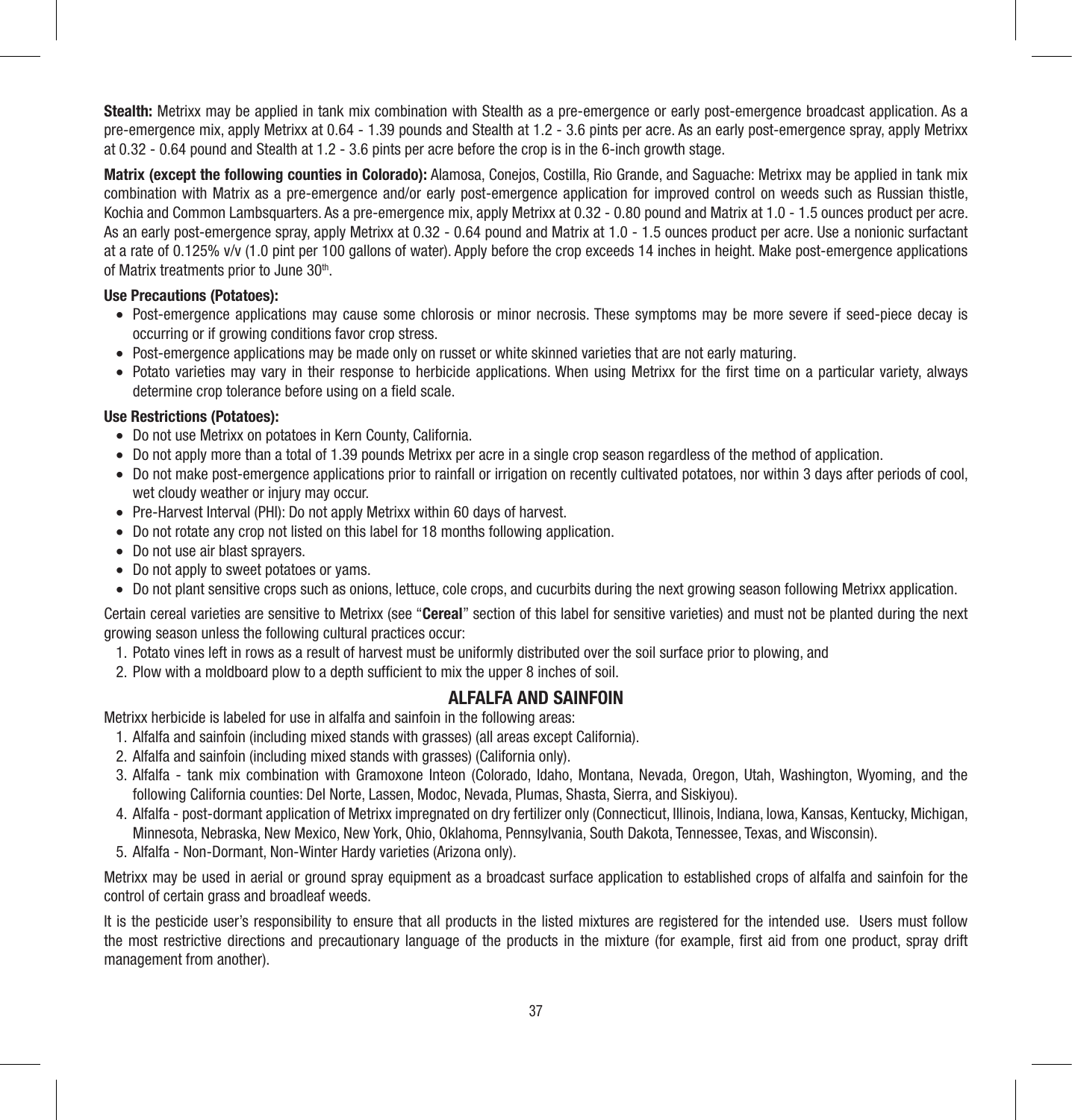**Application:** Refer to "**Product Information**" in the front of this label for detailed information on the application of Metrixx. For information on applying Metrixx in fluid or on dry fertilizer refer to the "**Application of Metrixx in Fluid Fertilizers**" or "**Commercial Impregnation and Application of Metrixx on Dry Bulk Fertilizer**" under the "**Product Information**" section of this label.

**Special Restrictions:** Use Metrixx only on established alfalfa and sainfoin. Do not apply Metrixx after growth begins in the spring or before growth ceases in the fall, except as specified on this label.

Pre-Harvest Interval (PHI): Do not graze or harvest within 28 days after application.

For best weed control, apply Metrixx when weeds are less than 2 inches tall or before weed foliage is 2 inches in diameter.

Reduced weed control may occur when extended dry conditions follow application of Metrixx.

Crop injury may occur when:

- 1. Crop is under stress conditions such as diseases, insect infestations, poorly drained soils, drought or winter injury at time of application;
- 2. Crop is treated within 12 months after seeding;
- 3. There is excessive irrigation or rainfall immediately after application. Do not apply more than 0.5 inch of water in the first irrigation after Metrixx is applied.

### **Alfalfa and Sainfoin (All Areas Except California)**

| <b>Broadcast Applications</b>                                                                                                                                                                       |               |  |  |  |
|-----------------------------------------------------------------------------------------------------------------------------------------------------------------------------------------------------|---------------|--|--|--|
| <b>Metrixx Ib./Acre</b><br>Crop                                                                                                                                                                     |               |  |  |  |
| Alfalfa and Sainfoin (Except California)                                                                                                                                                            | $0.32 - 1.39$ |  |  |  |
| Select the proper dosage according to weeds known to be and present in field to be treated. On loamy sand soils in Oregon and<br>Washington, do not apply more than 0.64 pound of Metrixx per acre. |               |  |  |  |

### **For Use On Mixed Stands Of Alfalfa And Grasses**

Rates of 0.64 - 1.07 pounds of Metrixx per acre will provide partial reduction of forage grass stands. These rates may be used to reduce forage grass stands to prevent crowding out of alfalfa. Higher rates will severely reduce forage grass stands.

Do not use Metrixx on sand soils. In areas West of the Rocky Mountains, do not use Metrixx on soils with calcareous surface area, high levels of lime or sodium, or a pH greater than 8.2.

### **Weeds Controlled (Except California)**

| 0.32 to 0.54 lb. Metrixx/Acre                                                   |                                                    |  |
|---------------------------------------------------------------------------------|----------------------------------------------------|--|
| Chickweed, common (Stellaria media)                                             |                                                    |  |
| 0.54 to 0.64 lb. Metrixx/Acre                                                   |                                                    |  |
| Cheat (Bromus secalinus)                                                        | Pennycress (Thlaspi arvense)                       |  |
| Deadnettle, purple (Lamium purpureum)                                           | Rescuegrass (Bromus catharticus)                   |  |
| Downy brome (Bromus tectorum)                                                   | Shepherd's purse (Capsella bursa pastoris)         |  |
| Japanese brome (Bromus japonicus)                                               |                                                    |  |
| 0.64 to 1.39 lbs. Metrixx/Acre                                                  |                                                    |  |
| <b>Broadleaves</b>                                                              |                                                    |  |
| Fleabane, rough ( <i>Erigeron strigosus</i> )                                   | Mustard, Jim Hill (tumble) (Sisymbrium altissimum) |  |
| Flixweed (Descurainia sophia)                                                   | Mustard, tansy (Descurainia pinnata)               |  |
| Henbit (Lamium amplexicaule)                                                    | Pepperweed (Lepidium virainicum)                   |  |
| Kochia (Kochia scoparia)                                                        | Pigweed, redroot (Amaranthus retroflexus)          |  |
| Prickly lettuce (Lactuca serriola)<br>Lambsquarters, common (Chenopodium album) |                                                    |  |
| Marestail (Horseweed) (Hippuris vulgaris)                                       | White cockle (Melandrium album)                    |  |
| Meadow salsify ( <i>Tragopogon pratensis</i> )                                  | Wild buckwheat (Polygonum convolvulus)             |  |
| Mustard, blue (Chorispora tenella)                                              | Yellow rocket (Barbarea vulgaris)                  |  |

*(continued)*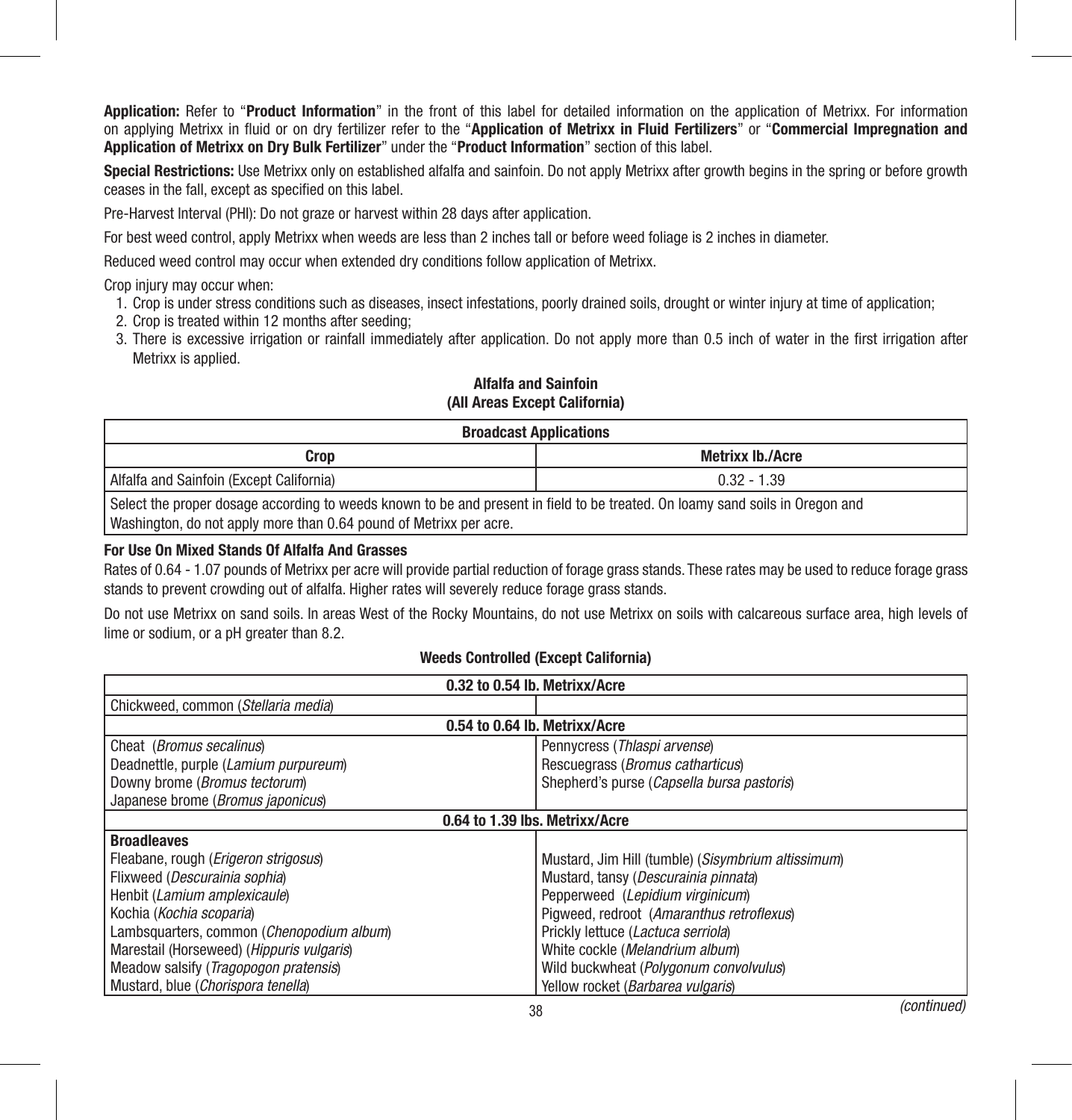| 0.64 to 1.39 lbs. Metrixx/Acre           |                                           |  |  |
|------------------------------------------|-------------------------------------------|--|--|
| Grasses                                  |                                           |  |  |
| Foxtail, green (Setaria viridis)         | Smooth brome (Bromus inermis)             |  |  |
| Little barley (Hordeum pusillum)         | Wild oats (Avena fatua)                   |  |  |
| 1.39 lbs. Metrixx/Acre                   |                                           |  |  |
| <b>Broadleaves</b>                       |                                           |  |  |
| Chickweed, mouseear (Cerastium vulgatum) | Ragweed, common (Ambrosia artemisiifolia) |  |  |
| Dandelion (Taraxacum officinale)         |                                           |  |  |
| Grasses                                  |                                           |  |  |
| Barnyardgrass (Echinochloa crus-galli)   | Foxtail barley (Hordeum jubatum)          |  |  |
| Bluegrass (Poa annua)                    |                                           |  |  |

### **Weeds Controlled (Except California) (cont.)**

**Weeds Partially Controlled:** At the rate of 1.39 pounds per acre Metrixx may be used to reduce the competition from curly dock (*Rumex crispus*). At 0.64 - 1.39 pounds per acre, Metrixx may be used to reduce the competition of German moss or Knawel (*Scleranthus annus*).

### **Alfalfa and Sainfoin (California Only)**

### **(Including Mixed Stands With Grasses)**

Metrixx may be used in aerial or ground spray equipment as a broadcast surface application to dormant established crops of alfalfa and sainfoin.

**Application:** Metrixx may be used in aerial or ground spray equipment as a broadcast surface application to dormant established crops of alfalfa and sainfoin for control of certain grass and broadleaf weeds. Do not apply Metrixx after growth begins in the spring or before growth ceases in the fall. Do not apply to either alfalfa or sainfoin during the first growing season after seeding.

For information on applying Metrixx in fluid fertilizer solutions to alfalfa, refer to the appropriate section of this label.

For information on Commercial impregnation and application of Metrixx on dry bulk fertilizer, refer to the appropriate section of this label.

### **Weeds Controlled**

| 0.54 to 0.64 lb. Metrixx/Acre                  |                                            |  |
|------------------------------------------------|--------------------------------------------|--|
| Cheatgrass (downy brome) (Bromus secalinus)    |                                            |  |
| 0.64 to 1.39 lbs. Metrixx/Acre                 |                                            |  |
| <b>Broadleaves</b>                             |                                            |  |
| Chickweed, Common (Stellaria media)            | Mustard, tansy (Descurainia pinnata)       |  |
| Flixweed (Descurainia sophia)                  | Pepperweed, Virginia (Lepidium virginicum) |  |
| Henbit (Lamium amplexicaule)                   | Shepherd's purse (Capsella bursa-pastoris) |  |
| Kochia (Kochia scoparia)                       | White cockle (Melandrium album)            |  |
| Meadow salsify ( <i>Tragopogon pratensis</i> ) | Wild buckwheat (Polygonum convolvulus)     |  |
| Mustard, blue (Chorispora tenella)             | Yellow rocket (Barbarea vulgaris)          |  |
| Grasses                                        |                                            |  |
| Smooth brome (Stellaria media)                 | Wild oats (Avena fatua)                    |  |
| 1.39 lbs. Metrixx/Acre                         |                                            |  |
| <b>Broadleaves</b>                             |                                            |  |
| Dandelion (Taraxacum officinale)               |                                            |  |
| Grasses                                        |                                            |  |
| Barnyardgrass (Echinochloa crus-galli)         | Foxtail barley (Hordeum jubatum)           |  |
| Bluegrass (Poa annua)                          |                                            |  |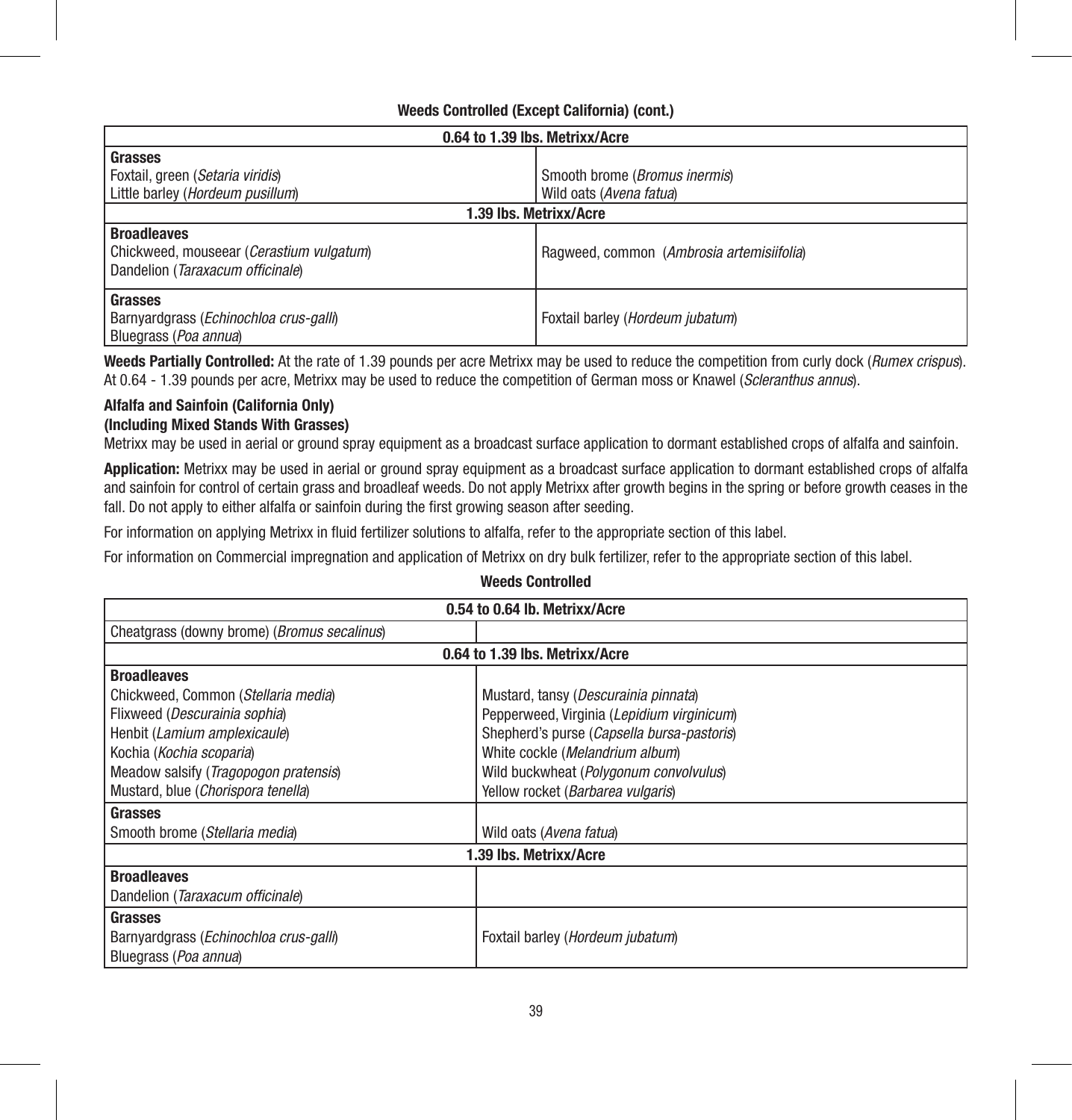| <b>Broadcast Applications</b>            |                         |  |
|------------------------------------------|-------------------------|--|
| Crop                                     | <b>Metrixx Ib./Acre</b> |  |
| Alfalfa and Sainfoin (Except California) | $0.54 - 1.39$           |  |
| .<br>                                    | .<br>$-1$               |  |

Select the proper dosage according to weeds known to be present in the field to be treated. Apply specified dosage in 20 - 40 gallons of water per acre with ground spray equipment or 3 - 10 gallons of water per acre with aerial spray equipment fitted with nozzles suitable for broadcast applications of herbicides. Treat only dormant established crops of alfalfa and sainfoin. Injury may occur to alfalfa if Metrixx is applied earlier than 12 months after seeding. Do not apply after spring growth begins or before growth ceases in the fall.

At the 1.39 pounds per acre rate, Metrixx may be used for suppression of Curly dock.

**For Use on Mixed Stands of Alfalfa and Grasses:** Rates of 0.64 - 1.39 pounds of Metrixx per acre will provide partial reduction of forage grass stands. These rates may be used to reduce forage grass stands to prevent crowding out of alfalfa. Higher rates will severely reduce forage grass stands.

### **Restrictions:**

- Pre-Harvest Interval (PHI): Do not graze or harvest within 28 days after application.
- Do not apply with aerial spray equipment when wind speed is greater than 10 mph.
- • Do not apply when weather conditions favor spray drift and/or when sensitive cool season crops, such as cole crops, onions, peas, or strawberries, are present in adjacent fields.
- Do not make applications when weather conditions favor spray drift, especially in areas where wheat is growing on coarse textured soils in adjacent fields, or injury may occur.

### **ALFALFA**

### **Metrixx plus Gramoxone Inteon Tank Mix**

### **Colorado, Idaho, Montana, Nevada, Oregon, Utah, Washington, Wyoming and the following California counties: Del Norte, Lassen, Modoc, Nevada, Plumas, Shasta, Sierra, and Siskiyou.**

**Application:** Metrixx plus Gramoxone Inteon tank mix application may be used, during the dormant season, in aerial or ground spray equipment as a broadcast surface application to established (at least 1 year old) alfalfa for the control of certain grass and broadleaf weeds. Do not apply Metrixx/ Gramoxone Inteon tank mix to regrowth (after grazing or cutting) that is more than 2 inches tall. Apply once per season. Do not apply following cuttings during growing season. Use a minimum of 10 gallons of water per acre with aerial spray equipment and a minimum of 20 gallons of water per acre with ground spray equipment. Add a non-ionic spreader at label rates to the spray solution.

It is the pesticide user's responsibility to ensure that all products in the listed mixtures are registered for the intended use. Users must follow the most restrictive directions and precautionary language of the products in the mixture (for example, first aid from one product, spray drift management from another).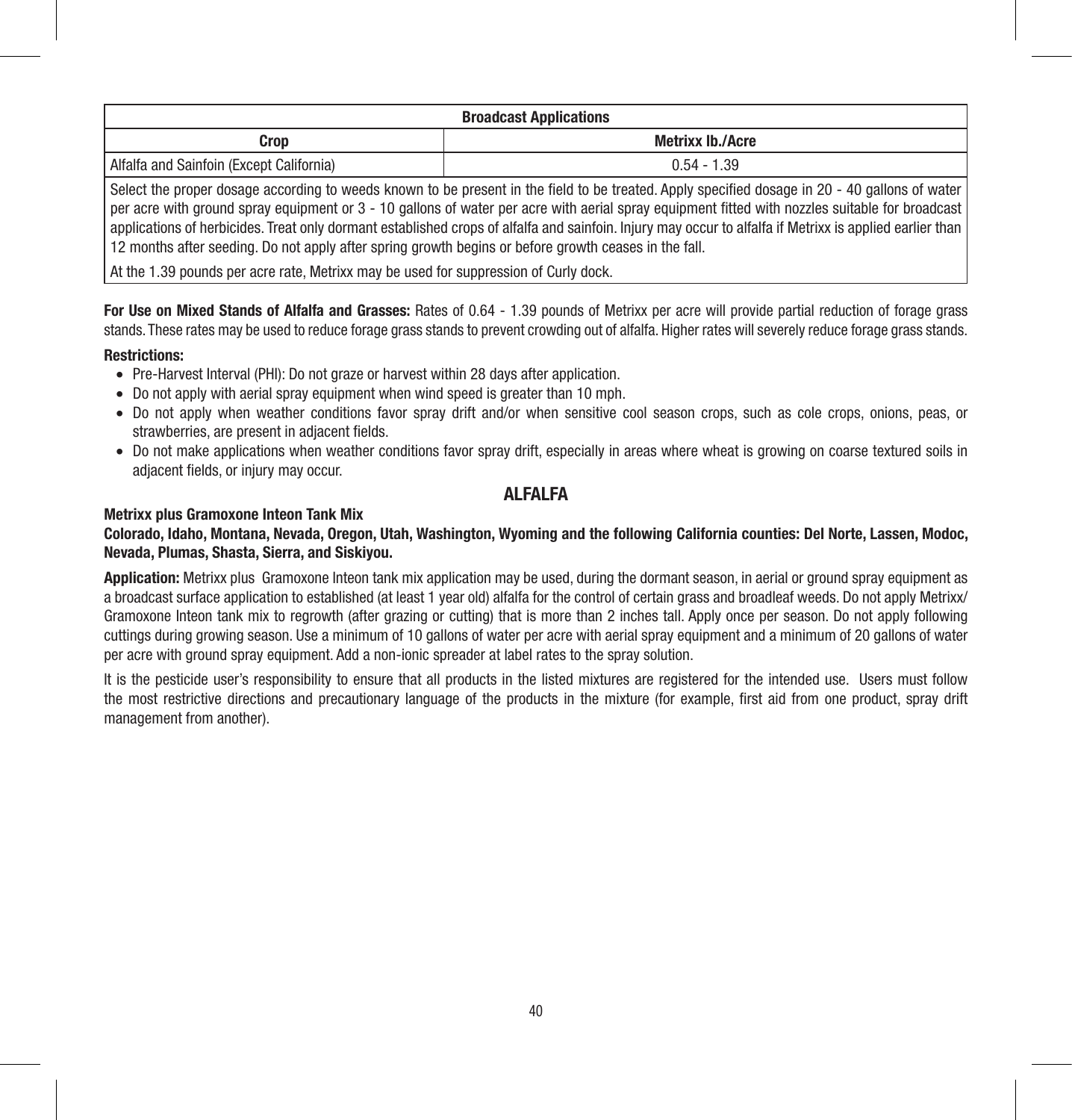**Weeds Controlled:** Metrixx plus Gramoxone Inteon (1.5 - 2.5 pints per acre) tank mix application will control established weeds. Gramoxone Inteon controls weeds by contact activity.

| 0.32 to 0.54 lb. Metrixx/Acre                                                   |                                                                                                                                                                                                                                                                                                                                                                                                                                                                                                                                                                                                                               |  |  |
|---------------------------------------------------------------------------------|-------------------------------------------------------------------------------------------------------------------------------------------------------------------------------------------------------------------------------------------------------------------------------------------------------------------------------------------------------------------------------------------------------------------------------------------------------------------------------------------------------------------------------------------------------------------------------------------------------------------------------|--|--|
| Common Chickweed                                                                |                                                                                                                                                                                                                                                                                                                                                                                                                                                                                                                                                                                                                               |  |  |
|                                                                                 | 0.54 to 1.07 lbs. Metrixx/Acre                                                                                                                                                                                                                                                                                                                                                                                                                                                                                                                                                                                                |  |  |
| <b>Bluegrass</b>                                                                | Henbit                                                                                                                                                                                                                                                                                                                                                                                                                                                                                                                                                                                                                        |  |  |
| Cheat                                                                           | Japanese brome                                                                                                                                                                                                                                                                                                                                                                                                                                                                                                                                                                                                                |  |  |
| Downy brome                                                                     | Rescuegrass                                                                                                                                                                                                                                                                                                                                                                                                                                                                                                                                                                                                                   |  |  |
| <b>Field pennycress</b>                                                         | Shepherd's purse                                                                                                                                                                                                                                                                                                                                                                                                                                                                                                                                                                                                              |  |  |
|                                                                                 | Use Metrixx at 0.64 to 1.07 lbs./Acre for control of the following weeds:                                                                                                                                                                                                                                                                                                                                                                                                                                                                                                                                                     |  |  |
| <b>Blue mustard</b><br>Prickly lettuce                                          |                                                                                                                                                                                                                                                                                                                                                                                                                                                                                                                                                                                                                               |  |  |
| <b>Common Lambsquarters</b>                                                     | Redroot pigweed                                                                                                                                                                                                                                                                                                                                                                                                                                                                                                                                                                                                               |  |  |
| Flixweed                                                                        | Rough fleabane                                                                                                                                                                                                                                                                                                                                                                                                                                                                                                                                                                                                                |  |  |
| Green foxtail                                                                   | Rvegrass                                                                                                                                                                                                                                                                                                                                                                                                                                                                                                                                                                                                                      |  |  |
| Groundsel                                                                       | Smooth brome                                                                                                                                                                                                                                                                                                                                                                                                                                                                                                                                                                                                                  |  |  |
| Jim Hill mustard                                                                | Sow thistle                                                                                                                                                                                                                                                                                                                                                                                                                                                                                                                                                                                                                   |  |  |
| Kochia                                                                          | <b>Tansy mustard</b>                                                                                                                                                                                                                                                                                                                                                                                                                                                                                                                                                                                                          |  |  |
| Little barlev                                                                   | White cockle                                                                                                                                                                                                                                                                                                                                                                                                                                                                                                                                                                                                                  |  |  |
| Marestail (Horseweed)                                                           | Wild oats                                                                                                                                                                                                                                                                                                                                                                                                                                                                                                                                                                                                                     |  |  |
| Meadow salsify                                                                  | Wild buckwheat                                                                                                                                                                                                                                                                                                                                                                                                                                                                                                                                                                                                                |  |  |
| Pepperweed                                                                      | Yellow rocket                                                                                                                                                                                                                                                                                                                                                                                                                                                                                                                                                                                                                 |  |  |
|                                                                                 | <b>Applications</b>                                                                                                                                                                                                                                                                                                                                                                                                                                                                                                                                                                                                           |  |  |
|                                                                                 | Apply specified dosages of Metrixx and Gramoxone Inteon in at least 10<br>gals. of water/Acre with aerial equipment or at least 20 gals. of water/A<br>with around equipment.                                                                                                                                                                                                                                                                                                                                                                                                                                                 |  |  |
| Dosage/Acre Metrixx 0.32 - 1.07 lbs.<br>Plus<br>Gramoxone Inteon 1.5 - 2.5 pts. | Do not apply this tank mix to alfalfa growth if more than 2 inches tall.<br>For best weed control, apply when broadleaf weeds and grasses are 1<br>- 6 inches tall and are actively growing. Care should be taken to avoid<br>overlaps. Do not apply more than 0.64 lb. of Metrixx/Acre on loamy sand<br>soils. Reduced weed control may occur when extended dry conditions<br>follow application of Metrixx. Crop injury may occur if alfalfa is under<br>stress conditions such as diseases, insect infestations, drought, or<br>winter injury or if Metrixx is applied to alfalfa earlier than 12 months<br>after seeding. |  |  |

**For Use on Mixed Stands of Alfalfa and Grasses:** Rates of 0.64 - 1.07 pounds of Metrixx per acre will provide partial reduction of forage grass stands. These rates may be used to reduce forage grass stands to prevent crowding out of alfalfa.

### **Restrictions:**

- Pre-Harvest Interval (PHI): Do not graze or harvest within 42 days after application.
- • In areas west of the Rockies, avoid the use of Metrixx on soils with calcareous surface, soils with high levels of lime or sodium and with a pH greater than 8.2.
- • Do not apply when weather conditions favor spray drift. Aerial application must not be made when wind speed is greater than 10 mph.
- • Do not use on sand soil.

Refer to the Gramoxone Inteon label for additional directions, weed species controlled and precautions.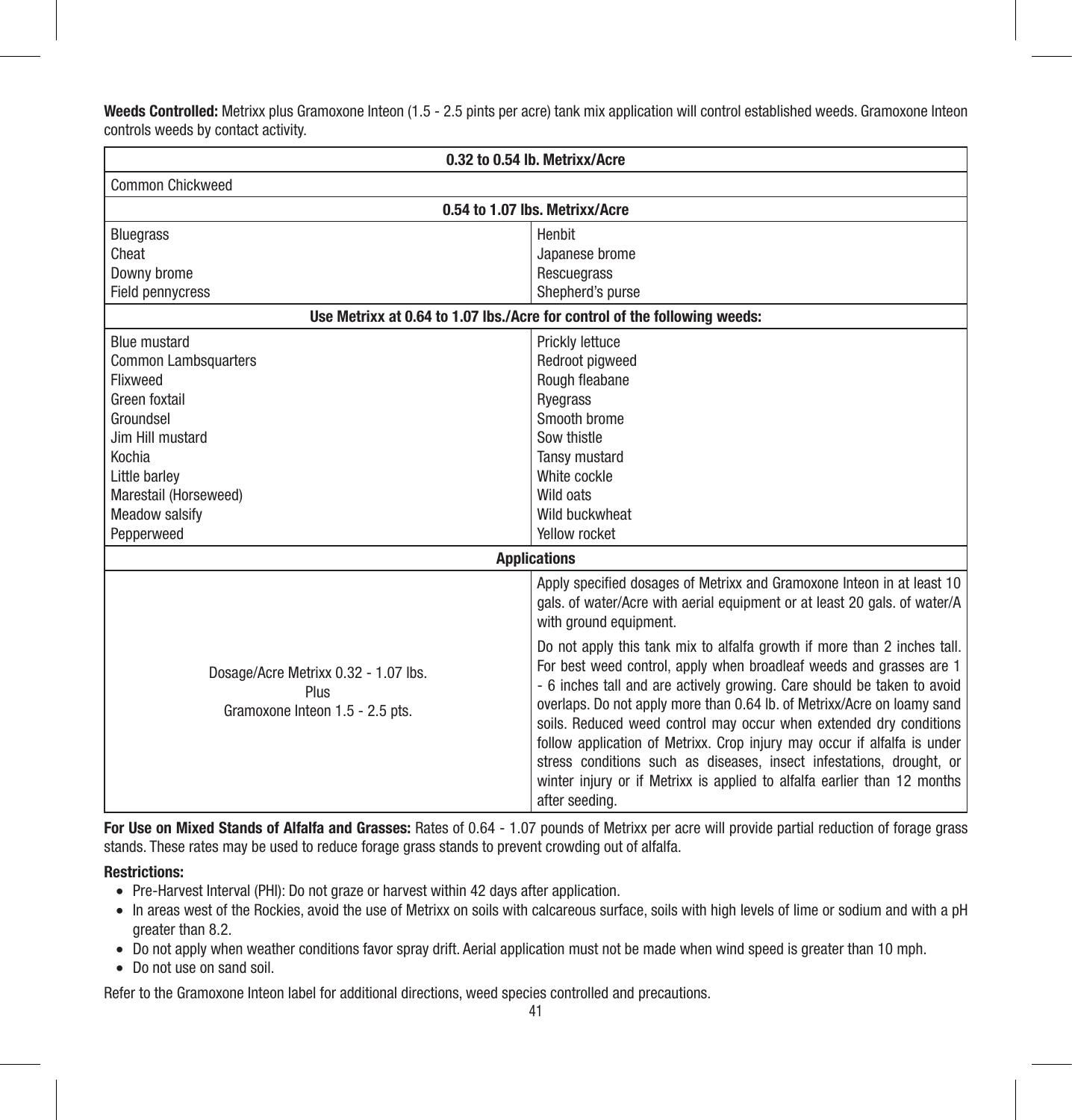### **Post-Dormant Application of Metrixx Impregnated on Dry Fertilizer Only**

Metrixx may be applied after dormancy has broken, but prior to 3 inches of new alfalfa shoot growth, only when impregnated on dry fertilizer in Connecticut, Illinois, Indiana, Iowa, Kansas, Kentucky, Michigan, Minnesota, Nebraska, New Mexico, New York, Ohio, Oklahoma, Pennsylvania, South Dakota, Tennessee, Texas, and Wisconsin, Apply at rates of 1.07 - 1.39 pounds per acre as directed on this label for application during dormancy. Apply only when alfalfa foliage is dry or crop injury may occur. When using this application method, do not harvest or graze treated alfalfa for 60 days after application.

### **Alfalfa**

### **Non-Dormant, Non-Winter Hardy Varieties**

### **(Arizona Only)**

Metrixx may be used as a broadcast surface application to established crops of non-dormant alfalfa varieties for pre-emergence and postemergence control of certain winter annual weeds following either a fall or winter sheep grazing/green-chop harvest.

### **Weeds Controlled:**

Field pepperweed **Lambsquarters** Little mallow (cheeseweed) Littleseed canarygrass London rocket (mustard) Mouse barley

Nettleleaf goosefoot Prickly lettuce Shepherd's purse Silver sheath knotweed Spiny sowthistle

| <b>Applications</b>                                       |                         |  |
|-----------------------------------------------------------|-------------------------|--|
| Crop                                                      | <b>Metrixx Ib./Acre</b> |  |
| <b>Alfalfa</b><br>Non-dormant, Non-winter Hardy Varieties | $0.54 - 0.64$           |  |

Apply specified dosage by aerial or ground spray equipment in 7 - 40 gallons of water per acre. Treat established alfalfa stubble after fall or winter sheep grazing or green-chop harvest and prior to the time regrowth is 2 inches tall. Alfalfa foliage present at time of application can exhibit yellowing. Injury may occur to alfalfa in areas of high salt concentration where the crop is stunted and/or has a poorly developed root system, or if alfalfa is under stressed growing conditions such as diseases, insect infestations, or drought. For most effective post-emergence weed control, treatment should be made before weeds are 2 inches tall or before leaf rosettes are 2 inches wide. For maximum control, rainfall (0.25 inches or more) or irrigation is necessary within 30 days of treatment, however, do not flood irrigate within 2 days after treatment. Use 0.54 pound Metrixx on sand soil when only Mustard, Goosefoot, Lambsquarters, or Canary grass are the weeds to be controlled. Do not apply earlier than 6 months after seeding. At the 1.39 pounds per acre rate, Metrixx may be used for suppression of Curly dock.

### **Alfalfa Precaution:**

• Maintain continuous mechanical agitation in the spray tank to ensure a uniform spray mixture.

### **Alfalfa Restrictions:**

- Pre-Harvest Interval (PHI): Do not graze or harvest within 28 days after application.
- Do not apply with aerial spray equipment when wind speed is greater than 10 mph.
- Do not apply when weather conditions favor spray drift and/or when sensitive cool season crops, such as cole crops, onions, peas, or strawberries are present in adjacent fields.
- • Applications must not be made when weather conditions favor drift, especially in areas where wheat is growing on coarse textured soils in adjacent fields or injury may occur.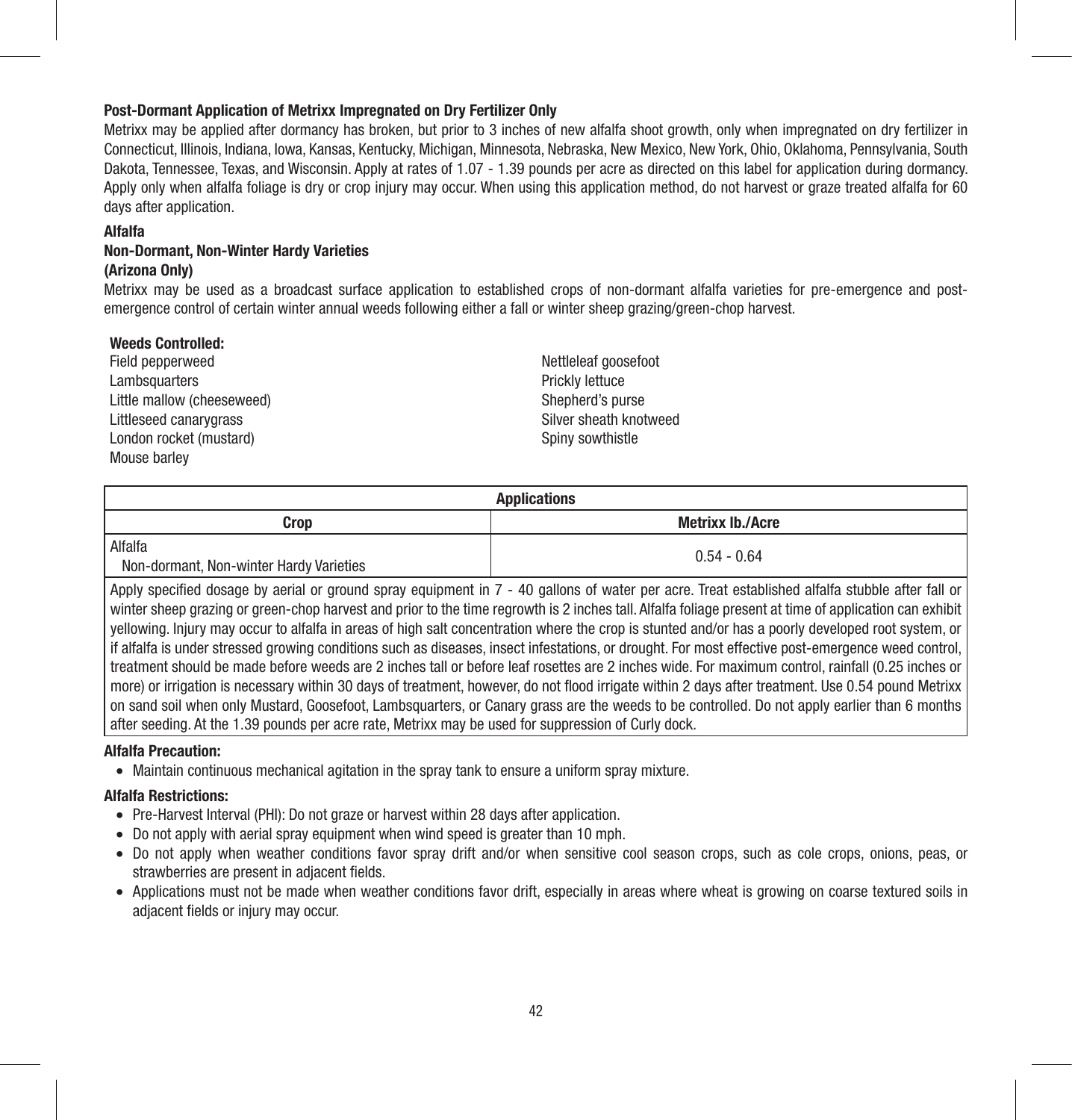# **ASPARAGUS**

### **(Established)**

Metrixx may be used in ground spray equipment or sprinkler irrigation (center pivot, lateral move, or solid set) systems as a single pre-emergence broadcast application or as a split application consisting of a pre-emergence broadcast application followed by a post-harvest broadcast application.

Aerial application is prohibited.

Refer to the "**Product Information**" section of this label for directions.

**Weeds Controlled:** Metrixx, applied to established asparagus according to directions, will effectively control:

### **Broadleaves**

| Chickweed, common (Stellaria media)       | Ragweed, common (Ambrosia artemisiifolia)         |
|-------------------------------------------|---------------------------------------------------|
| Jimsonweed (Datura Stramonium)            | Smartweed, Pennsylvania (Polygonum pensylvanicum) |
| Lambsquarters (Chenopodium album)         | Sorrel, red (Rumex acetosella)                    |
| Pigweed, redroot (Amaranthus retroflexus) | Velvetleaf (Abutilon theophrasti)                 |

### **Grasses**

Crabgrass (*Digitaria* spp.) Foxtails (*Setaria* spp.)

Sandbur, field (*Cenchrus pauciflorus*)

| <b>Broadcast Applications</b>    |                                                                                                                                                                                                                                                                                                                                                                                                                                                                                                                                                                                                                                      |  |  |
|----------------------------------|--------------------------------------------------------------------------------------------------------------------------------------------------------------------------------------------------------------------------------------------------------------------------------------------------------------------------------------------------------------------------------------------------------------------------------------------------------------------------------------------------------------------------------------------------------------------------------------------------------------------------------------|--|--|
| Crop                             | <b>Metrixx Ib./Acre</b>                                                                                                                                                                                                                                                                                                                                                                                                                                                                                                                                                                                                              |  |  |
| Asparagus                        | $1.39 - 2.78$                                                                                                                                                                                                                                                                                                                                                                                                                                                                                                                                                                                                                        |  |  |
| (pre-emergence application only) | <b>Pre-Emergence Application Only:</b> Make a single surface application in early spring before asparagus<br>spears or ferns emerge. If the field is to be disked, apply Metrixx after disking but before the crop emerges.<br>Use the lower rate for control of the broadleaf weeds listed above. Use the higher rate in fields with a history<br>of severe infestations of grasses and for maximum residual control.                                                                                                                                                                                                               |  |  |
| Asparagus                        | $0.64 - 1.39$ pre-emergence                                                                                                                                                                                                                                                                                                                                                                                                                                                                                                                                                                                                          |  |  |
| (split application only)         | plus                                                                                                                                                                                                                                                                                                                                                                                                                                                                                                                                                                                                                                 |  |  |
|                                  | $1.39 - 2.14$ post-harvest                                                                                                                                                                                                                                                                                                                                                                                                                                                                                                                                                                                                           |  |  |
|                                  | <b>Split Application</b><br><b>Pre-Emergence and Post-Harvest:</b><br><b>Pre-Emergence Application:</b> Apply before asparagus spears or ferns emerge. If the field is to be disked,<br>apply after disking but prior to crop emergence.<br><b>Post-Harvest Application:</b> Apply after last harvest of the season but prior to emergence. The lower<br>combination rates may be used for control of Common ragweed, Lambsquarters, Redroot pigweed and Red<br>sorrel. Use the higher combination rates for other weeds listed or in fields with severe grass infestations or<br>for maximum post-harvest control of emerged weeds. |  |  |
|                                  | <b>Important:</b> The total amount of Metrixx applied in one crop season must not exceed 2.78 pounds per acre.                                                                                                                                                                                                                                                                                                                                                                                                                                                                                                                       |  |  |

### **Asparagus Restrictions:**

- Pre-Harvest Interval (PHI): Do not apply within 14 days of harvest.
- • Do not use on newly seeded asparagus nor on young plants during the first growing season after setting crowns.
- • DO NOT APPLY POST-HARVEST APPLICATIONS UNTIL AFTER THE **LAST** HARVEST OF SPEARS.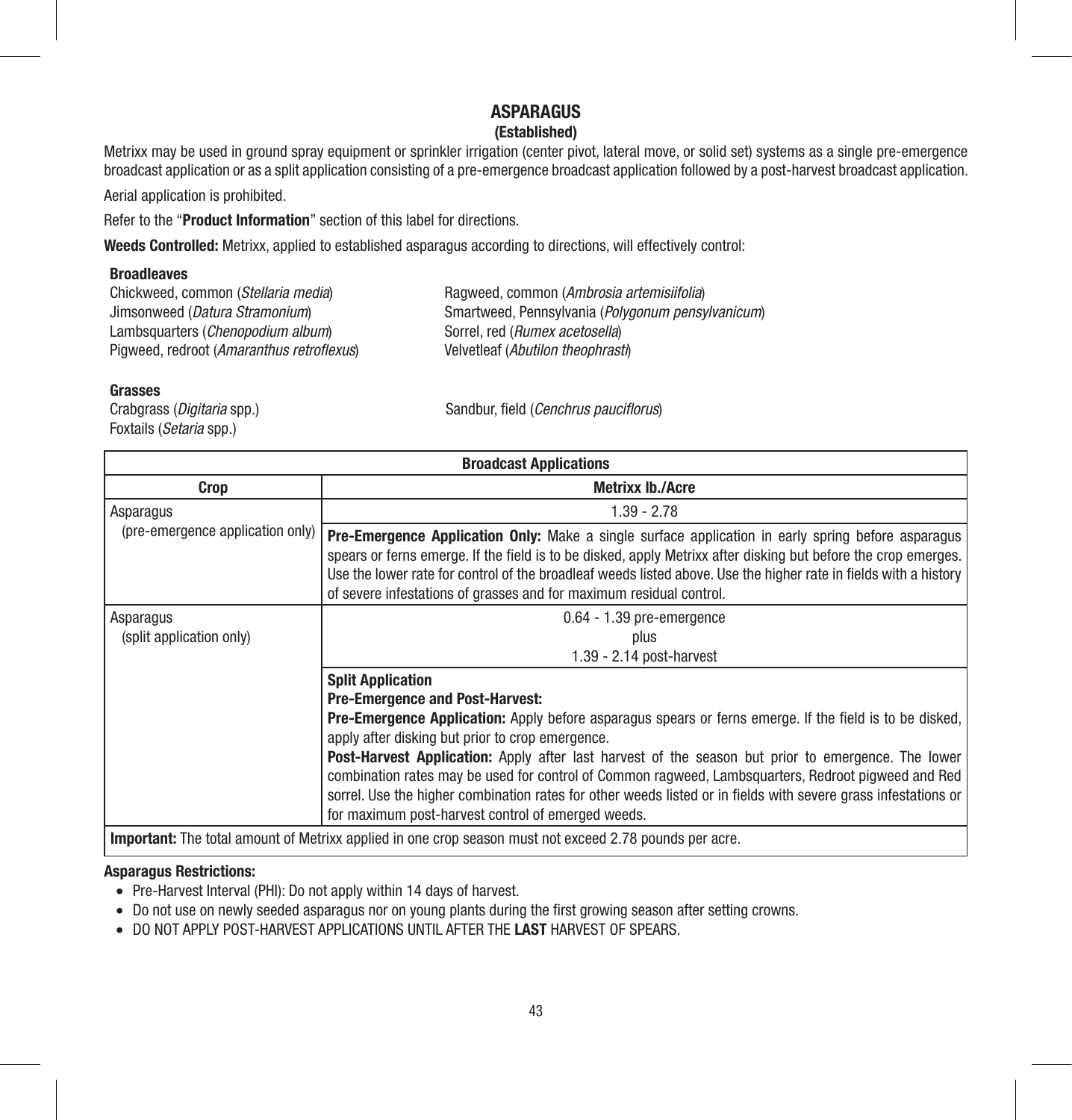### **CARROTS**

**Special Conditions of Sale Provision for Use on Carrots:** The following directions for use were developed under the direction of IR-4 (government minor crops use program). Buyer is advised that Sharda USA LLC makes no assurances regarding satisfaction with the product and to the extent consistent with applicable law all risks of crop injury or product performance are assumed by the Buyer.

Apply Metrixx herbicide with ground equipment as specified below under "**Applications**". For effective control of broadleaf weeds with postemergence applications, apply Metrixx before weeds are 1 inch in height or diameter. Thorough spray coverage is essential for adequate weed control.

Do not use air blast or other high-pressure spray equipment to make post-emergence applications of Metrixx. Refer to the appropriate section of this label for additional information regarding spray equipment, dilution rates, mixing, sprayer cleanup, restrictions, container disposal, and cautions.

Refer to "**Mixing**" under the "**Product Information**" section in the front of this label.

For specific application information see "**Product Information**" and "**Application**" sections at the front of this label.

**Weeds Controlled:** Metrixx applied to carrots according to directions, will effectively control:

| Carpetweed (Mollugo verticillata)         | Piaweed, redroot (Amaranthus retroflexus)  |
|-------------------------------------------|--------------------------------------------|
| Galinsoga (Galinsoga parviflora)          | Pigweed, smooth (Amaranthus hybridus)      |
| Horseweed (Convza canadensis)             | Pineappleweed (Matricaria matricarioides)  |
| Lambsquarters, Common (Chenopodium album) | Prickly lettuce (Lactuca serriola)         |
| Mustard, wild (Sinapis arvensis)          | Shepherd's purse (Capsella bursa-pastoris) |

| <b>Applications</b>                                                                                    |                                                                                                                                                                                                                                                                              |  |
|--------------------------------------------------------------------------------------------------------|------------------------------------------------------------------------------------------------------------------------------------------------------------------------------------------------------------------------------------------------------------------------------|--|
| Crop                                                                                                   | <b>Metrixx Ib./Acre</b>                                                                                                                                                                                                                                                      |  |
| Carrots                                                                                                | 0.32                                                                                                                                                                                                                                                                         |  |
|                                                                                                        | Apply specified dosage per acre as a broadcast spray over the tops of carrot plants. Apply after carrots have formed<br>5 to 6 true leaves but before weeds are 1 inch in height or diameter. If needed, make a second application after an<br>interval of at least 3 weeks. |  |
|                                                                                                        | Pre-Harvest Interval (PHI): Make application up to 60 days of harvest.                                                                                                                                                                                                       |  |
| Important: The total amount of Metrixx applied in one crop season must not exceed 0.64 pound per acre. |                                                                                                                                                                                                                                                                              |  |

### **Carrot Precautions:**

- • Crop injury or delayed maturity may result from applications of Metrixx if carrots are growing under stress conditions such as periods of drought or cool, wet and cloudy weather preceding application.
- Following an application of Metrixx, chlorosis (yellowing) and burning of the leaf tissue may occur.
- For newly introduced varieties of carrots with unknown tolerance to Metrixx, treat only a small area to determine if Metrixx can be used without injury to the crop.

### **Carrot Restrictions:**

- Pre-Harvest Interval (PHI): Do not apply within 60 days of harvest.
- Do not apply to carrots grown for seed.
- Do not apply within 3 days after periods of cool, wet or cloudy weather or crop injury will occur.
- Do not apply Metrixx within 3 days of any other chemical unless specified on this label.
- Do not apply on very hot days or excessive crop injury will result.
- • Do not apply until carrots have at least 5 6 true leaves. Earlier applications will result in excessive crop damage.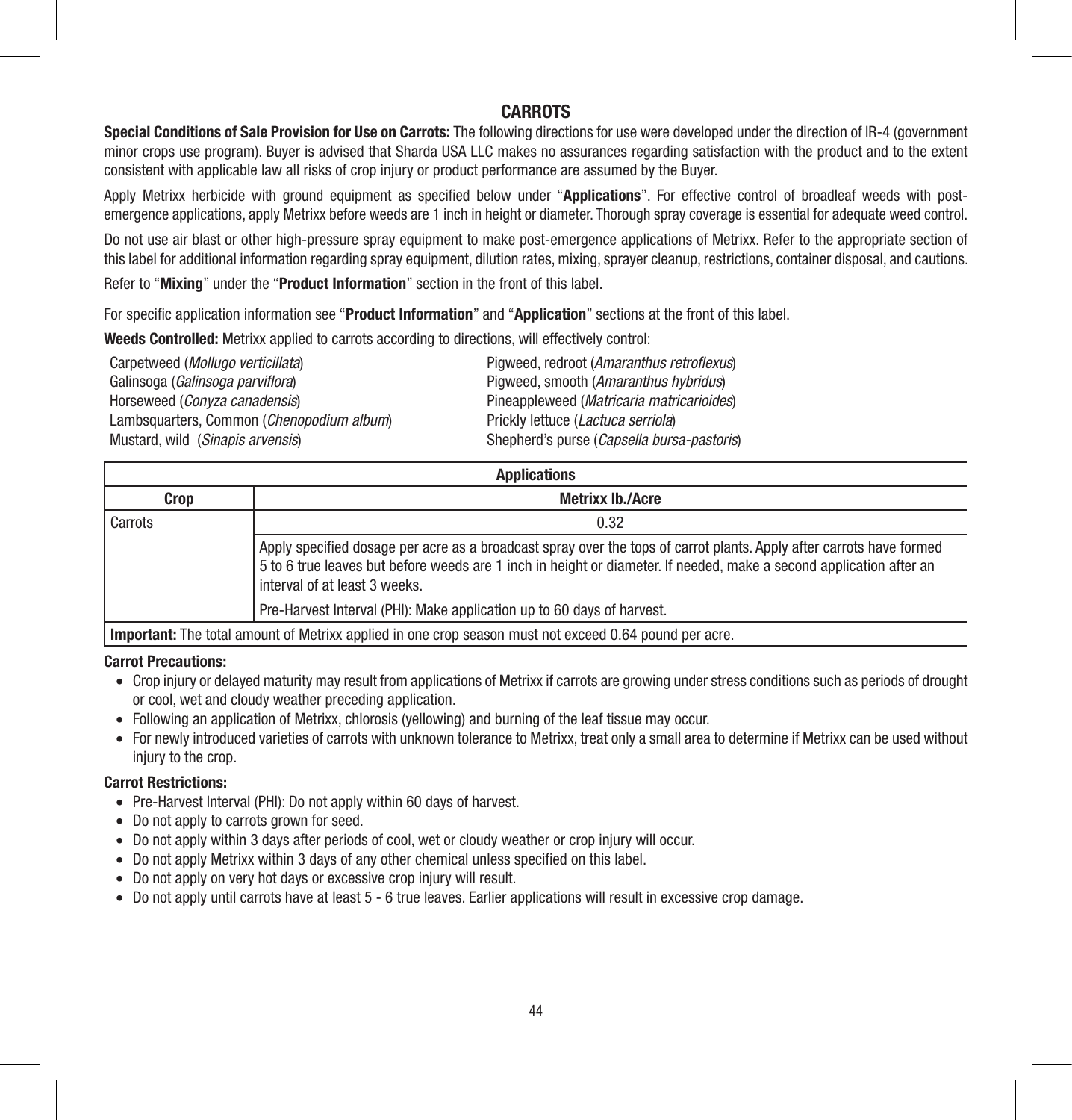## **FIELD CORN**

### **Post-Emergence Application**

Metrixx may be used for control of selected broadleaf weeds when applied as a tank mix combination with certain broadleaf herbicides presently registered for post-emergence use in field corn. Herbicides which may be tank mixed with Metrixx include:

| $2.4-D$               | Buctril®                    | Laddok® S-12 | Rifle             |
|-----------------------|-----------------------------|--------------|-------------------|
| Atrazine              | Buctril + atrazine (Premix) | Pursuit*     | <b>Rifle Plus</b> |
| Basagran <sup>®</sup> | Clarity                     | Resource®    |                   |
| Bashazon              | Dicamba DGA 4               |              |                   |

\*Use only on Pursuit resistant/tolerant corn hybrids (IMI-Corn®).

It is the pesticide user's responsibility to ensure that all products in the listed mixtures are registered for the intended use. Users must follow the most restrictive directions and precautionary language of the products in the mixture (for example, first aid from one product, spray drift management from another).

**Application:** Metrixx may be applied to field corn after crop emergence until just prior to tasseling. Broadcast applications may be made with ground or aerial equipment. For optimum weed control, apply treatments when weeds are small and actively growing, but before reaching the maximum heights listed in the Weeds Controlled table.

### **Post-Emergence Broadcast Application**

**Ground Application:** Adjust nozzle height above crop and weed canopy to ensure uniform spray coverage. Gallonage should be increased with increasing weed size and population density.

For tank mixes of Metrixx plus atrazine, Basagran, Bashazon, Laddok S-12, Buctril, Buctril + atrazine, Pursuit, Resource, or 2,4-D amine formulations, use flat fan nozzles spaced a maximum of 20 inches apart. Best results are achieved using a minimum spray volume of 10 gallons per acre and spray pressure from 20 to 40 psi.

For Metrixx tank mixes with Clarity, Dicamba DGA 4, Rifle, Rifle Plus, or 2,4-D low volatile ester formulations, use drift-reducing nozzles which are specifically designed to produce coarse sprays and reduce the amount of driftable fines. Additional measures which will help avoid potential drift to sensitive crops and plants include using a minimum spray volume of 20 gallons per acre and keeping spray pressures at or below 20 psi unless otherwise specified by the nozzle manufacturer.

It is the pesticide user's responsibility to ensure that all products in the listed mixtures are registered for the intended use. Users must follow the most restrictive directions and precautionary language of the products in the mixture (for example, first aid from one product, spray drift management from another).

Aerial Application: Apply in a minimum spray volume of 3 gallons per acre. For optimum spray coverage and distribution, use a minimum of 5.0 gallons per acre and a maximum pressure of 40 psi. Use a boom and nozzle configuration which will provide a uniform deposition pattern and coverage with low drift potential. Avoid overlaps to prevent potential crop injury. Do not apply near sensitive crops or sensitive plants growing near the treated area. Do not apply when wind speed is greater than 10 mph or when winds are moving toward sensitive crops or plants. To avoid drift hazards, applicator must follow the most restrictive labeling of the products used in a tank mix. Refer to the appropriate tank mix partner's label for further precautions and restrictions.

### **Post-Directed Application**

Metrixx in tank mix combinations with 2,4-D, Buctril or Rifle may be applied post-directed to field corn. Use drop nozzles and appropriate spacing to direct spray below the corn whorl and upper leaves. The top of the target weed canopy must be sufficiently below the whorl and upper leaves of the crop to permit this application and provide adequate spray coverage. The height differential required between the crop and weed canopy will depend on the specific equipment used. Apply before tassel emergence. For further precautions and additional restrictions, refer to the appropriate tank mix partner's label.

### **Adjuvants**

The adjuvant types listed below may be utilized with certain Metrixx tank mix combinations. Consult the tank mix section for the appropriate adjuvant and rate. Use of other adjuvants or rates not listed on this label may result in severe leaf burn, crop stunting, and/or stand reduction. Use only adjuvants which are exempt from tolerance requirements under 40 CFR 180.1-001.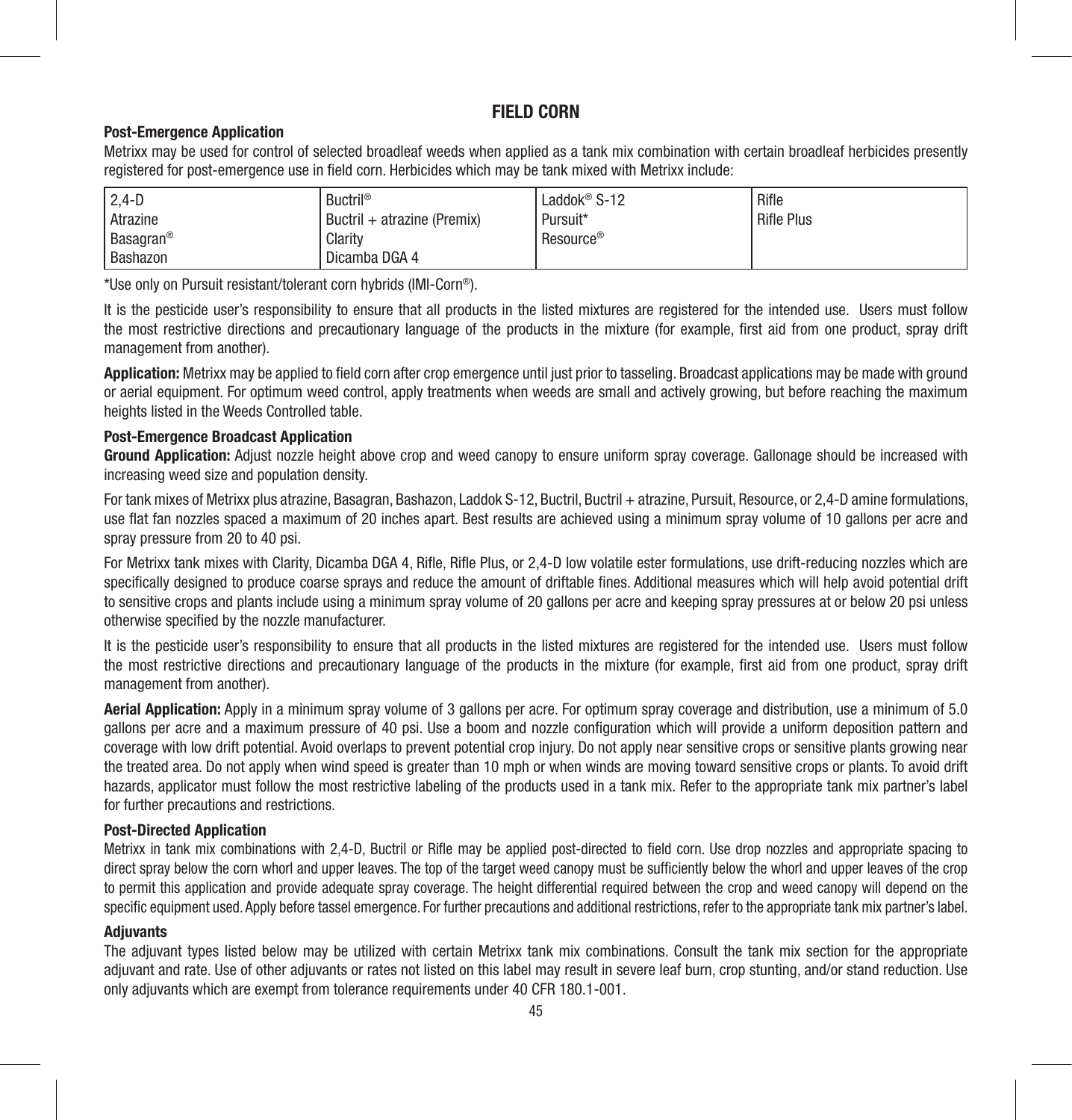### **UAN** (urea ammonium nitrate) is commonly referred to as 28, 30, or 32% N.

**Ammonium sulfate** (spray grade) may be used as an alternative to UAN with certain tank mix combinations.

**Nonionic surfactants** should contain at least 80% active ingredient.

**DO NOT USE** crop oil concentrate (COC) or any adjuvant containing vegetable or petroleum oils with any Metrixx tank mixtures as severe leaf burn, crop stunting, and/or stand reductions may occur.

### **Rainfastness**

Metrixx will not reduce rainfastness of the listed tank mix partners. Refer to the individual product labels for rainfastness recommendations.

### **Sprayer Cleanup**

Refer to each tank mix partner's label and the Sprayer Cleanup section of the Metrixx label for specific instructions on cleaning spray equipment. Special attention should be given to the required cleanup procedures for 2,4-D, Clarity, Dicamba DGA 4, Rifle and Rifle Plus.

### **Field Corn Restrictions:**

- Do not use on corn grown for seed, sweet corn, popcorn, or white corn.
- • Do not apply more than 0.25 pound active ingredient metribuzin (5.67 ounces Metrixx) per acre per use season.
- • Do not apply when field corn is under stress (see **Stress** statement below).
- • Do not use aerial applications if sensitive crops or plants are growing in the vicinity of the area to be treated.
- Do not allow spray drift onto sensitive crops or plants.
- Do not use on sand, loamy sand or sandy loam soils that have less than 0.5% organic matter.
- Do not use on sand or loamy sand soils in Washington, Oregon or Idaho or crop injury may occur.
- Observe all precautions and limitations on labeling of all products used in the tank mixtures.

**Stress** is any condition or combination of conditions which impairs normal crop growth. Weather, disease, insect damage, fertility or other factors may cause stress. Applications made before or after the corn is under stress from these factors or from periods of prolonged cool, wet and cloudy weather or widely fluctuating day and nighttime temperatures, may result in temporary leaf burn, yellowing and/or stunting of the crop. Recovery from damage is generally rapid with no lasting effects on new growth. Under extreme stress, stand reductions may occur.

**Feeding Restrictions:** Field corn treated with Metrixx may be grazed or harvested for silage or grain 60 days after treatment. Follow the most restrictive preharvest interval on the labels of the products used in the tank mixtures.

### **Tank Mix Combinations**

It is the pesticide user's responsibility to ensure that all products in the listed mixtures are registered for the intended use. Users must follow the most restrictive directions and precautionary language of the products in the mixture (for example, first aid from one product, spray drift management from another).

The Metrixx tank mixtures listed below can be utilized for control of certain annual broadleaf weeds.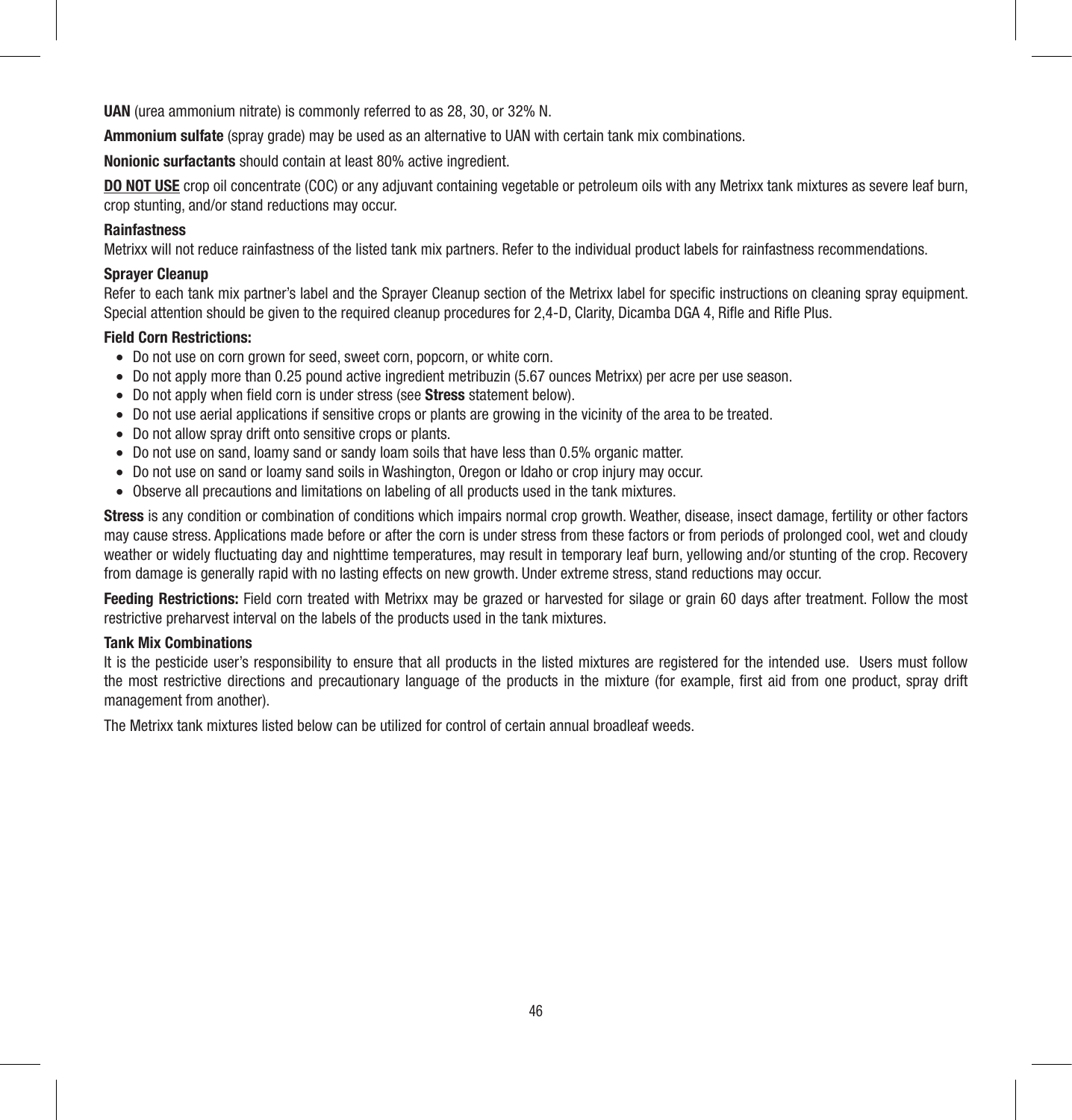### **Metrixx Post-Emergence Broadcast Directions**

| Product                                                                              | Rate                                                                                                 | Directions and Remarks*                                                                                                                                                                                                                                                                                                                                                                                                                                                                                                                                                                                                                                                                                                                                                                                              |
|--------------------------------------------------------------------------------------|------------------------------------------------------------------------------------------------------|----------------------------------------------------------------------------------------------------------------------------------------------------------------------------------------------------------------------------------------------------------------------------------------------------------------------------------------------------------------------------------------------------------------------------------------------------------------------------------------------------------------------------------------------------------------------------------------------------------------------------------------------------------------------------------------------------------------------------------------------------------------------------------------------------------------------|
| Metrixx<br>$+$<br>2,4-D Amine<br>0r<br>2.4-D LVE                                     | 2.14 oz./Acre<br>$+$<br>$0.5 - 1.0$ pt./Acre <sup>1</sup><br>or<br>$0.3 - 0.5$ pt./Acre <sup>1</sup> | Apply as a broadcast spray during the interval from corn emergence until corn is 8 inches tall.<br>Apply only to varieties known to be tolerant to 2,4-D. DO NOT USE ADJUVANTS. 2,4-D may<br>cause injury to nearby sensitive crops. 2,4-D applications may result in brittle corn stalks and<br>winds or cultivation may cause stalk breakage. To reduce damage, delay cultivation 8 - 10 days<br>after application.                                                                                                                                                                                                                                                                                                                                                                                                |
| Metrixx<br>$\ddot{}$<br>Atrazin                                                      | 2.14 oz./Acre<br>$^{+}$<br>0.5 - 1.5 lbs. Al/Acre                                                    | Apply as a broadcast spray during the interval from corn emergence until corn is 12 inches tall.<br>A nonionic surfactant (1.0 gt./100 gals, of spray solution) may be added to improve weed control.<br>Atrazine is a restricted use herbicide. Follow all state and federal label recommendations and<br>restrictions pertaining to atrazine applications.                                                                                                                                                                                                                                                                                                                                                                                                                                                         |
| Metrixx<br>$^{+}$<br>Rifle<br><b>or</b><br>Clarity<br><sub>0r</sub><br>Dicamba DGA 4 | 2.14 oz./Acre<br>0.5 - 1.0 pt./Acre<br>or<br>0.5 - 1.0 pt./Acre                                      | Apply as a broadcast spray during the interval from corn emergence through the 5-leaf stage or<br>when corn is 8 inches tall, whichever occurs first. For Rifle applications to corn greater than 8<br>inches in height, consult the Rifle label for use rates and restrictions. If growing conditions are<br>dry and plants are stressed, addition of a nonionic surfactant (1.0 gt./100 gals. of spray solution)<br>may improve weed control. For corn grown on coarse, textured soils, apply Rifle or Clarity or<br>Dicamba DGA 4 at 0.5 pt./Acre, regardless of application method. Application may cause injury to<br>nearby sensitive crops or plants. Application may result in temporary leaning of corn plants. Delay<br>cultivation until plants return to normal growth patterns to avoid stalk breakage. |
| Metrixx<br>$\ddot{}$<br>Bashazon<br><b>or</b><br>Basagran                            | 2.14 oz./Acre<br>$\ddot{}$<br>1.0 pt./Acre                                                           | Apply as a broadcast spray after corn emergence but before corn exceeds 30 inches in height<br>and the crop canopy closes the row. Adjuvants such as UAN (0.5 - 1 gal./Acre), ammonium sulfate<br>(17 lbs./100 gals. of spray solution), or nonionic surfactant (1.0 gt./100 gals. of spray solution)<br>may improve weed control.                                                                                                                                                                                                                                                                                                                                                                                                                                                                                   |
| Metrixx<br>$\ddot{}$<br>Buctril                                                      | 1.71 - 2.14 oz./Acre<br>$+$<br>1.0 pt./Acre                                                          | Apply as a broadcast spray when corn is in the fourth true leaf stage or later but before the crop<br>canopy closes the row. DO NOT USE ADJUVANTS. Occasional temporary corn leaf burn may<br>occur and is similar to that observed from liquid fertilizers. Recovery is generally rapid with no<br>lasting effect. To reduce potential for crop damage, application should be made to dry corn foliage<br>when weather conditions are not extreme.                                                                                                                                                                                                                                                                                                                                                                  |
| Metrixx<br>$+$<br><b>Buctril</b><br>$+$<br>atrazine (premix)                         | 1.71 - 2.14 oz./Acre<br>1.5 - 2.0 pts./Acre                                                          | Apply as a broadcast spray during the interval from corn emergence until corn is 12 inches<br>tall. DO NOT USE ADJUVANTS. Occasional temporary corn leaf burn may occur and is similar<br>to that observed from liquid fertilizers. Recovery is generally rapid with no lasting effect. To<br>reduce potential for crop damage, application should be made to dry corn foliage when weather<br>conditions are not extreme.                                                                                                                                                                                                                                                                                                                                                                                           |
| Metrixx<br>$\ddot{}$<br>Laddok S-12                                                  | 2.14 oz./Acre<br>1.33 - 1.66 pts./Acre                                                               | Apply as a broadcast spray after corn emergence until the corn is 12 inches tall. Adjuvants such<br>as UAN (0.5 - 1 gal./Acre) may increase weed control. Laddok S-12 contains atrazine, and is<br>a restricted use product. Follow all state and Federal label recommendations and restrictions<br>pertaining to atrazine.                                                                                                                                                                                                                                                                                                                                                                                                                                                                                          |
| Metrixx<br>$\ddot{}$<br><b>Rifle Plus</b>                                            | 2.14 oz./Acre<br>$+$<br>1.5 - 2.0 pts./Acre                                                          | Apply as a broadcast spray during the interval from corn emergence through the 5-leaf stage or<br>when corn is 8 inches tall, whichever occurs first. DO NOT USE ADJUVANTS. Application may<br>cause injury to nearby sensitive crops or plants. Application may result in temporary leaning<br>of corn plants. Delay cultivation until plants return to normal growth patterns to avoid stalk<br>breakage. Rifle Plus contains atrazine and is a restricted use product. Follow all state and federal<br>label recommendations and restrictions pertaining to atrazine.                                                                                                                                                                                                                                             |

Consult the appropriate tank mix partner's label for additional recommendations or restrictions. The most restrictive labeling applies to tank mixes with Metrixx.<br>^^ Application rate is based on, but not restricted to, 4.0

*(continued)*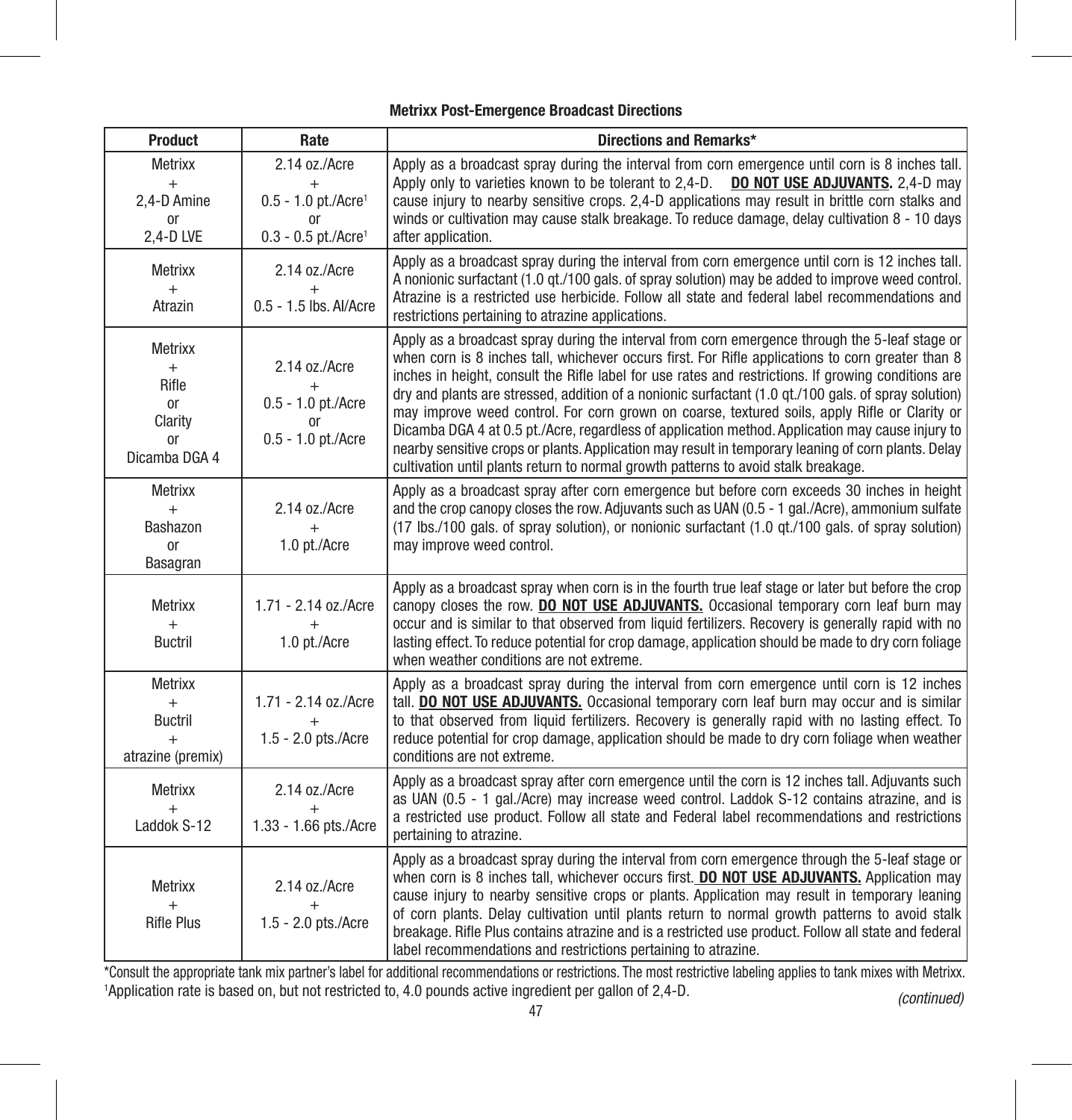### **Metrixx Post-Emergence Broadcast Directions (cont.)**

| Product                 | Rate                                  | Directions and Remarks*                                                                                                                                                                                                                                                                                                                 |
|-------------------------|---------------------------------------|-----------------------------------------------------------------------------------------------------------------------------------------------------------------------------------------------------------------------------------------------------------------------------------------------------------------------------------------|
| Metrixx<br>÷<br>Pursuit | 2.14 oz./Acre<br>$2.0 - 4.0$ oz./Acre | Use only on designated IMI-Corn hybrids (hybrids which are resistant/tolerant to Pursuit). Apply<br>the 4.0 oz. rate of Pursuit if grasses are present or broadleaf weeds are near the maximum<br>heights shown. Apply in combination with a non-ionic surfactant (1 gt./100 gals. of spray solution)<br>and UAN (1.0 - 2.0 gts./Acre). |
| Metrixx<br>Resource     | 3.21 oz./Acre<br>$4.0 - 6.0$ oz./Acre | Apply as a broadcast spray to field corn from 2-leaf through 10-leaf (visible leaf collars) stage.<br>Adjuvants such as nonionic surfactant (0.25% v/v). UAN (2% v/v) or ammonium sulfate (2.5 lbs./<br>Acre) may increase weed control.                                                                                                |

\*Consult the appropriate tank mix partner's label for additional recommendations or restrictions. The most restrictive labeling applies to tank mixes with Metrixx. 1 Application rate is based on, but not restricted to, 4.0 pounds active ingredient per gallon of 2,4-D.

| <b>Product</b>                                       | Rate                                                                                                    | Directions And Remarks*                                                                                                                                                                                                                                                                                                                                                                                                                                                                                                                                                                                                                                   |
|------------------------------------------------------|---------------------------------------------------------------------------------------------------------|-----------------------------------------------------------------------------------------------------------------------------------------------------------------------------------------------------------------------------------------------------------------------------------------------------------------------------------------------------------------------------------------------------------------------------------------------------------------------------------------------------------------------------------------------------------------------------------------------------------------------------------------------------------|
| Metrixx<br>2.4-D Amine<br><sub>0r</sub><br>2.4-D LVE | 2.14 - 3.21 oz./Acre<br>$0.75 - 1.5$ pts./Acre <sup>1</sup><br>or<br>$0.5 - 0.75$ pt./Acre <sup>1</sup> | For corn greater than 8-inches tall, apply as a directed spray with drop nozzles before tassel<br>emergence. Apply only to varieties known to be tolerant to 2,4-D. DO NOT USE ADJUVANTS.<br>2.4-D may cause injury to nearby sensitive crops. 2.4-D applications may result in brittle corn<br>stalks and winds or cultivation may cause stalk breakage. To reduce damage, delay cultivation<br>8 - 10 days after application.                                                                                                                                                                                                                           |
| Metrixx<br>$+$<br>Rifle                              | 2.14 - 3.21 oz./Acre<br>0.5 pt./Acre                                                                    | For corn 8 - 36 inches tall, apply as a <b>directed spray with drop nozzles.</b> Application may be<br>made up to 15 days prior to corn tasseling. If growing conditions are dry and plants are stressed,<br>addition of a nonionic surfactant (1.0 gt./100 gals, of spray solution) may improve weed control.<br>For corn grown on coarse textured soils, apply Rifle at 0.5 pt./Acre, regardless of application<br>method. Application may cause injury to nearby sensitive crops or plants. Application may result<br>in temporary leaning of corn plants. Delay cultivation until plants return to normal growth patterns<br>to avoid stalk breakage. |
| Metrixx<br>$+$<br>Buctril                            | 2.14 - 3.21 oz./Acre<br>$1.0 - 1.5$ pts./Acre                                                           | Apply as a directed spray with drop nozzles before tassel emergence. DO NOT USE ADJUVANTS.<br>Occasional temporary corn leaf burn may occur and is similar to that observed from liquid<br>fertilizers. Recovery is generally rapid with no lasting effect. To reduce potential for crop damage,<br>application should be made to dry corn foliage when weather conditions are not extreme.                                                                                                                                                                                                                                                               |
| Metrixx<br>Laddok S-12                               | 2.14 oz./Acre<br>1.33 - 1.66 pts./Acre                                                                  | Apply as a broadcast spray after corn emergence until the corn is 12 inches tall. Adjuvants such<br>as UAN (0.5 - 1 gal./Acre) may increase weed control. Laddok S-12 contains atrazine, and is<br>a restricted use product. Follow all state and Federal label recommendations and restrictions<br>pertaining to atrazine.                                                                                                                                                                                                                                                                                                                               |

### **Metrixx Post-Directed Directions**

\*Consult the appropriate tank mix partner's label for additional recommendations or restrictions. The most restrictive labeling applies to tank mixes with Metrixx.

1 Application rate is based on, but not restricted to, 4.0 pounds active ingredient per gallon of 2,4-D.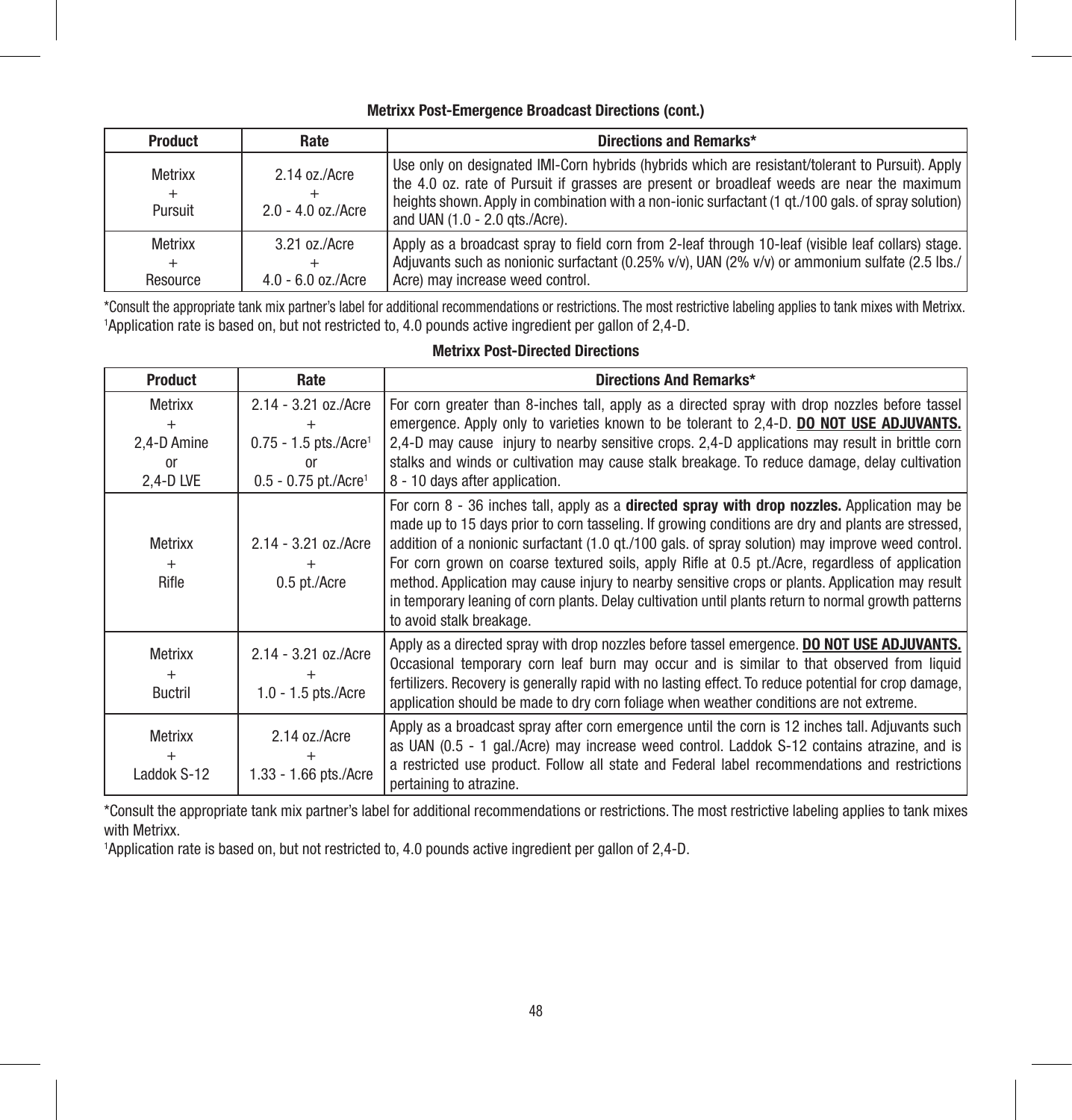|                           | $Metrixx +$               |                                          |                             |                                         |                                       |                   |                           |                           |                          |
|---------------------------|---------------------------|------------------------------------------|-----------------------------|-----------------------------------------|---------------------------------------|-------------------|---------------------------|---------------------------|--------------------------|
| <b>COMMON WEED NAME</b>   | Atrazine                  | Rifle /<br>Dicamba<br>DGA 4 /<br>Clarity | Bashazon /<br>Basagran      | Buctril /<br>Buctril<br>$+$<br>atrazine | $2.4-D$                               | <b>Rifle Plus</b> | Pursuit                   | Laddok<br>$S-12$          | Resource                 |
|                           |                           |                                          |                             |                                         | <b>MAXIMUM WEED HEIGHT IN INCHES*</b> |                   |                           |                           |                          |
| Amaranth, Palmer          | 4 <sup>a</sup>            | $\overline{4}$                           | 2 <sup>a</sup>              | 4ª                                      | 4                                     | 4                 | 8 <sup>b</sup>            | 6                         | 4                        |
| Buckwheat, wild           | $\overline{3}$            | 3                                        | $\overline{3}$              | $\overline{3}$                          | $\overline{2}$                        | $\overline{3}$    | $\overline{2}$            | $\overline{3}$            | 4                        |
| Buffalobur                | 4                         | 4                                        | $\overline{\phantom{a}}$    | 4                                       | ÷                                     | $\overline{4}$    | $\mathbf{1}$              | $\overline{\phantom{a}}$  | $\overline{a}$           |
| Burcucumber               | $\overline{a}$            | 4                                        | $\sim$                      | 4                                       | $\overline{2}$                        | $\overline{4}$    | $\overline{\phantom{a}}$  | $\overline{\phantom{a}}$  | ٠                        |
| Carpetweed                | $\overline{c}$            | $\overline{2}$                           | $\overline{2}$              | $\overline{2}$                          | $\overline{2}$                        | $\overline{2}$    |                           | $\overline{c}$            | 3                        |
| Cocklebur, common         | $\overline{8}$            | $\overline{8}$                           | $\overline{8}$              | $\overline{8}$                          | $\overline{8}$                        | $\overline{8}$    | 8 <sup>b</sup>            | $\overline{8}$            | $\overline{3}$           |
| Eclipta                   | 3                         | $\overline{\overline{3}}$                | 3                           | 3                                       | 3                                     | 3                 | ٠                         | 3                         | ÷,                       |
| Henbit                    | $\overline{3}$            | 3                                        | $\overline{2}$              | $\overline{2}$                          | $\overline{2}$                        | $\overline{4}$    | 3                         | $\overline{\overline{3}}$ | ÷,                       |
| Horseweed/marestail       | $\overline{3}$            | $\overline{4}$                           | $\overline{1}$              | $\overline{1}$                          | $\overline{3}$                        | $\overline{6}$    | ÷.                        | $\overline{2}$            | 3                        |
| Jimsonweed                | 5                         | $\overline{5}$                           | 6                           | 5                                       | 5                                     | 5                 | 5                         | 6                         | 3                        |
| Knotweed                  | 6                         | 6                                        | $\overline{6}$              | 4                                       | $\overline{2}$                        | 6                 | 4                         | 6                         | ÷.                       |
| Kochia                    | 2 <sup>a</sup>            | $\overline{2}$                           | 1 <sup>a</sup>              | 2 <sup>a</sup>                          | 2 <sup>a</sup>                        | $\overline{2}$    | $\overline{2}$            | $\overline{2^a}$          |                          |
| Ladvsthumb                | 6                         | 6                                        | 6                           | 6                                       | 4                                     | 6                 | 4                         | 6                         | 4                        |
| Lambsquarters, common     | 6 <sup>a</sup>            | $6\overline{6}$                          | 1                           | 6                                       | 6                                     | 6                 | 4                         | 5                         | 4                        |
| Lettuce, prickly          | $\overline{4}$            | $\overline{4}$                           | $\overline{a}$              | $\overline{\overline{3}}$               | $\overline{4}$                        | $\overline{5}$    | ÷,                        | $\overline{\overline{3}}$ | ÷.                       |
| Mallow, Venice            | $\overline{2}$            | $\overline{2}$                           | $\overline{2}$              | $\overline{2}$                          | $\overline{2}$                        | $\overline{2}$    | $\overline{2}$            | 4                         | $\overline{a}$           |
| Morningglory, entire leaf | 3                         | 3                                        | 1                           | 3                                       | 3                                     | 3                 | $\overline{2}$            | $\overline{2}$            | ٠                        |
| Morningglory, ivyleaf     | $\overline{3}$            | $\overline{3}$                           | 1                           | $\overline{3}$                          | $\overline{3}$                        | $\overline{3}$    | $\overline{2}$            | $\overline{2}$            | ÷,                       |
| Morningglory, pitted      | $\overline{\mathbf{3}}$   | 3                                        | 1                           | 3                                       | 3                                     | 3                 | $\overline{c}$            | $\overline{2}$            | ÷.                       |
| Morningglory, tall        | $\overline{\overline{3}}$ | $\overline{3}$                           | 1                           | $\overline{\overline{3}}$               | $\overline{3}$                        | $\overline{3}$    | $\overline{2}$            | $\overline{2}$            | $\overline{a}$           |
| Mustard, tansy            | 4                         | $\overline{4}$                           | 4                           | 4                                       | $\overline{4}$                        | $\overline{4}$    | $\overline{4}$            | $\overline{4}$            | $\overline{\phantom{a}}$ |
| Mustard, wild             | $\overline{4}$            | 4                                        | $\overline{4}$              | 4                                       | $\overline{4}$                        | $\overline{4}$    | $\overline{4}$            | 4                         | $\overline{a}$           |
| Nightshade, black         | $\overline{6}$            | $\overline{6}$                           | $\overline{\phantom{a}}$    | $\overline{6}$                          | 1                                     | 6                 | $\overline{\overline{3}}$ | 1                         | $\overline{a}$           |
| Nightshade, eastern black | $\overline{6}$            | $\overline{6}$                           | ÷,                          | $\overline{6}$                          | 1                                     | 3                 | 1                         | $\overline{a}$            | 4                        |
| Pigweed, redroot          | 6 <sup>a</sup>            | $\overline{6}$                           | 2 <sup>a</sup>              | 6 <sup>a</sup>                          | $\overline{6}$                        | $\overline{6}$    | 8 <sup>b</sup>            | 6 <sup>a</sup>            | 4                        |
| Pigweed, smooth           | 6a                        | $\overline{6}$                           | $\overline{2}$ <sup>a</sup> | 6a                                      | $\overline{6}$                        | $\overline{6}$    | 8 <sup>b</sup>            | 6a                        | 4                        |
| Poorjoe                   | 3                         | 3                                        | 3                           | 3                                       | 3                                     | 3                 | 3                         | 3                         | 3                        |
| Purslane, common          | 1                         | $\overline{3}$                           | $\overline{\phantom{a}}$    | ÷.                                      | ÷,                                    | $\overline{4}$    | $\overline{1}$            | $\overline{\phantom{a}}$  | ÷.                       |
| Puslev. Florida           | $\overline{3}$            | $\overline{3}$                           | $\overline{3}$              | $\overline{3}$                          | $\overline{3}$                        | $\overline{3}$    | $\overline{3}$            | $\overline{3}$            | $\overline{3}$           |
| Ragweed, common           | 5                         | 5                                        | 3                           | 5                                       | 5                                     | 6                 | 3                         | $\overline{4}$            | 3                        |
| Ragweed, giant            | 4                         | $\overline{5}$                           | $\overline{2}$              | 4                                       | $\overline{\overline{3}}$             | $\overline{6}$    | 4                         | $\overline{4}$            | ÷.                       |
| Sicklepod                 | $\overline{3}$            | $\overline{3}$                           | $\overline{3}$              | $\overline{3}$                          | $\overline{3}$                        | $\overline{3}$    | 3                         | $\overline{3}$            | $\overline{a}$           |
| Sida, prickly             | 1                         | 1                                        | $\overline{3}$              | 1                                       | 1                                     | $\overline{2}$    | $\overline{1}$            | $\overline{2}$            | $\overline{2}$           |
| Smartweed, Pennsylvania   | $\overline{6}$            | $\overline{6}$                           | $\overline{6}$              | $\overline{6}$                          | $\overline{4}$                        | 6                 | 4                         | $\overline{6}$            | 4                        |
| Sunflower, common         | 6                         | $\overline{6}$                           | $\overline{6}$              | $\overline{6}$                          | 6                                     | $\overline{6}$    | 5                         | $\overline{6}$            | $\overline{a}$           |
| Thistle, Russian          | 1                         | $\overline{3}$                           | $\sim$                      | $\overline{3}$                          | 1                                     | $\overline{3}$    | $\overline{1}$            | 1                         | $\overline{a}$           |
| Velvetleaf                | 6a                        | $\overline{6}$                           | $\overline{6}$              | $\overline{6}$                          | $\overline{4}$                        | $\overline{6}$    | 5                         | $\overline{6}$            | $\overline{6}$           |
| Waterhemp, spp.           | 5 <sup>a</sup>            | 5                                        | 2 <sup>a</sup>              | 5 <sup>a</sup>                          | 5                                     | 5                 | 4 <sup>b</sup>            | 2 <sup>a</sup>            | 4                        |

**Weeds Controlled - Post-Emergence Broadcast Application** These tank mixtures with Metrixx will control the following annual weeds up to the maximum weed heights listed:

49 \*When weeds are approaching the maximum height listed or are found in high densities, use the higher rate of Metrixx and the selected tank mix partners.<br>\*These treatments will not control triazine resistant biotypes.<br>\*Thes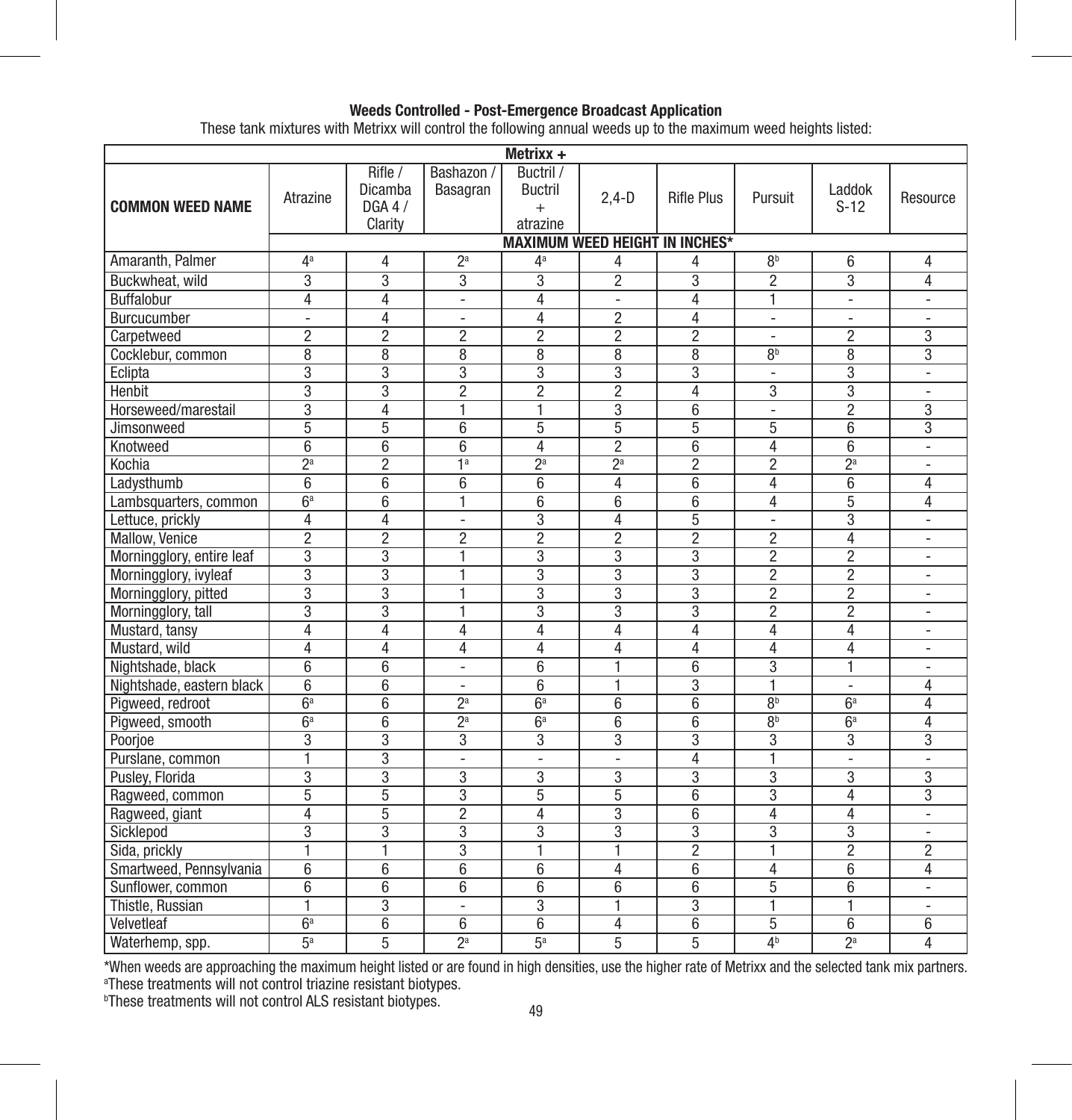### **Weeds Controlled – Post-Directed Application**

| $Metrixx +$               |         |                                       |                |
|---------------------------|---------|---------------------------------------|----------------|
|                           | $2,4-D$ | Rifle                                 | <b>Buctril</b> |
| <b>COMMON WEED NAME</b>   |         | <b>MAXIMUM WEED HEIGHT IN INCHES*</b> |                |
| Amaranth, Palmer          | 12      | 12                                    | 6              |
| Cocklebur, common         | 12      | 12                                    | 12             |
| Jimsonweed                | 12      | 10                                    | 10             |
| Ladysthumb                | 6       | 8                                     | 6              |
| Lambsquarters, common     | 12      | 12                                    | 10             |
| Morningglory, entire leaf | 18      | 18                                    | 6              |
| Morningglory, ivyleaf     | 18      | 18                                    | 6              |
| Morningglory, pitted      | 18      | 18                                    | 6              |
| Morningglory, tall        | 18      | 18                                    | 6              |
| Nightshade, black         | 10      | 8                                     | 8              |
| Nightshade, eastern black | 10      | 8                                     | 8              |
| Pigweed, redroot          | 12      | 12                                    | 6              |
| Pigweed, smooth           | 12      | 12                                    | 6              |
| Ragweed, common           | 8       | 8                                     | 8              |
| Ragweed, giant            | 12      | 12                                    | 8              |
| Smartweed, Pennsylvania   | 6       | 8                                     | 6              |
| Sunflower, common         | 12      | 12                                    | 12             |
| Velvetleaf                | 10      | 8                                     | 8              |
| Waterhemp, spp.           | 12      | 12                                    | 6              |

These tank mixtures with Metrixx will control the following annual weeds up to the maximum weed heights listed:

\*When weeds are approaching the maximum height listed or found in high densities, use the higher rate of Metrixx and the selected tank mix partners.

### **PERENNIAL WEED SUPPRESSION**

The following Metrixx tank mixtures will provide top growth burndown and in season suppression of the following perennial weeds; however, regrowth may occur. For the best performance on these weeds, use the maximum rates of Metrixx, Buctril, Buctril + atrazine, Dicamba DGA 4, Clarity, Rifle, Rifle Plus, 2,4-D LVE, or Pursuit specified for these tank mixtures.

It is the pesticide user's responsibility to ensure that all products in the listed mixtures are registered for the intended use. Users must follow the most restrictive directions and precautionary language of the products in the mixture (for example, first aid from one product, spray drift management from another).

### **Metrixx + Dicamba DGA 4 or Clarity or Rifle**

Bindweed, field; Dandelion, common; Dock, curly; Smartweed, swamp; Thistle, Canada.

### **Metrixx + Buctril or Buctril + atrazine**

Thistle, Canada.

### **Metrixx + 2,4-D LVE**

Bindweed, field; Dandelion, common; Dock, curly; Smartweed, swamp; Thistle, Canada.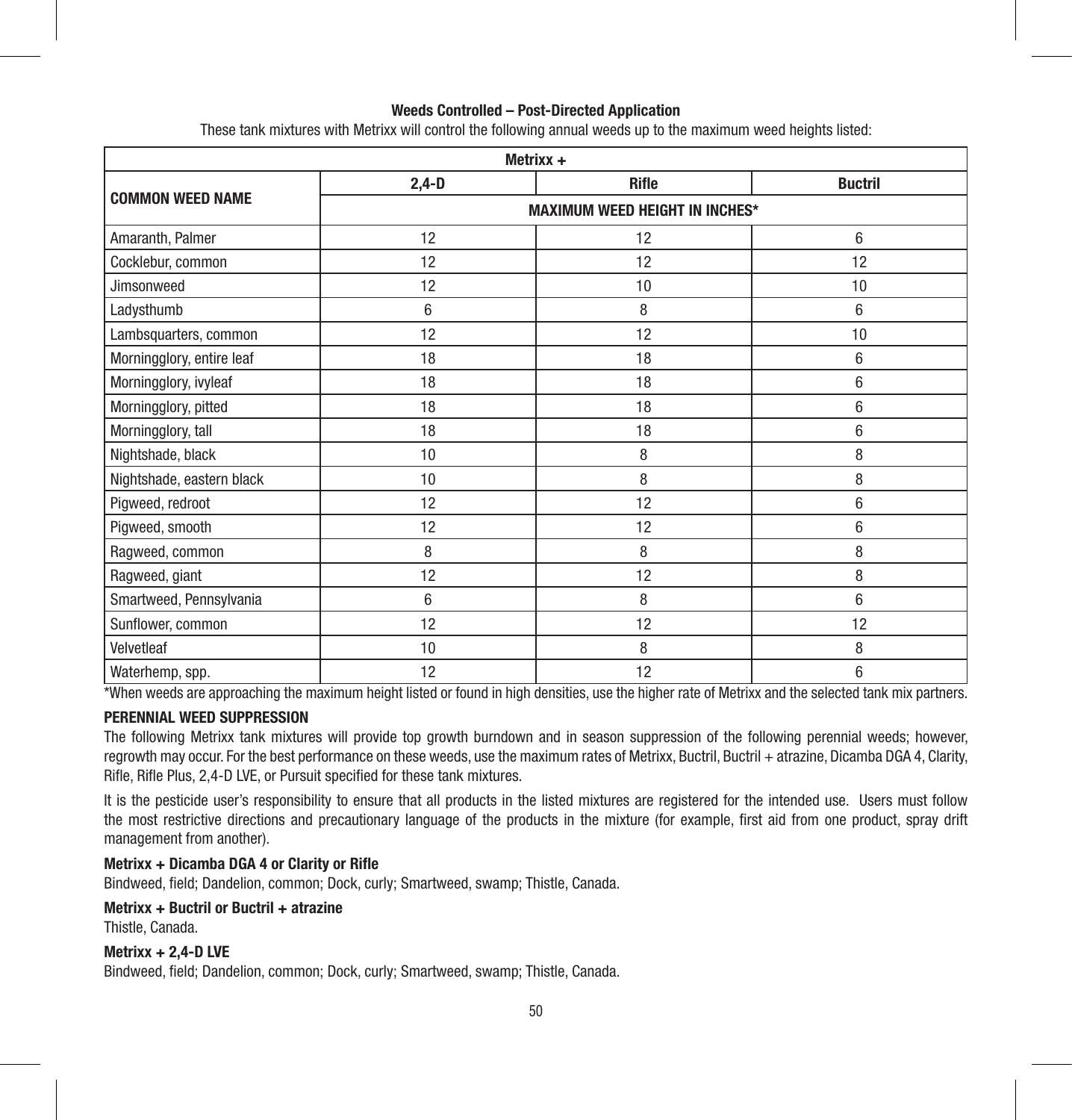### **Metrixx + Rifle Plus**

Bindweed, field; Dandelion; common; Dock, curly; Smartweed, swamp; Thistle, Canada.

### **Metrixx + Pursuit**

Thistle, Canada.

### **PREPLANT AND PRE-EMERGENCE**

### **Illinois, Indiana, Iowa, Kansas, Kentucky, Michigan, Minnesota, Missouri, Nebraska, Ohio, South Dakota, and Wisconsin**

Metrixx may be used for additional residual control of certain broadleaf weed species in corn when applied as a tank mix combination with both grass and broadleaf herbicides registered and labeled for use in field corn. Metrixx can be tank mixed with the following herbicides:

| Alachlor             | Clarity        | Linex         | Rifle             |
|----------------------|----------------|---------------|-------------------|
| Atrazine             | Dicamba DGA 4  | Linuron       | <b>Rifle Plus</b> |
| Bicep II Magnum      | Dual Magnum    | Lorox         | Simazine          |
| Bicep Lite II Magnum | Dual II Magnum | Pentagon®     | Stealth           |
| Bullet               | Guardsman Max  | Pursuit*      | Topnotch          |
| Cadence              | Harness Extra  | Pursuit Plus* |                   |
|                      | Lariat         |               |                   |

\*Use only on Pursuit resistant/tolerant corn hybrids (IMI corn).

**Application:** Metrixx may be applied to field corn preplant without incorporation up to 30 days prior to planting or pre-emergence. Applications may be made by either ground or aerial equipment. For tank mixes, follow the most restrictive application methods of all products used.

### **Use Restrictions:**

- Do not apply more than 5.70 ounces Metrixx (0.25 pound active ingredient) per acre per growing season.
- Do not apply on soils having pH 7.0 or greater.
- Plant corn seed a minimum of 1-1/2 inches deep.
- Metrixx may only be used in hybrid seed corn production fields if both inbred parents are known to be tolerant to Metrixx.
- Do not use on muck soils as reduced weed control may result.
- • Observe all precautions and limitations on labeling of all products used in tank mixes.

Feeding Restrictions: Corn treated with Metrixx may be harvested for silage or grain 60 days after treatment. For tank mixes, follow the most restrictive preharvest interval of all products used.

**Weeds Controlled:** Metrixx will aid in the residual pre-emergence control of the following weed species when tank mixed with other registered grass and/or broadleaf corn herbicides:

| Horseweed/marestail   | Smartweed, Pennsylvania |
|-----------------------|-------------------------|
| Ladysthumb            | Sunflower               |
| Lambsquarters, common | Velvetleaf              |
| Piaweed spp.          | Waterhemp, Tall         |
| Ragweed common        |                         |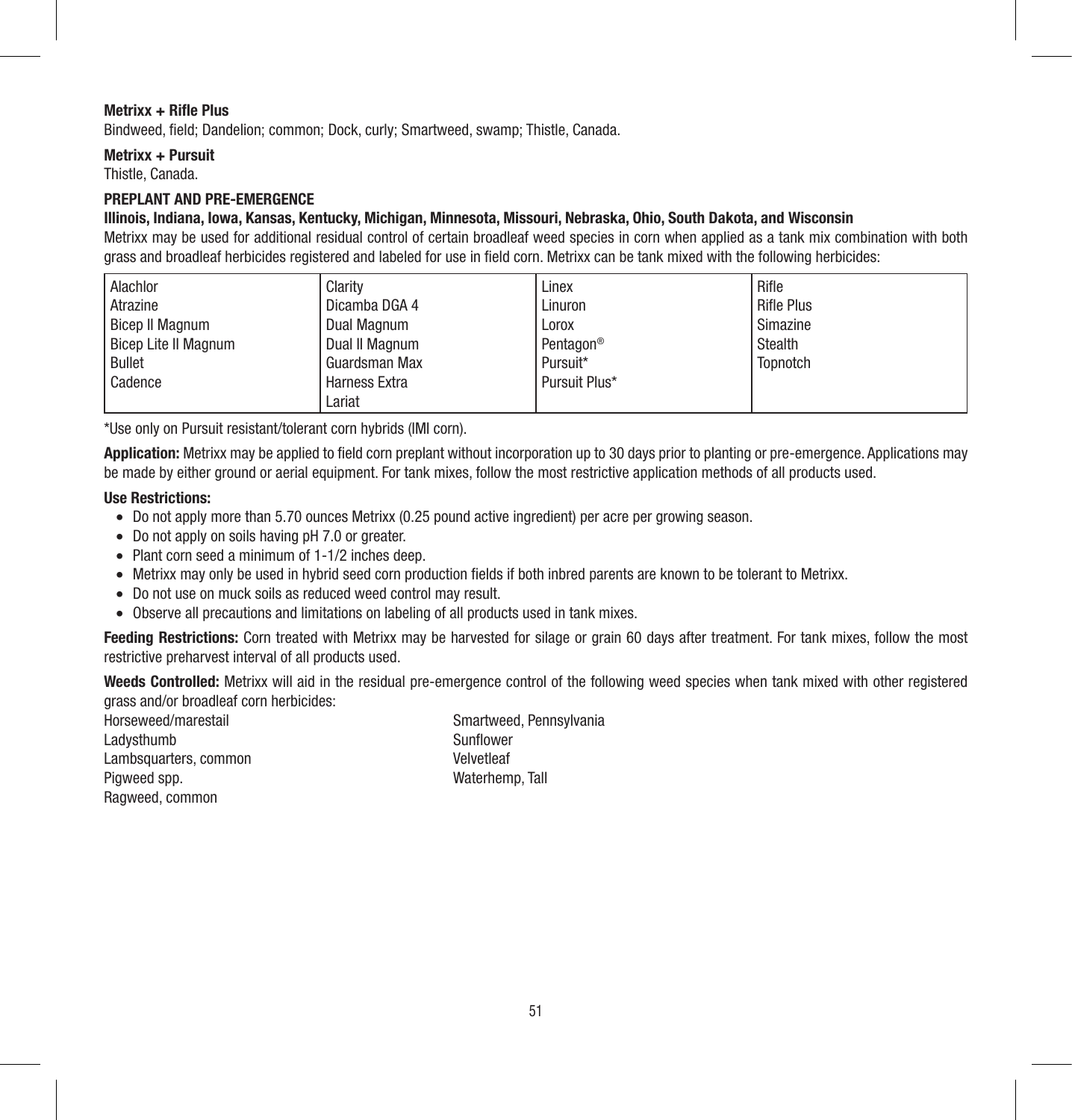### **Metrixx Field Corn Rate Directions**

| <b>States</b>   | <b>Application Timing</b> | Metrixx 0z./A |
|-----------------|---------------------------|---------------|
| lowa            |                           |               |
| Kansas          | Preplant                  |               |
| Missouri        | (0 to 30 days)            | 2.14 to 5.70  |
| Nebraska        | Pre-Emergence             |               |
| South Dakota    |                           |               |
| <b>Illinois</b> | Preplant                  |               |
| Indiana         | (10 to 30 days)           | 2.14 to 5.67  |
| Kentucky        |                           |               |
| Michigan        | Preplant                  |               |
| Minnesota       | (0 to 9 days)             | 2.14 to 4.28  |
| Ohio            | Pre-Emergence             |               |
| Wisconsin       |                           |               |

**Remarks:** Apply as a broadcast spray prior to corn emergence from the soil. Do not apply Metrixx on coarse textured soils with less than 1.5% organic matter. Do not apply more than 4.28 ounces Metrixx per acre on soils with less than 2.0% organic matter. For heavy weed infestations and/or early preplant applications, use the higher rates of Metrixx. Consult the label of herbicide tank mix partners to determine proper use rates for the other product(s).

### **GARBANZO BEANS (Chickpeas)**

### **(California, Idaho, Oregon, and Washington)**

**Special Conditions of Sale for Use on Garbanzo Beans (Chickpeas):** The following directions for use were developed under the direction of IR-4 (government minor crops use program). Buyer is advised that Sharda USA LLC makes no assurances regarding satisfaction with the product and that to the extent consistent with applicable law all risks of crop injury or product performance are assumed by the Buyer.

Metrixx herbicide may be used as a pre-emergence application for the suppression of certain broadleaf weeds in garbanzo beans.

| <b>Weeds Suppressed*:</b>                                                                                                                           |                      |         |                  |
|-----------------------------------------------------------------------------------------------------------------------------------------------------|----------------------|---------|------------------|
| Common chickweed                                                                                                                                    | Dog fennel (Mayweed) | Henbit  | Shepherd's purse |
| Common lambsquarters                                                                                                                                | Field pennycress     | Piaweed | Wild mustard     |
| *Suppression is a reduction in weed size and growth compared to a non-treated area in the same field. Metrixx used alone will not control triazine- |                      |         |                  |
| resistant weed species.                                                                                                                             |                      |         |                  |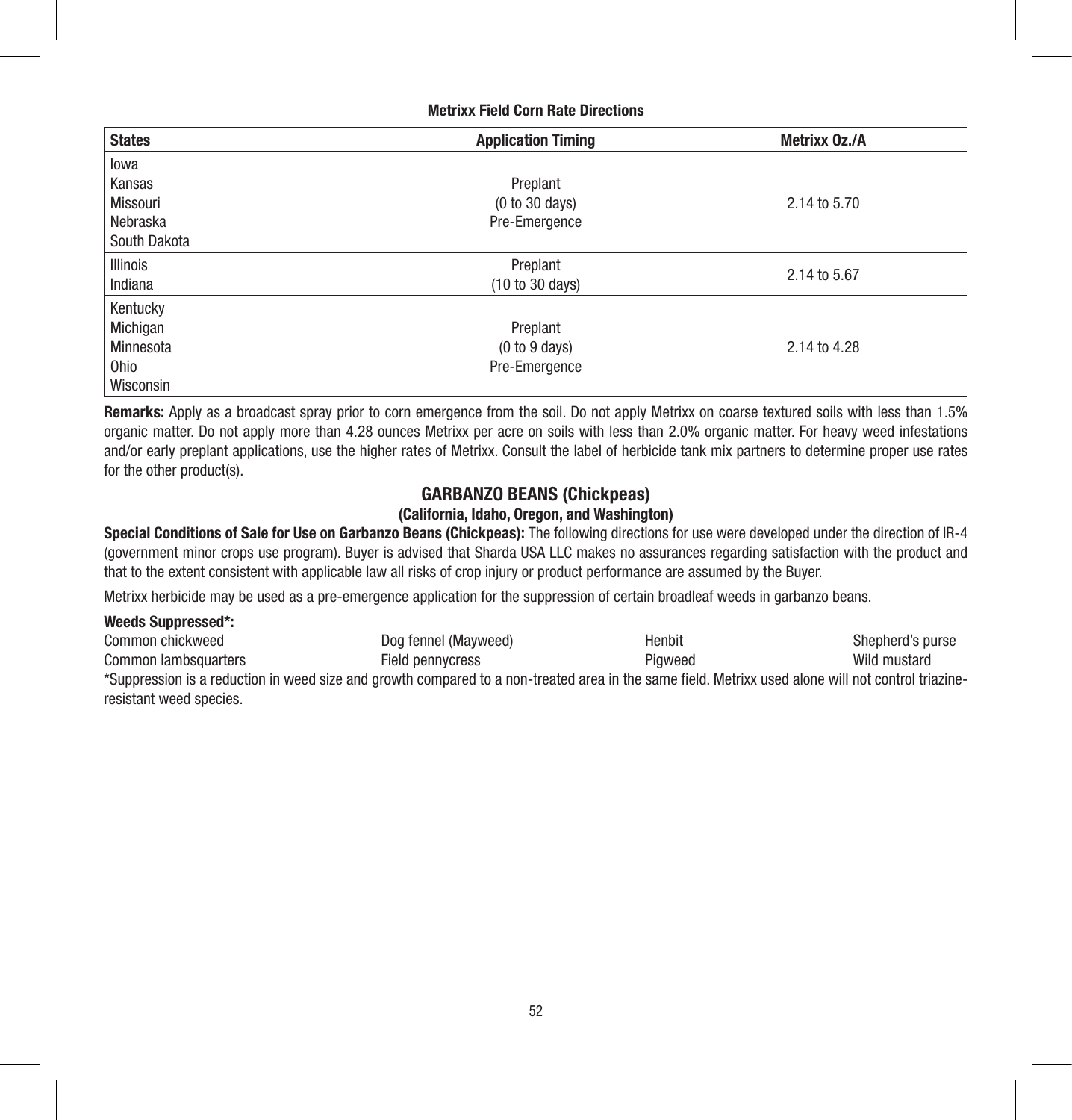| <b>Broadcast Applications</b> |                                                                                                                                                                                                                                                                                                                                                                                                                                                                                                         |  |  |
|-------------------------------|---------------------------------------------------------------------------------------------------------------------------------------------------------------------------------------------------------------------------------------------------------------------------------------------------------------------------------------------------------------------------------------------------------------------------------------------------------------------------------------------------------|--|--|
| Crop                          | <b>Metrixx Lb./A</b>                                                                                                                                                                                                                                                                                                                                                                                                                                                                                    |  |  |
| Garbanzo beans                | 0.32 to 0.54                                                                                                                                                                                                                                                                                                                                                                                                                                                                                            |  |  |
|                               | Apply specified dosage in a single pre-emergence application using 10 to 40 gals, of water/A with ground spray equipment.<br>Apply before or after planting but before crop emergence. Thorough incorporation, either by rainfall or by mechanical means,<br>is essential for weed suppression. Under dry conditions, incorporate Metrixx into the top 1 to 2 inches of soil with spike<br>harrows, or similar shallow incorporation equipment, then cross harrow to insure uniform soil incorporation. |  |  |
|                               | Where soil surface is moist at the time of application and rain follows before weed emergence, a broadcast application should<br>provide adequate weed suppression. Use on coarse-textured soils, sandy soils or any soil with less than 1.5% organic matter<br>will likely cause crop injury. Use the higher rate on fine textured soils (high in clay or organic matter) and in fields with a<br>history of high weed populations.                                                                    |  |  |

### **Garbanzo Beans Precautions:**

- • Crop injury may result if crop is under stress conditions caused by cold weather, poor soil fertility, diseases or insect damage.
- Crop injury may result if application if followed by heavy rain. Avoid application of more than 1/2 inch of irrigation within one month after application of Metrixx, or crop injury may occur.
- Maintain continuous spray tank agitation to keep material in suspension. Avoid overlapping of spray swaths and shut off spray booms while turning, slowing or stopping, or crop injury will occur.

### **Garbanzo Beans Restrictions:**

- Do not use on clay knobs or poorly covered subsoils.
- Do not apply pre-emergence on shallow seedlings less than 2 inches deep.
- Do not graze or feed treated vines to livestock within 40 days after application.

**NOTE:** This treatment may cause some chlorosis or minor necrosis. Because garbanzo bean varieties may vary in their susceptibility to Metrixx, determine crop tolerance prior to adoption as a field scale practice to prevent possible injury.

### **LENTILS AND PEAS**

### **(Idaho, Oregon, Washington, Montana, and North Dakota)**

Metrixx herbicide may be used as a pre-emergence and post-emergence application for the suppression of certain broadleaf weeds in lentils and peas.

### **Weeds Suppressed\*:**

| Common chickweed**      | Pennsylvania smartweed |
|-------------------------|------------------------|
| Corn spurry             | Pineapple weed         |
| Dog fennel              | Prostrate knotweed     |
| <b>Field pennycress</b> | Redroot piaweed        |
| Henbit**                | Shepherd's purse**     |
| Lambsquarters           | Wild mustard           |

\*Suppression is a reduction in weed size and growth compared to a non-treated area in the same field. \*\*Pre-emergence application only.

**Pre-Emergence Application:** Make a single pre-emergence application of Metrixx at 0.27 to 0.54 pound per acre per crop year. Apply in 10.0 or more gallons of water per acre with ground spray equipment or 5.0 or more gallons of water per acre with aerial spray equipment. Apply Metrixx before or after planting. Thorough incorporation, either by rainfall or by mechanical means, is essential for weed suppression. Under dry conditions, incorporate Metrixx into the top 1 to 2 inches of soil with spike harrows, or similar shallow incorporation equipment, then cross harrow to insure uniform soil incorporation. Where soil surface is moist at the time of application and rain follows before weed emergence, a broadcast application should provide adequate weed suppression.

Use the higher rate on fine-textured soils (high in clay or organic matter) and in fields with a history of high weed populations. Metrixx may be applied pre- or post-plant incorporated as a tank mix combination with Far-Go® 4EC. Follow the Directions for Use statements on both product labels.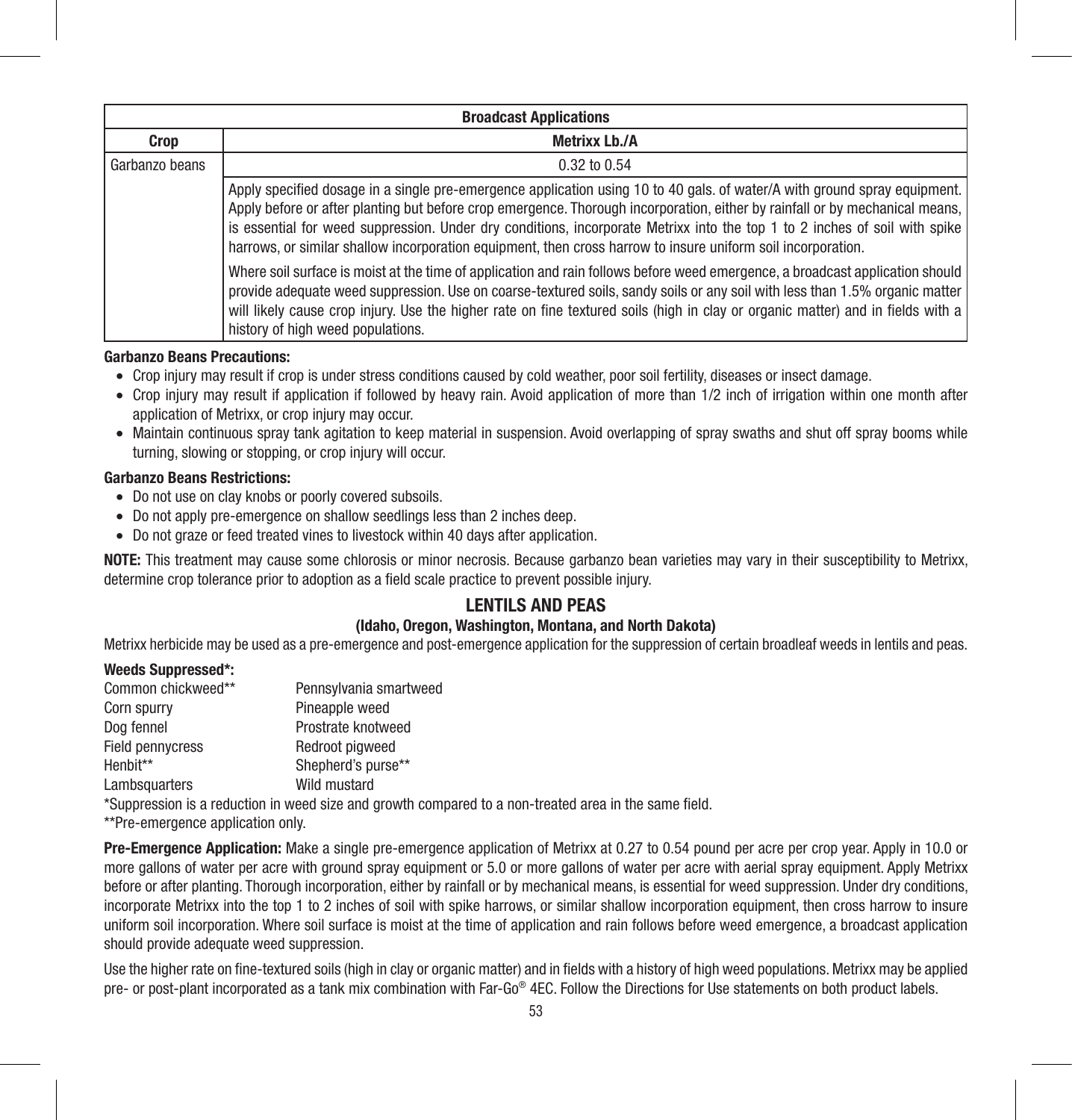**Post-Emergence Application:** One post-emergence application may be made per season. Use 0.17 to 0.32 pound of Metrixx per acre on **lentils**  and **spring peas.** On **winter peas**, use 0.27 to 0.32 pound of Metrixx per acre. For suppression of Dog fennel, use 0.32 pound Metrixx per acre. Apply specified dosage in 20.0 or more gallons of water per acre with ground spray equipment or 5.0 or more gallons of water per acre with aerial spray equipment. Do not exceed 40 psi with ground spray equipment. Apply as a broadcast spray when weeds are small (less than 2 inches in height or diameter) and before crop is 6 inches tall.

Temporary chlorosis of the crop may occur. There is an added risk of crop injury if a post-emergence application is made following a previous preemergence or post plant incorporated Metrixx application.

### **Lentils/Peas Precaution (all applications):**

• Crop injury may also result if application is followed by heavy rain.

### **Lentils/Peas Restrictions (all applications):**

- Do not apply within 24 hours of treatment with other pesticides.
- • Do not apply over very moist soils or wet crop foliage. Do not apply post-emergence applications within 3 days after periods of cool, wet, or cloudy weather or crop injury may occur.
- Do not apply more than 0.64 pound Metrixx per acre per year. Crop injury may result if crop is under stress conditions caused by cold weather, low fertility, disease or insect damage.
- Do not use on coarse-textured soils, sandy soils or soils with less than 1.5% organic matter.
- Do not apply to "Estin" lentils.
- Do not use on clay knobs or poorly covered subsoils.
- Do not apply on shallow seedlings less than 2 inches deep (pre-emergence only).
- Pre-Harvest Interval (PHI): Do not apply within 50 days of harvest of peas, or within 75 days of harvest of lentils. Do not graze or feed treated vines to livestock within 40 days after application.

Maintain continuous spray tank agitation to keep material in suspension. Avoid overlapping and shut off spray booms while turning, slowing or stopping, or crop injury may occur.

**NOTE:** This treatment may cause some chlorosis or minor necrosis. Because lentil and pea varieties may vary in their susceptibility to Metrixx, determining crop tolerance prior to adoption as a field scale practice is suggested to prevent possible injury.

For additional precautions, restrictions, limitations, and sprayer clean-up information, refer to the appropriate sections of this label.

### **SPECIAL RESTRICTIONS FOR SUGARCANE USE**

For aerial and chemigation application methods on sugarcane the maximum application rate is 2.78 pounds Metrixx per acre.

**Aerial Buffer:** To assure that spray will not adversely affect adjacent sensitive nontarget plants, apply this product by aircraft at a minimum upwind distance of 400 feet from sensitive plants.

**Crop Rotation Interval:** Do not rotate any crop not listed on this label for 18 months following application.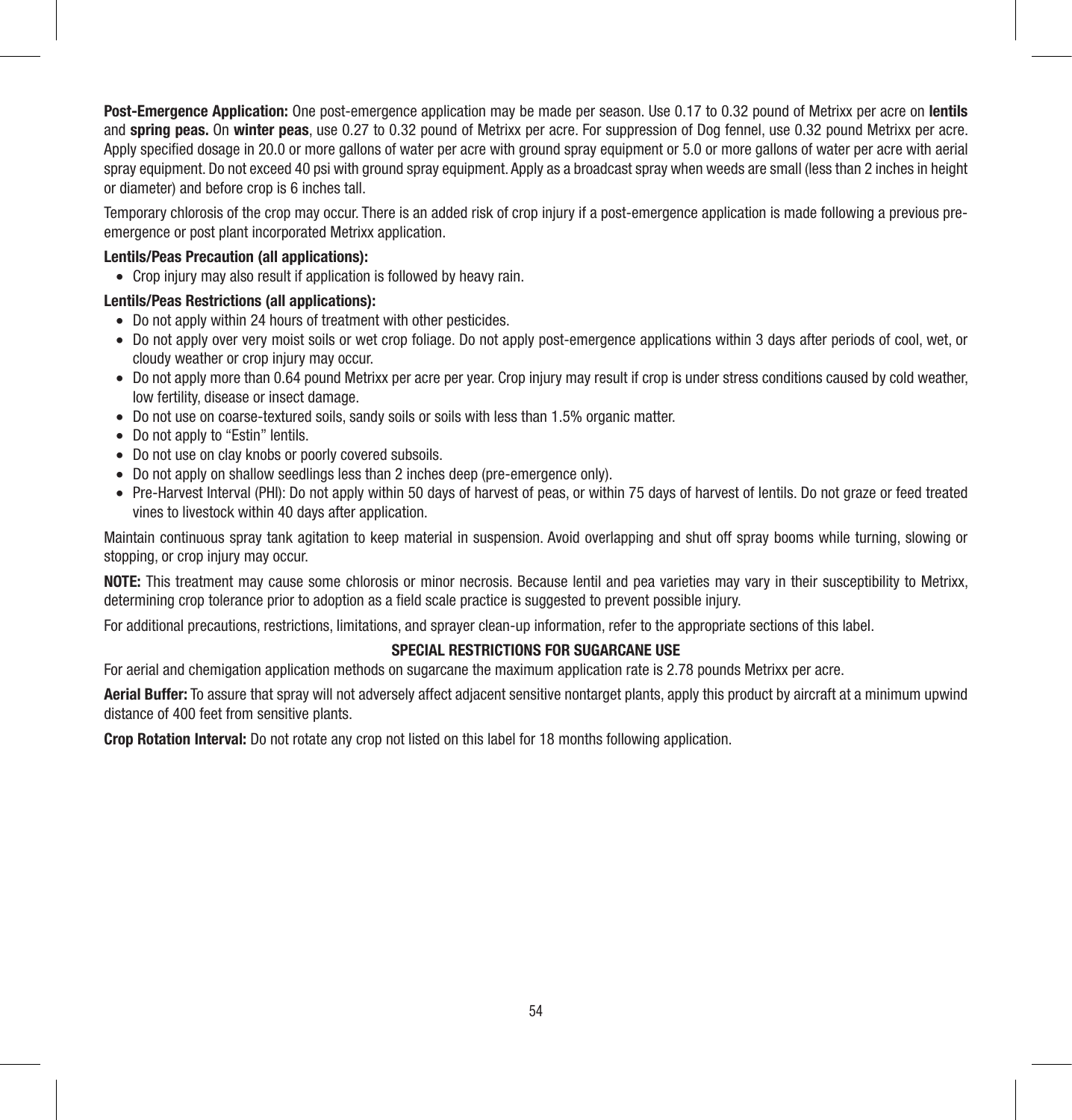## **SUGARCANE**

### **(Hawaii Only)**

Metrixx, a selective herbicide, is effective as a pre-emergence and an early post-emergence broadcast application for control of certain grass and broadleaf weeds. When applied as a spot treatment, it also provides excellent control of perennial grasses and broadleaves.

**Ground Application:** Mix Metrixx by filling the spray tank half full of clean water. Then add the specified amount of Metrixx to suit the total tank capacity and the rate of application per acre (preferably 25.0 to 35.0 gallons per acre). Complete filling the tank and maintain sufficient agitation during mixing and spraying to ensure a uniform spray mixture.

Aerial Application: Metrixx may be used in aerial spray equipment as a pre-emergence or post-emergence application to irrigated sugarcane. Aerial spray equipment must be calibrated to apply the proper amount of Metrixx in 5.0 to 10.0 gallons of spray mixture per acre.

Metrixx applied pre-emergence or post-emergence to the sugarcane as a broadcast spray or spot treatment will effectively control the following when weeds are less than 3 inches in height.

### **Weeds Controlled in Irrigated and Non-Irrigated Sugarcane**

### **Broadleaves**

Amaranth, spiny (*Amaranthus spinosus*) Euphorbia, wild (*Euphorbia* spp.) Fireweed (*Erechtites hieraciifolius*) Floras paintbrush (*Emilia sonchifolia*) Spurge, garden (*Euphorbia hirta*) Spurge, graceful (*Euphorbia glomerifera*)

### **Grasses**

Crabgrass (*Digitaria* spp.) Guineagrass (*Panicum maximum*) Plushgrass (*Chloris radiata*) Ricegrass (*Oryzopsis hymenoides*) Wiregrass (*Eleusine indica)*

### **Weeds Controlled in Irrigated Sugarcane Only Broadleaves**

Amaranth, spleen (*Amaranthus dubius*) Haole koa (*Leucaena leucocephala*) Hialoa (*Waltheria Americana*) Hilahila (*Mimosa pudica*) Purslane, common (*Portulaca oleracea*) Rattlepod (*Crotalaria spectabilis*)

### **Grasses**

Alexandergrass (*Brachiaria plantaginea*) Bristly foxtail (*Setaria verticillata*)

### **Weeds Controlled in Non-Irrigated Sugarcane Only Broadleaves**

Ageratum (*Ageratum conyzoides*) Richardia (*Richardia brasiliensis*) Tarweed (*Cuphea carthagenensis*)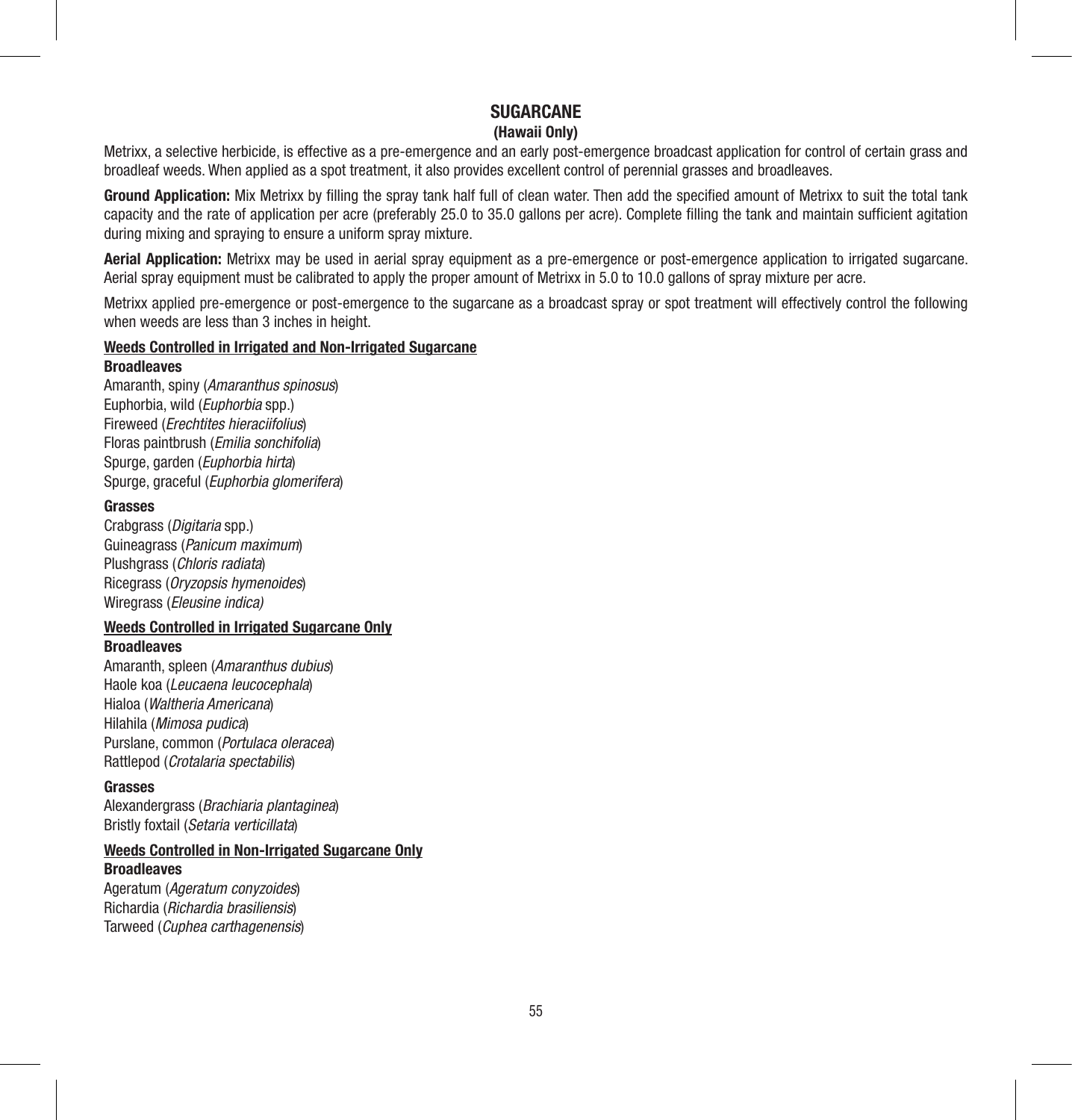### **Sugarcane (Hawaii Only) Broadcast Applications**

| <b>Metrixx</b><br>(Lb./A)                                                                                                                                                                                                            | <b>Remarks</b>                                                                                                                                                                                                                                                                                                                                                                                                                                                                                                             |
|--------------------------------------------------------------------------------------------------------------------------------------------------------------------------------------------------------------------------------------|----------------------------------------------------------------------------------------------------------------------------------------------------------------------------------------------------------------------------------------------------------------------------------------------------------------------------------------------------------------------------------------------------------------------------------------------------------------------------------------------------------------------------|
| 2.78 to 5.67<br>(non-irrigated)<br>5.67 to 8.56<br>(irrigated)                                                                                                                                                                       | Pre-Emergence (Irrigated and non-irrigated sugarcane): Apply specified dosage/A as a broadcast spray<br>to the soil surface. Make applications within 2 weeks after planting prior to cane emergence or shortly after<br>emergence (spike stage).<br>0 <sub>R</sub><br>Early Post-Emergence (Irrigated and non-irrigated sugarcane): Apply specified dosage/A as a broadcast<br>spray over the cane. Application may be delayed as long as 4 to 6 weeks after planning provided weeds are<br>less than 3 inches in height. |
| 2.78 to 5.67                                                                                                                                                                                                                         | 0 <sub>R</sub><br><b>Post-Emergence:</b> Apply specified dosage/A as a broadcast spray to control weeds prior to "close in" time<br>when cane shades out the weed growth.                                                                                                                                                                                                                                                                                                                                                  |
| 3.53 to 7.06                                                                                                                                                                                                                         | Spot Treatment: Apply specified dosage in 30.0 to 50.0 gals. of finished spray/A. Spot treatments may be used<br>to control weeds in missed areas, corners of fields, or areas of hard to control weeds.                                                                                                                                                                                                                                                                                                                   |
| NOTE: Do not apply more than 11.4 pounds of Metrixx (8.0 pounds active ingredient)/A crop cycle regardless of the method of application.<br>Pre-Harvest Interval (PHI): The last application may be made up to 17 months of harvest. |                                                                                                                                                                                                                                                                                                                                                                                                                                                                                                                            |
| Special Precaution: Do not use treated foliage for feed or forage.                                                                                                                                                                   |                                                                                                                                                                                                                                                                                                                                                                                                                                                                                                                            |

## **SUGARCANE**

### **(Louisiana and Texas Only)**

**Pre-emergence and post-emergence applications of Metrixx with aerial or ground spray equipment may be used for control of the following weeds in sugarcane in Louisiana and Texas:**

### **Broadleaves**

Amaranth, spiny (*Amaranthus spinosus*) Bindweed, field (*Convolvulus arvensis*) Chickweed (*Cerastium vulgatum*) Henbit (*Lamium amplexicaule*) Lambsquarters (*Chenopodium album*) London rocket (*Sisymbrium irio*) Marestail (*Conyza canadensis*) Mustard, wild (*Brassica kaber*) Pigweeds (*Amaranthus* spp.) Purslane (*Portulaca oleracea*) Sowthistle (*Sonchus* spp.)

### **Grasses**

Broadleaf signalgrass (*Brachiaria platyphylla*) Crabgrass (*Digitaria* spp.) Foxtails (*Setaria* spp.) Johnsongrass, seedling (*Sorghum halepense*) Oats, winter (*Avena* spp.)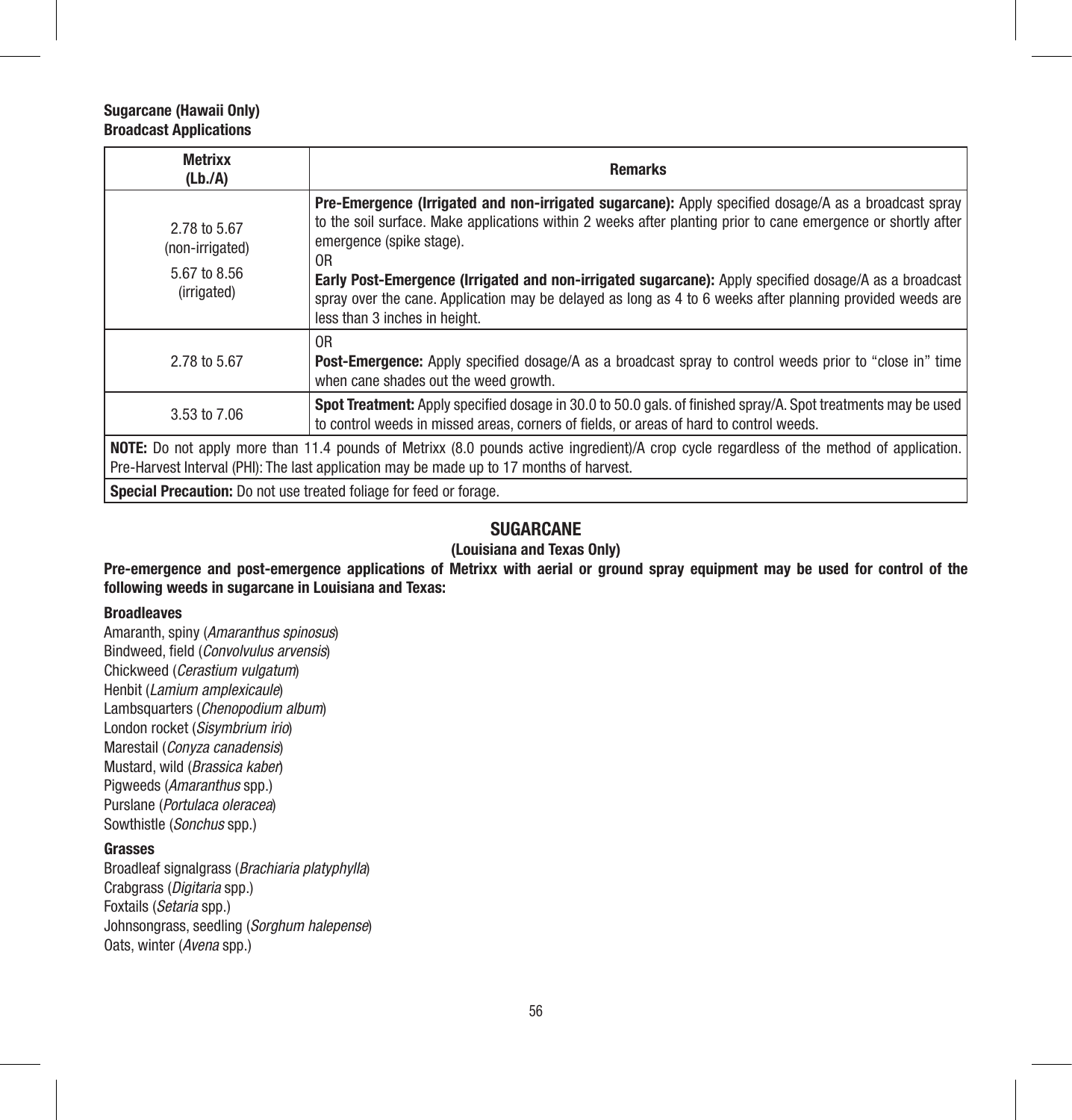### **Sugarcane (Louisiana and Texas Only) Applications**

| <b>Metrixx</b><br>(Lb./A) | <b>Remarks</b>                                                                                                                                                                                                                                                                                                 |
|---------------------------|----------------------------------------------------------------------------------------------------------------------------------------------------------------------------------------------------------------------------------------------------------------------------------------------------------------|
| 2.14 to 4.28              | <b>Broadcast:</b> Apply specified dosage per acre using 20.0 to 30.0 gals, of water with ground equipment or<br>5.0 gals, of water with aircraft spray equipment. Apply as a broadcast spray during the fall after planting<br>or to the stubble after harvest. Make a second application early in the spring. |
| 1.07 to 2.14              | <b>Band:</b> Apply specified dosage in 10.0 to 20.0 gals. of water/A in a 30- to 36-inch band over the row<br>during the fall after planting or to the stubble after harvest. Make a second application early in the spring.                                                                                   |

### **Sugarcane Precautions (Louisiana and Texas only):**

- Use the higher rate on heavy clay soil and soil with a high percentage of organic matter.
- If necessary, a third application may be made in late spring at layby.

### **Sugarcane Restrictions (Louisiana and Texas only):**

- Do not use treated foliage for food or forage.
- Pre-Harvest Interval (PHI): Do not apply within 60 days of harvest.

### **SUGARCANE**

### **(Florida Only)**

**Post-emergence over-the-top or directed spray applications of Metrixx may be used for the control of the following weeds in sugarcane in Florida:**

### **Broadleaves**

Amaranth, spiny (seedling) (*Amaranthus spinosus*) Butterweed (Cressleaf groundsel) (*Senecio glabellus*) Cudweed (*Gnaphalium* spp.) Purslane (*Portulaca oleracea*)

### **Grasses**

Crabgrass, large (*Digitaria sanguinalis*) Foxtail, bristlegrass (*Setaria magna*) Goosegrass (*Eleusine indica*) Panicum, broadleaf (*Panicum adspersum*) Signalgrass, broadleaf (*Brachiaria platyphylla*)

### **Sugarcane (Florida Only) Applications**

| <b>Metrixx</b><br>(Lb./A) | <b>Remarks</b>                                                                                                                                                                                                                                                                                                                                                                                                                                                        |
|---------------------------|-----------------------------------------------------------------------------------------------------------------------------------------------------------------------------------------------------------------------------------------------------------------------------------------------------------------------------------------------------------------------------------------------------------------------------------------------------------------------|
| 1.39 to 2.78              | Ground Application: Metrixx may be used in 1 or 2 applications with a minimum of 14 days between each application.<br>Apply when weeds are less than 6 inches tall in 10.0 to 40.0 gals. of spray mixture/A.<br><b>Post-Emergence Broadcast or Band:</b> Apply over the top of stubble or plant cane while sugarcane is less than 14<br>inches tall.<br>Post-Emergence Directed Spray: Apply to sugarcane that is a minimum of 14 inches tall and before row closing. |
| 1.39 to 2.14              | Aerial Application: Apply when weeds are less than 4 inches tall in 5.0 to 10.0 gals, of spray mixture/A. Apply to stubble<br>or plant cane while the sugarcane is less than 14 inches tall.                                                                                                                                                                                                                                                                          |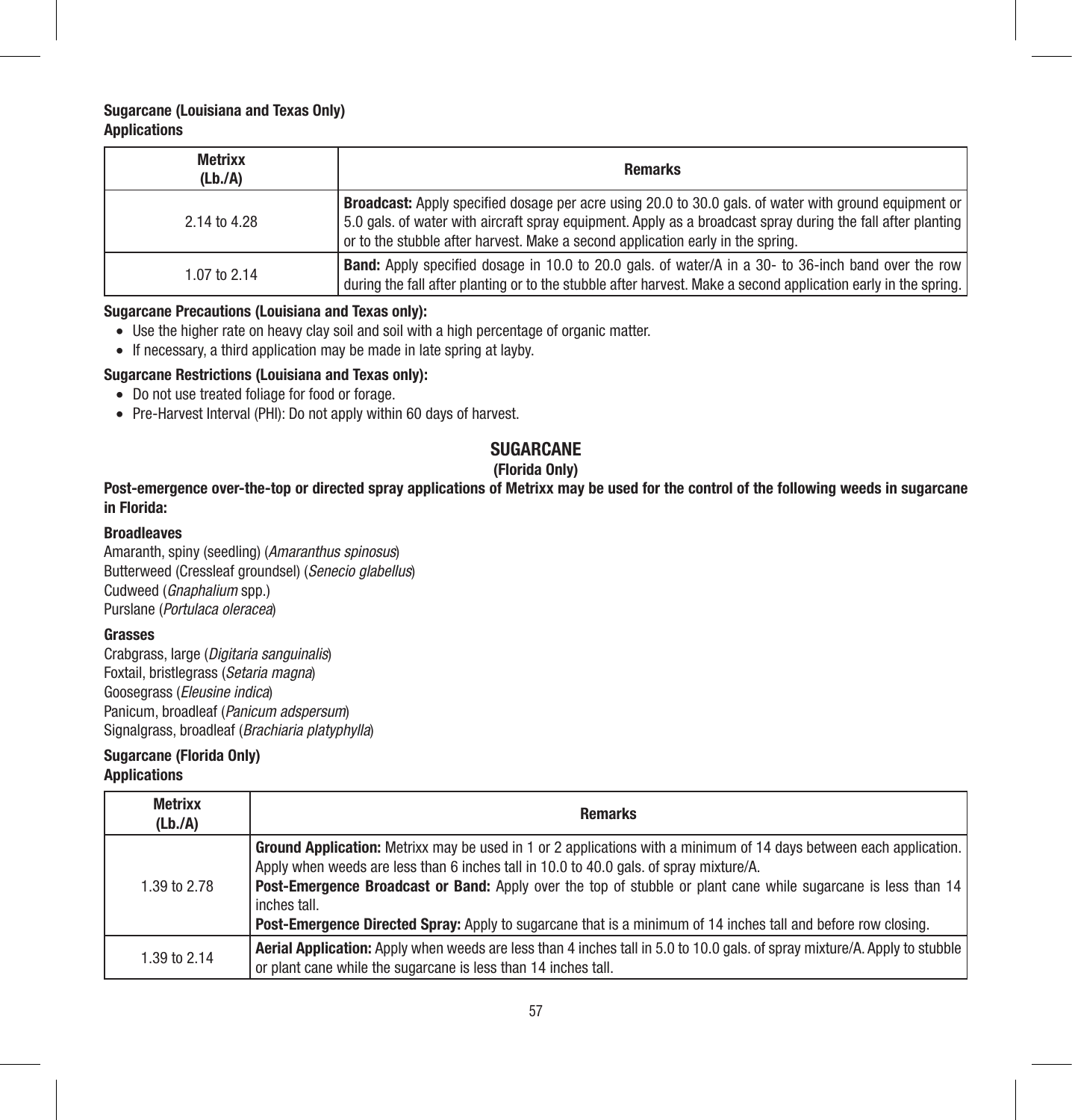**Metrixx Plus Atrazine Tank Mix:** Metrixx may be used with atrazine as a pre-emergence or post-emergence (before row closing) application to sugarcane. Rates for Metrixx are 1.07 to 2.78 pounds per acre and atrazine 80% WP (4L) are 2.5 to 5.0 pounds per acre (2.0 to 4.0 quarts per acre). For additional information on precautions, instructions, limitations, application, and weeds controlled, refer to this label and the atrazine label.

It is the pesticide user's responsibility to ensure that all products in the listed mixtures are registered for the intended use. Users must follow the most restrictive directions and precautionary language of the products in the mixture (for example, first aid from one product, spray drift management from another).

### **Sugarcane Precautions (Florida only):**

- Spray contact with sugarcane foliage may result in minor leaf margin chlorosis and/or necrosis.
- Avoid spray overlaps or variations in application speed that may result in insufficient or excessive rates of application.

### **Sugarcane Restrictions (Florida only):**

- Do not use more than 2.78 pounds per acre in a single growing season.
- Do not use on sand soils.
- Pre-Harvest Interval (PHI): Do not apply within 60 days of harvest. Do not use treated crop for feed or forage.

### **TOMATOES**

Apply Metrixx herbicide with ground equipment to seeded and transplanted tomatoes as specified below under "**Applications**".

### Aerial application is prohibited.

For effective control of grasses and broadleaf weeds with post-emergence applications, apply Metrixx before weeds are 1-inch tall. Thorough spray coverage on weed foliage is essential for adequate control with post-emergence applications.

Do not use air blast or other high pressure spray equipment to make post-emergence applications of Metrixx. Refer to the appropriate section of this label for additional information regarding spray equipment, dilution rates, mixing, sprayer, cleanup, restrictions, container disposal, and cautions. For specific application information see the "**Product Information**" section in the front of this label.

# **WEEDS CONTROLLED**

## **PREPLANT INCORPORATED APPLICATIONS TRANSPLANT TOMATOES ONLY**

### **Broadcast Sprays - 0.32 to 0.64 Lb. Metrixx/A**

### **Broadleaves**

Galinsoga (*Galinsoga* spp.) Lambsquarters (*Chenopodium album*) \*Pigweed, redroot (*Amaranthus retroflexus*) \*Purslane, common (*Portulaca oleracea*)

### **Grasses**

\*Goosegrass (*Eleusine indica*)

Preplant incorporated applications applied as directed will suppress Foxtails, Panicums and Barnyardgrass.

Metrixx/Trifluralin Tank Mix: This tank mix combination applied preplant incorporated as directed on this label will control the weeds listed above plus those weeds listed on the trifluralin label. It is the pesticide user's responsibility to ensure that all products in the listed mixtures are registered for the intended use. Users must follow the most restrictive directions and precautionary language of the products in the mixture (for example, first aid from one product, spray drift management from another).

\*For optimum control of these weeds, use the higher rate provided on the label for the type of application to be made. Repeat post-emergence applications may be needed for best control.

Post-emergence applications as directed on this label will suppress Barnyardgrass and Crabgrass when these weeds are less than 1 inch tall.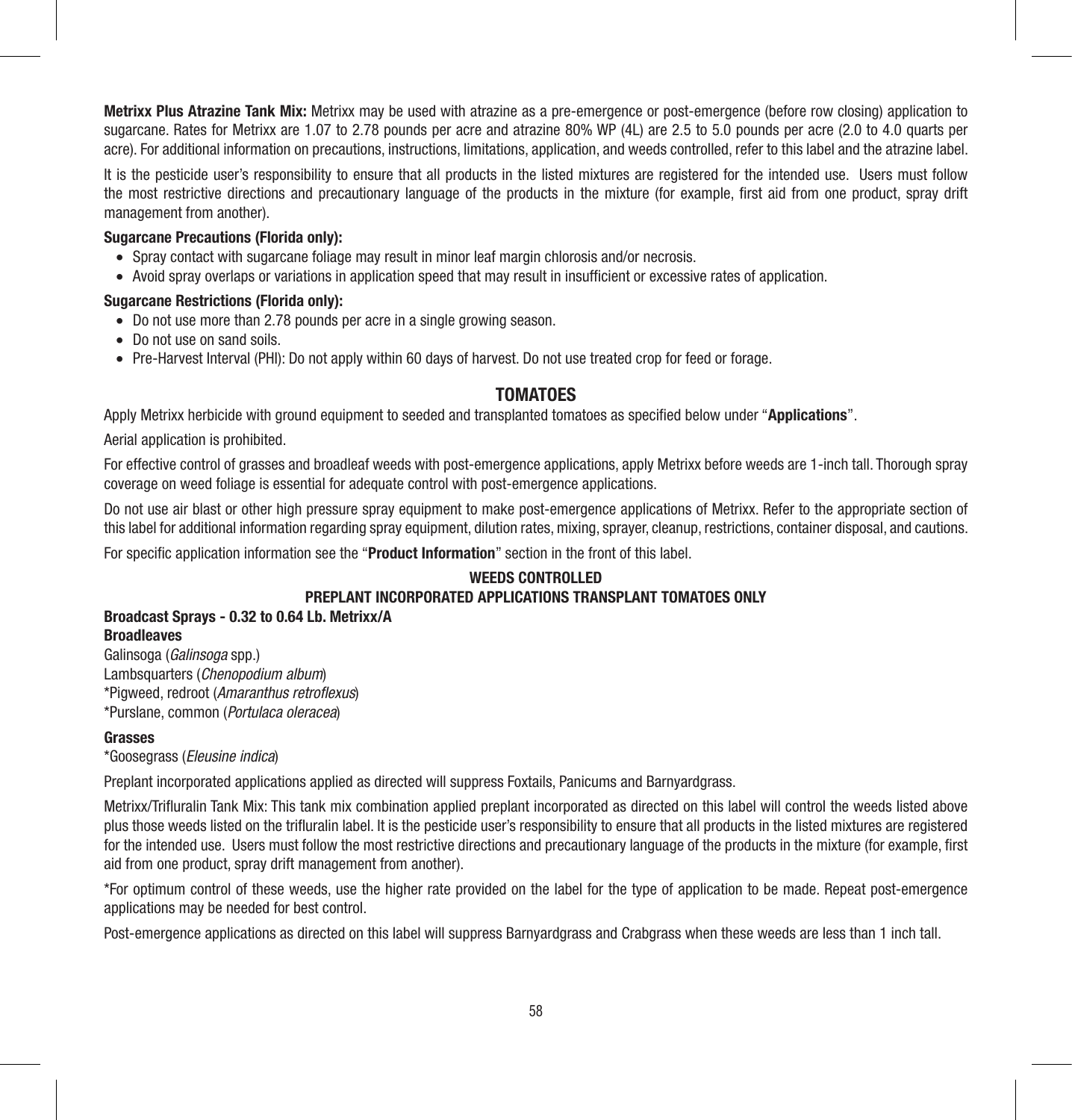### **WEEDS CONTROLLED POST-EMERGENCE APPLICATIONS ESTABLISHED TOMATOES**

For effective control of weeds with post-emergence applications, apply Metrixx before weeds are 1-inch tall.

### **Broadcast Sprays 0.32 to 0.64 Lb. Metrixx/A Broadleaves**

Carpetweed (*Mollugo verticillata*) Fumitory (*Fumaria officinalis*) Galinsoga (*Galinsoga* spp.) \*Jimsonweed (*Datura stramonium*) \*Ladysthumb (*Polygonum persicaria*) Lambsquarters (*Chenopodium album*) Mustard, wild (*Brassica* kaber) Pigweeds (*Amaranthus* spp.) Purslane (*Portulaca oleracea*) \*Ragweed, common (*Ambrosia artemisiifolia*) \*Smartweed, Pennsylvania (*Polygonum pensylvanicum*) Toadflax (*Linaria* spp.) \*Velvetleaf (*Abutilon theophrasti*)

### **Directed Sprays 0.64 to 1.39 Lbs. Metrixx/A Grasses**

\*Foxtail, yellow (*Setaria glauca*) Goosegrass (*Eleusine indica*)

### **Plus Weeds Listed Under Broadcast Sprays**

\*For optimum control of these weeds, use the higher rate provided on the label for the type of application to be made. Repeat post-emergence applications may be needed for best control.

Post-emergence applications as directed on this label will suppress Barnyardgrass and Crabgrass when these weeds are less than 1-inch tall.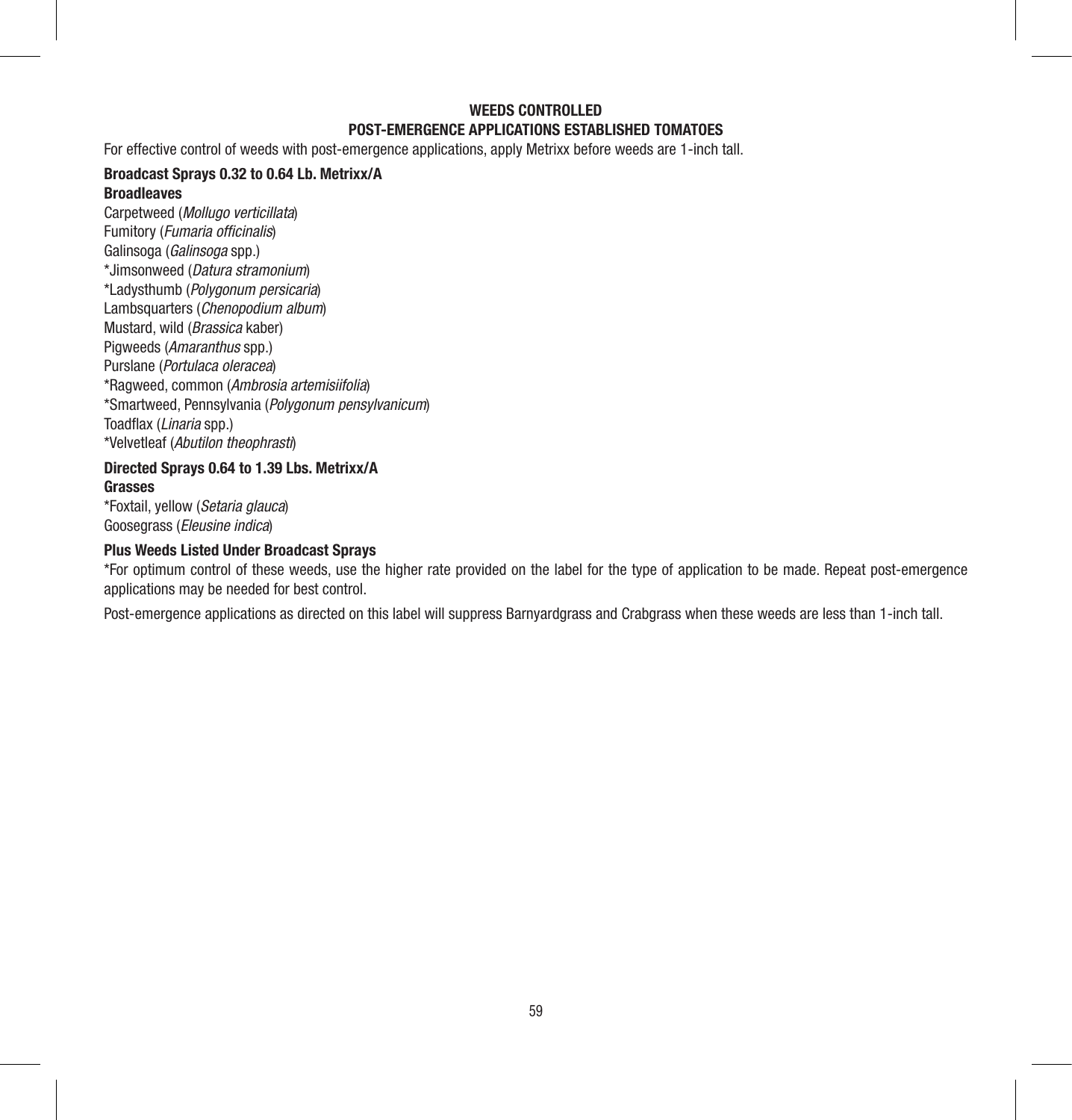### **Broadcast Applications for Tomatoes**

| <b>Metrixx</b><br>$(Lb./A)^*$ | <b>Remarks</b>                                                                                                                                                                                                                                                                                                                                                                                                                                                                                                                                                                                                                                                                                                                                                                                                          |
|-------------------------------|-------------------------------------------------------------------------------------------------------------------------------------------------------------------------------------------------------------------------------------------------------------------------------------------------------------------------------------------------------------------------------------------------------------------------------------------------------------------------------------------------------------------------------------------------------------------------------------------------------------------------------------------------------------------------------------------------------------------------------------------------------------------------------------------------------------------------|
| $0.32$ to $0.64$              | <b>Preplant Incorporated - Transplant Tomatoes Only:</b> Apply specified dosage in 10.0 or more gals. of water/A as a broadcast<br>spray to the soil surface immediately before transplanting. Incorporate to a depth of 2 to 4 inches with equipment capable of<br>uniformly mixing the chemical into the soil. This application may be made alone or in a tank mix combination with trifluralin.<br>When transplanting tomatoes, place the root system of the plants below the herbicide incorporation zone or injury may occur.<br>Refer to the trifluralin label for specific rate of application and for additional precautions and restrictions for tomatoes.                                                                                                                                                     |
| $0.32$ to $0.64$              | Post-Emergence Broadcast Spray - Established Tomatoes: Apply specified dosage in 20.0 or more gals. of water/A as a<br>broadcast spray, or apply in 1/4 to 3/4 inch of water (use 1/4 to 1/2 inch of water on sandy soils)/A as a continuous injection in<br>center pivot and lateral move systems or apply in the last 15 to 30 minutes of set in permanent solid set sprinkler systems. One<br>or more applications may be applied/use season. Allow at least 14 days between applications or severe crop injury may occur.<br>For transplanted tomatoes, do not apply until transplants have recovered from transplant shock and new growth is evident. Do<br>not apply to tomatoes within 24 hours of application of other pesticides. Do not tank mix with other pesticides. (See "Special<br>Precautions" below.) |
| 0.64 to 1.39                  | Post-Emergence Directed Spray - Established Tomatoes: Apply specified dosage in 20.0 or more gals. of water/A as a<br>directed spray. One or more applications may be applied/use season. Allow at least 14 days between applications or severe<br>crop injury may occur. Avoid contacting tomato foliage with spray. This method of treatment should be used for use in fields<br>with a history of severe weed pressure or in fields infested with hard-to-control weeds. For transplanted tomatoes, do not<br>apply until transplants have recovered from transplant shock and new growth is evident. Do not apply to tomatoes within 24<br>hours of application of other pesticides. (See "Special Precautions" below.) When banding see the appropriate section in the<br>front of this label.                     |

\*Use the higher rate in fields with a history of severe weed pressure and for maximum residual weed control.

### **Use Precautions (Tomatoes):**

- Allow at least 14 days between applications, regardless of dosage or method of application or severe crop injury may occur.
- • Crop injury or delayed maturity may result from broadcast or directed spray applications if tomatoes are growing under stress conditions such as periods of drought or cool, wet and cloudy weather preceding application.
- For newly introduced tomato varieties with unknown tolerance to Metrixx, treat only a small area to determine if Metrixx can be used without injury to the crop.

### **Use Restrictions (Tomatoes):**

- • Do not apply more than a total of 1.39 pounds Metrixx per crop season.
- Do not apply the total amount of 1.39 pounds Metrixx within a time span of less than 35 days, except in the case of directed sprays.
- Pre-Harvest Interval (PHI): Do not apply within 7 days of harvest.
- Do not apply within 3 days after periods of cool, wet or cloudy weather, or crop injury will occur.
- Do not use hot caps on tomatoes within 7 days before or at any time after application of Metrixx.
- • Do not treat seeded tomatoes until plants have reached the 5- to 6-leaf stage or severe crop injury may occur.
- • **DO NOT USE METRIXX ON TOMATOES IN KERN COUNTY, CALIFORNIA.**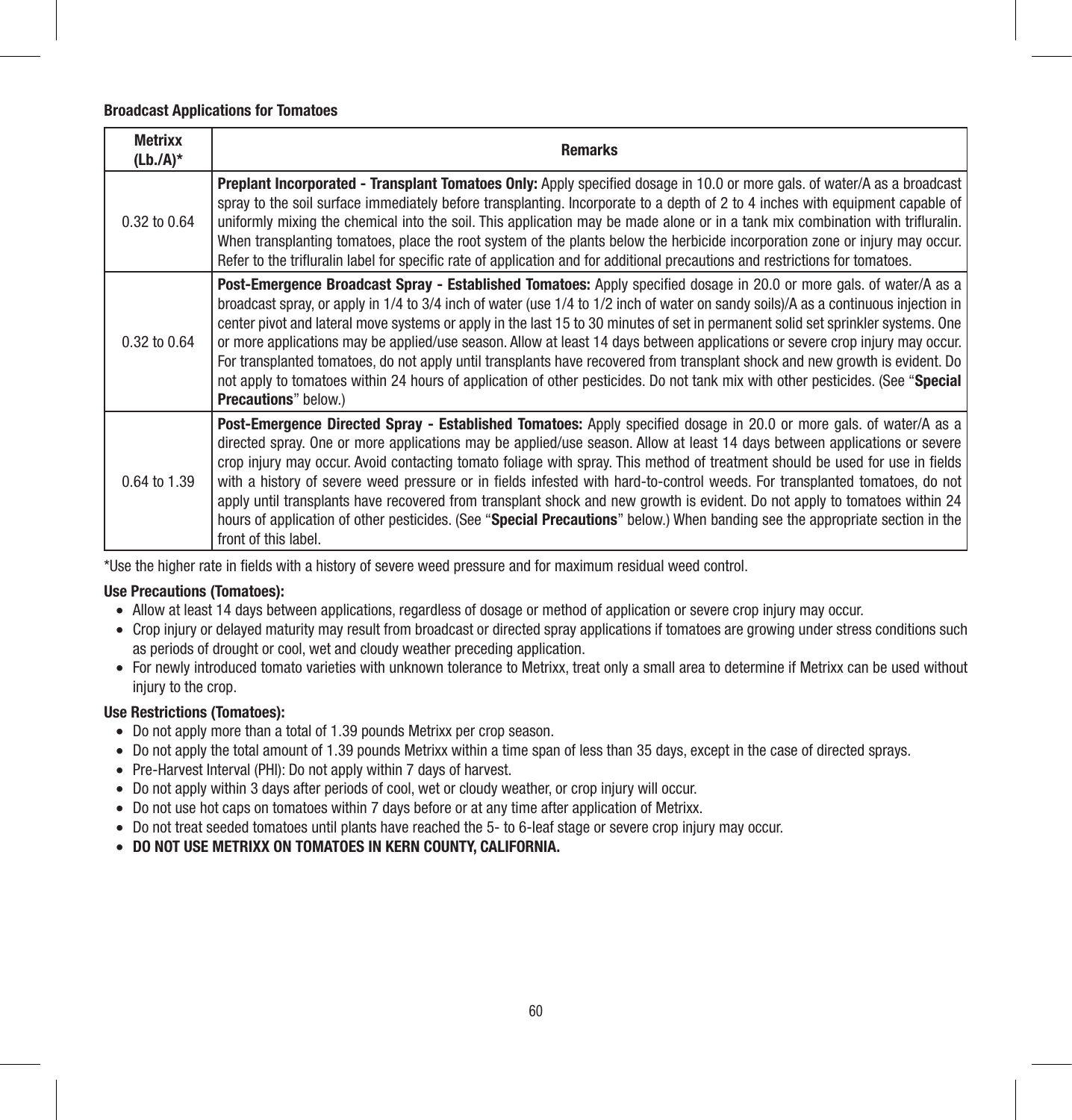### **CEREALS**

### **(Spring and Winter Barley and Winter Wheat)**

Metrixx herbicide may be used for control or suppression of certain grasses and broadleaf weeds when applied post-emergence to spring and winter barley or winter wheat. Metrixx alone and several tank mixture treatments are for use in the following states: Arkansas, Georgia, Idaho, Illinois, Indiana, Kansas, Kentucky, Louisiana, Mississippi, Missouri, Montana, Nevada, Ohio, Oklahoma, Oregon, Tennessee, Texas, Utah, and Washington.

**Mixing:** See the "**Product Information**" section of this label for specific mixing procedures. When tank mixing, carefully follow the instructions on this label. Refer to the other product labels registered for use in barley and winter wheat for additional use directions, rates, weeds controlled and restrictions.

**Application:** Metrixx may be applied by aerial or ground application equipment. Use a minimum spray volume of 2.0 GPA by air and 10.0 GPA by ground. Uniform spray coverage is necessary to obtain optimum weed control and to minimize potential for crop injury. Do not exceed rates specified on this label. Do not apply Metrixx through any type of irrigation equipment. Apply Metrixx when the crop is healthy and actively growing. Metrixx may be applied more than once per crop season. Allow a minimum of 21 days between applications if wheat is actively growing or allow 45 days between applications if wheat is growing in adverse conditions, has entered dormancy or is stressed due to frost damage, disease, drought or excessive moisture. Do not use on soils containing less than 0.75% organic matter. Do not apply more than a total of 11.42 ounces Metrixx (8.0 ounces active ingredient) per acre per year. On irrigated cereals, do not apply more than 0.5 inch of water for the first irrigation, the maximum amount for each additional irrigation should not exceed 1 inch. Allow a minimum of 14 days between the first irrigation and subsequent irrigations.

**Performance Factors:** Weed control may not be observed for 2 to 4 weeks under normal growth conditions and for 4 to 6 weeks under very dry conditions. Moisture (at least 1/2 inch) is required within 2 to 3 weeks after application to move Metrixx into the weed root zone. Lack of adequate moisture after application may result in poor or erratic weed control. Control or suppression of listed weeds is dependent on weed size at time of application. Control or suppression may be reduced if broadleaf weeds are taller than 1 inch or grasses have more than 2 leaves.

**Tank Mixtures:** Metrixx may be tank mixed with Ally®, Amber®, Finesse®, Glean® FC, Harmony Extra, 2,4-D, MCPA, Rifle, Bromac**®**, or Buctril herbicides. A nonionic surfactant containing at least 80% active ingredient may be used in Metrixx tank mixes with sulfonylurea herbicides (Ally, Amber, Finesse, Glean FC and Harmony Extra). Do not use a crop oil concentrate or any adjuvant containing vegetable or petroleum oils with any Metrixx mix as crop injury may result. Additional pesticides may also be tank mixed with Metrixx unless specifically prohibited on the mix products' label. In some instances, combinations with organophosphate insecticides may cause temporary leaf yellowing and/or crop injury, especially when widely fluctuating day/night temperatures occur near application. Always refer to the other product labels registered for use on cereals for additional directions, rates and weed species controlled. Observe all precautions and limitations on labeling of all products used in mixtures. It is the pesticide user's responsibility to ensure that all products in the listed mixtures are registered for the intended use. Users must follow the most restrictive directions and precautionary language of the products in the mixture (for example, first aid from one product, spray drift management from another).

**Feeding Restrictions:** Do not graze wheat within 14 days of Metrixx application or harvest grain within 21 days after last application. Do not graze or harvest barley before crop maturity. For tank mix combinations, follow the most restrictive label.

**Cereal Precautions:** Cereal Injury - Crop injury may occur if Metrixx is applied:

- 1. When the crop is under stress such as winter kill, frost damage, disease, drought or excessive moisture, severe grazing, or when these conditions follow the application.
- 2. In combination with fluid fertilizer especially with the addition of surfactant.
- 3. Prior to the growth stage specified on this label.
- 4. To soils high in lime or sodium, a pH greater than 7.7, calcareous, gravelly, thinly covered or exposed subsoil areas.
- 5. To fields where cereal seeds have been planted less than 1 inch deep.
- 6. To a non-winter hardy wheat or barley variety as listed below.
- 7. To a sensitive wheat or barley variety as listed below.
- 8. To frozen soil or crop still in winter dormancy.

**Cereal Rotations Following Potatoes Treated with Metrixx:** If planting a sensitive cereal variety (listed under the wheat and barley variety tolerance portion of this label), following potatoes treated with Metrixx or metribuzin containing products, refer to the "**Potatoes**" section of the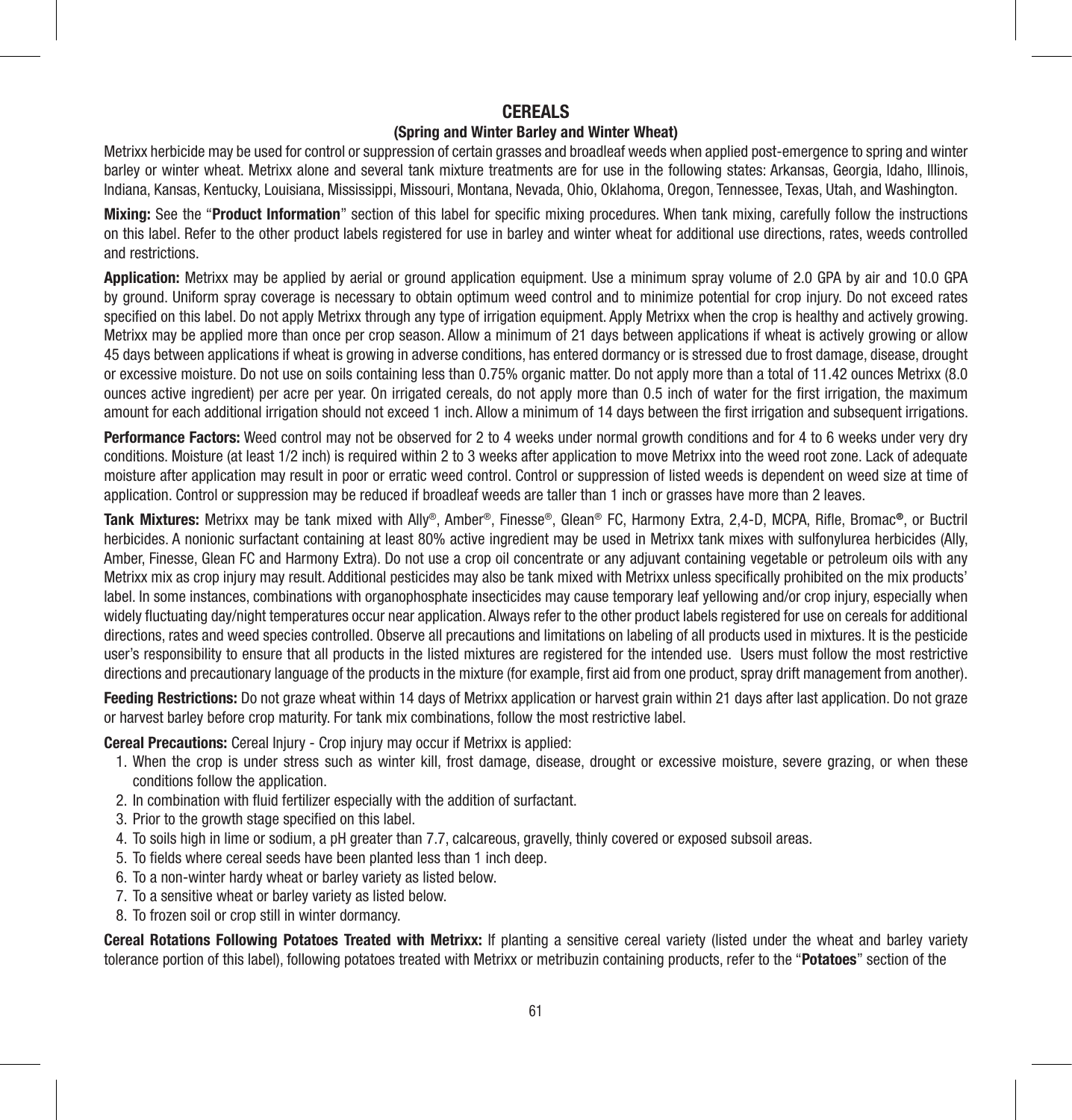Metrixx label for special cultural practices to follow.

**Application:** Metrixx alone or in a tank mix with labeled broadleaf herbicides may be applied by aerial or ground spray equipment as a broadcast post-emergence spray.

|                          |                     | Metrixx Rate (0z./A) % Organic Matter |                 |
|--------------------------|---------------------|---------------------------------------|-----------------|
| <b>Crop Growth Stage</b> | <b>Soil Texture</b> | $0.75$ to 2.0                         | <b>Over 2.0</b> |
| 2-Leaf to 2-Tiller       | Coarse              | 1.07 to $2.14$                        | 1.07 to 3.21    |
|                          | Medium              | 1.07 to 3.21                          | 2.14 to 3.21    |
|                          | <b>Fine</b>         | 2.14 to 3.21                          | 2.14 to 4.28    |

Use these rates on crops with secondary roots smaller than 1 inch.

For dryland winter wheat (non-irrigated), apply the highest labeled rate to achieve maximum weed suppression/control.

| 3-Tiller to 4-Tiller | Coarse | 3.21 to 4.28 | 4.28 to 5.35 |
|----------------------|--------|--------------|--------------|
|                      | Medium | 4.28 to 5.35 | 5.35 to 6.42 |
|                      | Fine   | 5.35 to 6.42 | 5.35 to 6.42 |

Do not apply within 2 weeks after grazing or breaking of winter dormancy. Apply after the crop is at or beyond the 3-tiller growth stage but before jointing. Secondary roots should be developed and larger than 1 inch long. Do not apply before 75 days after planting.

For dryland winter wheat (non-irrigated), apply the highest labeled rate to achieve maximum weed suppression/control.

**GEORGIA ONLY:** Wheat must be planted before November 15<sup>th</sup> in Piedmont area and Northern part of the state, and before December 1<sup>st</sup> in the Coastal Plain area.

| Over 4-Tillers | Coarse | 4.28 to 6.42 | 5.35 to 8.56 |
|----------------|--------|--------------|--------------|
|                | Medium | 4.28 to 8.56 | 5.35 to 8.56 |
|                | Fine   | 5.35 to 8.56 | 8.56 to 10.6 |

Do not apply within 2 weeks after grazing or breaking of winter dormancy. Apply after the crop is at or beyond the 3-tiller growth stage but before jointing. Secondary roots should be developed and larger than 1 inch long. Do not apply before 75 days after planting.

For dryland winter wheat (non-irrigated), apply the highest labeled rate to achieve maximum weed suppression/control.

**GEORGIA ONLY:** Wheat must be planted before November 15<sup>th</sup> in Piedmont area and Northern part of the state, and before December 1<sup>st</sup> in the Coastal Plain area.

### **Wheat and Barley Varietal Tolerance\***

Wheat and barley varieties vary in their tolerance to Metrixx. Varieties below are tolerant to and are recommended for use with Metrixx.

Winter Wheat: Abe, AgriPro Mason, AgriPro Shiloh, Arthur, AS 7846, AS 7853, Baker Seed 32, Barbie VI, Basin, Batum, Bayles, Becker, Bintee V, Buchshot DS 2368, Caldwell, Cardinal, Cashup, Centurk, Cherokee, Cheyenne, Clark, Coker 747, Coker 762, Coker 797, Coker 68-15, Coker 9134, Coker 9543, Coker 9904, Coker 9907, Daws, DB 553W, DB 562W, DB 580W, Delta King 502, Delta King 9027, Dixie 952, Doublecrop, Dusty, Dyna-Gro 426, Dynasty, Excel, Faro, FFR 525W, Florida 302, FS 432, FS 433, FS 435, Gains, Garst 64, Georgia 100, Genie V, Hatton, Hawk, Hill 81, Howell, Hunter, Hyak, Hyslop, Katie VI, Ky 16-2, Larned, Lewis 833, Lewjain, Lisa, Longhorn, Luke, Madsen, Magnum, Malcom, McDermid, McNair 1003, McNair 1813, Molly, Moro, Neely, Nelson, Newton, Norstar, Norwin, Nugaines, Oasis, Omega 78, Paha, Peck, Pike, PI 2157, PI 2180, PI 2510, PI 2545, PI 2548, PI 2550, PI 2552, PI 2555, PI 2566, PI 2571, PI 2580, PI 2684, Quantum 577, Redwin, Rocky, Saluda, Sawyer, SC 104, Siouxland, Sprague, Southern Belle, Stacy, Stallion, Stephens, TAM W101, TAM 105, TE 877, TE 2548, TE SR204, Tiber, Tomahawk, TR 8555, TR 8557, TR 8768, Traveler, Tres, Tyee, Tyler, Verne, Victory, Wakefield, Wanser, Weston, Winalta, and Wrangler.

**Barley:** Advance, Boyer, Clark, Compana, Hannchen, Hector, Hesk, Hudson, Lud, Luther, Kamiak, Klages, Olympic, Piroline, Steptoe, and Triumph.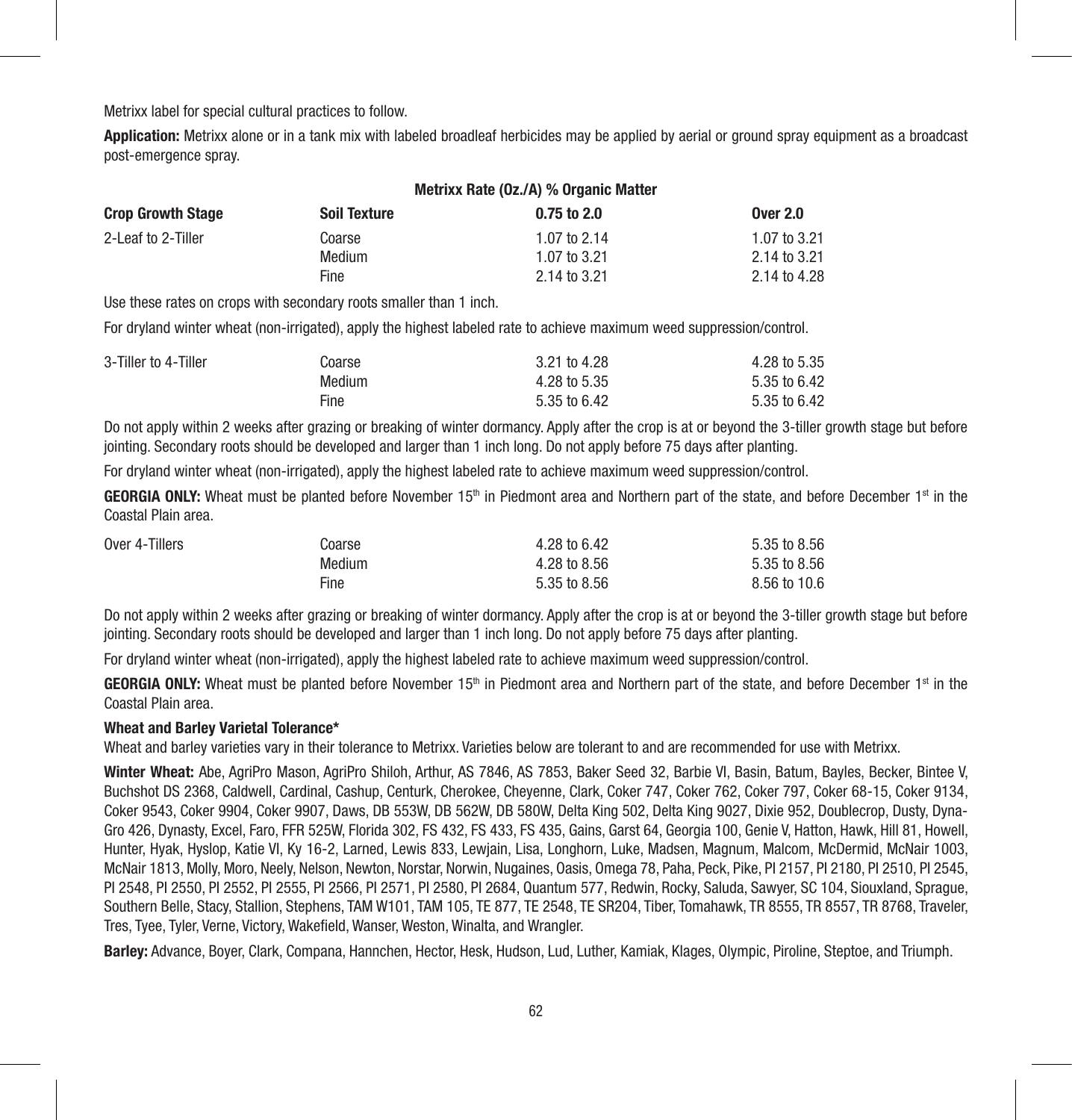The following cereal varieties are sensitive to Metrixx and are not recommended for use:

**Winter Wheat**: AgriPro Clemens, AT 90W, AT 91W, Arapaho, Baker Seed 33, Century, Cimarron, Coker 833, Coker 916, Coker 983, Coker 9024, Coker 9105, Coker 9323, Coker 9474, Coker 9663, Coker 9835, Coker 9766, Coker 9877, EK 102, EK 114, FFR 555, Florida 304, Freedom, FS 417, FS 423, FS 425, FS 430, Gore, Hazen, Hickory, Jackson, Julie III, KY 49-25, Linden, Madison, Mesa, Mustang, Pacer, PI XW 522, PI 2551, PI 2163, Pioneer 2691, Princeton 733, PSR W71, PSR 226, PSR 278, Rosen, Savannah, Sierra, TAM 107, TR 101, TR 1011, TR 8822, Triumph 64, Vona, Wings, Winridge, and Yamhill.

**Spring/Durum Wheat**: Do not use on spring wheat and Durum wheat varieties.

**Barley:** Glenn, Morex, Moravian 3, Larker, Summit, Bracken, Anheuser Busch B2601 and varieties with Morex parentage.

**Varieties Not Listed:** To avoid possible crop injury on any variety not mentioned in this label, contact a Sharda USA LLC representative or herbicide expert for a variety recommendation prior to treatment or treat a small strip of unlisted variety with the specified Metrixx rate to ascertain crop tolerance before treating an entire field.

\*Abbreviated names of vendors: AS (Agseco), AT (Agratech), DB (Diener Bros.), FS (Growmark FS), PI (Pioneer), PSR (Hybritech), SC (J.M. Schultz), TE (Terra), and TR (Terral).

### **Weeds Controlled**

Used at specified rates, Metrixx will control many annual broadleaf weeds. Control is best when applied to young, actively growing weeds. Weeds controlled by Metrixx include:

| <b>Bittercress</b>       | Evening primrose, cutleaf | Knotweed, prostrate         | Pineappleweed                       |
|--------------------------|---------------------------|-----------------------------|-------------------------------------|
| Catchfly, conical (Sand) | Falseflax, smallseed      | Lambsquarters, common       | Polemonium, annual (Jacob's ladder) |
| Catchweed (Madwort)      | Fiddleneck, tarweed       | Lettuce, miners             | Radish, wild                        |
| Chickweed, common        | Filaree, redstem          | Mustard, Blue mustard, Wild | Shepherd's purse                    |
| Chickweed, mouseear      | Geranium                  | Pennycress, field           | Speedwell, ivyleaf                  |
| Corn cockle dog fennel   | Carolina gromwell, spp.   | Pepperweed, Virginia        | Turnip, wild                        |
| (Mayweed)                | Henbit                    | Pigweed, spp.               |                                     |

### **Weeds Suppressed**

Metrixx control of the following weeds varies from poor to excellent depending on time of application, stage of growth at application, temperatures and soil moisture conditions following treatment. For maximum effect on these weeds, apply the highest specified rate at the earliest growth stage timing for each particular soil type and organic matter. Suppression is a reduction in weed size and growth as compared to a non-treated area in the same field.

### **Broadleaves**

| Buckwheat, wild* | Mustard, tumble (Jim Hill)* |
|------------------|-----------------------------|
| Buttercup, spp.  | Tansymustard                |
| Cowcockle        | Thistle, Russian            |
| Kochia*          | Vetch, winter               |
| Lettuce, prickly |                             |

### **Grasses**

| Barely, hare (Wild) | Brome, ripgut*                |
|---------------------|-------------------------------|
| Barley, little      | Cheat*                        |
| <b>Blackgrass</b>   | Foxtail, spp.*                |
| Bluegrass, annual   | Oat. wild*                    |
| Bluegrass, bulbous  | Rescuegrass*                  |
| Brome, downy*       | Whitlowgrass, spring (Vernal) |
| Brome, Japanese*    | Windgrass                     |

\*Use the highest specified Metrixx rate for maximum weed suppression.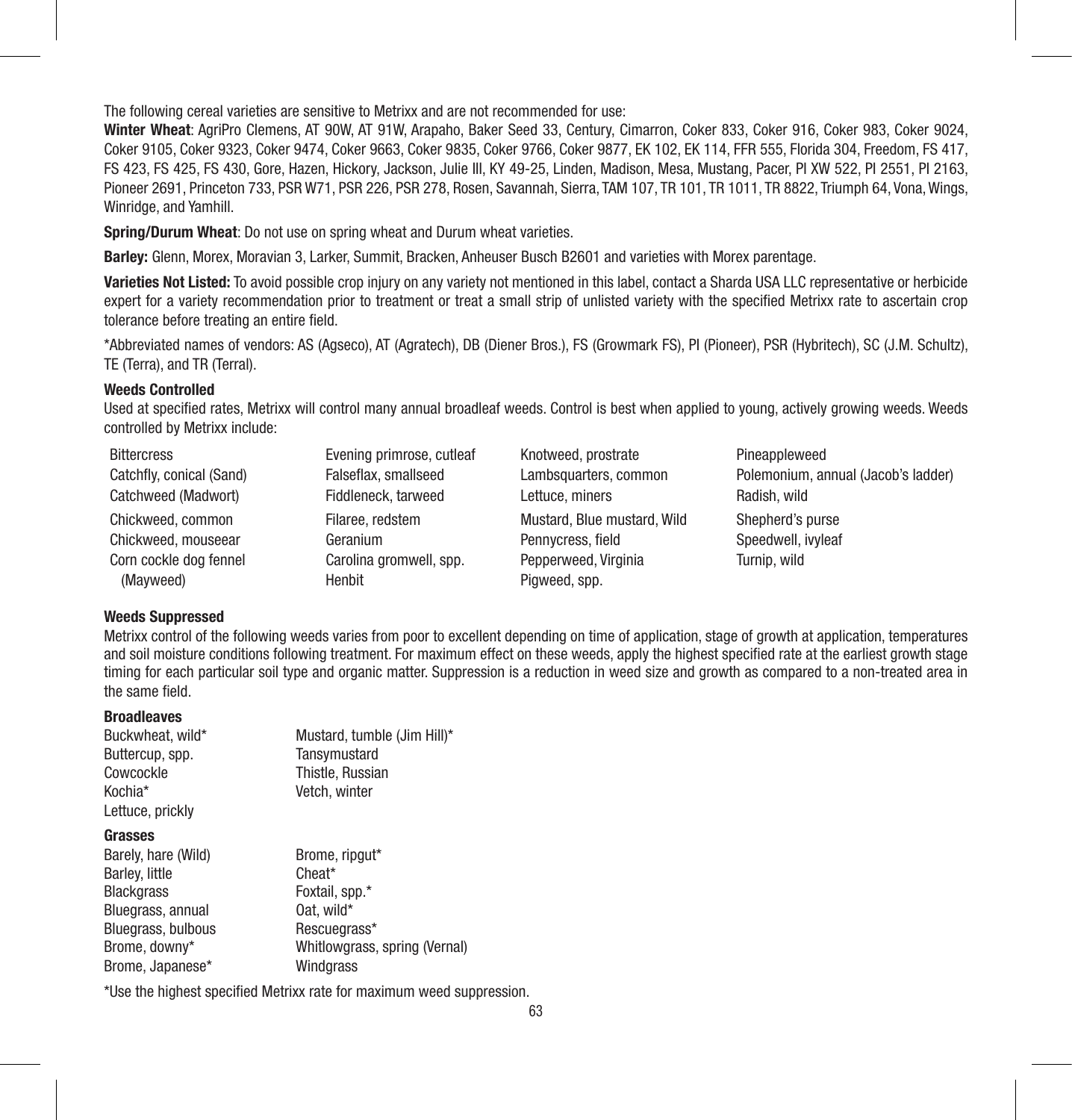### **For Weed Control in a Wheat/Fallow/Wheat Rotation**

### (Idaho, Oregon, Utah, and Washington Only)

Metrixx may be applied to provide weed control during the fallow period after wheat harvest or in the spring before winter wheat is planted. Winter wheat can be seeded 4 months (120 days) after spring application. Mechanical tillage or the application of a contact herbicide may be required to control weeds germinating prior to seeding of winter wheat. Best results will be obtained where straw and chaff are evenly distributed across the field.

For specific application information see the "**Product Information**" section in the front of this label.

Where weed growth is present at application time, Metrixx should be applied with Gramoxone Inteon or other contact herbicide.

Refer to the other product label registered for additional directions, rates, and weed species controlled.

### **Weeds Controlled**

### **Broadleaves**

| Chickweed, common (Stellaria media)          | Mustard, treacle ( <i>Ervsimum repandum</i> ) |
|----------------------------------------------|-----------------------------------------------|
| Cowcockle (Vaccaria pyramidata)              | Mustard, wild (Brassica kaber)                |
| Henbit (Lamium amplexicaule)                 | Pennycress, field (Fanweed) (Thlaspi arvense) |
| *Kochia (Kochia scoparia)                    | Pigweeds (Amaranthus spp.)                    |
| Lambsquarters (Chenopodium album)            | *Russian thistle (Salsola iberica)            |
| Mustard, blue or purple (Chorispora tenella) | Sunflower (Helianthus spp.)                   |
| Mustard, Jim Hill (Sisymbrium altissimum)    |                                               |
| Mustard, tansy (Descurainia pinnata)         |                                               |
| Grasses                                      |                                               |

Cheatgrass (*Bromus secalinus*) \*Wheat, volunteer (*Triticum* spp.) Downy brome (*Bromus tectorum*) \*Foxtail, green (*Setaria viridis*)

**\*Note:** Since control of these weeds may be variable depending on moisture following application, the higher labeled rate should be used.

**After Harvest Application (Fall Fallow):** Metrixx may be applied to wheat stubble after harvest in the fall. Apply 0.64 to 0.89 pound per acre broadcast before weeds emerge. Use higher rate for longer weed control or for weeds designated as requiring the higher rate for control. Rainfall (1/2 inch or more) is necessary for herbicide activation.

Do not plant crops in treated areas for at least 10 months following fall applications.

Metrixx may be applied at 0.64 to 0.89 pound per acre as directed above for a fall application. If other vegetation is present at the time of application, use a contact herbicide.

**Spring Application (Summer Fallow):** Metrixx may be applied to wheat stubble in the spring. Apply 0.54 to 0.64 pound per acre broadcast before weeds emerge in the spring. Use higher rate for longer weed control or weeds designated as requiring higher rate for control. Rainfall (1/2 inch or more) is necessary for herbicide activation.

### **Use Restrictions:**

- Do not apply Metrixx in the spring where Metrixx was applied in the fall.
- Do not graze treated fields.
- Do not plant spring seeded cereals following fall applications fallow.

### **For Weed Control in a Fallow Rotation with Barley and Wheat**

### (Colorado, Kansas, Montana, Nebraska, and Wyoming Only)

Metrixx may be applied to provide weed control during the fallow period after wheat or barley harvest or in the spring before planting of winter wheat or barley. Mechanical tillage or the application of a contact herbicide may be required to control weeds germinating prior to seedling of winter wheat or barley.

For specific application information see the "**Product Information**" section in the front of this label.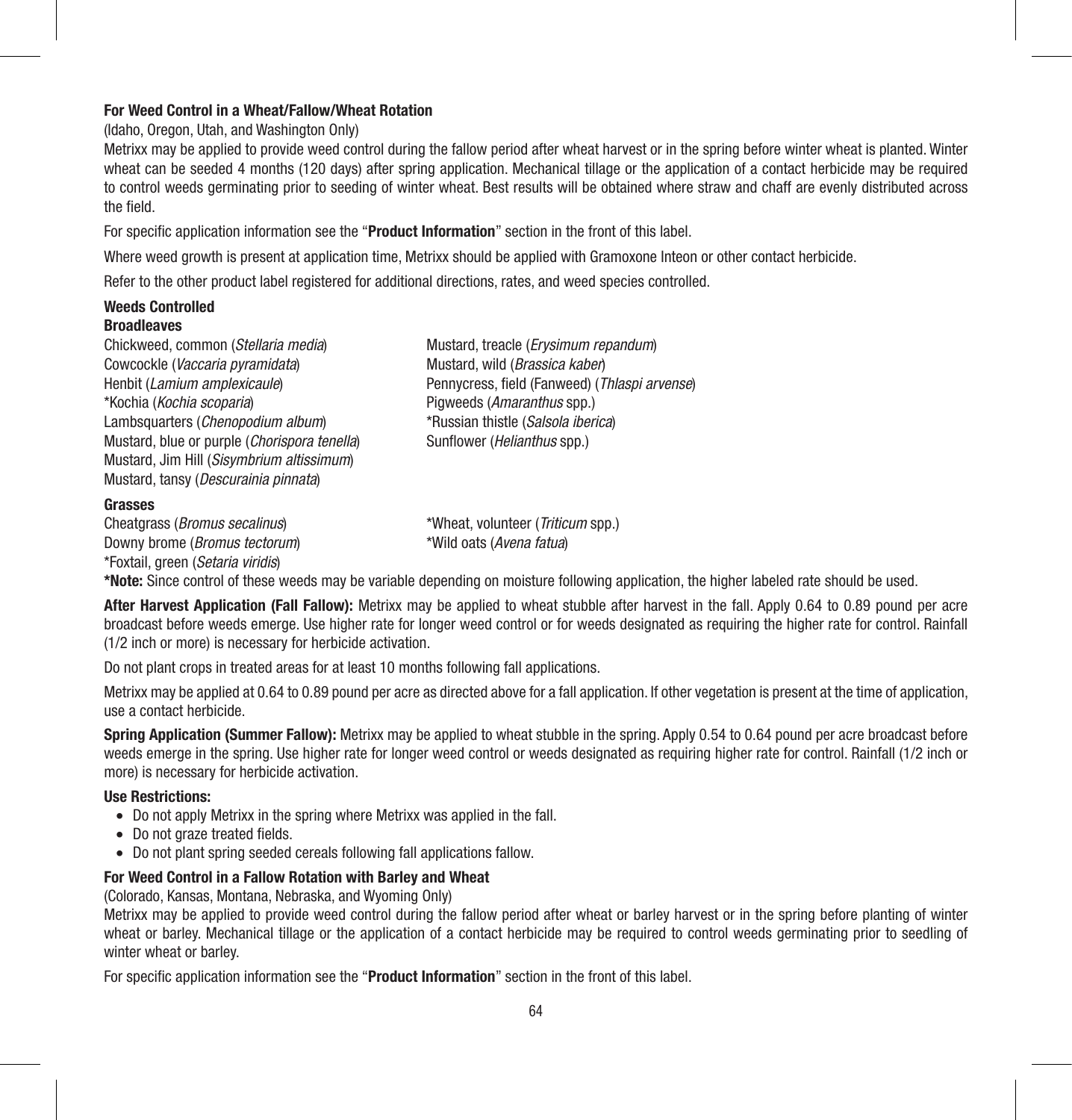Where weed growth is present at application time. Metrixx should be applied with Gramoxone Inteon, glyphosate (Makaze), or other contact herbicide. Refer to the other product label registered for additional directions, rates, and weeds species controlled.

Do not plant crops in treated areas earlier than 10 months following Fall applications.

### **Weeds Controlled Broadleaves**

| Chickweed, common (Stellaria media)          | Mustard, tansy (Descurainia pinnata)          |
|----------------------------------------------|-----------------------------------------------|
| Cowcockle (Vaccaria pyramidata)              | Mustard, treacle (Erysimum repandum)          |
| Henbit (Lamium amplexicaule)                 | Mustard, wild (Brassica kaben)                |
| *Kochia (Kochia scoparia)                    | Pennycress, field (fanweed) (Thlaspi arvense) |
| Lambsquarters (Chenopodium album)            | Pigweeds (Amaranthus spp.)                    |
| Mustard, blue or purple (Chorispora tenella) | Russian thistle (Salsola iberica)             |
| Mustard, Jim Hill (Sisymbrium altissimum)    | Sunflower ( <i>Helianthus</i> spp.)           |
| Grasses                                      |                                               |
| Cheatgrass (Bromus secalinus)                | *Wheat, volunteer (Triticum spp.)             |
| Downy brome (Bromus tectorum)                | *Wild oats (Avena fatua)                      |

**\*Note:** Since control of these weeds may vary depending on moisture following application, use the higher rate specified below.

**After Harvest Application (Fall Fallow):** Metrixx may be applied to the stubble after harvest in the fall. Apply 0.89 to 1.07 pounds per acre broadcast before weeds emerge. Use the higher rate for longer weed control or for weeds designated as requiring the higher rate for control. Rainfall (1/2 inch or more) is necessary for herbicide activation. Do not rotate any crop not listed on this label for 18 months following application.

**Spring Application (Summer Fallow):** Metrixx may be applied to the stubble in the Spring. Apply 0.54 to 0.64 pound per acre broadcast before weeds emerge in the spring. Use the higher rate for longer weed control or weeds designated as requiring the higher rate for control. Rainfall (1/2 inch or more) is necessary for herbicide activation. Wheat or barley can be seeded 120 days after spring application.

### **Restrictions:**

• Do not graze treated fields.

\*Foxtail, green (*Setaria viridis*)

- Do not plant spring seeded cereals following fall applications for fallow.
- Do not apply Metrixx in the spring where Metrixx was applied in the fall.

### **Crop Rotation Directions**

Waiting Period After Metrixx Herbicide Application<sup>1</sup>

| 4 Months         | Alfalfa             | Sovbeans                                                                                    |
|------------------|---------------------|---------------------------------------------------------------------------------------------|
|                  | Asparagus           | Sugarcane                                                                                   |
|                  | Barley <sup>2</sup> | Tomatoes                                                                                    |
|                  | Corn                | Wheat <sup>2</sup>                                                                          |
|                  | Forage grasses      |                                                                                             |
|                  | Sainfoin            |                                                                                             |
| 8 Months         | Barley              | Peas                                                                                        |
|                  | Lentils             | Wheat                                                                                       |
| 12 Months        | Potatoes            | Rice <sup>3</sup>                                                                           |
| <b>18 Months</b> | Sugar beets         | And other root crops not listed on this label and all other crops not listed on this label. |
|                  | Onions              |                                                                                             |
|                  |                     |                                                                                             |

Do not rotate any crop not listed on this label after application of Metrixx to sugarcane.

1 Cover crops for soil building or erosion control may be planted any time, but do not graze or harvest for food or feed. Stand reductions may occur in some areas.

2 Following peas, lentils or soybeans.

3 Do not rotate rice after any application to a primary crop greater than 1.0 pound active ingredient per acre of Metrixx per season.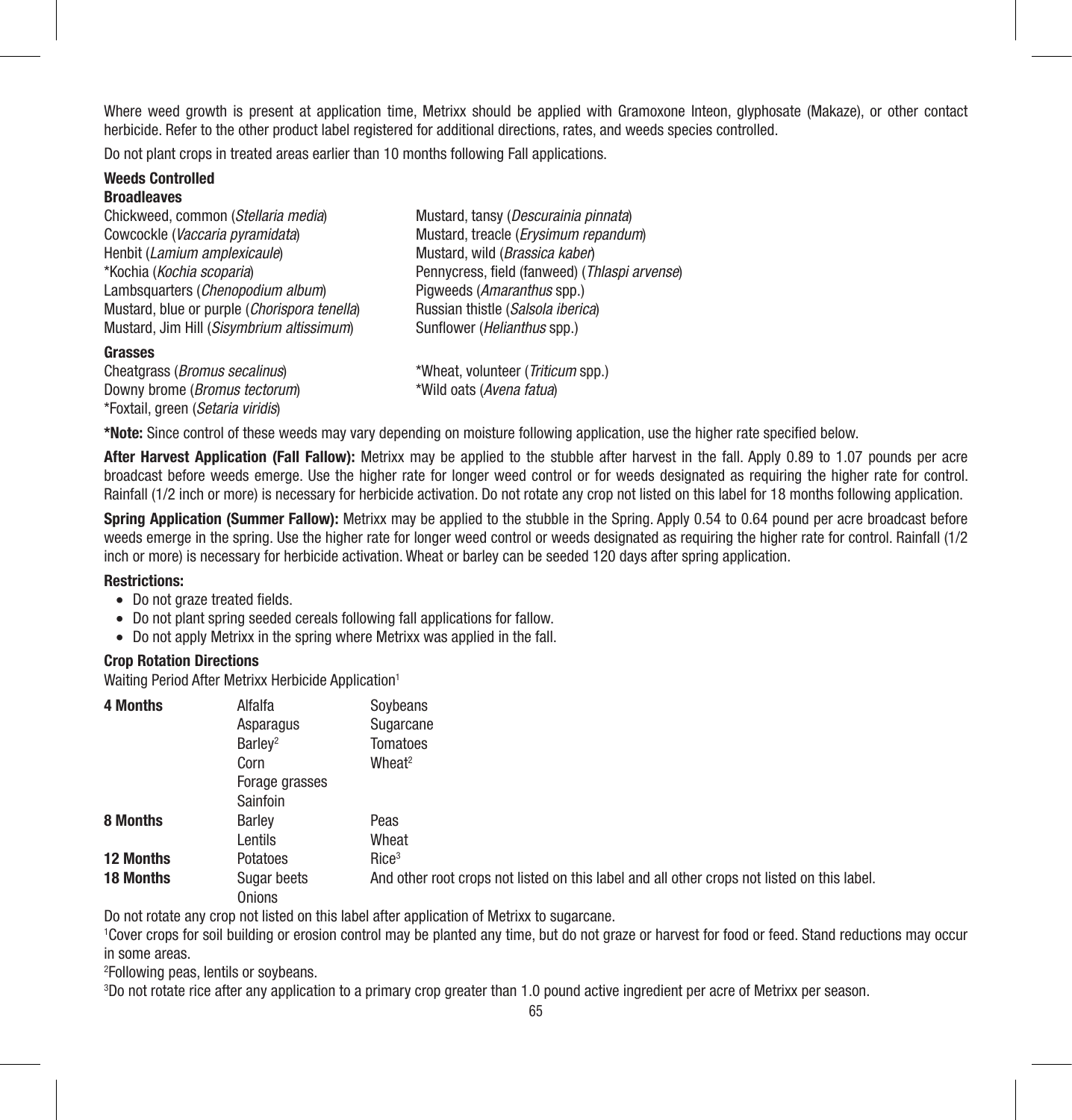### **FOR USE ON BENTGRASS GROWN FOR SEED AND FOR WEED CONTROL IN ESTABLISHED1 PERENNIAL GRASSES GROWN FOR SEED IN OREGON WEST OF THE CASCADE MOUNTAINS AND IN CROOK, DESCHUTES AND WASCO COUNTIES.**

1 Established grasses are those which have been harvested at least once for seed or were planted 1 year or more prior to application.

For Weed Control in Established Perennial Bentgrass Grown for Seed.

### **Weeds Controlled**

When used as directed below, Metrixx will reduce competition from seedlings of annual Bromus species, Annual ryegrass, and Annual bluegrass. Metrixx will control Rattail fescue, Henbit, Ivyleaf speedwell, Chickweed, Mustards, and Shepherd's purse.

**Crop Tolerance:** Crop tolerance is marginal and crop injury and yield reduction are possible. To minimize crop injury, apply when the crop is not under stress. Use of adjuvants will reduce crop tolerance. Making the application after 3 consecutive sunny days will reduce the potential for crop injury.

| <b>Crop</b>              | <b>Metrixx</b><br>(Lb./A) | <b>Remarks</b>                                                                                                                                                                                                                                                                                                                             |
|--------------------------|---------------------------|--------------------------------------------------------------------------------------------------------------------------------------------------------------------------------------------------------------------------------------------------------------------------------------------------------------------------------------------|
| Bentarass arown for seed | $0.41$ to $0.54$          | Apply Metrixx as a broadcast spray in at least 15.0 gals. of spray solution/A when the<br>volunteer grasses are in the 1- to 2-leaf growth stage following fall rainfall or irrigation<br>and before active spring growth. Excessive crop injury and/or failure to control weeds<br>may result if application is made after mid- February. |

### **Use Restrictions:**

- Pre-Harvest Interval (PHI): Allow at least 120 days between application and harvest for seed.
- Do not apply more than once per year.
- Do not apply to a crop that is under stress, for example, from disease, severe insect damage, nutrient deficiency, cool to cold temperatures, or deficient or excessive moisture.
- • Do not tank mix with other herbicides.
- Apply only to Colonial and Creeping bentgrass.
- • Apply only to established bentgrass that is at least one year old and has been harvested for seed at least once.

**Feeding Restrictions:** Do not use the crop or crop residues as feed or livestock bedding for at least 28 days following the last application.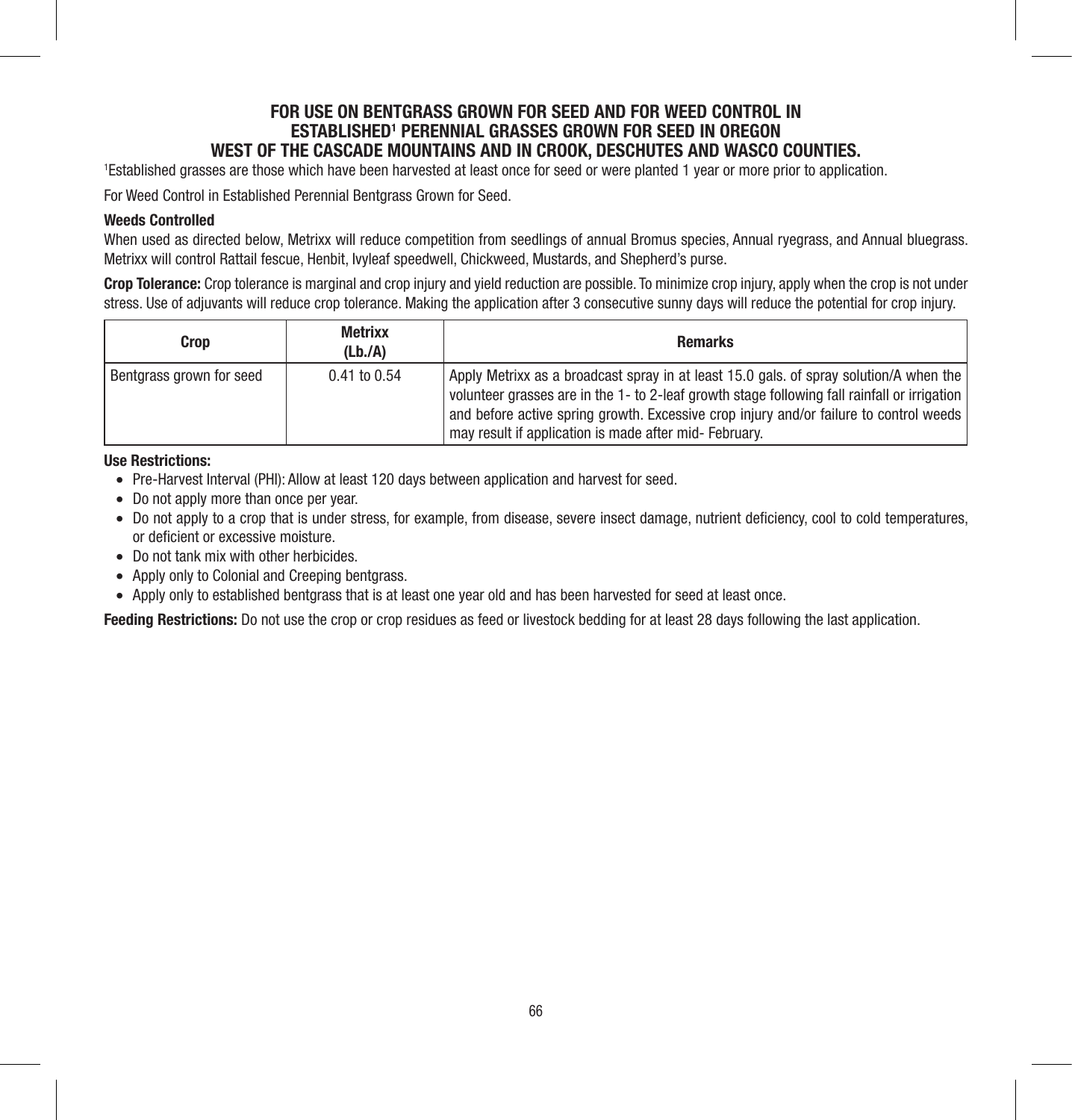### **FOR WEED CONTROL IN ESTABLISHED PERENNIAL GRASSES GROWN FOR SEED**

### **Weeds Controlled**

When used as directed below, Metrixx will reduce competition from volunteer seedlings of the indicated crop, annual Bromus species, Annual ryegrass, and Annual bluegrass. Metrixx will control Rattail fescue, Henbit, Ivyleaf speedwell, Chickweed, Mustards, and Shepherd's purse. The addition of wetting agents containing crop oil may enhance control of the volunteer crop and grassy weeds. When adding wetting agents, follow the directions for use and specified rates on the wetting agent label.

Metrixx is compatible with most fertilizers, fungicides, and insecticides. Metrixx may be combined with other herbicides for enhanced weed control. Prior to tank mixing with another herbicide, refer to the **PRODUCT INFORMATION** section of this label.

| <b>Crop</b>                                     | <b>Metrixx</b><br>(Lb./A) | <b>Remarks</b>                                                                                                                                                                                                                 |
|-------------------------------------------------|---------------------------|--------------------------------------------------------------------------------------------------------------------------------------------------------------------------------------------------------------------------------|
| <b>Perennial Ryegrass</b><br><b>Tall Fescue</b> | $0.32$ to $0.80$          | Apply specified dosage as a broadcast spray in at least 15.0 gals, of spray<br>solution/A when the volunteer grasses are in the 1- to 2-leaf stage following fall<br>rainfall or irrigation but prior to active spring growth. |
| <b>Bluegrass</b><br>Fine Fescue<br>Orchardgrass | $0.32$ to $0.54$          | Excessive crop injury and/or failure to control weeds may result if application is<br>made after mid-February.                                                                                                                 |

### **Use Restrictions:**

- Pre-Harvest Interval (PHI): Allow at least 120 days between application and harvest.
- Do not apply more than once per year.
- Do not apply Metrixx through any type of irrigation system.
- • Crop and crop residues may be fed to livestock or used as bedding. If the seed crop is terminated and grazed or cut for forage, allow at least 28 days between applications and use as animal feed.

# **STORAGE AND DISPOSAL**

Do not contaminate water, food or feed by storage or disposal.

**PESTICIDE STORAGE:** Store in a cool dry place and in such a manner as to prevent cross contamination with other pesticides, fertilizers, food, and feed. Store in original container and out of the reach of children, preferably in a locked storage area. Handle and open container in a manner as to prevent spillage. If the container is leaking or material spilled for any reason or cause, carefully sweep material into a pile. Refer to Precautionary Statements on label for hazards associated with the handling of this material. Do not walk through spilled material. Dispose of pesticide as directed above. In spill or leak incidents, keep unauthorized people away.

**PESTICIDE DISPOSAL:** Wastes resulting from the use of this product must be disposed of on site or at an approved waste disposal facility.

**CONTAINER HANDLING: Nonrefillable container.** Do not reuse this container to hold materials other than pesticides or dilute pesticides (rinsate). After emptying and cleaning, it may be allowable to temporarily hold rinsate or other pesticide-related materials in the container. Contact your state regulatory agency to determine allowable practices in your state. Once cleaned, some agricultural plastic pesticide containers can be taken to a container collection site or picked up for recycling. To find the nearest site, contact your chemical dealer or manufacturer, or contact The Agricultural Container Recycling Council (ACRC) at www.acrecycle.org. Triple rinse or pressure rinse container (or equivalent) promptly after emptying.

**For packages up to 5 gallons: Triple rinse as follows:** Empty the remaining contents into application equipment or a mix tank and drain for 10 seconds after the flow begins to drip. Fill the container 1/4 full with water and recap. Shake for 10 seconds. Pour rinsate into application equipment or a mix tank or store rinsate for later use or disposal. Drain for 10 seconds after the flow begins to drip. Repeat this procedure two more times. **Pressure rinse as follows:** Empty the remaining contents into application equipment or a mix tank and continue to drain for 10 seconds after the flow begins to drip. Hold container upside down over application equipment or mix tank or collect rinsate for later use or disposal. Insert pressure rinsing nozzle in the side of the container, and rinse at about 40 PSI for at least 30 seconds. Drain for 10 seconds after the flow begins to drip. **For help with any spill, leak, fire or exposure involving this material, call day or night CHEMTREC - 1-800-424-9300.**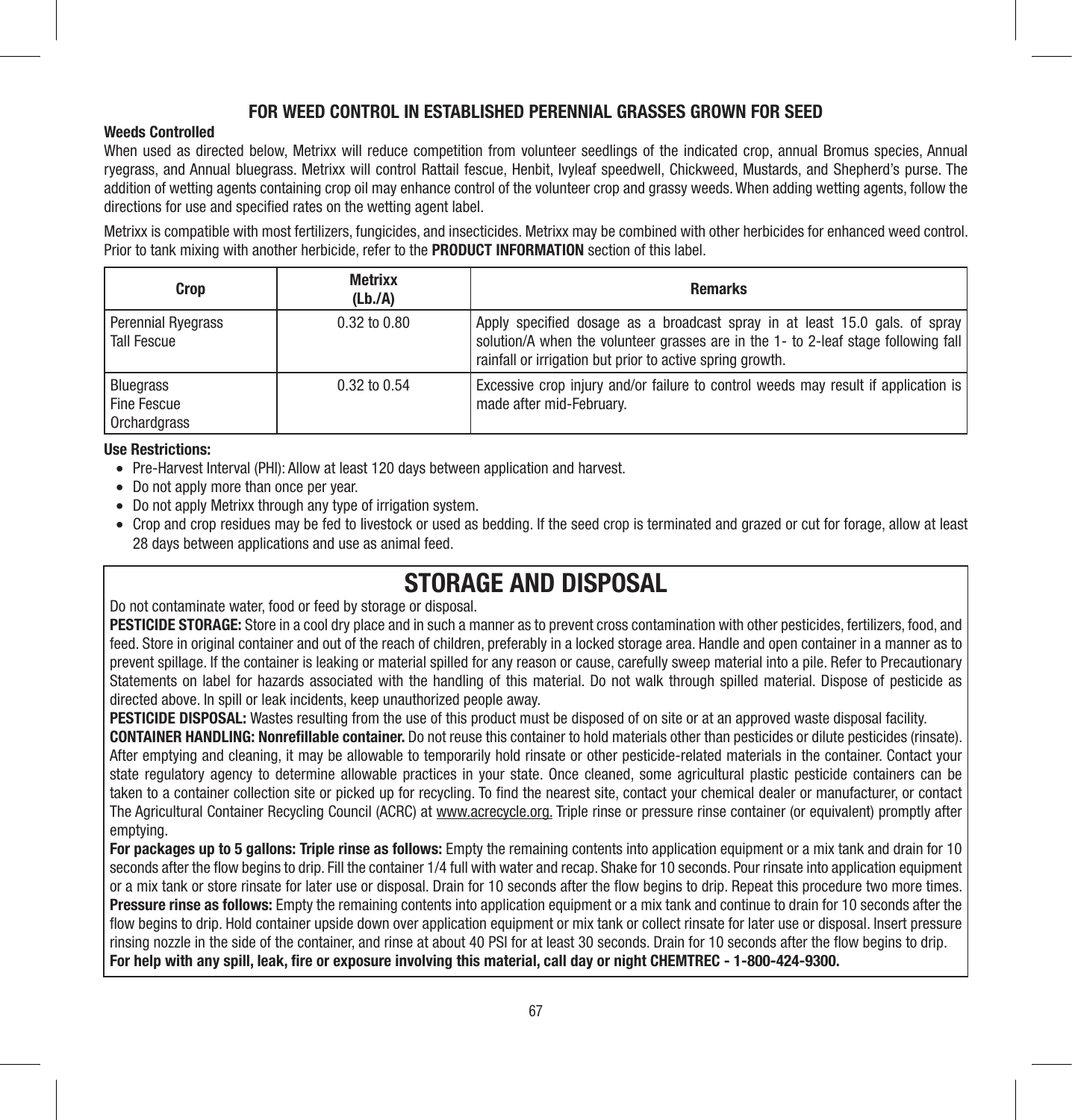### **CONDITIONS OF SALE AND LIMITATION OF WARRANTY AND LIABILITY**

**BEFORE BUYING OR USING THIS PRODUCT**, read the entire Directions for Use and the following Conditions of Sale and Limitation of Warranty and Liability. By buying or using this product, the buyer or user accepts the following Conditions of Sale and Limitation of Warranty and Liability, which no employee or agent of Sharda USA LLC or the seller is authorized to vary in any way. Follow the Directions for Use of this product carefully. It is impossible to eliminate all risks inherently associated with the use of this product.

Crop or other plant injury, ineffectiveness, or other unintended consequences may result from such risks as weather or crop conditions, mixture with other chemicals not specifically identified in this product's label, or use of this product contrary to the label instructions, all of which are beyond the control of Sharda USA LLC and the seller. The buyer or user of this product assumes all such inherent risks.

Subject to the foregoing inherent risks, Sharda USA LLC warrants that this product conforms to the chemical description on the label and is reasonably fit for the purposes stated in the Directions for Use when the product is used in strict accordance with such Directions for Use under normal conditions of use. EXCEPT AS WARRANTED IN THIS LABEL AND TO THE EXTENT CONSISTENT WITH APPLICABLE LAW, THIS PRODUCT IS SOLD "AS IS," AND SHARDA USA LLC MAKES NO OTHER WARRANTY, EXPRESS OR IMPLIED, INCLUDING BUT NOT LIMITED TO MERCHANTABILITY, FITNESS FOR A PARTICULAR PURPOSE, OR ELIGIBILITY OF THIS PRODUCT FOR ANY PARTICULAR TRADE USAGE.

IN THE UNLIKELY EVENT THAT BUYER OR USER BELIEVES THAT SHARDA USA LLC HAS BREACHED A WARRANTY CONTAINED IN THIS LABEL AND TO THE EXTENT REQUIRED BY APPLICABLE LAW, BUYER OR USER MUST SEND WRITTEN NOTICE OF ITS CLAIM TO THE MANUFACTURER.

TO THE EXTENT CONSISTENT WITH APPLICABLE LAW, THE BUYER'S OR USER'S EXCLUSIVE REMEDY FOR ANY INJURY, LOSS, OR DAMAGE RESULTING FROM THE HANDLING OR USE OF THIS PRODUCT, INCLUDING BUT NOT LIMITED TO CLAIMS OF BREACH OF WARRANTY OR CONTRACT, NEGLIGENCE, STRICT LIABILITY, OR OTHER TORTS, SHALL BE LIMITED TO ONE OF THE FOLLOWING, AT THE ELECTION OF SHARDA USA LLC OR THE SELLER: DIRECT DAMAGES NOT EXCEEDING THE PURCHASE PRICE OF THE PRODUCT OR REPLACEMENT OF THE PRODUCT. TO THE EXTENT CONSISTENT WITH APPLICABLE LAW, SHARDA USA LLC AND THE SELLER SHALL NOT BE LIABLE TO THE BUYER OR USER OF THIS PRODUCT FOR ANY CONSEQUENTIAL, SPECIAL, OR INDIRECT DAMAGES, OR DAMAGES IN THE NATURE OF A PENALTY.

Ally, Canopy, Finesse, Glean, Harmony and Matrix are registered trademarks of E. I. DuPont de Nemours and Company Amber, Bicep Lite II Magnum, Bicep II Magnum, Dual Magnum, Dual II Magnum, Eptam, Fusion, Gramoxone Inteon and Touchdown are registered trademarks of Syngenta Group Company

Basagran, Clarity, Dash, Guardsman Max, Laddock, Outlook, Poast Plus, Pursuit, Scepter and Squadron are registered trademarks of BASF

Bullet, Harness, Intrro and Lariat are registered trademarks of Monsanto Technology LLC

Bromac, Intensity, Liberate, Makaze, Rifle, Rifle Plus and Stealth are registered trademarks of Loveland Products

Buctril and Sencor are registered trademarks of Bayer

Cadence, Sonalan and Topnotch are registered trademarks of Dow AgroSciences LLC

Command and Commence are registered trademarks of FMC Corporation

Far-Go is a registered trademark of Gowan Company LLC

Linex and Lorox are registered trademarks of Tessenderlo Kerley, Inc.

Micro-Cel is a registered trademark of Imerys Minerals California, Inc.

Pentagon is a registered trademark of Makhteshim Agan Company

Resource is a registered trademark of Valent U.S.A. Corporation

Bashazon Herbicide, Dicamba DGA 4, and Metrixx Plus are trademarks of Sharda USA LLC